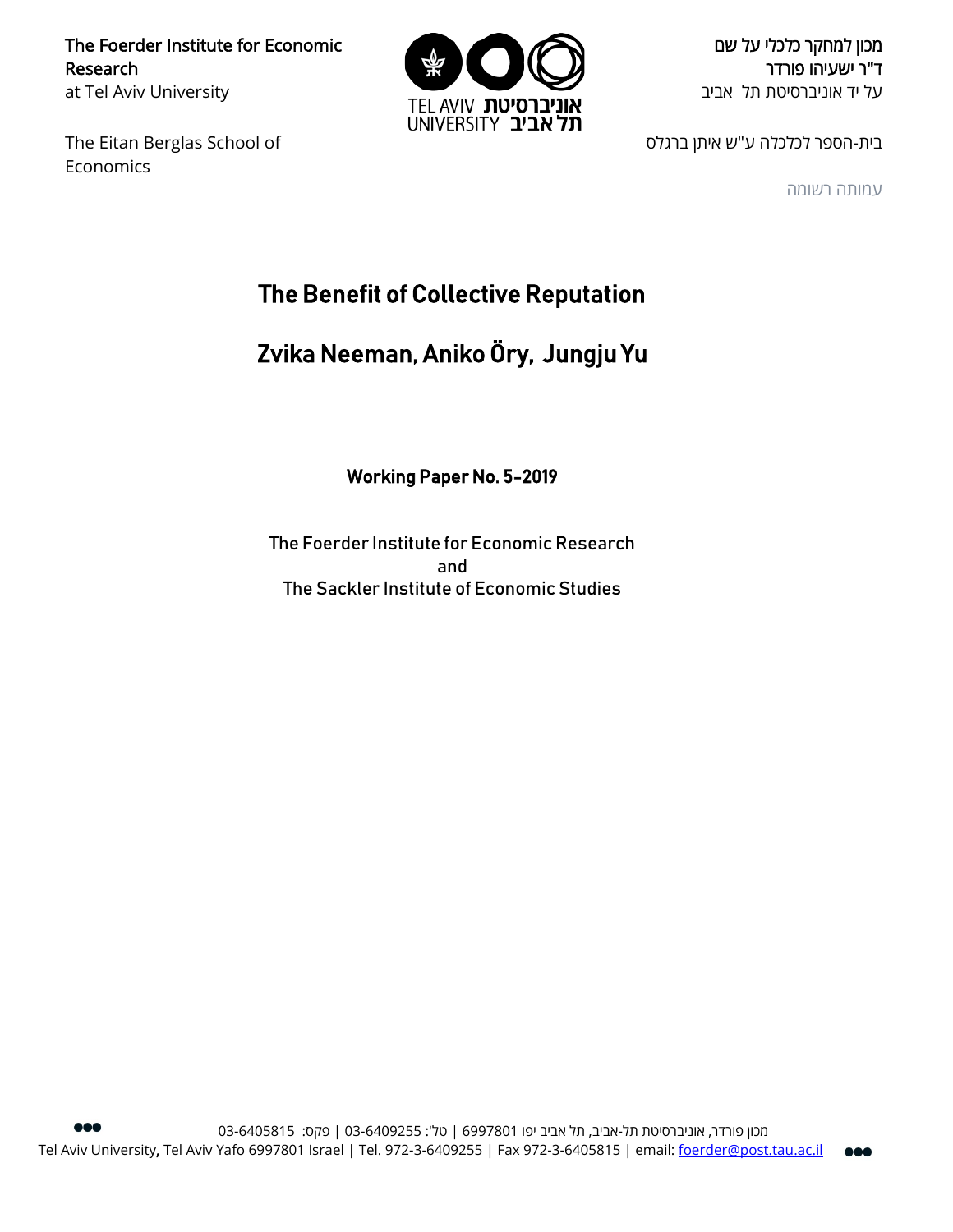## <span id="page-1-0"></span>The Benefit of Collective Reputation<sup>\*</sup>

Zvika Neeman, Aniko Öry, Jungju Yu<sup>†</sup>

January 21, 2019

#### Abstract

We study a model of reputation with two long-lived firms who operate under a collective brand or as two individual brands. Firms' investments in quality are unobserved and can only be sustained through reputational concerns. In a collective brand, consumers cannot distinguish between the two firms. In the long run, this generates incentives to free-ride on the other firm's investment, but in the short-run, it mitigates the temptation to milk a good reputation. The signal structure and consumers' prior beliefs determine which effect dominates. We interpret our findings in light of the type of industry in which the firms operate.

<sup>∗</sup>We thank Joyee Deb, Anthony Dukes, Jack Fanning, Johannes H¨orner, Larry Samuelson, Jiwoong Shin, K. Sudhir, and Robert Zeithammer for helpful comments. We also thank seminar participants at Four School Conference (Columbia University, 2016), International Conference on Game Theory (Stony Brook, 2016), Israel IO Day Conference (Hebrew University, 2018), McGill University (2016), Marketing Science – Federal Trade Commission Economic Conference on Marketing and Consumer Protection (Washington DC, 2016), NEMC conference (MIT, 2017), SICS conference (UC Berkeley, 2016), University of Munich (2017), Yale University Marketing Lunch (2016), Yale University Thoery Lunch (2019).

<sup>†</sup>Neeman: Tel Aviv University (e-mail: zvika@post.tau.ac.il). Ory: Yale School of Management (e-mail: ¨ aniko.oery@yale.edu). Yu: City University of Hong Kong (e-mail: jungjuyu@cityu.edu.hk).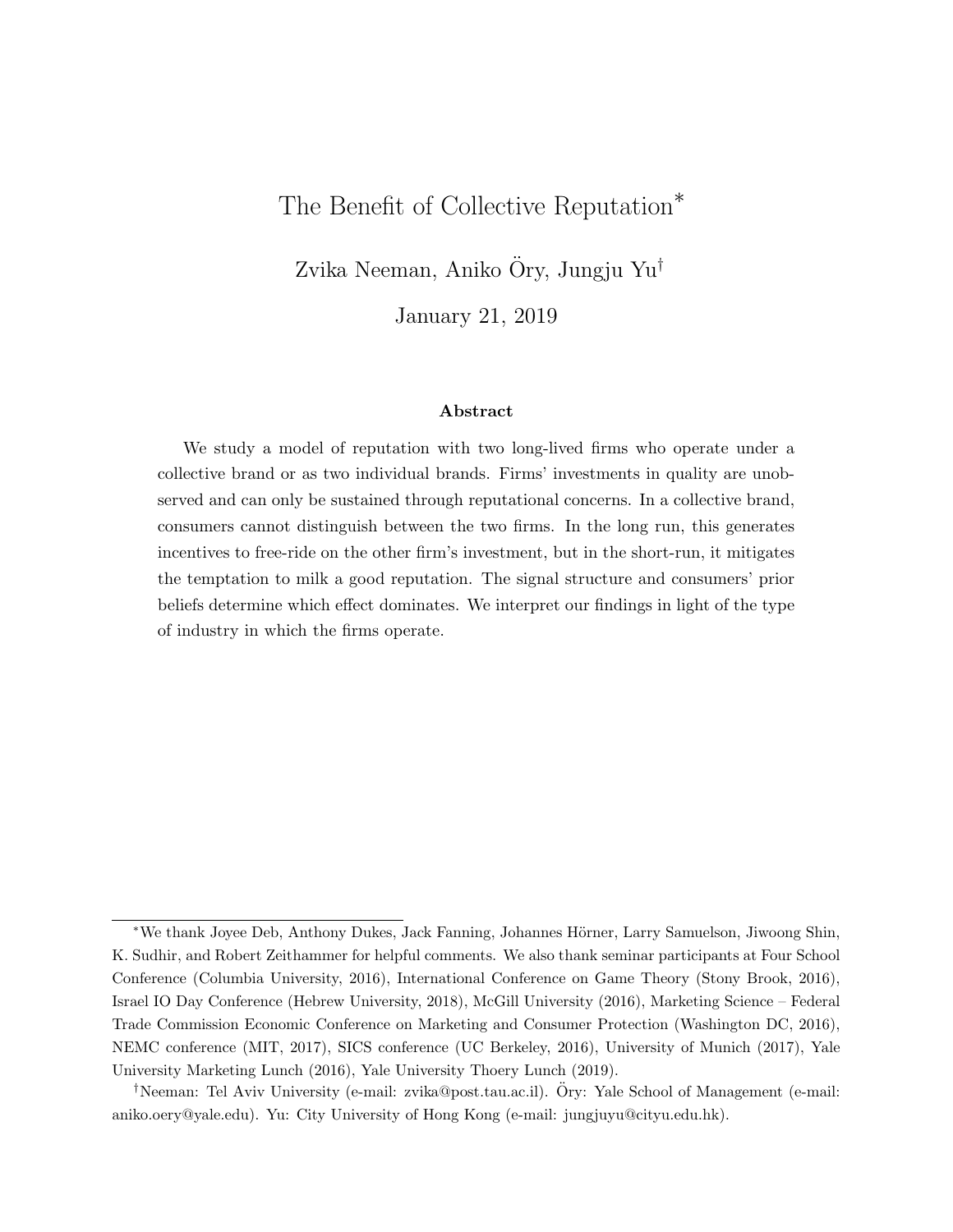# 1 Introduction

Firms make substantial investments to build strong brands. The American Marketing Association defines a brand as "a name [...] that identifies one seller's good [...] as *distinct* from those of other sellers."[1](#page-1-0) Sometimes, firms sell their products under a shared name or a collective brand that carries a collective reputation that is shaped by the firms who bear the name. For example, a bottle of wine carries an appellation, such as Bordeaux or Champagne, which applies to many producers in the same region. Many lay consumers cannot distinguish among the names of individual producers and rely on appellations to make their purchase decisions. Country of origin labelling serves a similar function. For example, Volkswagen advertises "the power of German engineering" and Swiss watchmakers, even the ones with strong individual brands, emphasize that their watches are "Swiss made."

Collective reputation building is also relevant in other domains. Any physical good that is purchased online is essentially an "experience good" whose quality cannot be ascertained by consumers at the time of purchase (Nelson,  $1970$ ).<sup>[2](#page-1-0)</sup> [Nosko and Tadelis](#page-27-1) [\(2015\)](#page-27-1) show that a consumer who has a bad experience with one seller in an online platform, such as eBay or Amazon, is less likely to buy through that platform again, which is evidence of a "reputational externality" that sellers in the platform exert over one another. Such a reputational externality is characteristic of a collective brand.[3](#page-1-0)

Both individual and collective brands are means to build a good reputation. When building a reputation, a firm faces a moral hazard problem; its investment in quality is unobservable to current consumers, and the reputational return on its investment can only be collected in the future. In this article, we study how sustaining reputation in a collective brand is different from that of an individual brand.[4](#page-1-0)

<sup>1</sup>https://www.ama.org/resources/pages/dictionary.aspx

<sup>2</sup>Experience goods include nondurables such as wine, durables such as appliances and cars, and many service providers such as lawyers, doctors, and mechanics.

<sup>&</sup>lt;sup>3</sup>Another example for the reputational externality is provided by organizations that require their members to wear uniforms, such as the police, military forces, and Girl and Boy Scouts. Uniforms foster the creation of a reputational externality among their wearers because they blur individual identities.

<sup>&</sup>lt;sup>4</sup>In practice, firms are often endowed with features of both individual and collective brands. For example,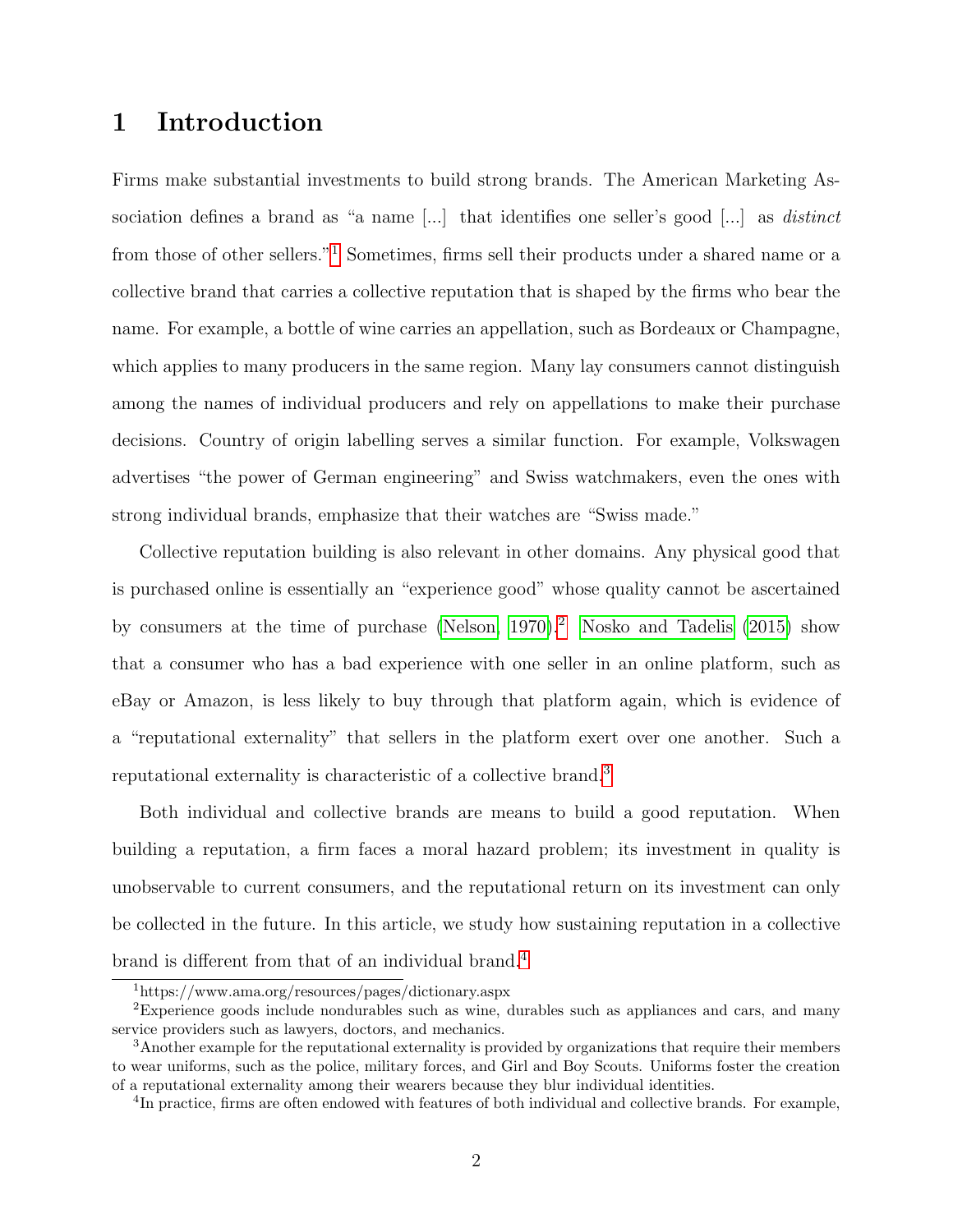At first glance, collective brands may seem like a bad idea. If several firms operate under one brand name, each firm has an incentive to free-ride on other firms' investments. Moreover, a firm's investment in its quality has a weaker effect on the brand value of a collective brand because consumers are uncertain about the relationship between the collective brand's reputation and the specific firm with which they interact. In other words, the "precision" of the signal that is generated by a firm's investment in quality is lower in a collective brand, which weakens the incentive to invest in quality.

Nevertheless, under some circumstances, a collective reputation can serve as a commitment device for investment in high quality. If a brand is already very successful, then a firm might be discouraged from additional investment because the short run return from it is small. Such a firm might become complacent or rest on its laurels. Analogously, if a brand develops a bad reputation, then additional investment may be insufficient to improve its reputation in the short run. Collective brands can mitigate these short run "discouragement effects" faced by individual firms after very good or very bad histories by making extreme beliefs about the value of the brand less likely.

However, a member of a collective brand may also be tempted to free-ride on future efforts by other members of the brand, which is irrelevant in the case of an individual brand. So, in the long-run, a collective brand provides weaker investment incentives than an individual brand. It follows that when short-run incentives are more important, then a collective brand can provide stronger incentives to invest than an individual brand, and when long-run incentives are more important then the opposite result holds.<sup>[5](#page-1-0)</sup> Below, we describe specific conditions where the short run benefit of a collective brand outweighs the long-run benefits of an individual brand.

To compare the two branding regimes, we consider a model in which two or more long-

Volkswagen belongs to the group of German automakers, and also possesses a strong individual brand. We abstract from such hybrid situations to present the difference between individual and collective brands in the starkest terms.

<sup>5</sup>As shown in Section [4](#page-12-0) below, in some circumstances, collective brands dominate individual brands even if firms are infinitely patient.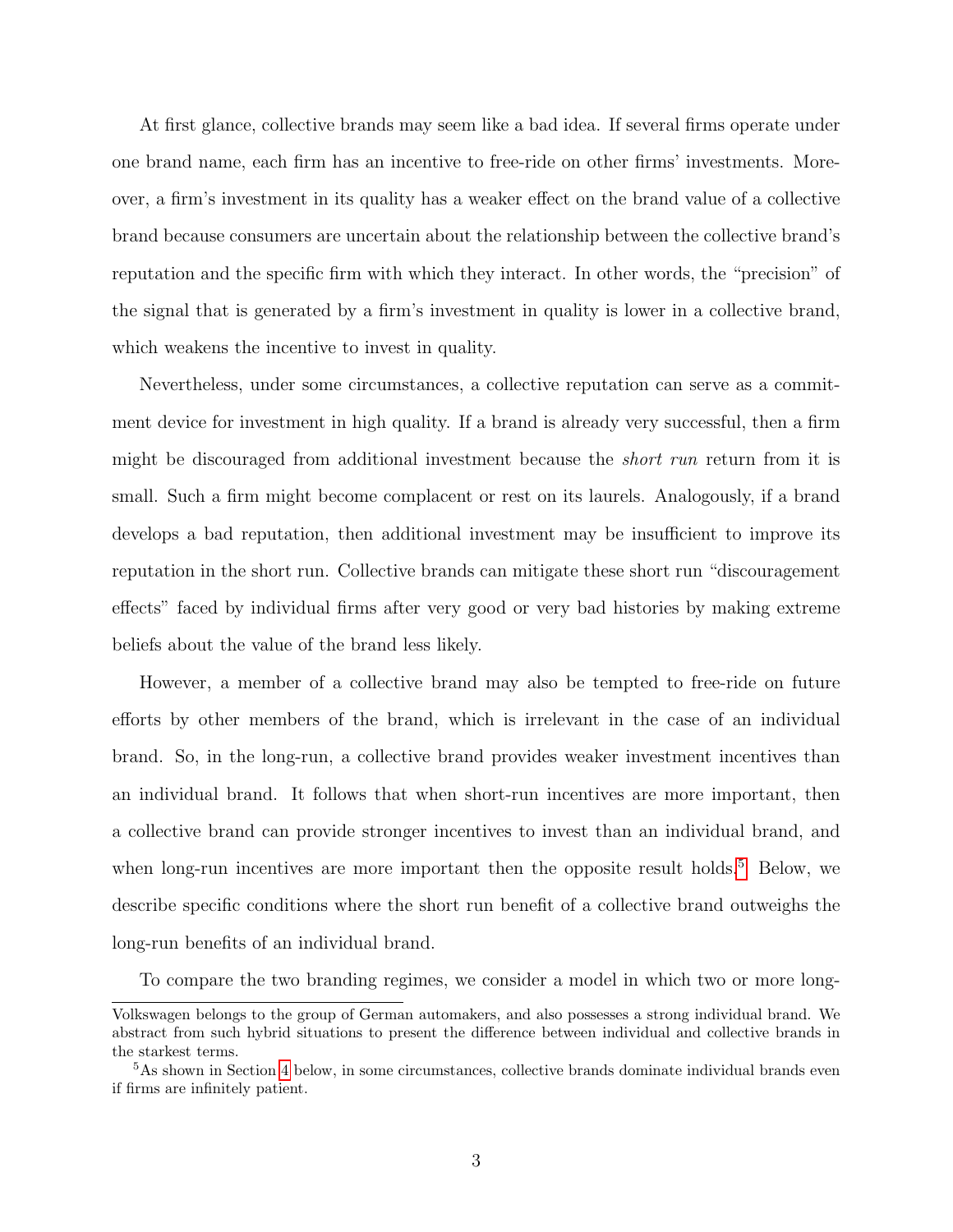lived firms sell their products over time under an individual or a collective brand. There are two types of firms, competent and incompetent. In every period, competent firms can make a costly investment to increase the probability of producing good quality in that period. Incompetent firms lack this ability. Firms' investments are unobservable to consumers. Consumers observe past quality realizations, which are noisy signals of firms' investments and competence.

The critical distinction between an individual and a collective brand lies in consumers' observation of past quality realizations. Consumers observe a firm-specific record under an individual brand and a group-specific record under a collective brand. This has two implications. First, each signal produced by a collective brand is noisier because, unlike in the case of an individual brand, consumers facing a collective brand cannot trace the signal back to the firm that produced it. Second, a collective brand generates more signals than an individual brand because each one of its members can produce a signal.

In both cases, we focus on the most efficient equilibrium in which a competent type always invests. We call this equilibrium the "reputational equilibrium." We examine whether it is "easier" for an individual or a collective brand to sustain this reputational equilibrium in the sense that the equilibrium can be sustained for a broader set of parameter values.

We focus the analysis on two extreme cases: the case where the observation of good quality indicates competence, which we call "Exclusive knowledge;" and the case where the observation of bad quality indicates incompetence, which we call "Quality control." In the former case, specialized exclusive knowledge is required in order to produce high quality (as in the case of expensive watches and cars); in the latter case, investment is needed to perform good quality control, so the production of low quality reveals incompetence (as in the case of mass products and generics). This emphasis has two reasons. It simplifies the analysis, and it allows us to focus on clearly identified circumstances where collective reputation is superior to individual reputation.

We show that a collective brand can support a reputational equilibrium for higher in-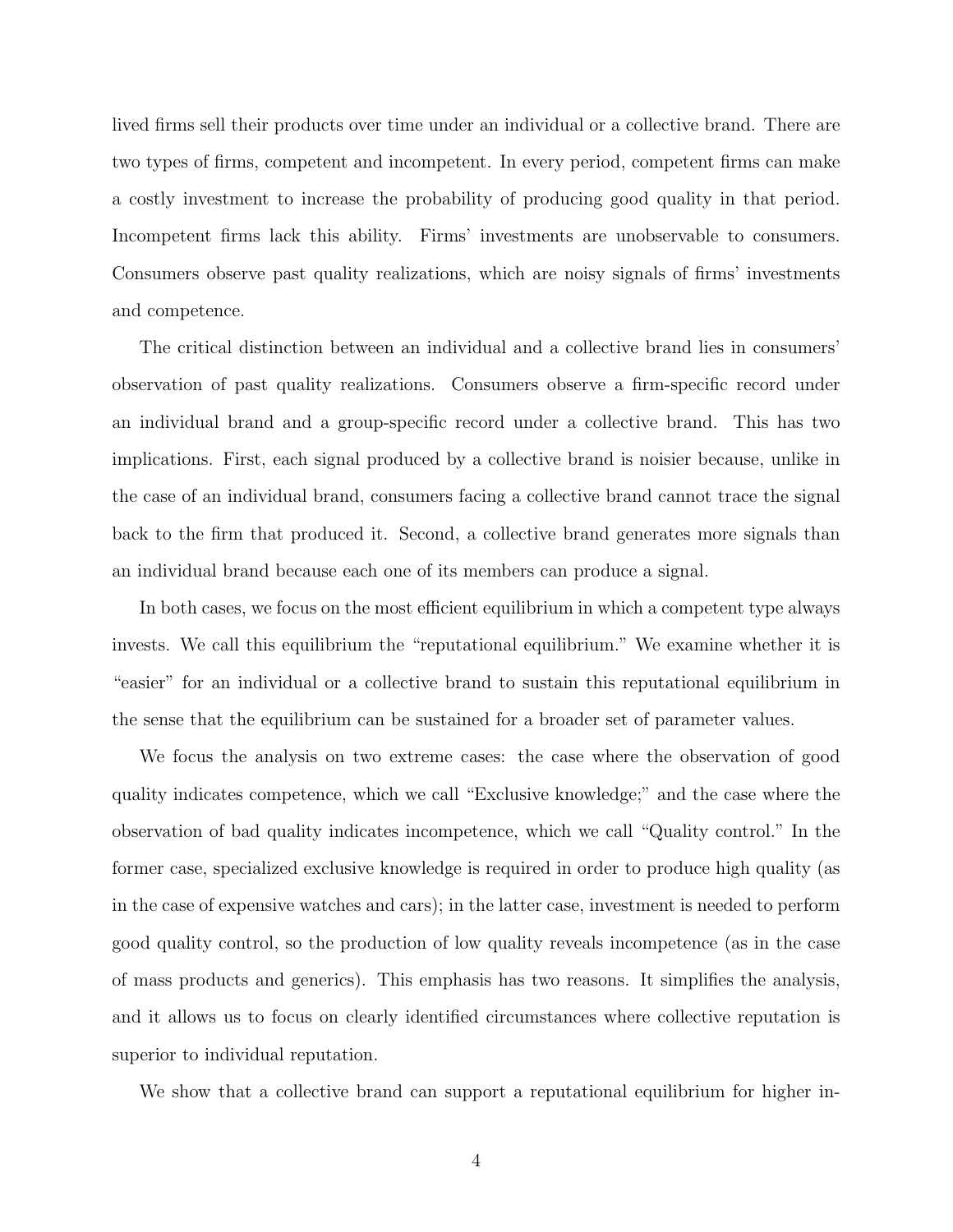vestment costs than individual brands in "exclusive knowledge" markets when the ex-ante probability of competence is high. Individual brands perform poorly in such markets because it is relatively easier for them to establish an excellent reputation quickly (as the production of high quality reveals competence), which they can then milk. The opposite result (namely, a collective brand supports a reputational equilibrium for higher investment costs than individual brands when the ex-ante probability of competence is low) holds in "quality control" markets where production of low quality reveals incompetence.

The benefits from the additional commitment power that is provided by a collective brand can be significant enough to induce a competent firm to form a collective brand with an incompetent firm voluntarily. In such a case, the socially optimal branding regime coincides with firms' optimal choice, so no regulation is required. However, it is also possible that a competent firm would prefer an individual to a collective brand, even though the latter induces incentives to invest and the former does not. In such cases, a regulation that promotes collective brands would improve social welfare.

The article is structured as follows. The next section discusses the related literature. In Section [3](#page-9-0) we present the model, define the equilibrium concept, and introduces the critical distinction between an individual and a collective brand in terms of consumers' beliefs. In Section [4](#page-12-0) we describe circumstances under which an individual or a collective brand provides stronger incentives for investment. In Section [5,](#page-20-0) we examine a competent type's brand formation decision and consider whether it would want to form a collective brand with an incompetent firm. In Section [6](#page-23-0) we present extensions of the basic model that allow for a longer memory and more than two firms, respectively. Section [7](#page-25-0) concludes. All proofs are relegated to Appendix [A](#page-28-0) and Appendix [B.](#page-46-0)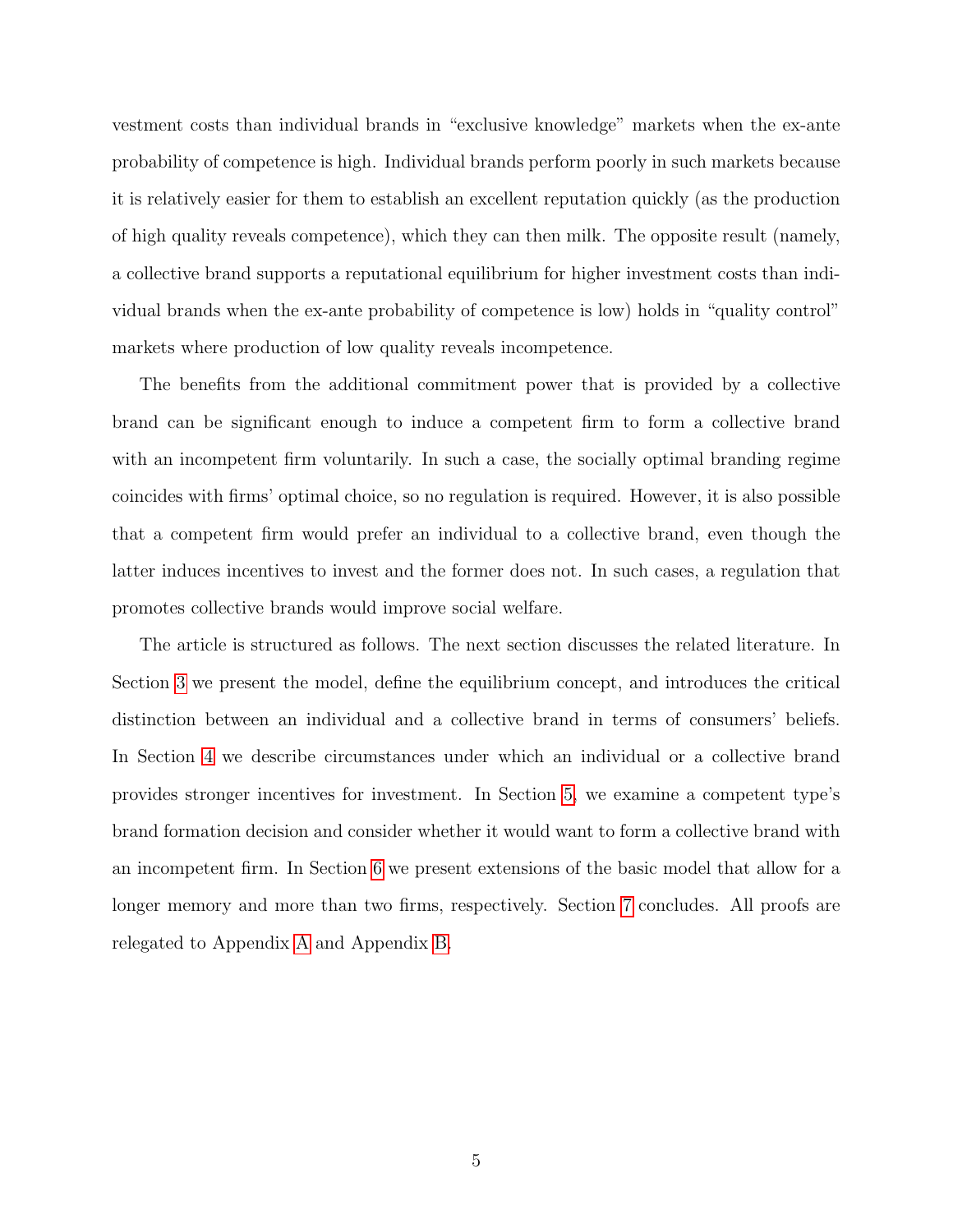# 2 Related Literature

Our work is related to the theoretical economics literature on reputation in markets for experience goods, as well as to the literature on umbrella branding, country-of-origin and career concerns.

The idea that reputational concerns may induce a firm to produce high quality even though consumers are unable to verify the quality of an experience good goes back to [Klein](#page-26-0) [and Leffler](#page-26-0) [\(1981\)](#page-26-0). The subsequent literature has explored the implications of this argument and has argued that it must contend with two major difficulties: first, for reputation to be sustainable, it must generate profits, and it is not clear how this is possible in a competitive environment where profits are driven down to zero (See [Kranton, 2003\)](#page-26-1).<sup>[6](#page-1-0)</sup> The second difficulty, which has been famously noted by Holmström  $(1999)$ , is that in the long run, the firm would develop an excellent reputation for quality. Any observation of low quality would thus be attributed to bad luck and would therefore not affect prices, with the consequence that the firm's incentive to continue to exert the costly effort necessary to produce high quality would be destroyed.

Several elegant solutions to these difficulties were offered. Hörner [\(2002\)](#page-26-3) noted that if consumers can observe the consumer bases of firms in the market, then a firm may be discouraged from producing low quality for fear of losing its consumer base (see also [Fedele](#page-26-4) [and Tedeschi, 2014\)](#page-26-4). Another solution was suggested by [Mailath and Samuelson](#page-27-2) [\(2001\)](#page-27-2), who formulated the insight that individual reputation can be sustained if consumers' beliefs about the type of the firm are bounded away from one, as would be the case if the firm's unobserved type is drawn afresh in every period. In this article, we assume instead that consumers have finite memories as in [Moav and Neeman](#page-27-3) [\(2010\)](#page-27-3) and [Liu and Skrzypacz](#page-27-4) [\(2014\)](#page-27-4). The benefit of this assumption is that it allows us to explicitly solve for the threshold cost below which firms invest in quality, which is an intractable problem in [Mailath and Samuelson](#page-27-2) [\(2001\)](#page-27-2)'s

<sup>&</sup>lt;sup>6</sup>In our model we abstract away from this difficulty by assuming that firms make take-it-or-leave-it price offers to consumers who are each matched with only one firm, but our results would continue to hold as long as firms capture at least some of the surplus that is generated by their transactions with consumers.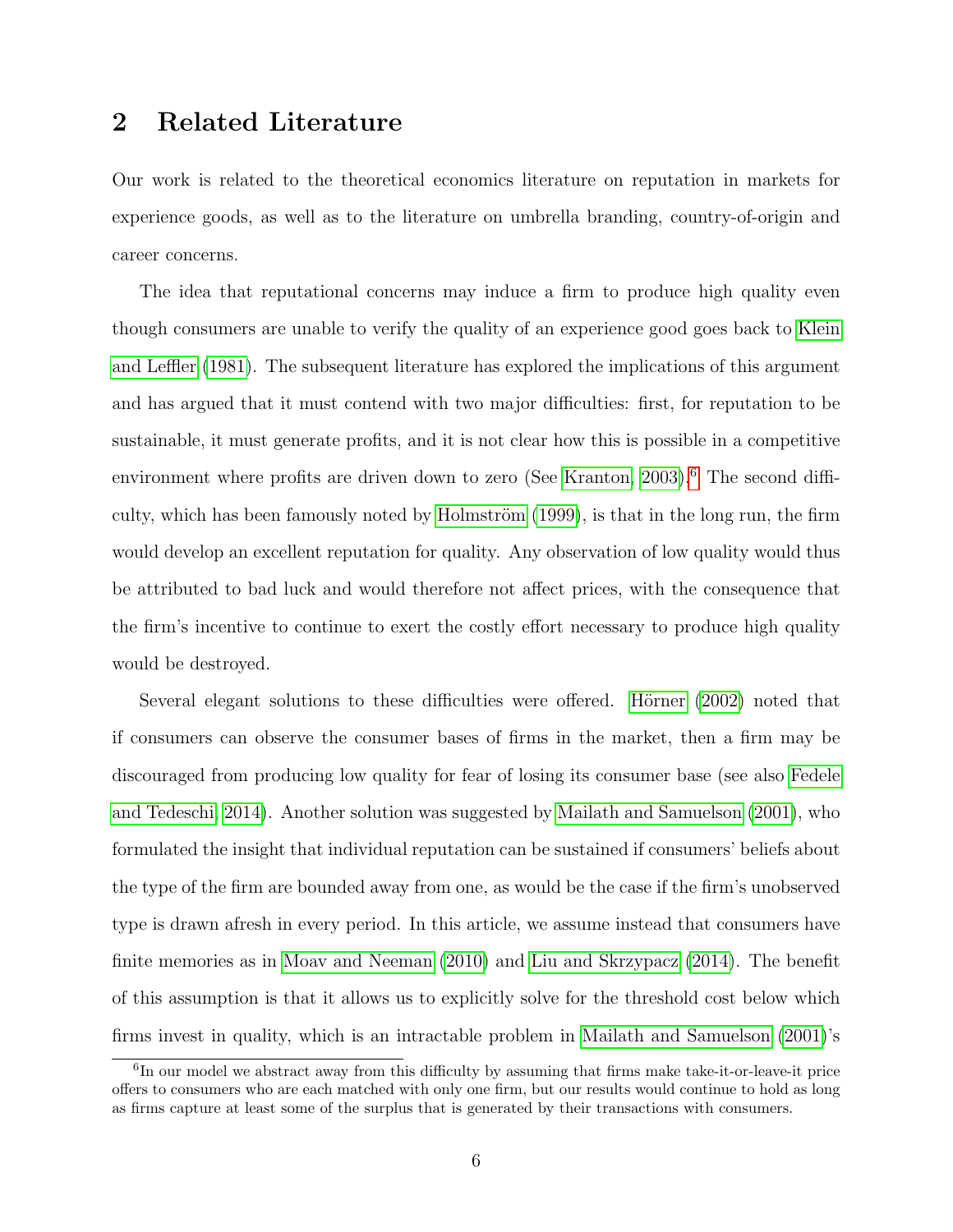model.

Using this framework we can show that acting as a collective can help sustain a high reputation. The mechanism is related to the one studied by [Bar-Isaac](#page-26-5) [\(2007\)](#page-26-5) who considers an overlapping generations model in the moral hazard-in-teams (career concerns) framework developed by Holmström [\(1999\)](#page-26-2). He shows that senior entrepreneurs who sell the firm in the next period have an incentive to exert effort and work with young juniors who themselves also need to build a good reputation.

Research that identifies the benefits of collective reputation is scarce. [Tirole](#page-27-5) [\(1996\)](#page-27-5) is probably the first who formalized an analytical model of collective reputation in the context of a large organization. In Tirole's model, a group's reputation is an aggregate of the reputations of the individual members of the group. As is the case in models with statistical discrimination, there can be different steady states equilibria, and in particular one with "low corruption" and another with "high corruption."[7](#page-1-0) Unlike [Tirole](#page-27-5) [\(1996\)](#page-27-5), our focus is on the moral hazard problem and "brand management" rather than on statistical steady-state inferences.

More recently, [Fishman, Finkelstein, Simhon, and Yacouel](#page-26-6) [\(2018\)](#page-26-6) consider a two-period model in which an individual firm can only generate one signal per period. A collective brand that includes many firms can send many signals and so provide better information to consumers. This informational benefit outweighs firms' incentive to free-ride on other firms' investment efforts provided the number of brand members is not too large.<sup>[8](#page-1-0)</sup> Their model abstracts away from the issue of commitment and the dynamic trade-offs that are the focus of our analysis. [Fleckinger](#page-26-7) [\(2016\)](#page-26-7) considers collective reputation under Cournot competition where consumers only learn the average quality in the market. He studies the effect of the number of firms on welfare and shows that quality is decreasing in the number of firms whereas quantity increases. [Fleckinger, Mimra, and Zago](#page-26-8) [\(2017\)](#page-26-8) consider a static

<sup>7</sup>[Levin](#page-27-6) [\(2009\)](#page-27-6) extends [Tirole](#page-27-5) [\(1996\)](#page-27-5) by considering the case where the cost of high effort evolves stochastically over time.

<sup>&</sup>lt;sup>8</sup>Indeed, [Winfree and McCluskey](#page-27-7) [\(2005\)](#page-27-7) claim that a large number of apple growers in the state of Washington contributed to the decline in the quality of Washington apples during the 1990s.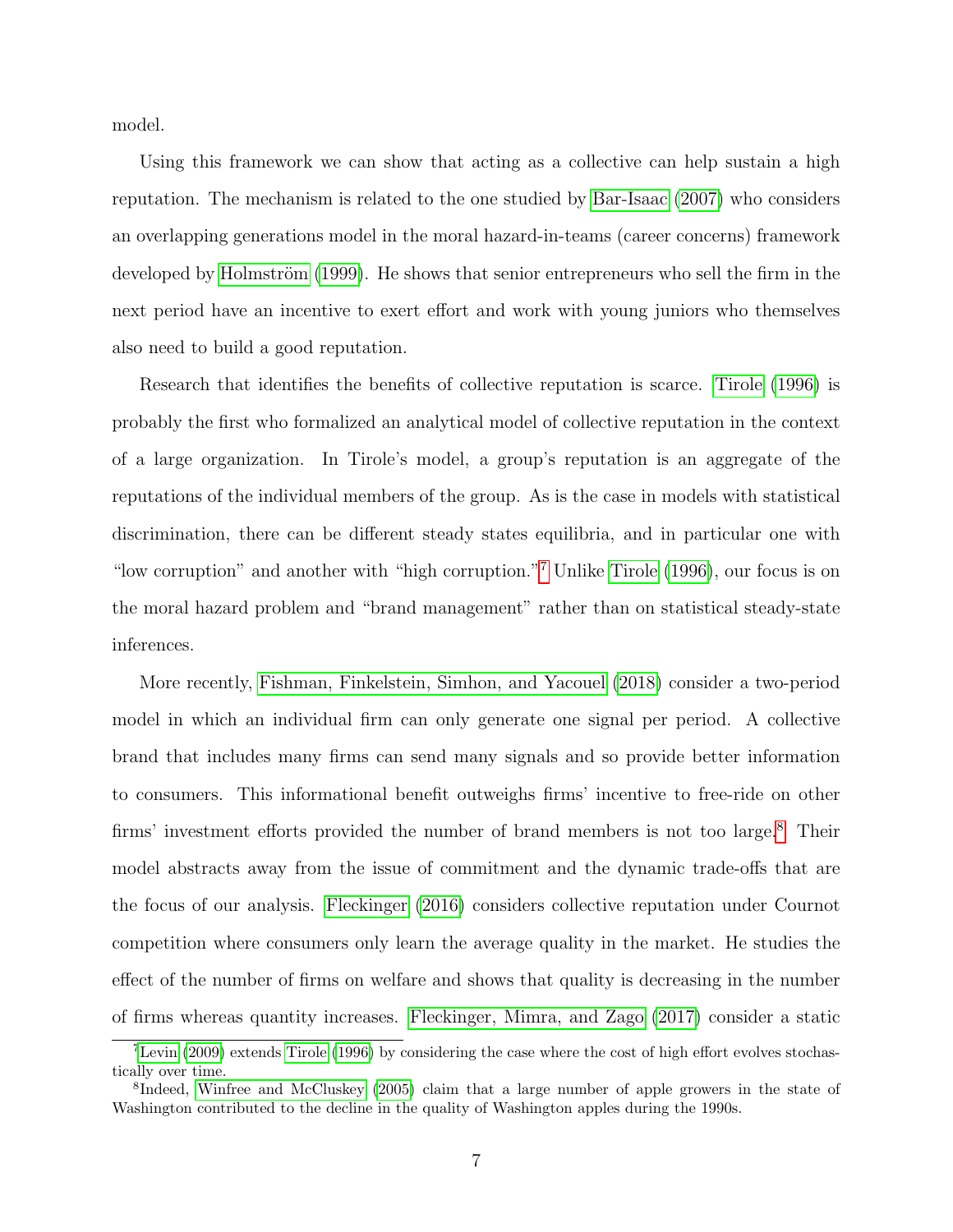model of collective reputation where all those producers who failed to pass an inspection have the same collective reputation. In this model, collective reputation is shown to possibly yield higher quality and welfare than individual reputation, as inter-producer free-riding under full collective reputation might be less severe than intra-producer free-riding under individual reputations. Moreover, unlike [Bar-Isaac](#page-26-5) [\(2007\)](#page-26-5), [Tirole](#page-27-5) [\(1996\)](#page-27-5), [Fleckinger](#page-26-7) [\(2016\)](#page-26-7) and [Fishman, Finkelstein, Simhon, and Yacouel](#page-26-6) [\(2018\)](#page-26-6), our focus is on the comparison between individual and collective reputation.

Finally, collective reputation has also been studied in the context of umbrella branding, where an existing brand name is extended to a new product line, and so the reputation of the brand depends on the performance of the various products included under it. [Wernerfelt](#page-27-8)  $(1988)$ , [Choi](#page-26-9)  $(1998)$ , [Cabral](#page-26-10)  $(2000)$ , Miklós-Thal  $(2012)$ , and [Moorthy](#page-27-10)  $(2012)$  have examined the incentives that a monopolist has to signal quality by pooling reputation for different products. In a model with moral hazard, where consumers' can perfectly monitor product quality, [Andersson](#page-26-11) [\(2002\)](#page-26-11) and [Hakenes and Peitz](#page-26-12) [\(2008\)](#page-26-12) show that umbrella branding always provides stronger incentives to invest because any deviation jeopardizes the firm's reputation in many markets. [Yu](#page-27-11) [\(2018\)](#page-27-11) examines the extent of risk sharing across product markets as a function of the relatedness between markets and shows that independent branding can be a disciplinary device if relatedness is high. Others have considered settings where freeriding incentives are more pronounced. [Zhang](#page-27-12) [\(2015\)](#page-27-12) examines country-of-origin labelling. He shows that the ability to free-ride on other firms' quality investments implies that highquality firms have an incentive to dissociate themselves from the country-of-origin label, which in turn mitigates free-riding and can improve the reputation for the group.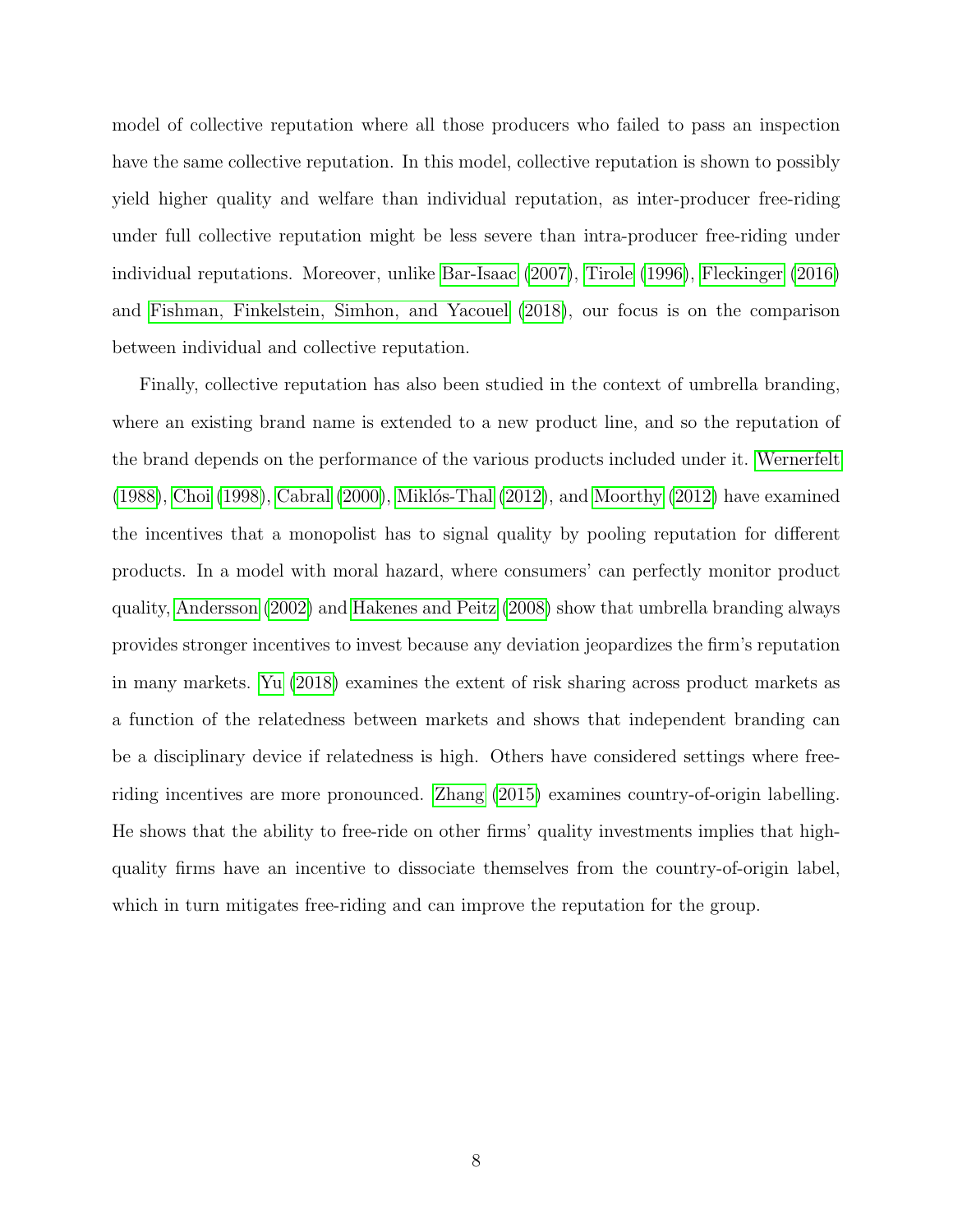# <span id="page-9-0"></span>3 Model and Definitions

## Model

We consider a market with two firms that produce a vertically differentiated experience good, that can be of either good  $(G)$  or bad  $(B)$  quality. In every period,  $t \in \{\ldots, -1, 0, 1, \ldots\}$ , one short-lived consumer with unit demand arrives and is randomly matched with one of the two firms.

**Firms.** Each firm is competent (C) with probability  $\mu \in (0,1)$ , or incompetent (I) with probability  $1 - \mu$ . The two firms' types  $\theta \in \{C, I\}$  are stochastically independent. The firms' types are commonly known between the firms but are unobservable by the consumers. Firms' types remain fixed throughout the duration of the game. A competent firm that is matched with a consumer can make an investment at cost  $c > 0$  to improve the quality of the good it produces in that period: investment yields a good quality  $(G)$  with probability  $\pi_H \in (0, 1]$  whereas a lack of investment yields good quality with probability  $0 \leq \pi_L < \pi_H$ . An incompetent firm cannot invest and produces good quality with probability  $\pi_L$ . We assume that  $\Delta \pi \equiv \pi_H - \pi_L \geq c$  so that investment is always socially optimal.

Consumers. Consumers do not observe the firms' investment decisions, but they do observe the quality of goods produced in the last two periods.[9](#page-1-0) Consumers update their beliefs about the type of the firm they are matched with based on past observations of quality.

Timing. After its investment decision, the firm makes a take-it-or-leave-it offer to the consumer with whom it is matched. We focus on the case in which this offer is equal to the consumers' posterior willingness to pay for the good conditional on her beliefs, and is independent of the realized quality of the produced good. The consumer either accepts or rejects the firm's offer and then leaves the market.

<sup>&</sup>lt;sup>9</sup>In Section [6,](#page-23-1) we allow consumers to observe quality realizations of the past  $2 \leq T < \infty$  periods and show that the main results are robust. For  $T = 1$  an individual brand always provides stronger incentives for effort than a collective brand.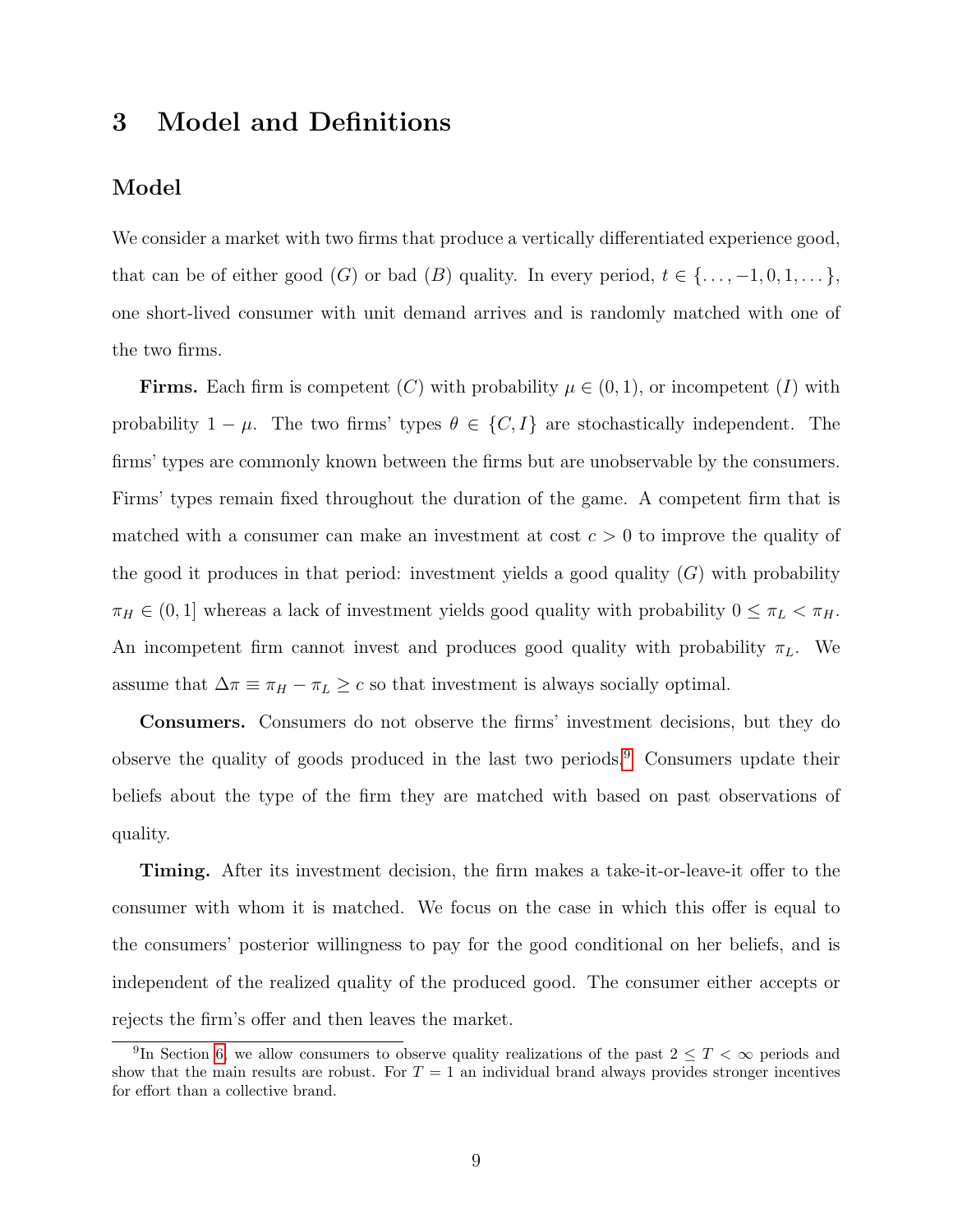Payoffs. We normalize the payoff of a consumer who does not buy the good to 0. A consumer who buys the good at a price p receives a payoff of  $1 - p$  or  $-p$  if the good is of good or bad quality, respectively. A firm that sells in period t at price  $p_t$  obtains a payoff of  $p_t - c$  at t if it invests at t, and  $p_t$  if it does not. A firm that does not sell in any given period obtains a payoff of 0 in that period. Firms discount their future payoffs by  $\delta \in [0,1)$ .

**Branding Regimes.** In a collective brand, consumers cannot distinguish between the identities of the two firms. This means that consumers obtain a signal about the collective brand in every period, regardless of which firm they are matched with. Thus, the set of relevant histories for a collective brand is  $\{G, B\} \times \{G, B\}$ . In contrast, if firms form individual brands, then consumers can distinguish between them. Consequently, consumers observe the quality produced in the last two periods by the firm with which they have been matched. Thus, the set of relevant histories for an individual brand is  $\{G, B, \emptyset\} \times \{G, B, \emptyset\}$  where  $\emptyset$ represents a failure of the firm to match.

We denote a history at time t by  $\mathbf{h}_t \equiv h_{t-2}h_{t-1}$  where  $h_{t-n}$  denotes the quality of the good produced in period  $t - n$ . Notice that the matching process ensures that the two firms sell the same expected quantity under the two regimes, but at possibly different prices.

**Equilibrium.** We focus on *Markov equilibria* in which strategies depend only on the relevant histories specified above. A stationary equilibrium is defined by an investment and pricing strategy of firms, a purchasing strategy of consumers, and consumers' beliefs over the type of the firm they are matched with. Firms' and consumers' strategies are best responses to each other and to each future self that is playing the proposed equilibrium strategy, given consumers' beliefs, and consumers update their beliefs based on past observations using Bayesian updating whenever possible.

Observe that in equilibrium consumers must purchase the good when indifferent because if they don't then firms' best responses are not well defined.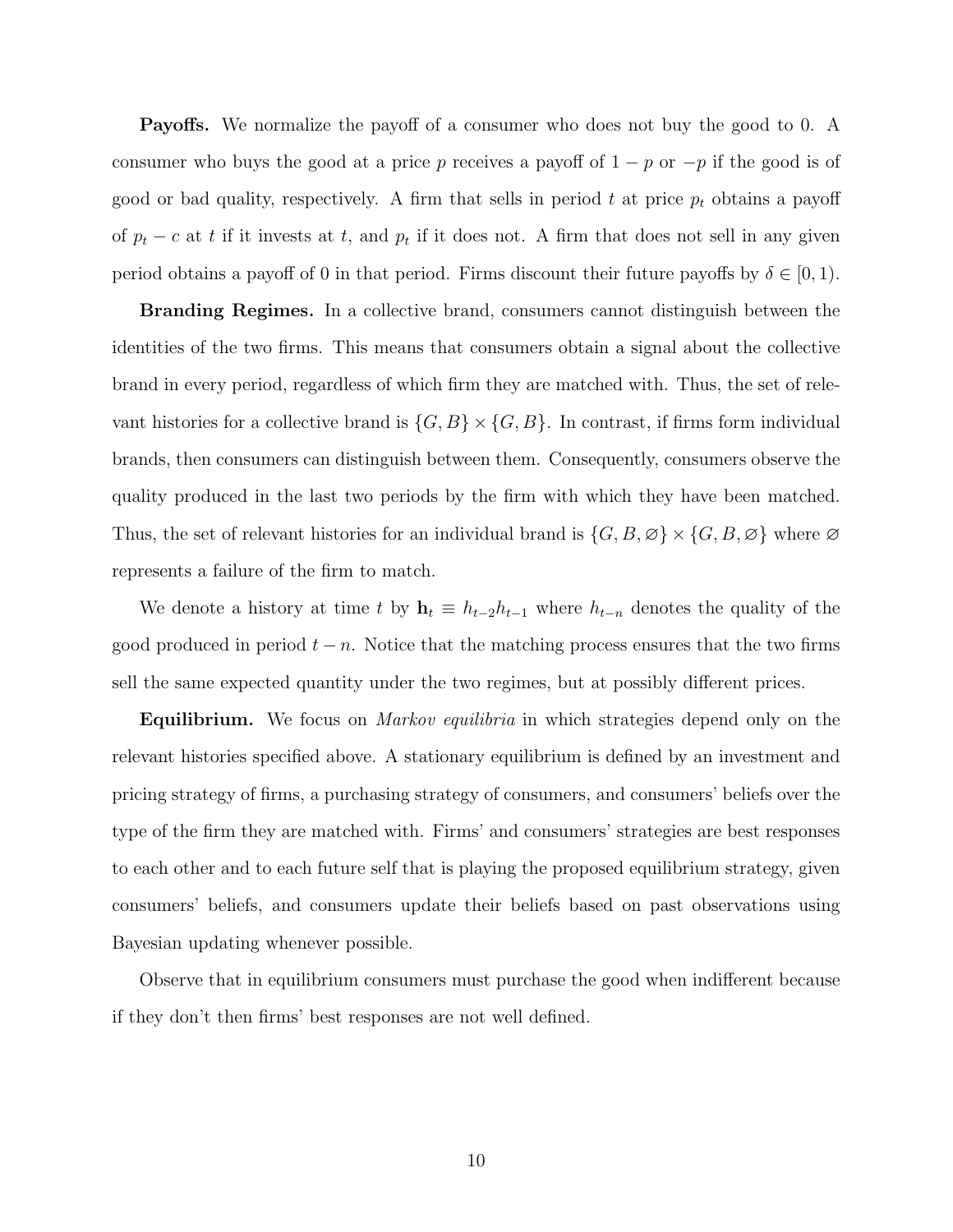## Beliefs and Signal Structure

**Posterior beliefs.** In the case of an individual brand, posterior beliefs given a history  $h_t$  are given by the probability  $Pr^{ind}(\mathbf{h}_t)$  that the firm the consumer is matched with is competent.

In the case of a collective brand, this posterior is formed based on beliefs about the distribution of pairs of types of the two firms in the collective. We denote the posterior belief that the two firms' types are  $s \in \{C, I\}^2$  given history  $\mathbf{h}_t$  by  $\eta_s(\mathbf{h}_t)$ . The posterior belief that the matched firm is competent given a history  $\mathbf{h}_t$  is

$$
\mathrm{Pr}^{\mathrm{col}}(\mathbf{h}_t) = \eta_{CC}(\mathbf{h}_t) + \frac{1}{2}(\eta_{CI}(\mathbf{h}_t) + \eta_{IC}(\mathbf{h}_t)).
$$
\n(1)

The *reputation* of a brand – both individual and collective – corresponds to the two posterior beliefs  $Pr^{ind}(\mathbf{h}_t)$  and  $Pr^{col}(\mathbf{h}_t)$ , respectively.

For most of the article we focus our attention on the stationary equilibrium in which competent firms invest in quality whenever they are matched with a consumer, after each history, and independently of the other firm's type. We call this the **reputational equilib**rium. In such an equilibrium, upon observing a history  $h_t$ , a consumer is willing to pay a price

<span id="page-11-0"></span>
$$
p^{b}(\mathbf{h}_{t}) = \mathbf{Pr}^{b}(\mathbf{h}_{t}) \cdot \pi_{H} + (1 - \mathbf{Pr}^{b}(\mathbf{h}_{t})) \cdot \pi_{L}, \qquad (2)
$$

where  $b \in \{\text{ind}, \text{col}\}\.$  Thus, this is also the reputational equilibrium price. Our assumption that  $\Delta \pi \geq c$  implies that the reputational equilibrium is socially optimal.<sup>[10](#page-1-0)</sup>

The game also has other stationary equilibria. For example, a "no investment" equilibrium, in which a competent firm never invests in quality, always exists. We discuss different stationary equilibria in Section [5](#page-20-0) where we address endogenous brand formation.

As mentioned in the introduction, when we compare the incentives induced by collective

<sup>10</sup>We assume that if a firm charges a higher price, then consumers update beliefs about the brand's type as if it has just produced a bad outcome.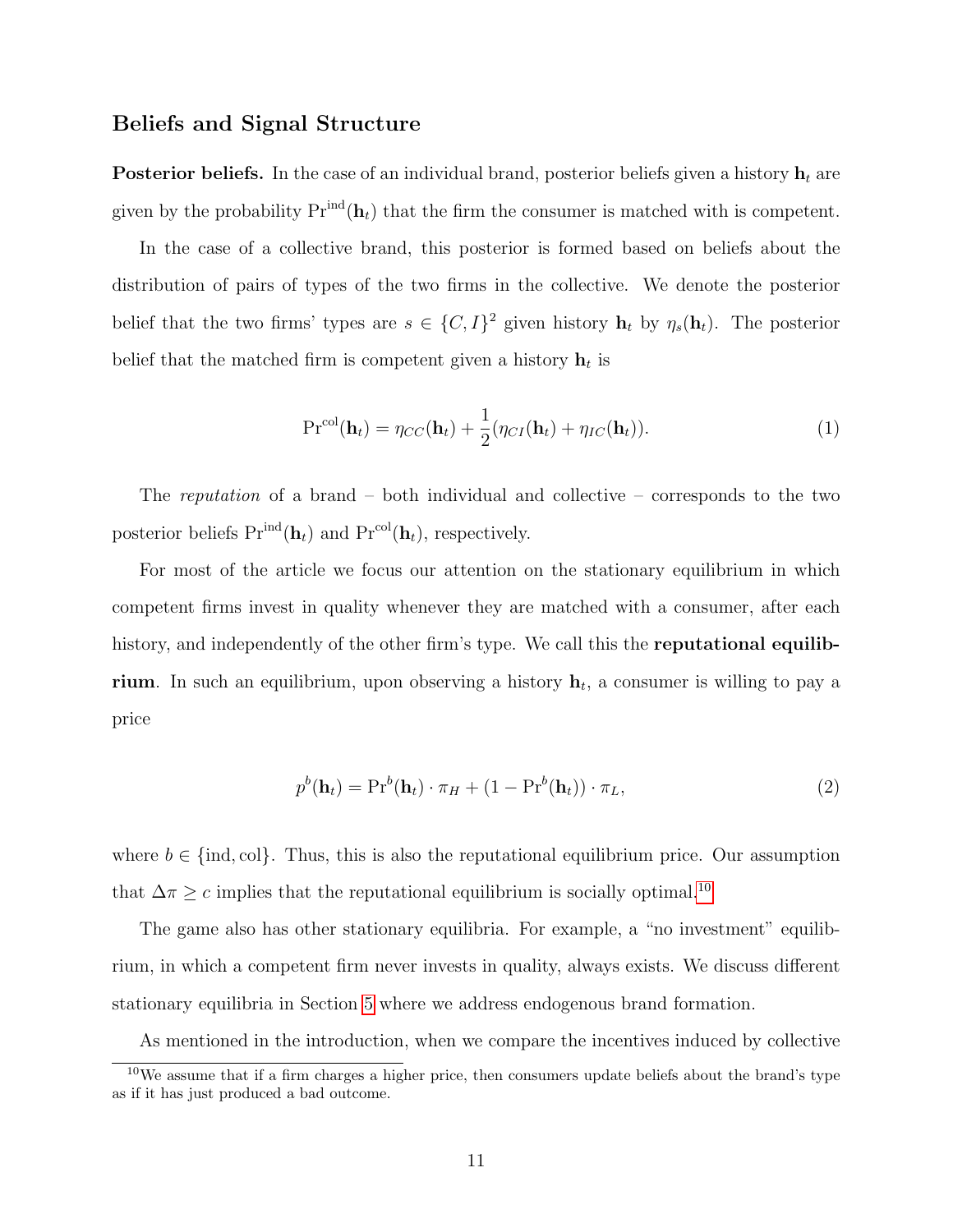versus individual brands, we focus on two types of signal structures that are easy to interpret and that highlight the benefit of collective reputation:

- 1. "Exclusive knowledge"  $(\pi_L = 0, \pi_H \in (0, 1))$ : In this case, a firm cannot produce a good outcome without making an investment. Consequently, the observation of good quality reveals competence. Such a signal structure fits industries in which some special technology or expertise is required to produce high-quality products, such as in the case of watches, automobiles and electronics.
- 2. "Quality control" ( $\pi_H = 1$ ,  $\pi_L \in (0, 1)$ ): In this case, a competent firm that invests is guaranteed a good outcome. Consequently, observation of bad quality reveals incompetence (in the reputational equilibrium). Such a signal structure fits industries in which perfect quality control is necessary to produce high-quality products consistently, such as in manufacturing or service industries.

We analyze the game for general signal structures. However, to derive economically meaningful results, we focus on the case of exclusive knowledge when comparing individual and collective brands. We discuss the analogous results for the case of quality control in the text and provide the related formal findings in Appendix [B.](#page-46-0) Note that by continuity, all of our results for the case of exclusive knowledge also hold in the case where  $\pi_L$  is sufficiently close to zero and the value of  $\pi_H$  is held fixed, and all of our results for the case of quality control also hold in the case where  $\pi_H$  is sufficiently close to one and  $\pi_L$  is held fixed.

## <span id="page-12-0"></span>4 Reputational Equilibrium

In this section, we derive necessary and sufficient conditions for the existence of the reputational equilibrium under the two branding regimes. We show that a reputational equilibrium exists if and only if the investment cost c is smaller than or equal to a threshold cost  $\bar{c}^b$ ,  $b \in \{\text{ind}, \text{col}\},\$  that depends on the branding regime. Then, we identify which branding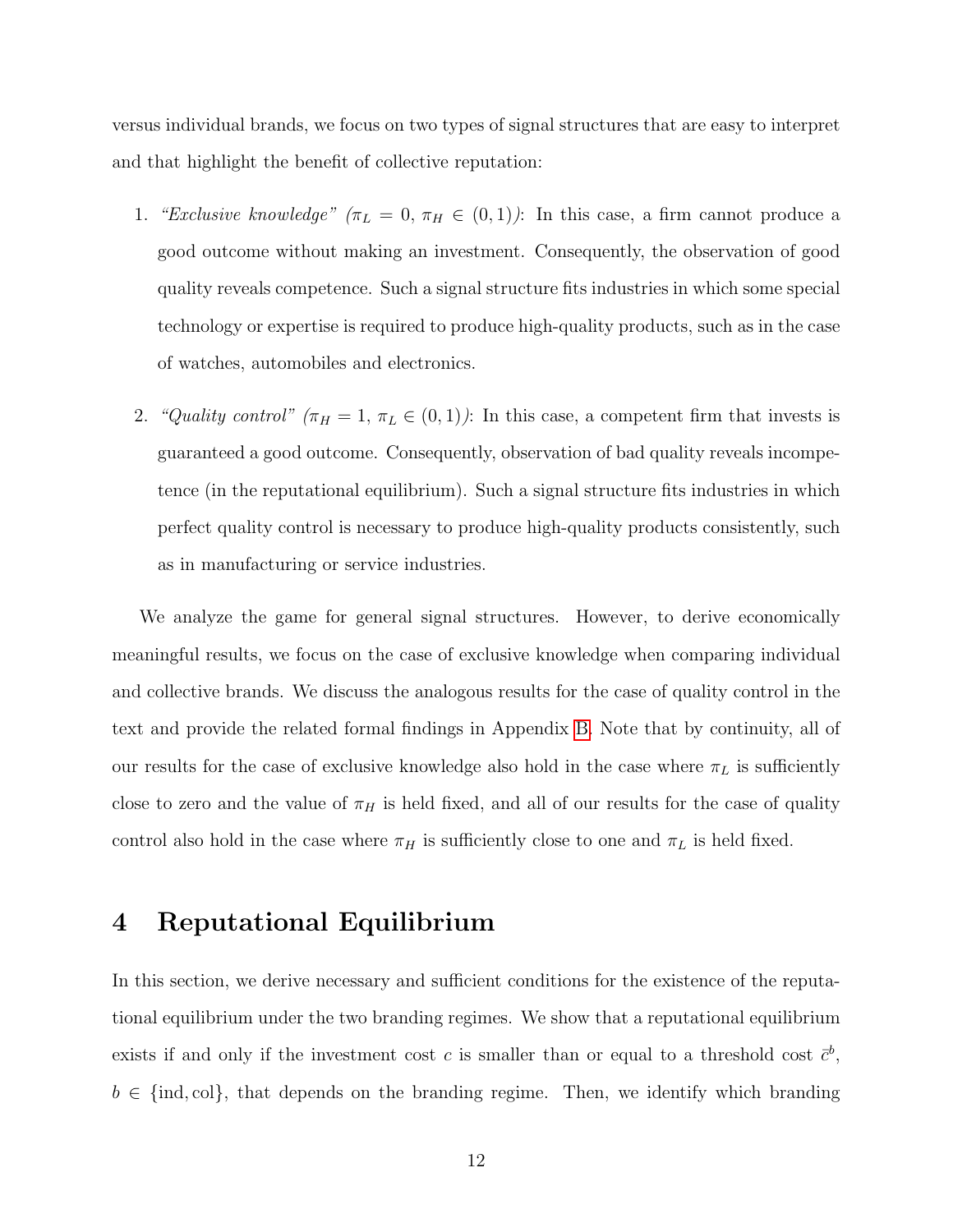regime sustains the reputational equilibrium for a larger set of costs  $c$  by comparing these two threshold costs. The branding regime with a higher threshold cost  $\bar{c}^b$  is said to induce stronger incentives to invest.

## Individual Brand

In a reputational equilibrium, a competent firm invests in quality after a history  $\mathbf{h}_t$  if its expected return from an investment, taking into account the effect of this investment on the consumers' future willingness to pay, is higher than its cost. The first proposition characterizes the threshold cost of investment above which an investment is not worthwhile.

<span id="page-13-0"></span>Proposition 1. The reputational equilibrium exists for an individual brand if and only if the cost of investment c is such that

$$
c \leq \bar{c}^{ind} \equiv \min_{h_{t-1} \in \{G, B, \varnothing\}} \bar{c}^{ind}(h_{t-1})
$$

where  $\bar{c}^{ind}(h_{t-1})$  denotes the expected benefit from investment after history  $\mathbf{h}_t = h_{t-2}h_{t-1}$ . The function  $\bar{c}^{ind}(h_{t-1})$  is given by

<span id="page-13-1"></span>
$$
\bar{c}^{ind}(h_{t-1}) \equiv \frac{\Delta \pi}{2} \cdot \delta \cdot \left[ \left( p^{ind}(h_{t-1}G) - p^{ind}(h_{t-1}B) \right) + \delta \cdot \sum_{h_{t+1} \in \{G, B, \varnothing\}} \pi(h_{t+1}) \cdot \left( p^{ind}(Gh_{t+1}) - p^{ind}(Bh_{t+1}) \right) \right]
$$
\n(3)

where  $\pi(h_{t+1})$  denotes the probability distribution of the outcome realized in period  $t + 1$  $(\pi(G) = \frac{\pi_H}{2}, \pi(B) = \frac{1-\pi_H}{2}, \text{ and } \pi(\emptyset) = \frac{1}{2}).$ 

The threshold cost  $\bar{c}^{\text{ind}}$  is the sum of expected short-run and long-run price premiums that arise from an investment, as explained below. All these price premiums can be expressed explicitly as a function of the parameters of the model,  $\mu$ ,  $\pi_H$  and  $\pi_L$ <sup>[11](#page-1-0)</sup>. We relegate the explicit expression to Appendix [A](#page-28-0) because it is lengthy and not insightful in itself.

 $11$ This is because, in the reputational equilibrium, probabilities and prices can be explicitly calculated for every history. For example,  $\pi^{\text{ind}}(GG) = \frac{\mu \pi_H^2}{\mu \pi_H^2 + (1-\mu)\pi_L^2}$  and then  $p^{\text{ind}}(GG)$  can be calculated using [\(2\)](#page-11-0). The other probabilities and prices can be calculated in a similar way.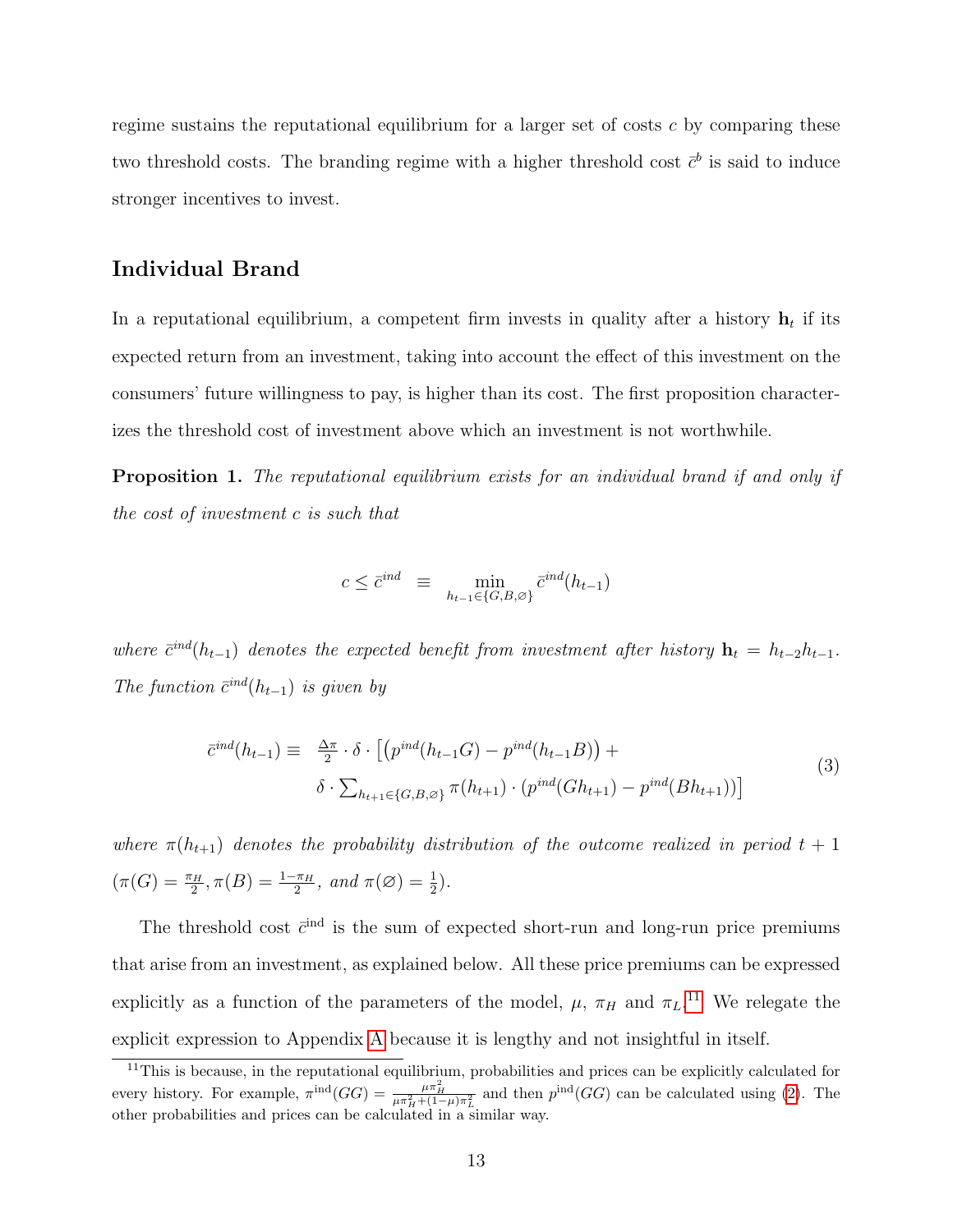The firm's investment in period t increases the probability of producing a good outcome at t, and this will be observed by the consumer matched with the firm in the next two periods  $t+1$  and  $t+2$ . Upon observing  $h_t = G$ , such a consumer would be willing to pay more than if she observed  $h_t = B$ . So, the threshold cost is the sum of expected price premiums in the following two periods. The differences in expected price premiums in periods  $t + 1$  and  $t + 2$ induce short-run and long-run incentives to invest, respectively.

In the short-run, a consumer that is matched with the firm in period  $t + 1$  observes the history  $\mathbf{h}_{t+1} = h_{t-1}h_t$ . So, by investing in period t, the firm enjoys a price premium  $p^{\text{ind}}(h_{t-1}G) - p^{\text{ind}}(h_{t-1}B)$ . This premium is small if the firm has a very good or very bad reputation following the history  $h_{t-1}$ . For example, in the exclusive knowledge environment, following the history  $h_{t-1} = G$ , a the consumer's posterior belief is updated to  $\Pr^{\text{ind}}(h_{t-1}h_t) =$ 1. Thus, for  $h_{t-1} = G$ , the short-run price premium vanishes, or  $p^{\text{ind}}(h_{t-1}G) - p^{\text{ind}}(h_{t-1}B) =$ 0. This illustrates the difficulty of inducing a commitment to invest through short-run incentives for an individual brand. An individual brand can develop a very good reputation through investment, but it is then tempted to exploit its reputation.

In the long-run, the consumer that is matched with the firm in period  $t + 2$  no longer observes the original history  $(h_t)$ . Instead, she observes  $h_{t+2} = h_t h_{t+1}$ . In the reputational equilibrium a competent type invests in all periods following  $t$  and in particular also in period  $t+1$ , if matched with a consumer. So, an investment at t generates a long-run price premium  $p^{\text{ind}}(G h_{t+1}) - p^{\text{ind}}(B h_{t+1})$ . If the firm is indeed matched with a consumer in period  $t+1$ with a high enough probability (here this probability is fixed at  $\frac{1}{2}$ ), then the firm might be tempted to rely on its future equilibrium investments, which would hurt its incentives to invest. However, in the case of exclusive knowledge for example,  $p^{\text{ind}}(G h_{t+1}) - p^{\text{ind}}(B h_{t+1})$ is positive and potentially large if  $h_{t+1} \in \{B, \emptyset\}$ . The fact that the outcome in the next period may be  $\varnothing$  may provide sufficient discipline for an individual brand to invest at t.

To completely characterize the threshold  $\bar{c}^{\text{ind}}$ , we need to calculate the minimum of  $\bar{c}^{\text{ind}}(h_{t-1})$  over all outcomes  $h_{t-1} \in \{G, B, \emptyset\}$ . Figure [1](#page-60-0) depicts  $\bar{c}^{\text{ind}}(h_{t-1})$  as a function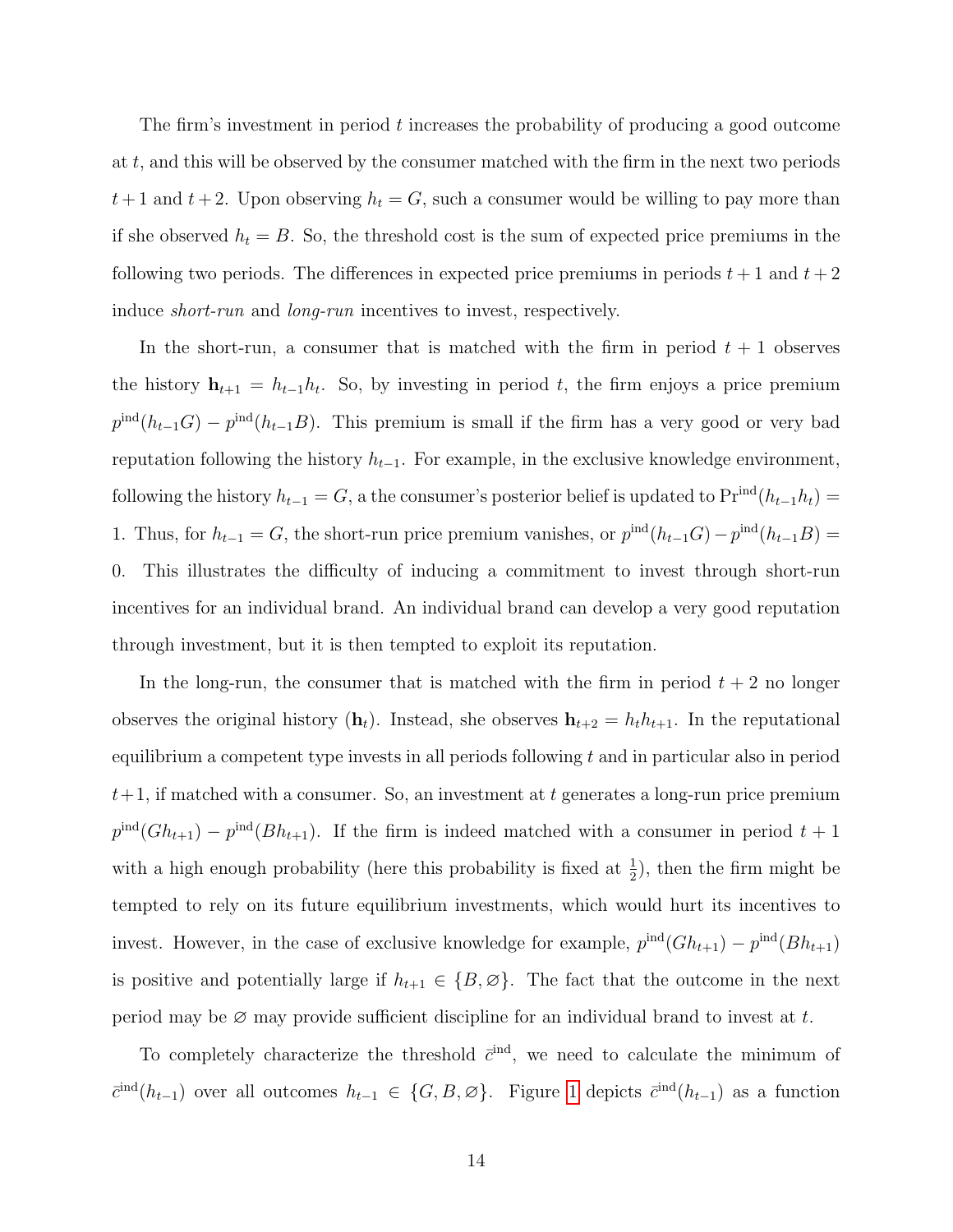of the prior probability that a firm is competent,  $\mu$ . As expected, the threshold vanishes at  $\mu = 0$  and  $\mu = 1$  because in these cases consumers' beliefs are unaffected by observed history, so the price premiums associated with an investment are zero. Obviously, in these cases, the firm cannot be induced to invest.

#### [Insert Figure [1](#page-60-0) Here.]

Figure [1](#page-60-0) also illustrates the history on which  $\bar{c}^{\text{ind}}$  is attained. It shows that for a large  $\mu$ ,  $\bar{c}^{\text{ind}} = \bar{c}^{\text{ind}}(G)$ , that is, the firm faces the weakest incentive to invest after a good outcome. This is because observation of a good outcome pushes posterior beliefs further up, which tempts the firm to milk its good reputation. For a low value of  $\mu$ ,  $\bar{c}^{\text{ind}} = \bar{c}^{\text{ind}}(B)$  because given a pessimistic prior, the observation of a bad outcome pushes posterior beliefs further down, which discourages the firm from investment because investment doesn't change beliefs sufficiently to justify it.

The next Lemma shows that this observation is true also more generally.

<span id="page-15-0"></span>**Lemma 1.** If  $\mu$  is sufficiently large so that  $\mu \geq \frac{\pi_L(1-\pi_L)}{\pi_L(1-\pi_L)+\pi_L(1-\pi_L)}$  $\frac{\pi_L(1-\pi_L)}{\pi_H(1-\pi_H)+\pi_L(1-\pi_L)}, \text{ then } \overline{c}^{ind} = \overline{c}^{ind}(G), \text{ and}$ otherwise,  $\bar{c}^{ind} = \bar{c}^{ind}(B)$ .

## Collective Brand

If the two firms form a collective brand, then consumers observe the performance history of the collective brand  $\mathbf{h}_t \in \{G, B\}^2$  without being able to distinguish whether it was produced by the particular firm with which they have been matched or the other firm in the collective brand. Compared to an individual brand, the history of a collective brand provides a noisier signal about firms' types, and instead a collective brand produces an outcome or signal in every period.

<span id="page-15-1"></span>The general approach for the characterization of the reputational equilibrium under a collective brand is similar to the approach for an individual brand. We state the result for a collective brand in the following proposition.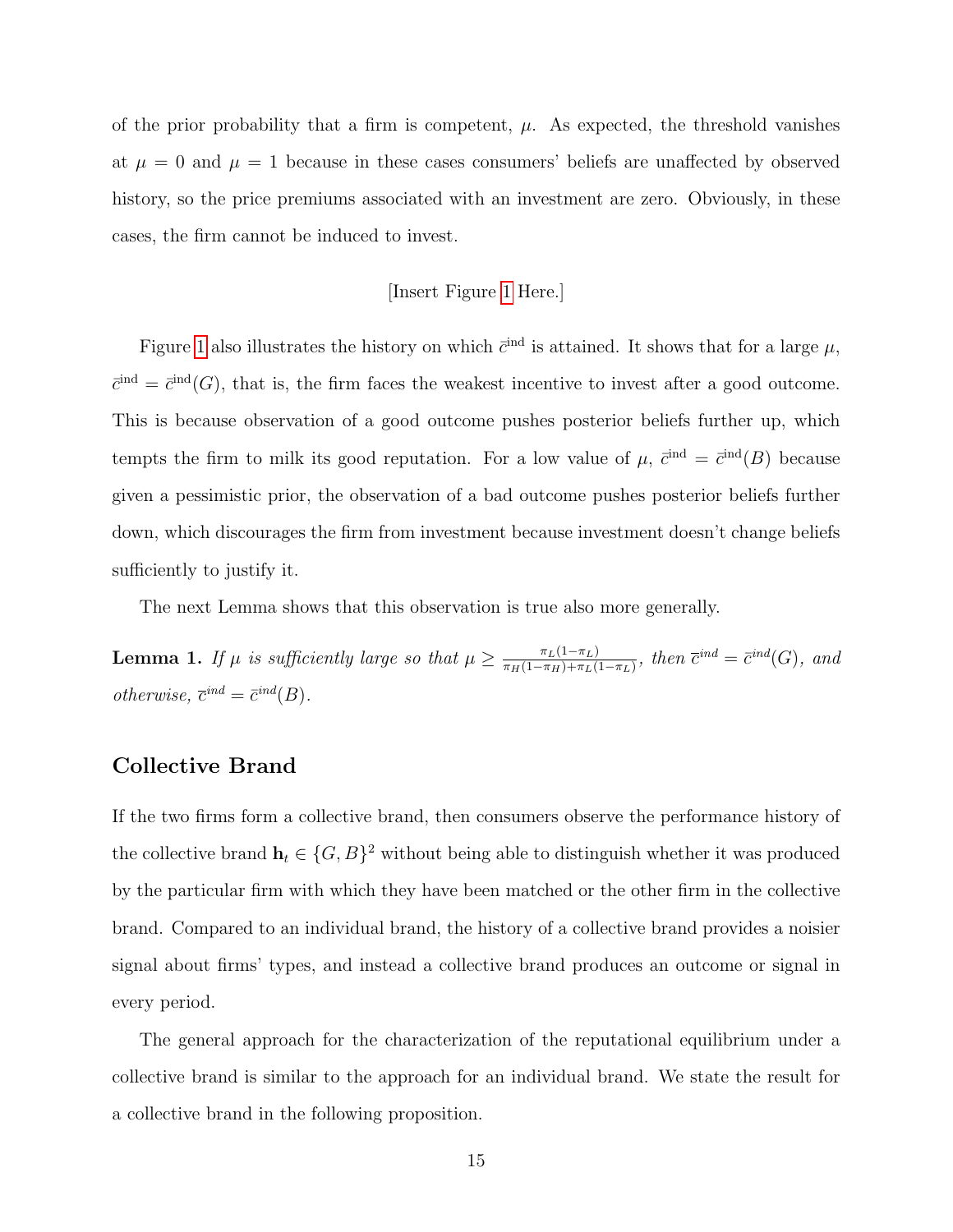Proposition 2. A reputational equilibrium exists for a collective brand if and only if the cost of investment c is such that

$$
c \le \bar{c}^{col} \equiv \min_{h_{t-1} \in \{G, B\}, \ \theta \in \{C, I\}} \bar{c}^{col}(h_{t-1}, \theta)
$$

where  $\bar{c}^{col}(h_{t-1},\theta)$  denotes the expected benefit from an investment after history  $\mathbf{h}_t = h_{t-2}h_{t-1}$ if the other firm is of type  $\theta \in \{C, I\}$ . It is given by

<span id="page-16-0"></span>
$$
\bar{c}^{col}(h_{t-1}, \theta) \equiv \frac{\Delta \pi}{2} \cdot \delta \cdot \left[ \left( p^{col}(h_{t-1}G) - p^{col}(h_{t-1}B) \right) + \delta \cdot \sum_{h_{t+1} \in \{B, G\}} \pi(h_{t+1}|\theta) \cdot \left( p^{col}(Gh_{t+1}) - p^{col}(Bh_{t+1}) \right) \right],
$$
\n(4)

where  $\pi(h_{t+1}|\theta)$  denotes the probability distribution over the realized outcome in period  $t+1$ . If the other firm is competent, then  $\pi(G|C) = \pi_H$  and  $\pi(B|C) = 1 - \pi(G|C)$ . If it is incompetent, then  $\pi(G|I) = \frac{\pi_H + \pi_H}{2}$  and  $\pi(B|I) = 1 - \pi(G|C)$ .

As with an individual brand, the existence of a reputational equilibrium for a collective brand is characterized by a threshold rule. The difference between the two cases stems from the fact that in the case of a collective brand the investment incentives of a competent firm depend on the other firm's investment. Accordingly, the threshold cost  $\bar{c}^{\text{col}}$  is the minimum of  $\bar{c}^{\text{col}}(h_{t-1}, \theta)$  over the history  $h_{t-1} \in \{G, B\}$  and the other firm's type,  $\theta \in \{C, I\}$ , which is unobserved by consumers. As in the case of an individual brand, the function  $\bar{c}^{col}(h_{t-1}, \theta)$ can be expressed in terms of the primitives of the model, but because the resulting expression is long, we relegate it to Appendix [A.](#page-28-0)

In the short-run, a competent firm in a collective brand expects a price premium of  $p^{\text{col}}(h_{t-1}G) - p^{\text{col}}(h_{t-1}B)$  from investment which depends on the consumers' prior belief  $\mu$ , and probabilities  $\pi_H$  and  $\pi_L$ . For example, in the case of exclusive knowledge, upon observation of an outcome  $h_{t-1} = G$ , the consumer learns that one firm in the collective is competent, but the type of the other firm remains unknown. This implies that the firm has an incentive to invest even after a good outcome in order to improve its reputation. In other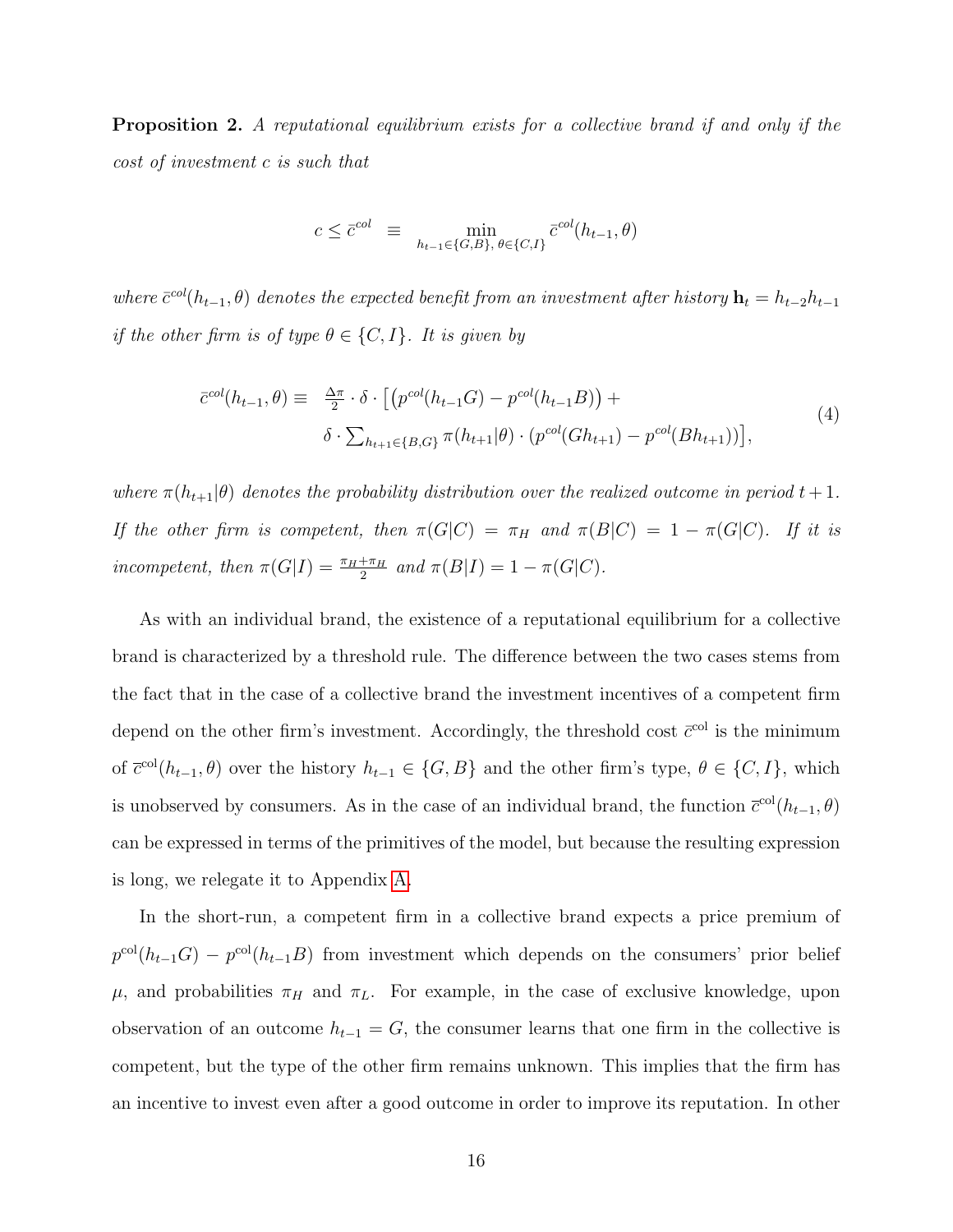words, unlike an individual brand, for a collective brand  $p^{\text{col}}(h_{t-1}G) - p^{\text{col}}(h_{t-1}B) > 0.12$  $p^{\text{col}}(h_{t-1}G) - p^{\text{col}}(h_{t-1}B) > 0.12$ That is, consumers' limited information about individual firms within a collective brand mitigates each firm's short-run moral hazard problem.

In the long-run, the firm's investment in period  $t$  can contribute to its reputation in period  $t + 2$ . The corresponding price premium generated by an investment is given by  $p^{\text{col}}(G h_{t+1}) - p^{\text{col}}(B h_{t+1})$ . A collective brand produces an outcome in every period, regardless of which firm consumer visits. So, a firm may free-ride on its own as well as on the other firm's future investment. This results in weaker long-run incentives to invest in a collective brand compared to an individual brand.

Hence, an individual brand faces a more severe commitment problem in the short-run, whereas a collective brand faces a bigger problem in the long-run. This tradeoff plays a central role in the comparison presented in the next subsection.

Figure [2](#page-61-0) below depicts the expected return from investment  $\bar{c}^{col}(h_{t-1}, \theta)$  for each history  $h_{t-1} \in \{G, B\}$  and type  $\theta \in \{C, I\}$  of the other firm. The solid line represents the threshold cost  $\bar{c}^{\text{col}}$ , which is given by the minimum of  $\bar{c}^{\text{col}}(h_{t-1}, \theta)$  over  $h_{t-1} \in \{G, B\}$  and  $\theta \in \{C, I\}$ , as a function of  $\mu$ .

#### [Insert Figure [2](#page-61-0) Here.]

If consumers' prior beliefs  $\mu$  are very high, then a competent firm in a collective brand faces a commitment problem because it has a reputation that is good enough to exploit. This commitment problem is more severe after a good history  $h_{t-1} = G$  when the firm expects the other firm to invest in the future  $(\theta = C)$ . Thus, for high values of  $\mu$ ,  $\bar{c}^{\text{col}} = \bar{c}^{\text{col}}(G, C)$ .

If  $\mu$  is small, then the firm is discouraged from investing further. This discouragement becomes more severe after a bad history  $h_{t-1} = B$  if the firm expects the other firm to not invest in the future  $(\theta = I)$ . Therefore, for low values of  $\mu$ ,  $\bar{c}^{\text{col}} = \bar{c}^{\text{col}}(B, I)$ . This insight is stated formally in the next Lemma.

<span id="page-17-0"></span>**Lemma 2.** For 
$$
\mu
$$
 close to 1,  $\bar{c}^{col} = \bar{c}^{col}(G, C)$ , and for  $\mu$  close to 0,  $\bar{c}^{col} = \bar{c}^{col}(B, I)$ .  
\n<sup>12</sup>Specifically,  $p^{col}(GG) - p^{col}(GB) = \frac{3\mu + 1}{2\mu + 2} - \frac{1}{2} > 0$  and  $p^{col}(BG) - p^{col}(BB) = \frac{1}{2} - \frac{\mu(1-\mu)}{2\mu^2 - 6\mu + 4} > 0$ .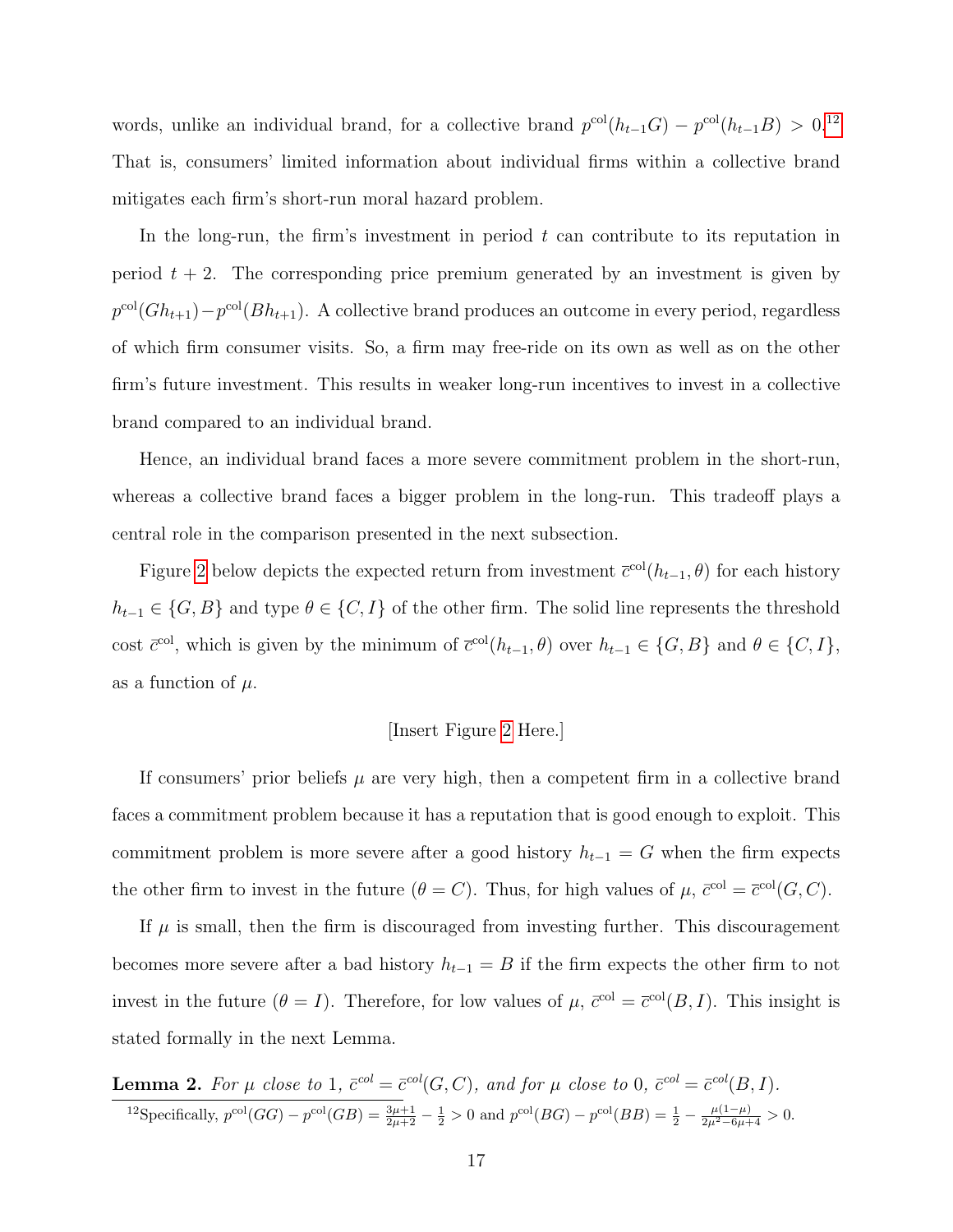## Comparing Individual and Collective Brands

In this subsection, we examine the conditions under which a collective brand sustains the reputational equilibrium on a broader set of investment costs than an individual brand. When this is the case, a collective brand can be said to induce stronger incentives to invest than an individual brand. Other equilibria are discussed in Section [5.](#page-20-0) To highlight the critical mechanism, we focus on the case of exclusive knowledge where  $\pi_L = 0$  and  $\pi_H \in (0, 1)$ . In this case, a good outcome G reveals competence, which allows us to derive results that are easy to interpret. An analogous result can be obtained for the case of quality control case as explained below.

The next proposition shows that in the case of exclusive knowledge, a collective brand sustains the reputational equilibrium for a broader set of costs than an individual brand if the discount factor  $\delta$  is not too large. This is because, as explained previously, a collective brand provides stronger short-run incentives than individual reputation. If  $\pi_H$  is sufficiently large, then a collective brand induces stronger incentives to invest for every discount factor  $\delta < 1$ .

<span id="page-18-0"></span>**Proposition 3.** In the case of exclusive knowledge, there exists a threshold discount factor  $\overline{\delta} \in (0,1]$  such that  $\overline{c}^{col} > \overline{c}^{ind}$  if and only if  $\delta < \overline{\delta}$ . If  $\pi_H$  is sufficiently close to 1 and  $\mu$  is not too small, then  $\overline{\delta} = 1$ . In this case,  $\overline{c}^{col} > \overline{c}^{ind}$  for all  $\delta \in [0,1)$ .

The fact that a collective brand induces stronger incentives to invest for all discount factors  $\delta$  < 1 if  $\pi_H$  is sufficiently large is because a higher  $\pi_H$  implies that signals are more accurate, which strengthens the incentive to milk reputation. This affects an individual brand more than a collective brand.

<span id="page-18-1"></span>The magnitude of the short-run benefit provided by a collective brand depends critically on prior beliefs  $\mu$ . In particular, in the case of exclusive knowledge, this benefit is greater if  $\mu$  is large, or if consumers are optimistic about firms' competence. This is formalized in the following proposition.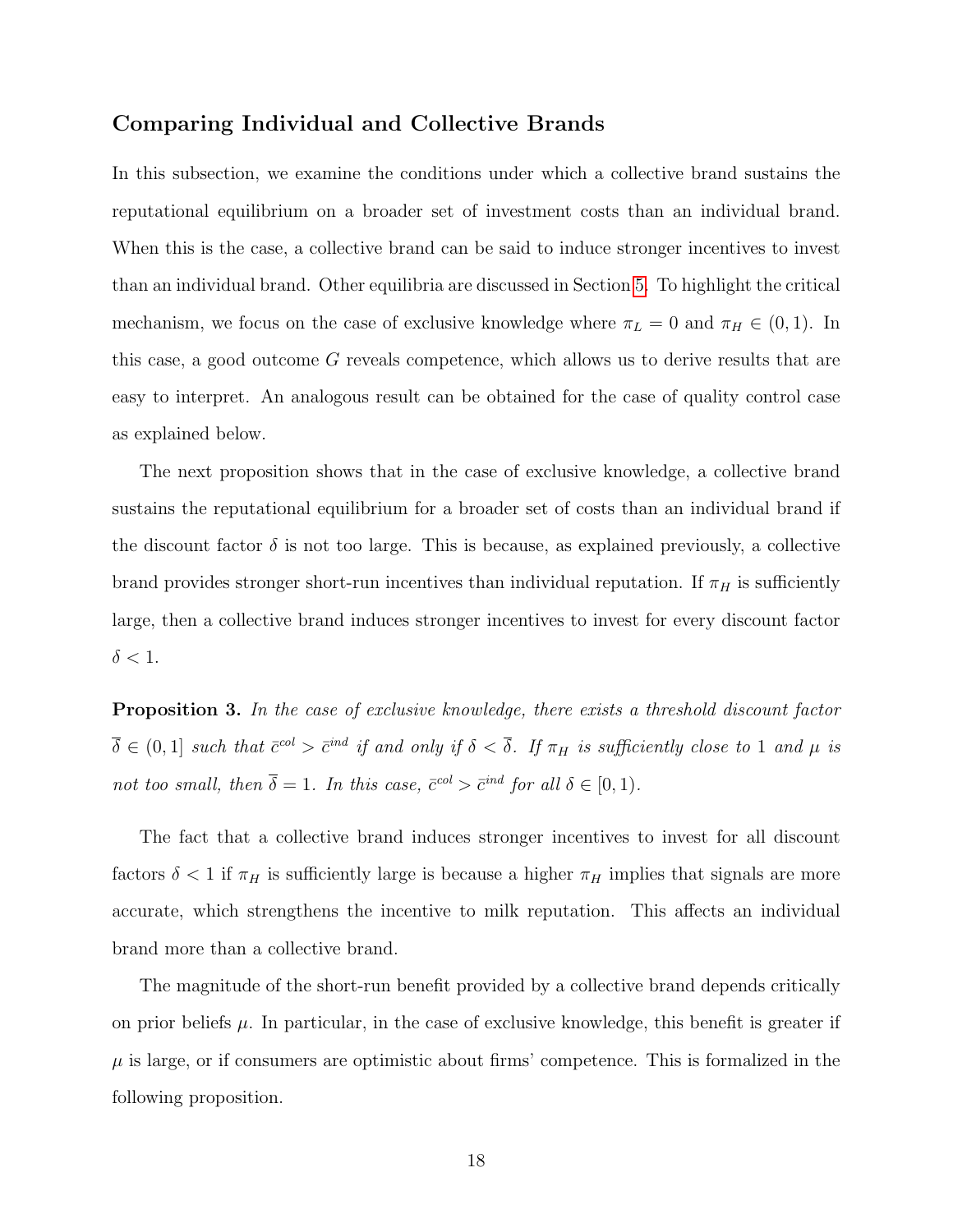**Proposition 4.** In the case of exclusive knowledge, if  $\delta$  is not too large, and if  $\mu$  is sufficiently close to 1, then  $\bar{c}^{col} > \bar{c}^{ind}$ ; if  $\mu$  is close to 0, then  $\bar{c}^{col} < \bar{c}^{ind}$ .

Intuitively, a larger  $\mu$  increases the posterior probability that firms are competent, which as explained above, strengthens the firms' incentive to milk their reputation. This effect is stronger for an individual brand, because, in the case of a collective brand, the observation of a good outcome still allows for the possibility that the other firm in the collective is incompetent, which implies that the reputation of a collective brand is less sensitive to high prior beliefs  $\mu$ .

If  $\mu$  is small, then firms are concerned with building up a reputation. This takes place over time, which implies that firms' long-run incentives become more important. Consequently, individual reputation induces stronger incentives to invest.

## [Insert Figure [3](#page-61-1) Here.]

Figure [3](#page-61-1) depicts the threshold costs for individual and collective reputation  $\bar{c}^{\text{ind}}$  and  $\bar{c}^{\text{col}}$ , respectively. The higher is the threshold cost, the stronger is the incentive to invest. The figure shows that for  $\mu$  close to 1, a collective brand dominates individual brands, although the opposite is true for  $\mu$  close to 0. Proposition [3](#page-18-0) implies that a collective brand is less attractive when  $\delta$  is large, but the discount factor used in Figure 3 is  $\delta = 0.9$ , which shows that a collective brand dominates individual brands for a rather large set of parameter values.

In the case of quality control  $(\pi_H = 1 \text{ and } \pi_L \in (0,1)),$  it is possible to show that: (1)  $\bar{c}^{\text{col}} > \bar{c}^{\text{ind}}$  if  $\delta$  is not too large and  $\mu$  is sufficiently close to 0, and (2)  $\bar{c}^{\text{col}} < \bar{c}^{\text{ind}}$  if  $\mu$  is sufficiently close to 1. In such an environment an individual brand's reputation plunges after a bad outcome, which discourages the firm from an investment. For a collective brand, a bad outcome provides noisier information because the other firm in the brand may still be competent. Consequently, a collective brand's reputation can still be recovered by additional investments.[13](#page-1-0)

<sup>13</sup>See Appendix [B](#page-46-0) for the formal statement and proof of this result.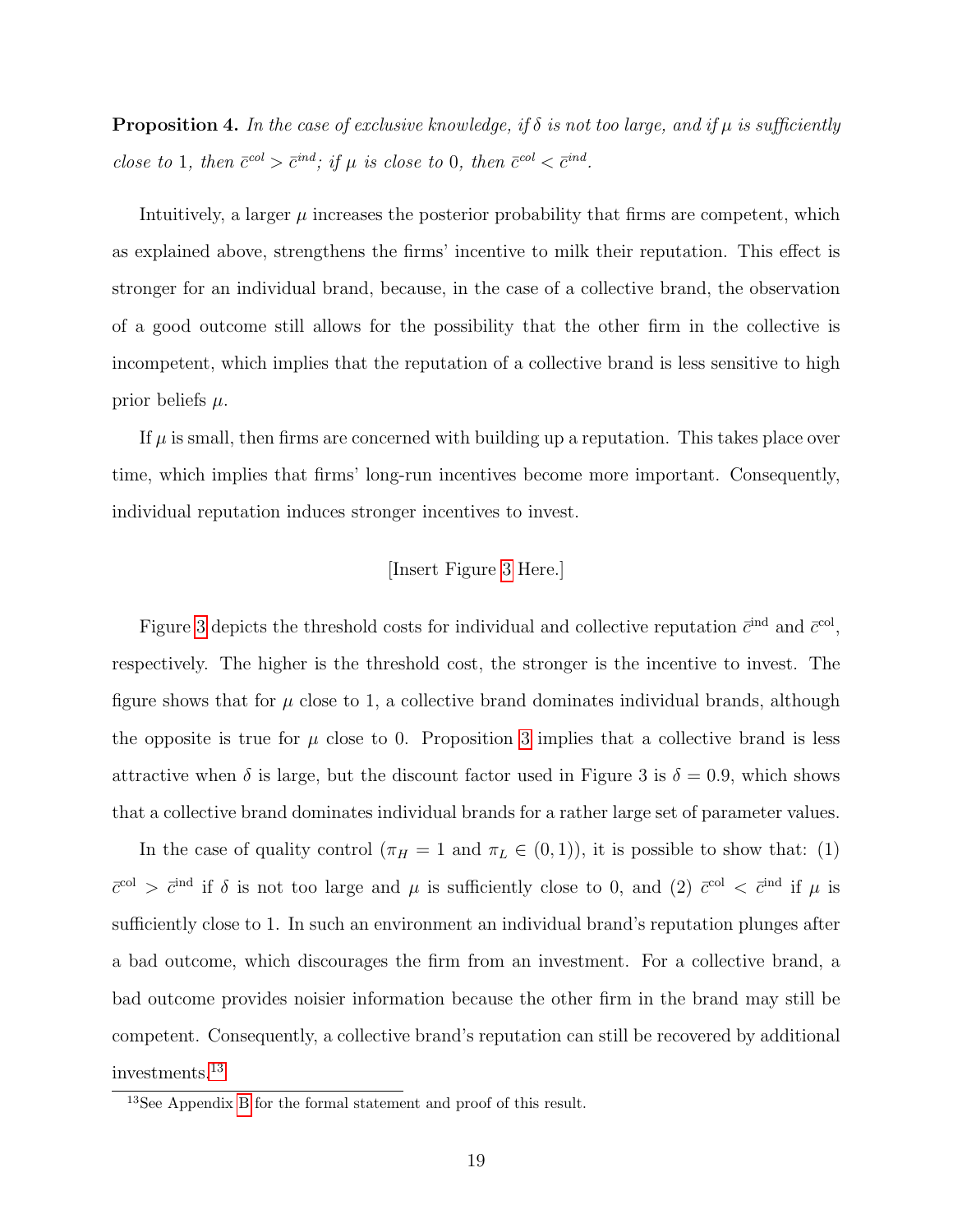Our observations seem to be consistent with observed practice. The parameter  $\mu$  may be interpreted as the baseline reputation of firms in the market, industry, or country. Proposition [4](#page-18-1) suggests that collective brands would likely thrive in exclusive knowledge industries (such as advanced electronics, automobiles, watches, etc.) in markets with a high baseline reputation, but less so in other markets. Indeed, car manufacturers in Germany often emphasized their country of origin.<sup>[14](#page-1-0)</sup> In contrast, in the 1990s a Chinese consumer electronics and home appliances company Haier chose a foreign (more specifically, German) sounding name and tried to detach itself from its country of origin (see also [Zhang, 2015\)](#page-27-12).

## <span id="page-20-0"></span>5 Brand Formation

A natural question to ask is if a competent firm would ever want to form a brand with an incompetent firm. So far, we have examined each brand regime as exogenously given. This may be realistic in some applications. For example, a country might require each local manufacturer to label the goods it produces with a label of the country. Similarly, producers of wine, cheese, and coffee may become part of an appellation that is determined by their geographical location. However, in other applications, it is a firm's strategic decision whether to establish an individual brand or join a collective brand.

In this section, we illustrate that the benefit of a collective brand can be strong enough to provide a competent firm with an incentive to form a collective brand even with an incompetent firm.[15](#page-1-0) We focus on the case that is described in Proposition [3](#page-18-0) (where collective reputation induces stronger incentives for effort than individual reputation) where the cost of effort is such that it is possible to sustain the reputational equilibrium, which is the most profitable equilibrium, under collective reputation but not under individual reputation.

<sup>&</sup>lt;sup>14</sup>Because of recent scandals, German car manufacturers currently have a poor collective reputation in terms of fraudulent emissions claims for their cars. It is not clear how quickly they will be able to restore their reputation.

 $15$ If a competent firm prefers to brand with an incompetent firm, then it obviously also prefers to brand with a competent firm. An incompetent firm prefers branding with a competent firm to forming an individual brand because being part of a collective brand ensures higher average prices.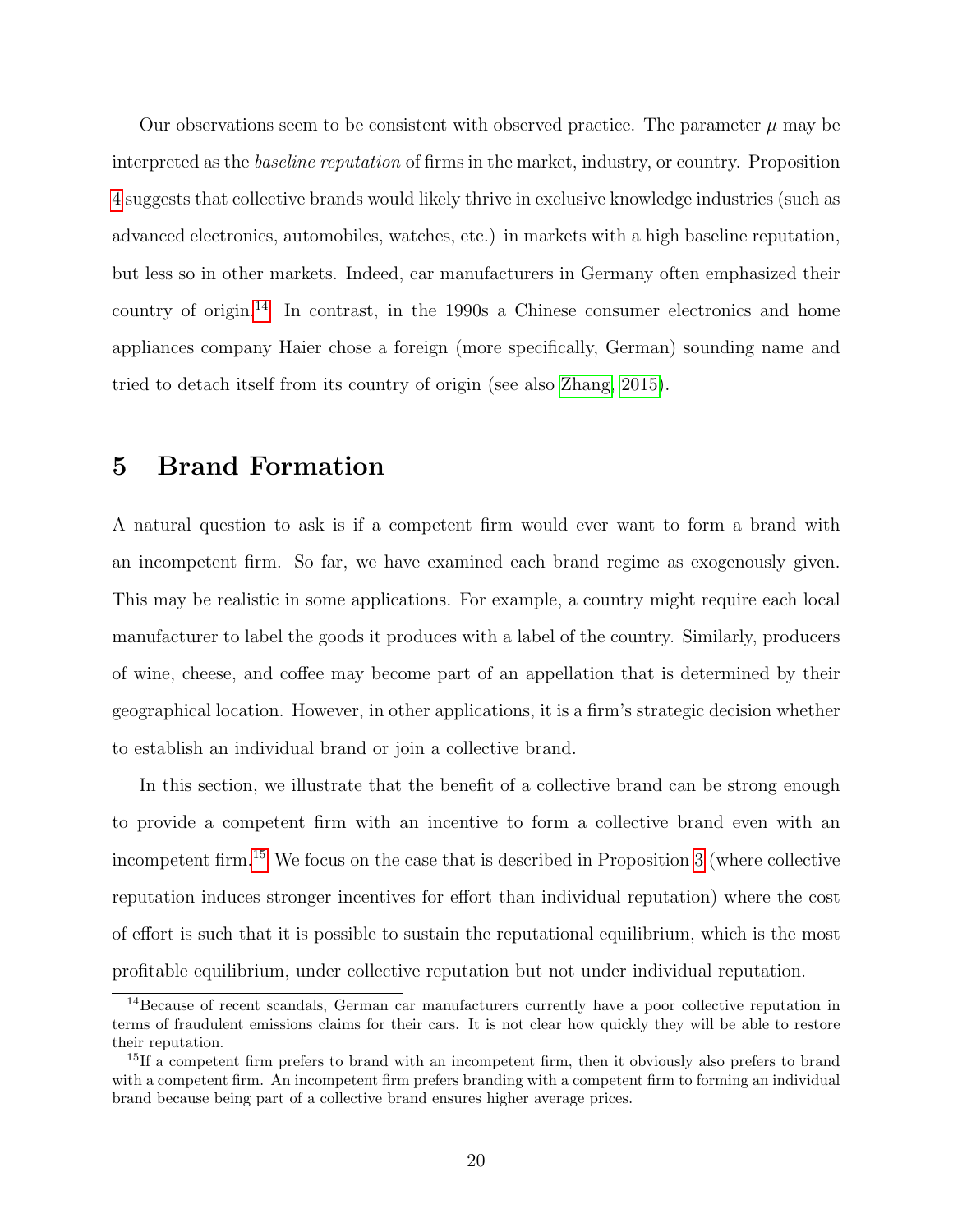We assume that firms make their branding decisions at the beginning of the game described in Section [3.](#page-9-0) After the types of the two firms are realized, the firms learn each other's type and decide whether to form individual brands or a collective brand. Then, firms and consumers play a stationary equilibrium of the game. We assume that a competent firm chooses the branding regime that induces an equilibrium that generates the highest profit.

Because we focus on the case where a collective brand can sustain the reputational equilibrium, to understand a competent firm's branding incentives, we need to identify the profit-maximizing equilibrium for an individual brand in the case we consider. For simplicity, in the discussion below, we confine our attention to stationary pure strategy equilibria (the proof of Proposition 5 allows for mixed strategy stationary equilibria).

Conveniently, as noted in Section [4,](#page-12-0) a competent firm's decision to invest depends only on the outcome produced in the previous period because by the next period the outcome produced two periods ago will be forgotten. Therefore, it follows that a stationary equilibrium strategy can be described by a subset  $S$  of the set of one-period histories, such that a competent firm invests after outcome  $h_t$  if and only if  $h_t \in \mathcal{S}$ . For example, if, say,  $\mathcal{S} = \{B, \emptyset\}$ , then a competent firm invests in period  $t + 1$  if and only if  $h_t = B$  or  $h_t = \emptyset$ .

We calculate the expected per-period profits as follows. Conditional on the history  $\mathbf{h}$ , consumers facing an individual or collective brand  $b \in \{\text{ind,col}\}\$  update their beliefs that the firm is competent to  $Pr_{\mathcal{S}}^{b}(\mathbf{h})$ . Then, the price the firm receives depends on the equilibrium strategy of the competent type, which is given by the probability that a competent firm invests after history **h**, denoted  $\sigma_{\mathcal{S}}(\mathbf{h}) \in \{0,1\}$ . As a result, the expected per-period profit of a competent firm conditional on the observed history h is given by:

$$
\Pi_{\mathcal{S}}^{b}(\mathbf{h}) = \frac{1}{2} \left( \Pr_{\mathcal{S}}^{b}(\mathbf{h}) \sigma_{\mathcal{S}}(\mathbf{h}) \pi_{H} + \Pr_{\mathcal{S}}^{b}(\mathbf{h}) (1 - \sigma_{\mathcal{S}}(\mathbf{h})) \pi_{L} + (1 - \Pr_{\mathcal{S}}^{b}(\mathbf{h})) \pi_{L} - \sigma_{\mathcal{S}}(\mathbf{h}) c \right),
$$

which in the case of exclusive knowledge is equal to the equilibrium probability of producing high quality minus the cost. So, the expected per-period profit of firm  $i$  when firms' types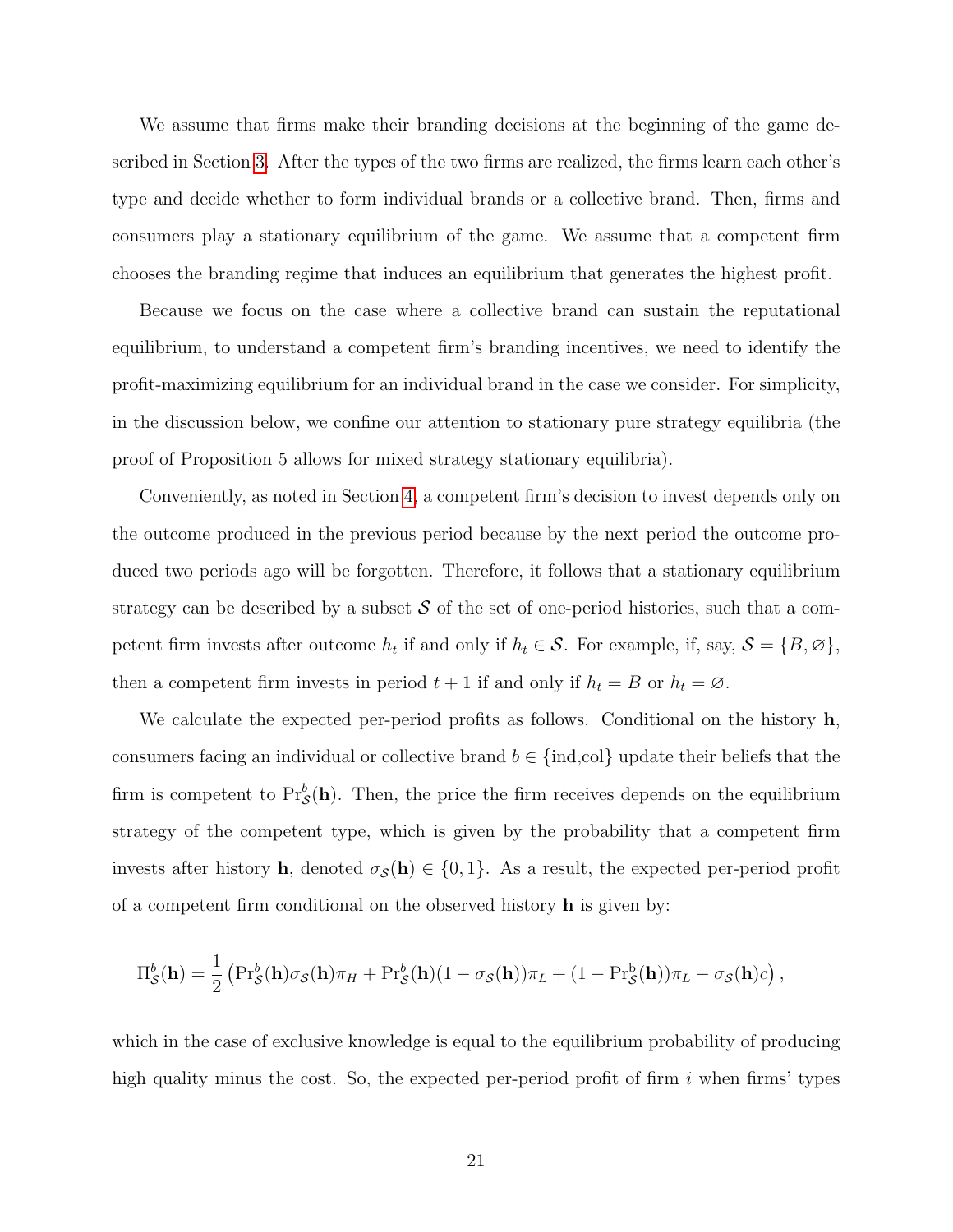are given by  $\theta = (\theta_i, \theta_{-i}) \in \{C, I\}^2$ , is given by:

$$
\Pi^{\text{b}}_{\theta, \mathcal{S}} = \sum_{\mathbf{h}} \pi^b_{\theta, \mathcal{S}}(\mathbf{h}) \cdot \Pi^b_{\mathcal{S}}(\mathbf{h}).
$$

where  $\pi_{\theta,\mathcal{S}}^{b}(\mathbf{h})$  denotes the stationary probability distribution over histories, which depends on  $\theta$  and the equilibrium strategy  $\sigma_{\mathcal{S}}$ . For example, under the reputational equilibrium for a collective brand, i.e.,  $S = \{G, B\}$ ,

$$
\pi_{CC,\{G,B\}}^{col}(GG) = \pi_H^2, \quad \pi_{CI,\{G,B\}}^{col}(GG) = \pi_{IC,\{G,B\}}^{col}(GG) = \left(\frac{\pi_H + \pi_L}{2}\right)^2, \quad \pi_{II,\{G,B\}}^{col}(GG) = \pi_L^2
$$

In the case of exclusive knowledge, if  $\mu$  is sufficiently close to 1 and  $c \in (\bar{c}^{\text{ind}}, \bar{c}^{\text{col}})$ , then the unique equilibrium for an individual brand is the "no investment" equilibrium, which generates a zero profit. Therefore, a competent firm can attain a higher profit through the reputational equilibrium as a collective brand than as an individual brand. This benefit can be sufficiently large for a competent firm to want to form a collective brand even with an incompetent firm.

<span id="page-22-0"></span>**Proposition 5.** In the case of exclusive knowledge, suppose  $\mu$  is sufficiently large and  $\delta$ is not too large so that  $\bar{c}^{ind} < \bar{c}^{col}$ . Then, if  $c \in (\bar{c}^{ind}, \bar{c}^{col})$ , then a competent firm prefers forming a collective brand, even if it knows that the other firm is incompetent, to operating as an individual brand.

Intuitively, the reason that in the case considered in Proposition [5,](#page-22-0) an individual brand can only sustain the no investment equilibrium is the following. An equilibrium where the competent firm invests only after the G or G and empty outcomes is difficult to sustain because per-period profits drop to zero after histories following which firms are not supposed to invest. So in equilibria where a competent firm is not supposed to invest after the outcome B, no investment only increases the likelihood that outcome B would repeat itself, which induces the firm to invest in preventing this situation. Moreover, an equilibrium where a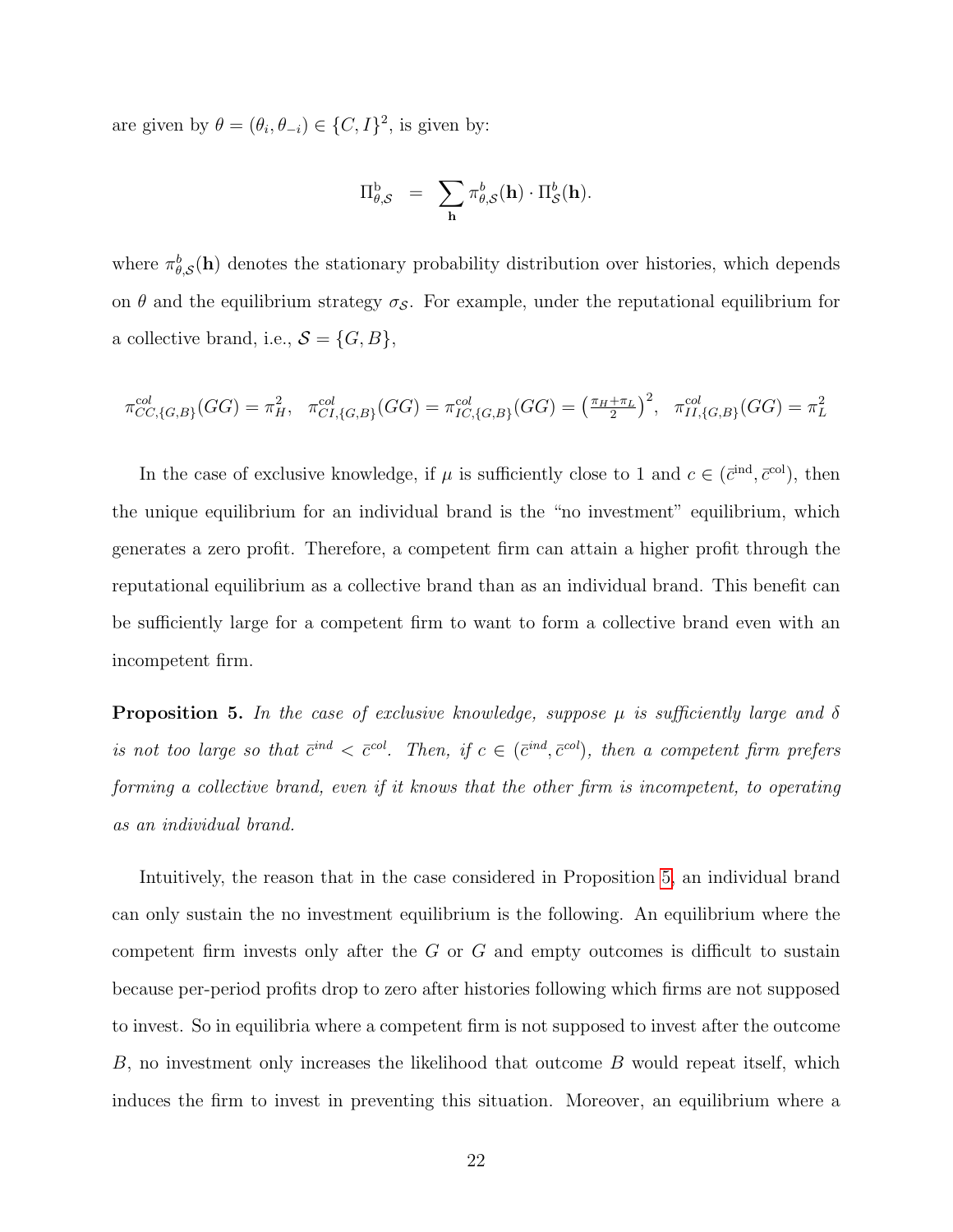competent firm invests only after the B or B and empty outcomes cannot be sustained because in such an equilibrium firms are not rewarded for the good outcome, because they are not expected to exert any effort after a good outcome. This implies that a competent firm has no incentive to exert efforts after the outcome B because doing so increases the probability that the next outcome would be  $G$ , and the firm's profit after outcome  $G$  is zero. This implies that a competent firm would benefit if it deviated and did not invest after the outcome B.

# <span id="page-23-0"></span>6 Extensions

## <span id="page-23-1"></span>T-period Memory

The intuition for why a collective brand may induce stronger incentives to invest does not depend on the length of consumers' memory. In this section, we extend consumers' memory to  $T \geq 2$  periods and show that our main results are robust in the following sense: the range of discount factors  $\delta$  for which a collective brand provides a stronger incentive to invest than an individual brand  $(\bar{c}^{\text{ind}} < \bar{c}^{\text{col}})$  increases monotonically with T. Moreover, in the case of exclusive technology, the result holds for any discount factor as T tends to infinity.

In general, with a longer memory, each investment becomes less important. Thus, the benefit of a single investment decreases in T both for an individual and a collective brand. However, the benefit of investment is more adversely affected for individual brands. The intuition is identical to that for the 2-period memory. With a longer memory, an individual brand can reach more extreme reputations following a sequence of good or bad outcomes, which worsens the associated moral hazard problem.<sup>[16](#page-1-0)</sup>

The following proposition generalizes Proposition 3 to T periods. A detailed analysis and proofs of the T−period case are relegated to Appendix [B.](#page-46-0)

<span id="page-23-2"></span><sup>&</sup>lt;sup>16</sup>For  $T = 1$ , an individual brand induces stronger incentives to invest than a collective brand because a firm cannot afford to rest on its laurels and must work continuously to maintain a good reputation. In this case, the more accurate signal that is produced by an individual brand induces stronger incentives for effort.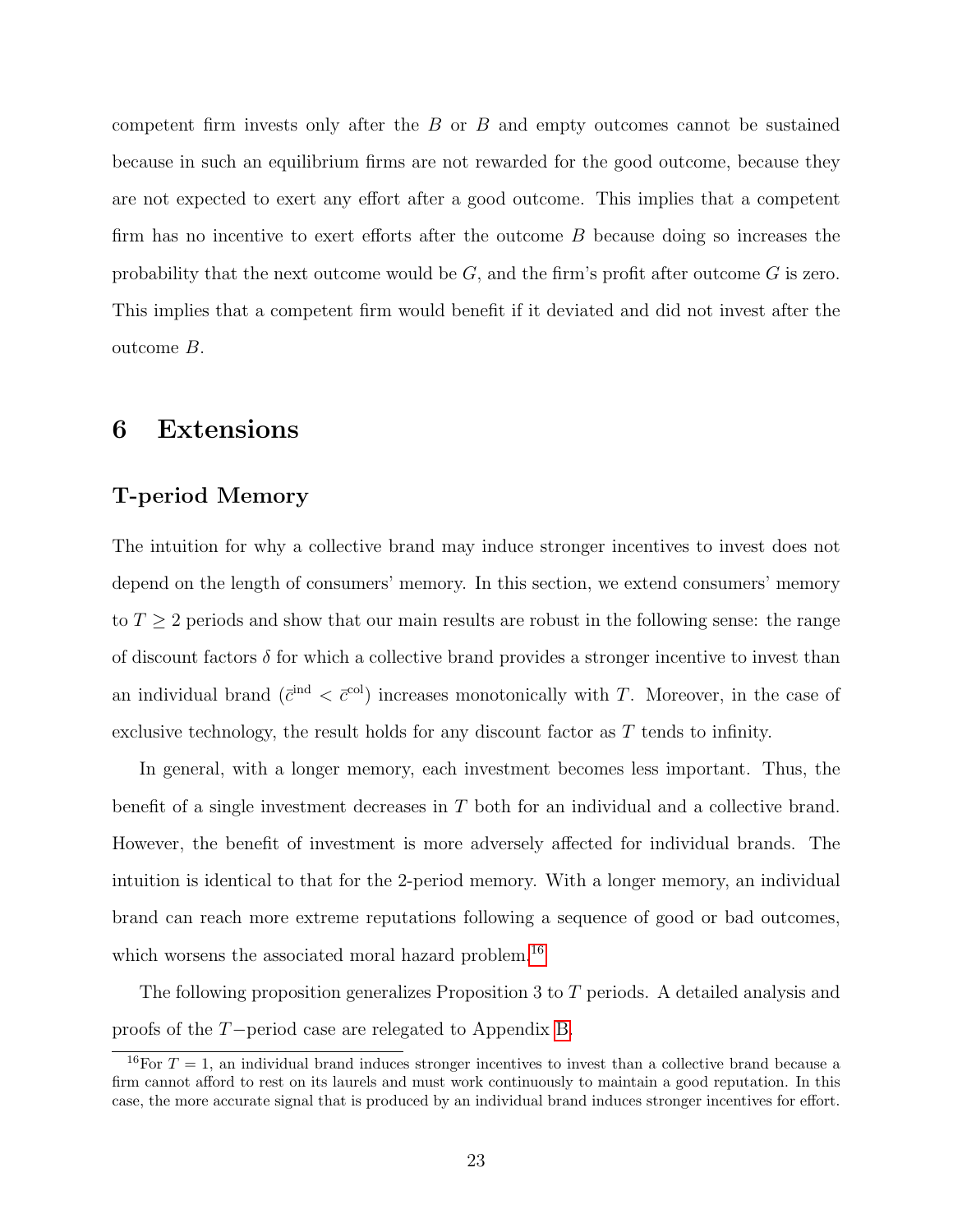**Proposition 6.** If  $\pi_L = 0$ ,  $\pi_H \in (0, 1)$ , and  $\mu$  is sufficiently close to 1, then a collective brand sustains a reputational equilibrium for higher investment costs than an individual brand  $(\bar{c}^{ind} < \bar{c}^{col})$  if the discount factor  $\delta$  is sufficiently small. Moreover, the region of  $\delta$  for which  $\bar{c}^{ind} < \bar{c}^{col}$  increases monotonically (in the sense of set inclusion) in T and converges to [0,1] as T tends to infinity.

#### [Insert Figure [4](#page-62-0) Here.]

Two panels in Figure [4](#page-62-0) exhibits the range of parameters for which a collective brand induces stronger incentives to invest than an individual brand in the limit as  $\mu$  tends to 1 and 0, respectively.<sup>[17](#page-1-0)</sup> Panel (a) shows that for the case of exclusive knowledge, a larger  $\delta$  requires a correspondingly longer memory T for a collective brand to outperform an individual brand. Panel (b) exhibits the analogous result for the case of quality control. Although the cutoff  $\overline{\delta}$  is non-monotonic in T, we show in Appendix [B](#page-46-0) that it converges to  $\frac{1}{2}$ .

## More than Two Firms

In this subsection, we generalize the model by allowing for an arbitrary number of firms  $n \geq 3$ . We maintain the assumptions of a 2-period memory and that the consumer that arrives in each period is randomly matched with one firm. This implies that the sets of possible relevant histories are unchanged compared to the case where  $n = 2$ .

In the collective case, consumers facing a collective brand cannot distinguish between the identities of individual firms. They care about the expected quality of a randomly matched firm. Thus, the updating depends on the number of firms. In particular, the signal is weaker with more firms because the consumer knows that she is less likely to have observed the history of the firm with which she is matched. As is the case with  $n = 2$ , the reputational equilibrium exists for a collective brand if and only if the cost of investment is smaller than

<sup>&</sup>lt;sup>17</sup>We calculated the limit threshold costs and present them in Appendix [B.](#page-46-0) Because these threshold costs vanish at  $\mu = 1$  and  $\mu = 0$ , we divide them by  $1 - \mu$  and  $\mu$ , respectively, and so compare  $\frac{\bar{c}^{\text{col}}}{1 - \mu}$  $\frac{\overline{c}^{\text{col}}}{1-\mu}$  and  $\frac{\overline{c}^{\text{ind}}}{1-\mu}$  $\frac{c^{n\alpha}}{1-\mu}$  in the case of exclusive knowledge and  $\frac{\bar{c}^{\text{col}}}{u}$  $\frac{c^{1}}{\mu}$  and  $\frac{\overline{c}^{\text{ind}}}{\mu}$  $\frac{m}{\mu}$  in the case of quality control.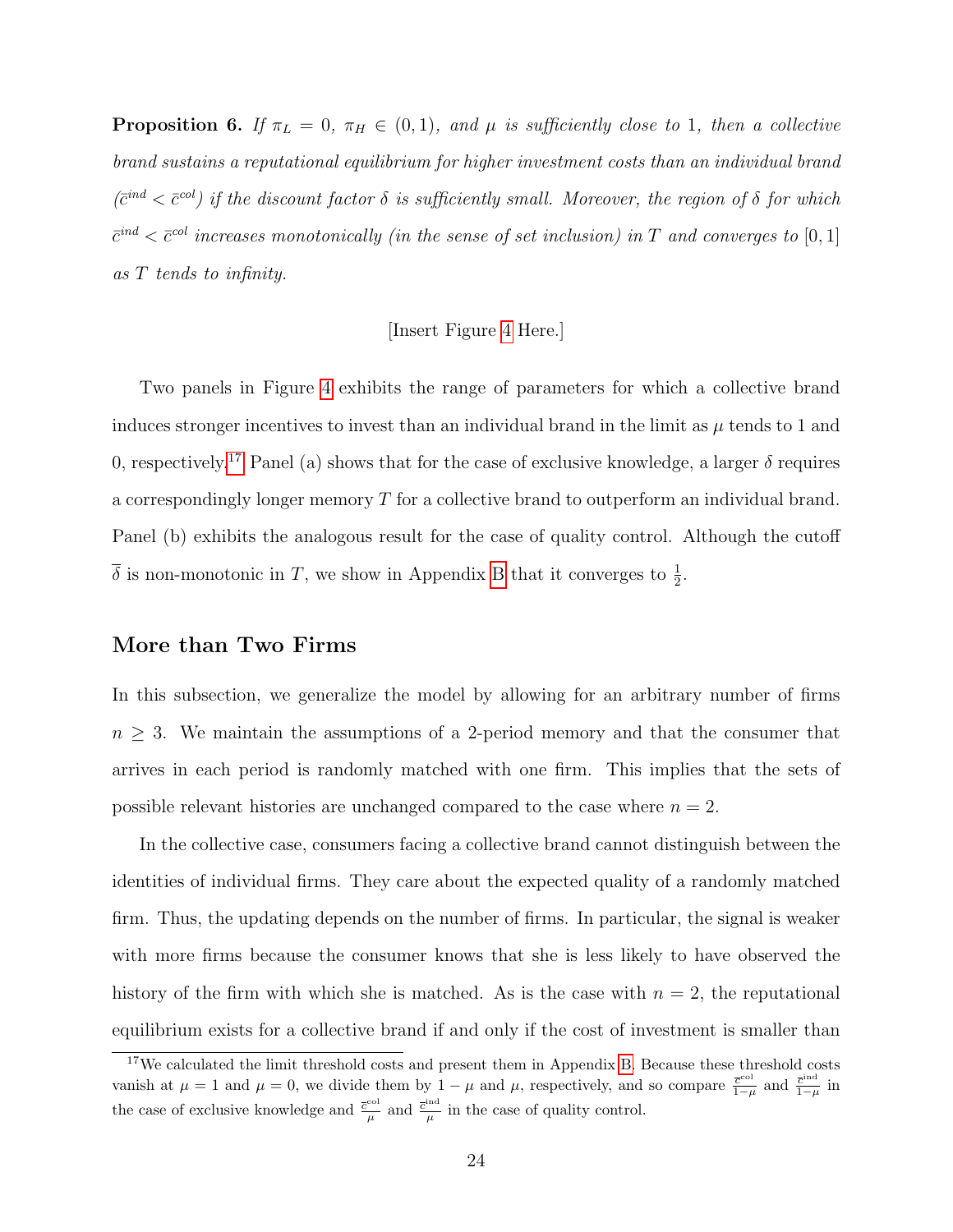or equal to a minimum threshold that describes the expected benefit from investment given histories and other firms' types.

Because free-riding incentives increase with the number of firms, the benefit of a collective reputation as a commitment device for investment decreases with  $n$ . However, as shown by the next proposition, it is still true that collective reputation induces stronger incentives for effort than individual reputation under conditions that are similar to those described in Proposition 3.

<span id="page-25-1"></span>**Proposition 7.** Suppose that  $\pi_L = 0$  and  $\pi_H \in (0,1)$ . If consumers' prior belief about each firm's type  $\mu$  is sufficiently close to 1, then a collective brand sustains a reputational equilibrium for higher investment costs than an individual brand ( $\bar{c}^{col} > \bar{c}^{ind}$ ) if the discount factor  $\delta$  is less than some threshold discount factor  $\bar{\delta}_n < 1$ . As  $\mu$  approaches  $1$ ,  $\bar{\delta}_n \to \frac{2(n-1)}{n(n^2-2)}$ , which decreases in the number of firms, n.

# <span id="page-25-0"></span>7 Conclusion

A reputation that is either too good or too bad discourages investment because of what may be interpreted as either complacency or despair, respectively. In this article, we show that a collective brand may induce stronger incentives to invest than an individual brand because it induces less extreme good and bad reputations.

Our analysis suggests that collective reputation may be preferable in "exclusive knowledge" industries in highly developed economies (such as French wine, Swiss watches, German automobiles, Japanese electronics, Italian fashion, US software, etc.), but less so in developing economies. On the other hand, collective reputation may also be preferable in "quality control" industries (such as screws, basic apparel, etc.) in developing economies. These theoretical results are consistent with anecdotal evidence about 'country-of-origin' labelling. For example, the collective brand "Made in China" is advertised by sub-suppliers on platforms such as Made-in-China.com, whereas successful high-tech companies such as Huawei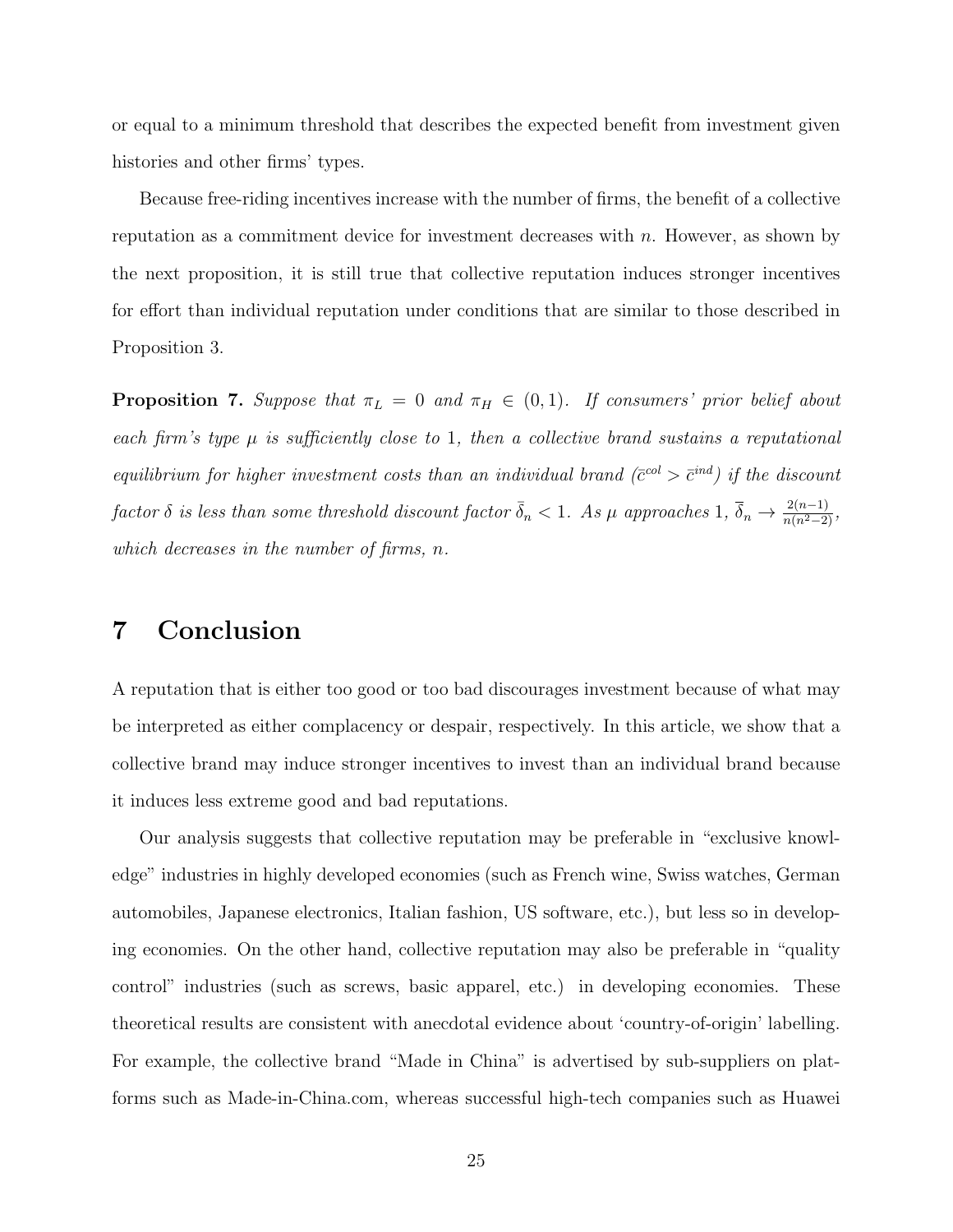try to build their brand names. On the other hand, Swiss watchmakers and Italian fashion houses emphasize their country of origin, although German sub-suppliers of generics, such as ThyssenKrupp, count on their brand reputation.

# References

- <span id="page-26-11"></span>Andersson, F. "Pooling Reputations." International Journal of Industrial Organization, Vol. 20 (2002), pp. 715–730.
- <span id="page-26-5"></span>Bar-Isaac, H. "Something to Prove: Reputation in Teams." The RAND Journal of Economics, Vol. 38 (2007), pp. 495–511.
- <span id="page-26-10"></span>Cabral, L. M. B. "Stretching Firm and Brand Reputation." The RAND Journal of Economics, Vol. 31 (2000), pp. 658–673.
- <span id="page-26-9"></span>Choi, J. P. "Brand Extension as Informational Leverage." The Review of Economic Studies, Vol. 65 (1998), pp. 655–669.
- <span id="page-26-4"></span>Fedele, A., and Tedeschi, P. "Reputation and Competition in a Hidden Action Model." PloS one, Vol. 9 (2014).
- <span id="page-26-6"></span>Fishman, A., Finkelstein, I., Simhon, A., and Yacouel, N. "Collective Brands." International Journal of Industrial Organization, Vol. 59 (2018), pp. 316–339.
- <span id="page-26-7"></span>Fleckinger, P. (2016) "Regulating Collective Reputation Markets." Working paper.
- <span id="page-26-8"></span>Fleckinger, P., Mimra, W., and Zago, A. (2017) "The Incentive Properties of Collective Reputation." Working paper.
- <span id="page-26-12"></span>Hakenes, H., and Peitz, M. "Umbrella Branding and the Provision of Quality." International Journal of Industrial Organization, Vol. 26 (2008), pp. 546–556.
- <span id="page-26-2"></span>Holmström, B. "Managerial Incentive Problems: A Dynamic Perspective." The Review of Economic Studies, Vol. 66 (1999), pp. 169–182.
- <span id="page-26-3"></span>Hörner, J. "Reputation and Competition." American Economic Review, Vol. 92 (2002), pp. 644– 663.
- <span id="page-26-0"></span>Klein, B., and Leffler, K. B. "The Role of Market Forces in Assuring Contractual Performance." Journal of Political Economy, Vol. 89 (1981), pp. 615–641.
- <span id="page-26-1"></span>Kranton, R. E. "Competition and the incentive to produce high quality." *Economica*, Vol. 70 (2003), pp. 385–404.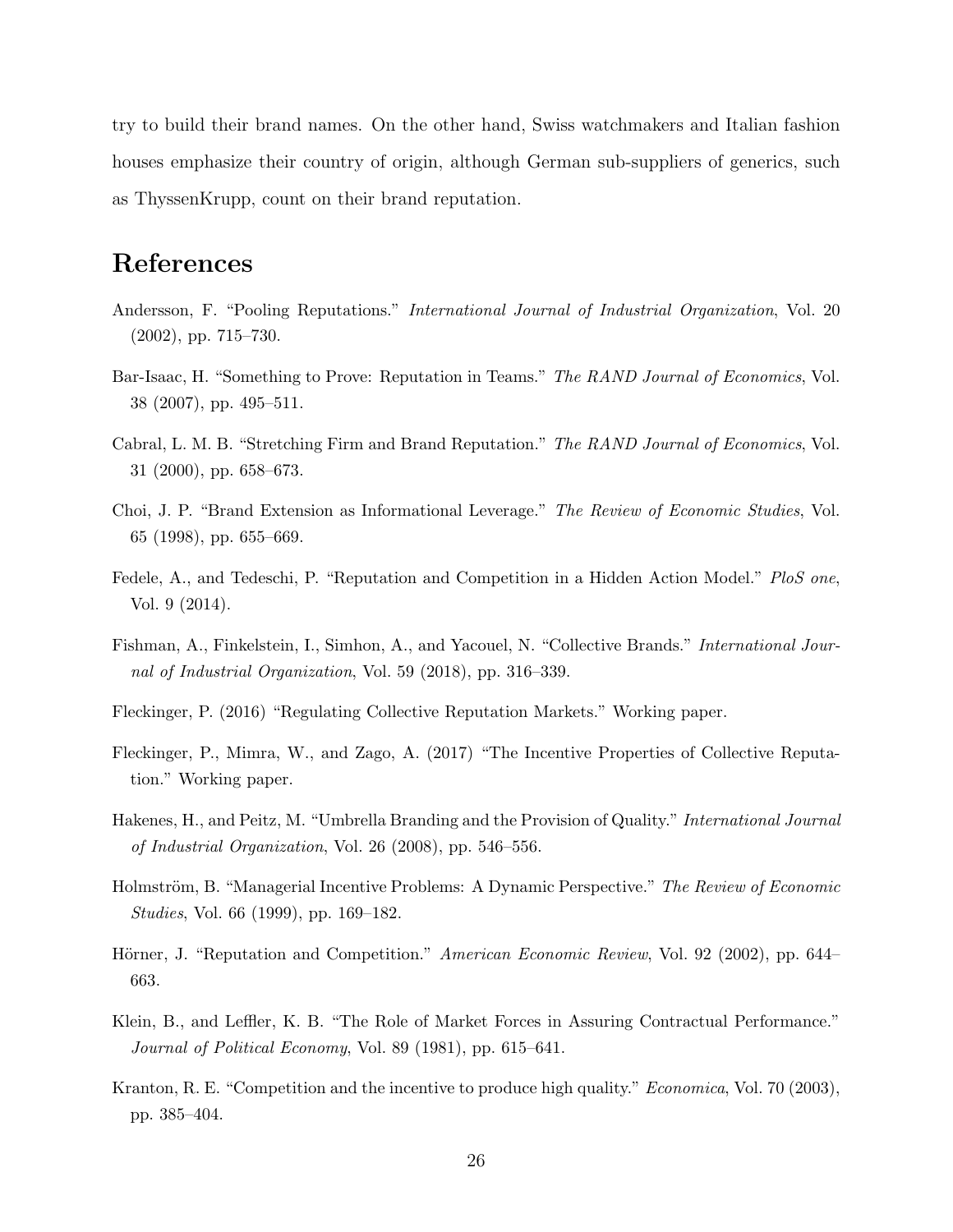- <span id="page-27-6"></span>Levin, J. "The Dynamics of Collective Reputation." The BE Journal of Theoretical Economics, Vol. 9 (2009).
- <span id="page-27-4"></span>Liu, Q., and Skrzypacz, A. "Reputation and Competition." *Journal of Economic Theory*, Vol. 151 (2014), pp. 2–29.
- <span id="page-27-2"></span>Mailath, G. J., and Samuelson, L. "Who Wants a Good Reputation?." The Review of Economic Studies, Vol. 68 (2001), pp. 415–441.
- <span id="page-27-9"></span>Miklós-Thal, J. "Linking Reputations through Umbrella Branding." Quantitative Marketing and Economics, Vol. 10 (2012), pp. 335–374.
- <span id="page-27-3"></span>Moav, O., and Neeman, Z. "The Quality of Information and Incentives for Effort." The Journal of Industrial Economics, Vol. 58 (2010), pp. 642–660.
- <span id="page-27-10"></span>Moorthy, S. "Can Brand Extension Signal Product Quality?." Marketing science, Vol. 31 (2012), pp. 756–770.
- <span id="page-27-0"></span>Nelson, P. "Information and consumer behavior." Journal of Political Economy, Vol. 78 (1970), pp. 311–329.
- <span id="page-27-1"></span>Nosko, C., and Tadelis, S. (2015) "The limits of reputation in platform markets: An empirical analysis and field experiment." Working paper.
- <span id="page-27-5"></span>Tirole, J. "A Theory of Collective Reputations (with Applications to the Persistence of Corruption and to Firm Quality)." The Review of Economic Studies, Vol. 63 (1996), pp. 1–22.
- <span id="page-27-8"></span>Wernerfelt, B. "Umbrella Branding as a Signal of New Product Quality: An Example of Signalling by Posting a Bond." Vol. (1988), pp. 458–466.
- <span id="page-27-7"></span>Winfree, J. A., and McCluskey, J. J. "Collective reputation and quality." American Journal of Agricultural Economics, Vol. 87 (2005), pp. 206–213.
- <span id="page-27-11"></span>Yu, J. (2018) "A Model of Brand Architecture Choice: A Branded House vs. A House of Brands." Working paper.
- <span id="page-27-12"></span>Zhang, K. "Breaking free of a stereotype: Should a domestic brand pretend to be a foreign one?." Marketing Science, Vol. 34 (2015), pp. 539–554.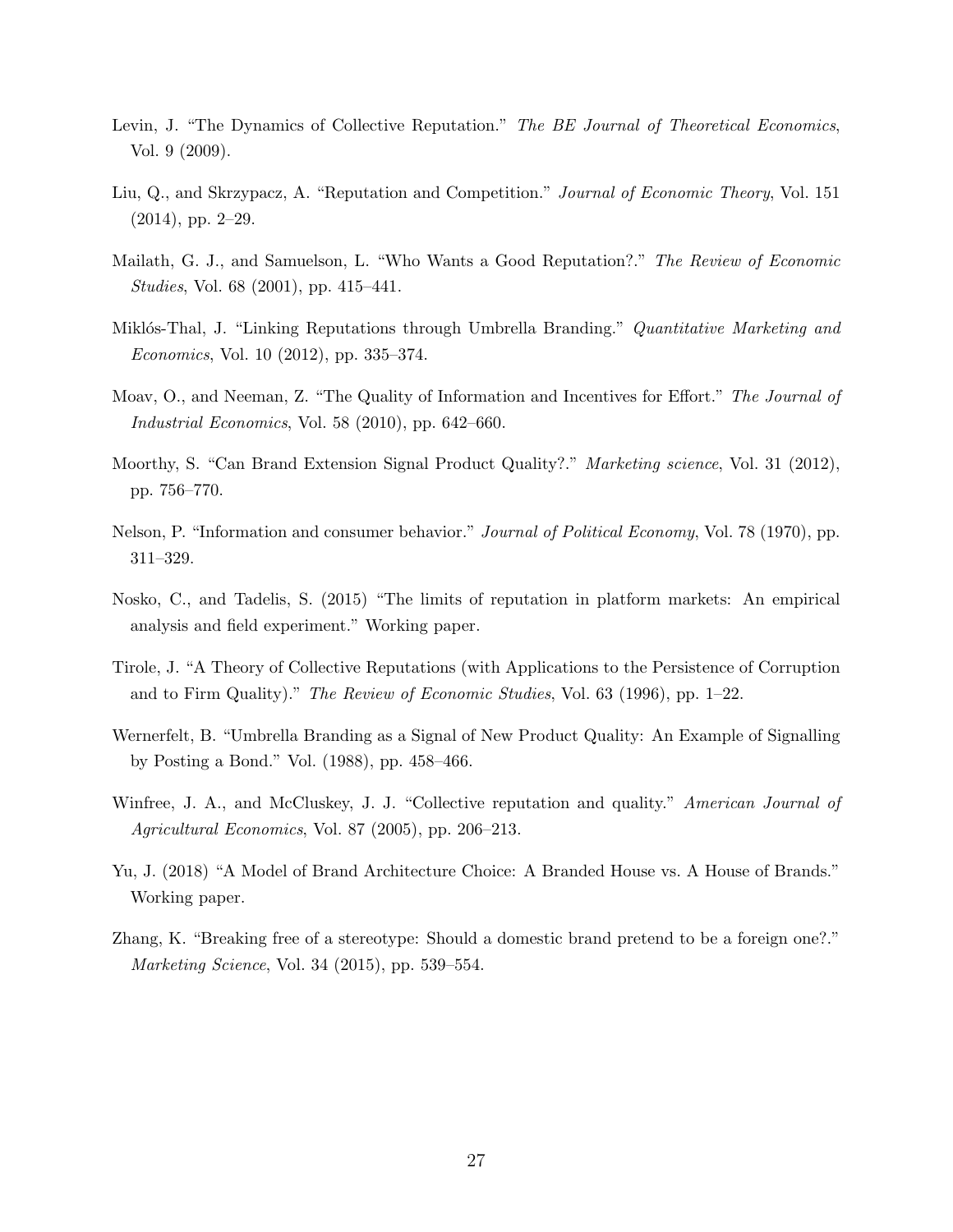# <span id="page-28-0"></span>A Appendix: Proofs

Proof. [Proposition [1\]](#page-13-0) The posterior beliefs  $Pr^{ind}$  about the quality of the product after observing history  $\mathbf{h}_t = h_{t-2}h_{t-1}$  are given by Bayes' rule:

$$
\Pr^{\text{ind}}(GG) = \frac{\mu \pi_H^2}{\mu \pi_H^2 + (1 - \mu)\pi_L^2}, \qquad \Pr^{\text{ind}}(GB) = \Pr^{\text{ind}}(BG) = \frac{\mu \pi_H (1 - \pi_H)}{\mu \pi_H (1 - \pi_H) + (1 - \mu)\pi_L (1 - \pi_L)},
$$

$$
\Pr^{\text{ind}}(BB) = \frac{\mu(1 - \pi_H)^2}{\mu(1 - \pi_H)^2 + (1 - \mu)(1 - \pi_L)^2}, \qquad \Pr^{\text{ind}}(G\varnothing) = \Pr(\varnothing G) = \frac{\mu \pi_H}{\mu \pi_H + (1 - \mu)\pi_L}
$$

$$
\Pr^{\text{ind}}(\varnothing \varnothing) = \mu, \qquad \Pr^{\text{ind}}(B\varnothing) = \Pr^{\text{ind}}(\varnothing B) = \frac{\mu(1 - \pi_H)}{\mu(1 - \pi_H) + (1 - \mu)(1 - \pi_L)}.
$$

The reputational equilibrium exists if and only if a competent firm invests whenever visited following all histories, i.e.,

$$
p^{\text{ind}}(h_{t-2}h_{t-1}) - c + \delta \cdot (\pi_H V(h_{t-1}G) + (1 - \pi_H)V(h_{t-1}B)) \ge
$$
  

$$
p^{\text{ind}}(h_{t-2}h_{t-1}) + \delta \cdot (\pi_L V(h_{t-1}G) + (1 - \pi_L)V(h_{t-1}B))
$$

which is equivalent to

$$
c \leq \overline{c}^{\text{ind}}(h_{t-1}) := \delta \cdot (\pi_H - \pi_L) \cdot (V(h_{t-1}G) - V(h_{t-1}B)).
$$

Then,  $V(h_{t-1}G)$  and  $V(h_{t-1}B)$  can be written as

$$
V(h_{t-1}G) = \frac{p^{\text{ind}}(h_{t-1}G) - c}{2} + \frac{\delta}{2} \cdot (\pi_H V(GG) + (1 - \pi_H)V(GB) + V(G\emptyset))
$$
  

$$
V(h_{t-1}B) = \frac{p^{\text{ind}}(h_{t-1}B) - c}{2} + \frac{\delta}{2} \cdot (\pi_H V(BG) + (1 - \pi_H)V(BB) + V(B\emptyset)).
$$

Then, the difference is

$$
V(h_{t-1}G) - V(h_{t-1}B) = \frac{p^{\text{ind}}(h_{t-1}G) - p^{\text{ind}}(h_{t-1}B)}{2} + \frac{\delta}{2} \cdot (\pi_H \underbrace{(V(GG) - V(BG))}_{\frac{p^{\text{ind}}(GG) - p^{\text{ind}}(GB)}{2}} + (1 - \pi_H) \underbrace{(V(GB) - V(BB))}_{\frac{p^{\text{ind}}(GB) - p^{\text{ind}}(BB)}{2}} + \underbrace{V(G\varnothing) - V(B\varnothing)}_{\frac{p^{\text{ind}}(GB) - p^{\text{ind}}(BB)}{2}}).
$$

 $\Box$ 

*Proof.* [Lemma [1\]](#page-15-0) From Equation [\(3\)](#page-13-1), a comparison across  $\bar{c}^{\text{ind}}(h_{t-1})$  for  $h_{t-1} \in \{G, B, \emptyset\}$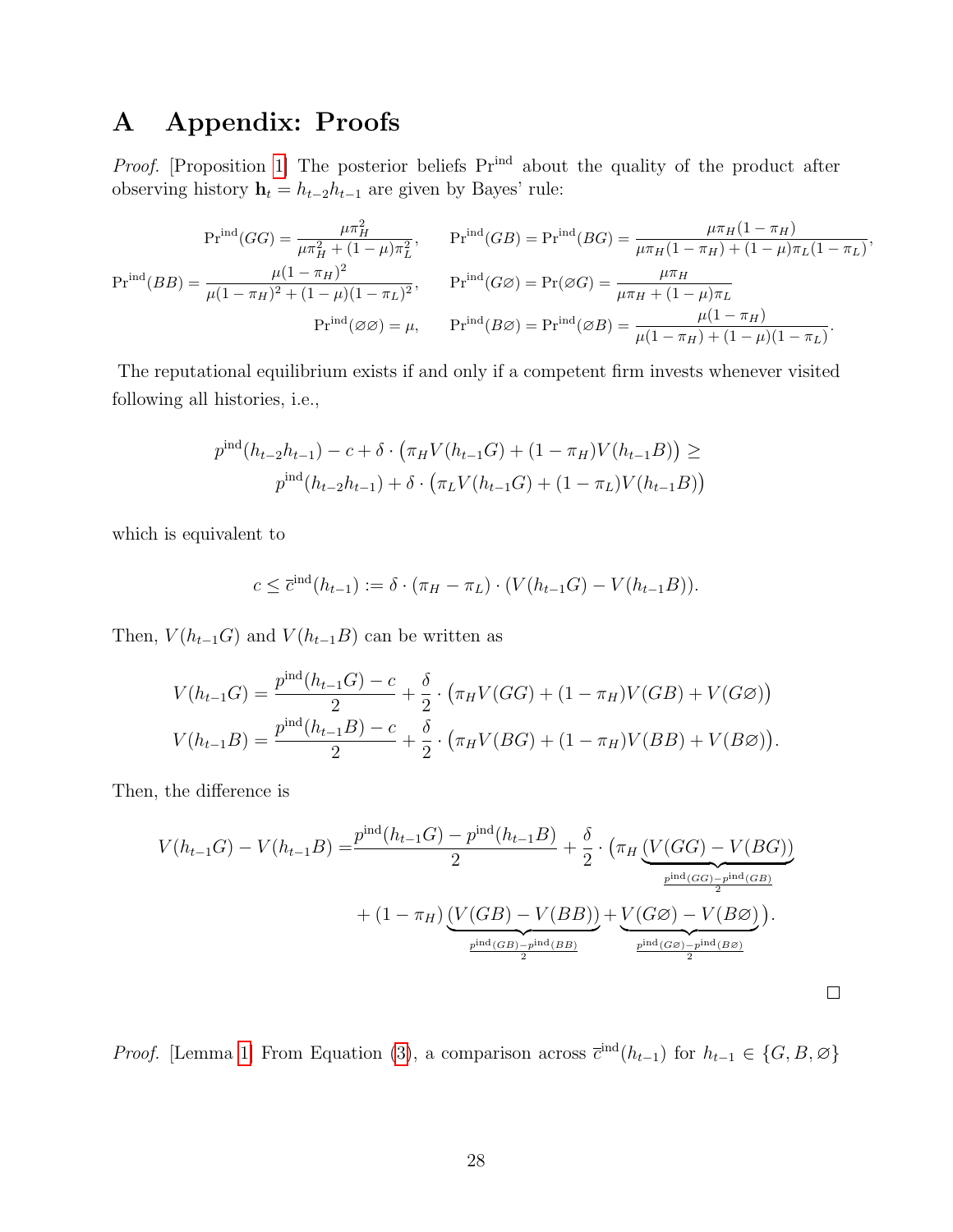hinges on the comparison across per-period payoffs, i.e.,  $p^{\text{ind}}(h_{t-1}G) - p^{\text{ind}}(h_{t-1}B)$ 

$$
p^{\text{ind}}(GG) - p^{\text{ind}}(GB) = (\pi_H - \pi_L) \cdot \left( \frac{\mu \pi_H^2}{\mu \pi_H^2 + (1 - \mu) \pi_L^2} - \frac{\mu \pi_H (1 - \pi_H)}{\mu \pi_H (1 - \pi_H) + (1 - \mu) \pi_L (1 - \pi_L)} \right)
$$
  
\n
$$
= \frac{\mu (1 - \mu) \pi_H \pi_L (\pi_H - \pi_L)^2}{(\mu \pi_H^2 + (1 - \mu) \pi_L^2) \cdot (\mu \pi_H (1 - \pi_H) + (1 - \mu) \pi_L (1 - \pi_L))},
$$
  
\n
$$
p^{\text{ind}}(GB) - p^{\text{ind}}(BB) = (\pi_H - \pi_L) \cdot \left( \frac{\mu \pi_H (1 - \pi_H)}{\mu \pi_H (1 - \pi_H) + (1 - \mu) \pi_L (1 - \pi_L)} - \frac{\mu (1 - \pi_H)^2}{\mu (1 - \pi_H)^2 + (1 - \mu) (1 - \pi_L)^2} \right)
$$
  
\n
$$
= \frac{\mu (1 - \mu) (1 - \pi_H)(1 - \pi_L) (\pi_H - \pi_L)^2}{(\mu \pi_H (1 - \pi_H) + (1 - \mu) \pi_L (1 - \pi_L)) \cdot (\mu (1 - \pi_H)^2 + (1 - \mu) (1 - \pi_L)^2)}.
$$

And, for  $h_{t-1} = \emptyset$ ,

$$
p^{\text{ind}}(G\varnothing) - p^{\text{ind}}(B\varnothing) = (\pi_H - \pi_L) \cdot \left( \frac{\mu \pi_H}{\mu \pi_H + (1 - \mu)\pi_L} - \frac{\mu(1 - \pi_H)}{\mu(1 - \pi_H) + (1 - \mu)(1 - \pi_L)} \right)
$$
  
= 
$$
\frac{\mu(1 - \mu)(\pi_H - \pi_L)^2}{(\mu \pi_H + (1 - \mu)\pi_L) \cdot (\mu(1 - \pi_H) + (1 - \mu)(1 - \pi_L))}
$$

 $\overline{c}^{\text{ind}} = \overline{c}^{\text{ind}}(G)$  if and only if  $p^{\text{ind}}(GG) - p^{\text{ind}}(GB) < p^{\text{ind}}(BG) - p^{\text{ind}}(BB)$  and  $p^{\text{ind}}(GG) - p^{\text{ind}}(GG)$  $p^{\text{ind}}(GB) < p^{\text{ind}}(\varnothing G) - p^{\text{ind}}(\varnothing B).$ 

First,  $p^{\text{ind}}(GG) - p^{\text{ind}}(GB) < p^{\text{ind}}(BG) - p^{\text{ind}}(BB)$  if and only if

$$
\frac{\pi_H \pi_L}{\left(\mu \pi_H^2 + (1 - \mu)\pi_L^2\right)} < \frac{(1 - \pi_H)(1 - \pi_L)}{\left(\mu(1 - \pi_H)^2 + (1 - \mu)(1 - \pi_L)^2\right)} \\
\Leftrightarrow \pi_H \pi_L \left(\mu(1 - \pi_H)^2 + (1 - \mu)(1 - \pi_L)^2\right) < (1 - \pi_H)(1 - \pi_L)(\mu \pi_H^2 + (1 - \mu)\pi_L^2) \\
\Leftrightarrow (1 - \mu)\pi_L(1 - \pi_L)(\pi_H - \pi_L) < \mu \pi_H(1 - \pi_H)(\pi_H - \pi_L) \\
\Leftrightarrow \mu > \bar{\mu} := \frac{\pi_L(1 - \pi_L)}{\pi_H(1 - \pi_H) + \pi_L(1 - \pi_L)}\n\tag{5}
$$

Second,  $p^{\text{ind}}(GG) - p^{\text{ind}}(GB) < p^{\text{ind}}(\varnothing G) - p^{\text{ind}}(\varnothing B)$  if and only if

$$
\frac{\pi_H \pi_L}{(\mu \pi_H^2 + (1 - \mu)\pi_L^2) \cdot (\mu \pi_H (1 - \pi_H) + (1 - \mu)\pi_L (1 - \pi_L))} < \frac{1}{(\mu \pi_H + (1 - \mu)\pi_L) \cdot (\mu(1 - \pi_H) + (1 - \mu)(1 - \pi_L))}.
$$

This holds if  $\mu > \hat{\mu}_1 := \frac{\pi_L^2 (1 - \pi_L)}{\pi_L^2 (1 - \pi_L) - \pi_L^2 (1 - \pi_L)}$  $\frac{\pi_L^2(1-\pi_L)}{\pi_L^2(1-\pi_L)-\pi_H^2(1-\pi_H)} + \sqrt{\frac{\pi_H^2\pi_L^2(1-\pi_H)(1-\pi_L)}{\pi_L^2(1-\pi_L)-\pi_H^2(1-\pi_H)}}$  $\frac{\pi_{\overline{H}}^{\pi_{\overline{L}}(1-\pi_{\overline{H}})(1-\pi_{\overline{L}})}{\pi_{\perp}^2(1-\pi_{\overline{L}})-\pi_{\overline{H}}^2(1-\pi_{\overline{H}})}$ . And, it can be shown that  $\overline{\mu} > \hat{\mu}_1.$ 

Therefore,  $\overline{c}^{\text{ind}} = \overline{c}^{\text{ind}}(G)$  if and only if  $p^{\text{ind}}(GG) - p^{\text{ind}}(GB) < \min\{p^{\text{ind}}(BG) - p^{\text{ind}}(BB), p^{\text{ind}}(\emptyset, G) - p^{\text{ind}}(BB)\}$  $p^{\text{ind}}(\emptyset, B)$ , which holds if  $\mu > \overline{\mu}$ .

Otherwise,  $p^{\text{ind}}(BG) - p^{\text{ind}}(BB)$  <  $p^{\text{ind}}(\varnothing G) - p^{\text{ind}}(\varnothing B)$  if and only if  $\mu < \hat{\mu}_2$  :=  $\pi_L(1-\pi_L)^2$  $\frac{\pi_L (1-\pi_L)^2}{\pi_L (1-\pi_L)^2+\pi_H (1-\pi_H)^2} \, + \, \sqrt{\frac{(1-\pi_H)^2 \pi_H (1-\pi_L)^2 \pi_L}{\pi_L (1-\pi_L)^2+\pi_H (1-\pi_H)}}$  $\frac{(1-\pi_H)^2 \pi_H (1-\pi_L)^2 \pi_L}{\pi_L (1-\pi_L)^2 + \pi_H (1-\pi_H)^2}$ . It can be shown that  $\overline{\mu} < \hat{\mu}_2$ . Therefore,  $\overline{c}^{\text{ind}} = \overline{c}^{\text{ind}}(B)$  if and only if  $\mu < \overline{\mu}$ .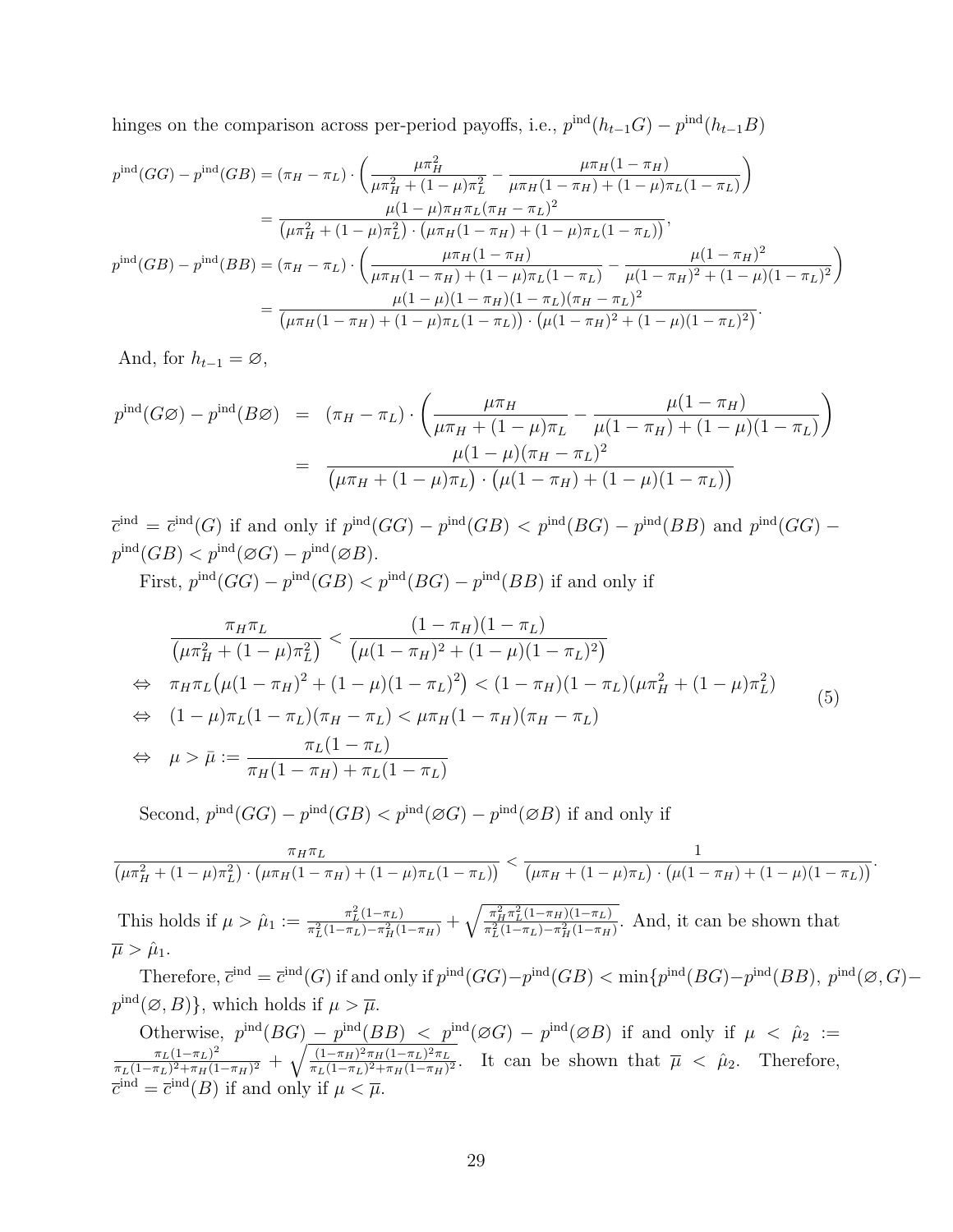Moreover,  $\overline{\mu} \to 0$  as  $\pi_L \to 0$ . Therefore, for  $\pi_L = 0$ ,  $\overline{c}^{\text{ind}} = \overline{c}^{\text{ind}}(G)$  for all parameter regions. Also, for  $\pi_H = 1$ ,  $\overline{\mu} = 1$ , and therefore  $\overline{c}^{\text{ind}} = \overline{c}^{\text{ind}}(B)$  for all parameter regions.

 $\Box$ 

 $\Box$ 

*Proof.* [Proposition [2\]](#page-15-1) Let us denote by  $V(h; \theta)$  the present discounted expected equilibrium profit of a competent firm when branding with a  $\theta$ -type firm after history  $\mathbf{h}_t \in \mathcal{H}^{\text{col}}$  at the beginning of the period before the consumer is assigned to either firm.

Then, a reputational equilibrium exists if and only if for all  $\mathbf{h}_t$ , and  $\theta$ , the following holds:

$$
p^{\text{col}}(h_{t-2}h_{t-1}) - c + \delta \cdot (\pi_H V(h_{t-1}G; \theta) + (1 - \pi_H) V(h_{t-1}B; \theta)) \ge
$$
  

$$
p^{\text{col}}(h_{t-2}h_{t-1}) + \delta \cdot (\pi_L V(h_{t-1}G; \theta) + (1 - \pi_L) V(h_{t-1}B; \theta)).
$$

This is equivalent to

$$
c \leq \overline{c}^{\text{col}}(h_{t-1}) \equiv \delta \cdot (\pi_H - \pi_L) \cdot (V(h_{t-1}G; \theta) - V(h_{t-1}B; \theta)).
$$

First, note that for all  $q_1, q_2, x \in \{G, B\}$ , we have that  $V(q_1x, \theta) - V(q_2x, \theta) = \frac{p^{\text{col}}(q_1x) - p^{\text{col}}(q_2x)}{2}$  $\frac{-p^{\cos}(q_2x)}{2}$ . Using this, we can calculate

$$
V(h_{t-1}G; \theta) - V(h_{t-1}B; \theta) = \frac{p^{\text{col}}(h_{t-1}G) - p^{\text{col}}(h_{t-1}B)}{2} + \frac{\delta \pi_{H}}{2} \underbrace{(V(GG, \theta) - V(BG, \theta))}_{p^{\text{col}(GG)} - p^{\text{col}(BG)}} + \frac{\delta(1 - \pi_{H})}{2} \underbrace{(V(GB, \theta) - V(BB, \theta))}_{p^{\text{col}(GB)} - p^{\text{col}(BB)}} \\ + \frac{\delta \pi(\theta)}{2} (V(GG, \theta) - V(BG, \theta)) + \frac{\delta(1 - \pi(\theta))}{2} (V(GB, \theta) - V(BB, \theta))
$$

where  $\pi(\theta) = \pi_L$  if  $\theta = I$  and  $\pi_H$  if  $\theta = C$ .

*Proof.* [Lemma [2\]](#page-17-0) As noted in Section [3,](#page-9-0) upon observing a history  $\mathbf{h}_t \in \mathcal{H}^{\text{col}}$ , a consumer places a probability  $\eta_s(\mathbf{h}_t)$  on the group's type  $s \in \{CC, CI, IC, II\}$ . These beliefs are given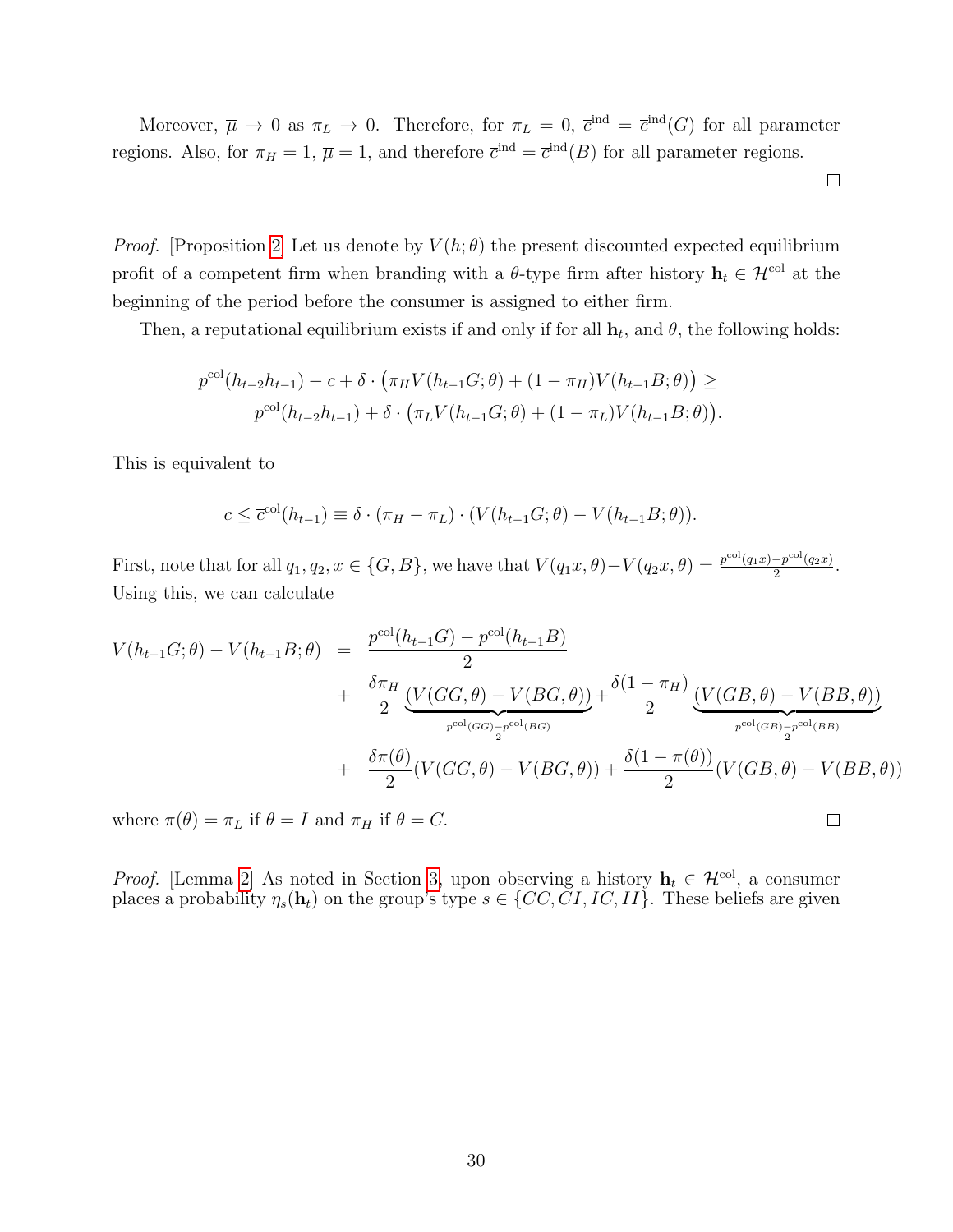by:

$$
\eta_{CC}(GG) = \frac{\mu^2 \pi_H^2}{\mu^2 \pi_H^2 + 2\mu (1 - \mu) \left(\frac{1}{4} \pi_H^2 + \frac{1}{2} \pi_H \pi_L + \frac{1}{4} \pi_L^2\right) + (1 - \mu)^2 \pi_L^2},
$$
\n
$$
\eta_{CI}(GG) = \eta_{IC}(GG)
$$
\n
$$
= \frac{\mu (1 - \mu) \left(\frac{1}{4} \pi_H^2 + \frac{1}{2} \pi_H \pi_L + \frac{1}{4} \pi_L^2\right)}{\mu^2 \pi_H^2 + 2\mu (1 - \mu) \left(\frac{1}{4} \pi_H^2 + \frac{1}{2} \pi_H \pi_L + \frac{1}{4} \pi_L^2\right) + (1 - \mu)^2 \pi_L^2},
$$
\n
$$
\eta_{IC}(GB) = 1 - \eta_{CC}(GG) - 2\eta_{CI}(GG),
$$
\n
$$
\mu^2 \pi_H (1 - \pi_H)
$$
\n
$$
\eta_{CC}(GB) = \frac{\mu^2 \pi_H (1 - \pi_H)}{\mu^2 \pi_H (1 - \pi_H) + 2\mu (1 - \mu) \frac{1}{4} (\pi_H (1 - \pi_H) + \pi_H (1 - \pi_L) + \pi_L (1 - \pi_H) + \pi_L (1 - \pi_L)) + (1 - \mu)^2 \pi_L (1 - \pi_L)},
$$
\n
$$
\eta_{CI}(GB) = \eta_{IC}(GB)
$$
\n
$$
= \frac{\mu (1 - \mu) \frac{1}{4} (\pi_H (1 - \pi_H) + \pi_H (1 - \pi_L) + \pi_L (1 - \pi_H) + \pi_L (1 - \pi_L))}{\mu^2 \pi_H (1 - \pi_H) + 2\mu (1 - \mu) \frac{1}{4} (\pi_H (1 - \pi_H) + \pi_H (1 - \pi_L) + \pi_L (1 - \pi_H) + \pi_L (1 - \pi_L)) + (1 - \mu)^2 \pi_L (1 - \pi_L)},
$$
\n
$$
\eta_{II}(GB) = 1 - \eta_{CC}(GB) - 2\eta_{CI}(GB),
$$
\n
$$
\mu^2 (1 - \pi_H)^2
$$
\n
$$
\eta_{CI}(BB) = \frac{\mu (1 - \mu) \left(\frac{1}{4} (1 - \pi_H)^2 + \frac{1}{2} (1 - \pi_H)(1 - \pi_L)
$$

Then, the consumer's posterior belief is about the firm being competent is given by

$$
Pr(\mathbf{h}_t) = \eta_{CC}(\mathbf{h}_t) + \frac{1}{2}(\eta_{CI}(\mathbf{h}_t) + \eta_{IC}(\mathbf{h}_t))
$$

and  $p^{\text{col}}(\mathbf{h}_t) = \Pr(\mathbf{h}_t) \cdot \pi_H + (1 - \Pr(\mathbf{h}_t)) \cdot \pi_L$ . Thus, the differences in prices are given by:

$$
p^{\text{col}}(GG) - p^{\text{col}}(GB) = \frac{\mu(1-\mu)(\pi_H - \pi_L)^2 (\mu^2(\pi_H - \pi_L)^2 + 2\mu(\pi_H - \pi_L)\pi_L + \pi_L(\pi_H + \pi_L))}{4 \cdot \Pr(GG) \cdot \Pr(B)} p^{\text{col}}(GB) - p^{\text{col}}(BB) = \frac{\mu(1-\mu)(\pi_H - \pi_L)^2 (\mu^2(\pi_H - \pi_L)^2 - 2\mu(\pi_H - \pi_L)(1-\pi_L) + (1-\pi_L)(2-\pi_H - \pi_L))}{4 \cdot \Pr(GB) \cdot \Pr(BB)}.
$$

 $Pr(BB)$ 

Thus,  $p^{\text{col}}(GG) - p^{\text{col}}(GB) < p^{\text{col}}(GB) - p^{\text{col}}(BB)$  if and only if  $\mu^2(\pi_H - \pi_L)^2 + 2\mu(\pi_H - \pi_L)\pi_L + \pi_L(\pi_H + \pi_L)$  $\frac{(\pi_H - \pi_L)\pi_L + \pi_L(\pi_H + \pi_L)}{\Pr(GG)} < \frac{\mu^2(\pi_H - \pi_L)^2 - 2\mu(\pi_H - \pi_L)(1 - \pi_L) + (1 - \pi_L)(2 - \pi_H - \pi_L)}{\Pr(BB)}$ 

$$
\mathcal{L}^{\mathcal{A}}(\mathcal{A})=\mathcal{L}^{\mathcal{A}}(\mathcal{A})=\mathcal{L}^{\mathcal{A}}(\mathcal{A})=\mathcal{L}^{\mathcal{A}}(\mathcal{A})=\mathcal{L}^{\mathcal{A}}(\mathcal{A})=\mathcal{L}^{\mathcal{A}}(\mathcal{A})=\mathcal{L}^{\mathcal{A}}(\mathcal{A})=\mathcal{L}^{\mathcal{A}}(\mathcal{A})=\mathcal{L}^{\mathcal{A}}(\mathcal{A})=\mathcal{L}^{\mathcal{A}}(\mathcal{A})=\mathcal{L}^{\mathcal{A}}(\mathcal{A})=\mathcal{L}^{\mathcal{A}}(\mathcal{A})=\mathcal{L}^{\mathcal{A}}(\mathcal{A})=\mathcal{L}^{\mathcal{A}}(\mathcal{A})=\mathcal{L}^{\mathcal{A}}(\mathcal{A})=\mathcal{L}^{\mathcal{A}}(\mathcal{A})=\mathcal{L}^{\mathcal{A}}(\mathcal{A})=\mathcal{L}^{\mathcal{A}}(\mathcal{A})=\mathcal{L}^{\mathcal{A}}(\mathcal{A})=\mathcal{L}^{\mathcal{A}}(\mathcal{A})=\mathcal{L}^{\mathcal{A}}(\mathcal{A})=\mathcal{L}^{\mathcal{A}}(\mathcal{A})=\mathcal{L}^{\mathcal{A}}(\mathcal{A})=\mathcal{L}^{\mathcal{A}}(\mathcal{A})=\mathcal{L}^{\mathcal{A}}(\mathcal{A})=\mathcal{L}^{\mathcal{A}}(\mathcal{A})=\mathcal{L}^{\mathcal{A}}(\mathcal{A})=\mathcal{L}^{\mathcal{A}}(\mathcal{A})=\mathcal{L}^{\mathcal{A}}(\mathcal{A})=\mathcal{L}^{\mathcal{A}}(\mathcal{A})=\mathcal{L}^{\mathcal{A}}(\mathcal{A})=\mathcal{L}^{\mathcal{A}}(\mathcal{A})=\mathcal{L}^{\mathcal{A}}(\mathcal{A})=\mathcal{L}^{\mathcal{A}}(\mathcal{A})=\mathcal{L}^{\mathcal{A}}(\mathcal{A})=\mathcal{L}^{\mathcal{A}}(\mathcal{A})=\mathcal{L}^{\mathcal{A}}(\mathcal{A})=\mathcal{L}^{\mathcal{A}}(\mathcal{A})=\mathcal{L}^{\mathcal{A}}(\mathcal{A})=\mathcal{L}^{\mathcal{A}}(\mathcal{A})
$$

Taking the limit  $\mu \to 1$  on both sides, the inequality becomes

$$
\frac{\pi_H(\pi_H + \pi_L)}{\pi_H^2} < \frac{(\pi_H - \pi_L)^2 - 2(\pi_H - \pi_L)(1 - \pi_L) + (1 - \pi_L)(2 - \pi_H - \pi_L)}{(1 - \pi_H)^2}.
$$

This is equivalent to  $\pi_L(1 - \pi_H) < \pi_H(1 - \pi_H)$ , i.e., it is always satisfied. Similarly, for  $\mu \rightarrow 0$ , the inequality is equivalent to

$$
\frac{\pi_L(\pi_H + \pi_L)}{\pi_L^2} < \frac{(1 - \pi_L)(2 - \pi_H - \pi_L)}{(1 - \pi_L)^2}
$$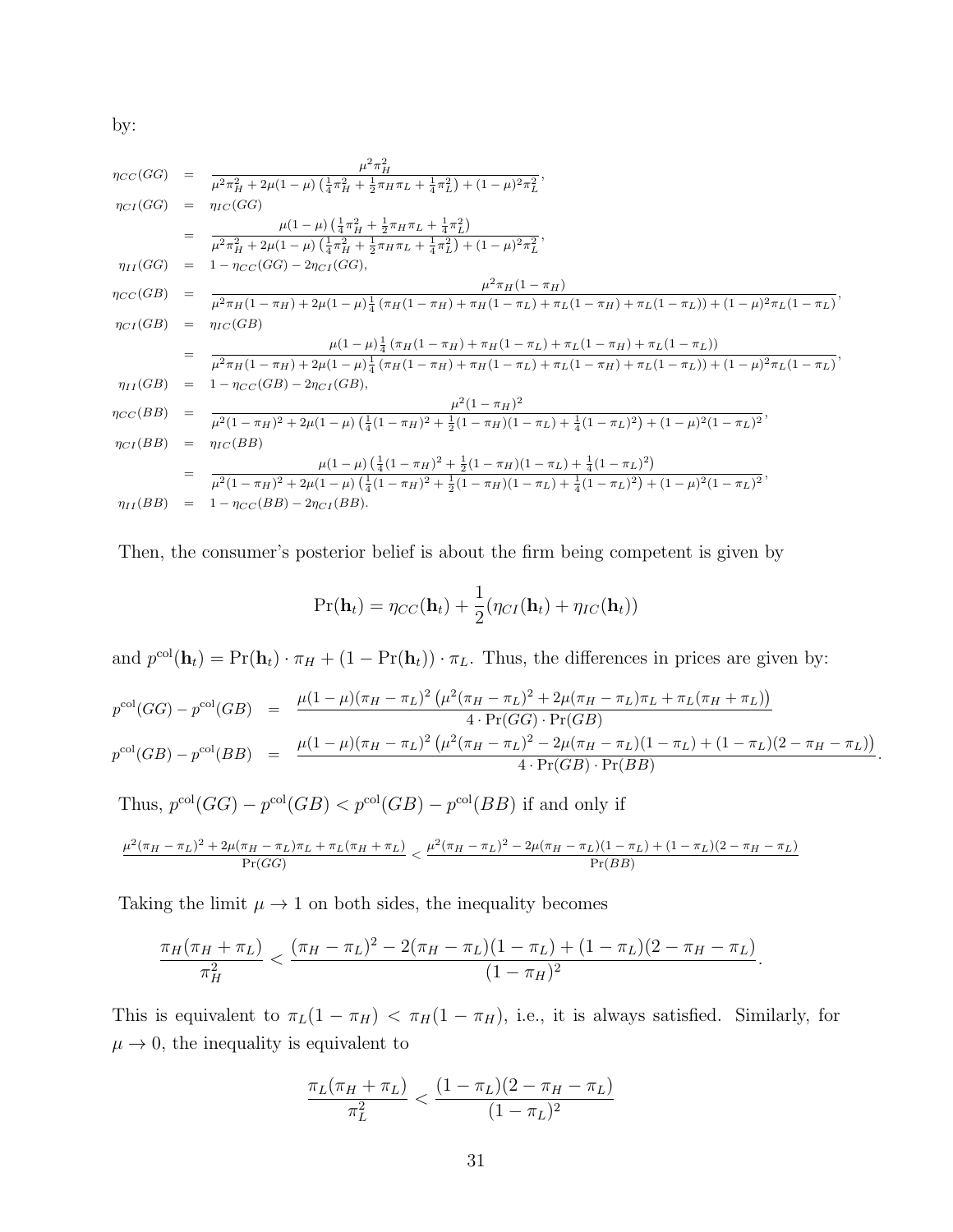which simplifies to  $\pi_H < \pi_L$  which is never satisfied. Thus, by continuity  $p^{\text{col}}(GG)$  –  $p^{\text{col}}(GB) < p^{\text{col}}(GB) - p^{\text{col}}(BB)$  for sufficiently large  $\mu$  and  $p^{\text{col}}(GG) - p^{\text{col}}(GB) > p^{\text{col}}(GB)$  $p^{col}(BB)$  for sufficiently small  $\mu$ . The statement of the proposition follows from the definition of  $\bar{c}^{\text{col}}(h_{t-1}, \theta)$  in [\(4\)](#page-16-0).

One can show that unlike in the independent branding case, as  $\mu$  increases, the binding history changes from  $B$  to  $G$ , back to  $B$  and then to  $G$ , but it does not yield additional insights, so we omit the proof and statement.  $\Box$ 

*Proof.* [Proposition [3\]](#page-18-0) It follows from Proposition [1](#page-15-0) that if  $\pi_L = 0$  for  $\mu$  sufficiently large  $\bar{c}^{\text{ind}}(G)$  determines the cutoff cost. Also, by Proposition [2,](#page-17-0) for sufficiently large  $\mu$ ,  $\bar{c}^{\text{col}}(G;C)$ determines  $\overline{c}^{\text{col}}$ . Thus, it suffices to compare  $\overline{c}^{\text{ind}} = \overline{c}^{\text{ind}}(G)$  and  $\overline{c}^{\text{col}} = \overline{c}^{\text{col}}(G; C)$ .

First, for an individual brand,

$$
\overline{c}^{\text{ind}}(G) = \delta \cdot \frac{\pi_H}{2} \left( \left( 1 + \frac{\delta \pi_H}{2} \right) \left( \underbrace{p^{\text{ind}}(GG) - p^{\text{ind}}(GB)}_{=0} \right) \right)
$$
  
+ 
$$
\frac{\delta(1 - \pi_H)}{2} \left( p^{\text{ind}}(GB) - p^{\text{ind}}(BB) \right) + \frac{\delta}{2} \left( p^{\text{ind}}(G\varnothing) - p^{\text{ind}}(B\varnothing) \right) \right)
$$
  
= 
$$
\delta^2 \cdot \frac{\pi_H^2}{2} (1 - \mu) \left( \frac{1 - \pi_H}{2} \cdot \frac{1}{1 - \mu \pi_H (2 - \pi_H)} + \frac{1}{2} \cdot \frac{1}{1 - \mu \pi_H} \right).
$$
 (6)

Then,  $\lim_{\mu \to 1} \frac{1}{1-\mu}$  $\frac{1}{1-\mu}\bar{c}^{\rm ind}(G) = \frac{\delta^2\pi_H^2}{2(1-\pi_H)}.$ 

For a collective brand,

$$
\bar{c}^{\text{col}}(G;C) = \delta \cdot \frac{\pi_H}{2} \bigg( (1 + \delta \pi_H) (p^{\text{col}}(GG) - p^{\text{col}}(GB)) + \delta (1 - \pi_H) (p^{\text{col}}(GB) - p^{\text{col}}(BB)) \bigg)
$$
  
= 
$$
\delta \cdot \frac{\pi_H}{2} (1 + \delta \pi_H) \cdot \frac{(1 - \mu)\mu \pi_H}{(1 + \mu)(2 - (1 + \mu)\pi_H)} + \delta^2 \cdot \frac{\pi_H}{2} \cdot (1 - \pi_H) \cdot \frac{(1 - \mu)\pi_H (2 - \pi_H (1 + \mu(2 - \mu \pi_H)))}{((1 - \mu \pi_H)^2 + \mu(1 - \pi_H)^2 + 1 - \mu) (2 - (1 + \mu)\pi_H)}
$$
(7)

Thus,  $\lim_{\mu \to 1} \frac{1}{1-\mu}$  $\frac{1}{1-\mu}\bar{c}^{\rm col}(G;C)=\frac{\delta}{2}$  $\frac{\pi_H^2(1+2\delta)}{H}$  $\frac{\pi_H(1+20)}{4(1-\pi_H)}$ .

So,  $\lim_{\mu \to 1} \frac{1}{1-}$  $\frac{1}{1-\mu}\bar{c}^{\text{col}}(G;C) > \lim_{\mu\to 1}\frac{1}{1-\mu}$  $\frac{1}{1-\mu}\bar{c}^{\text{ind}}(G)$  if and only if  $\delta < \frac{1}{2}$ . Thus, for  $\pi_L$  sufficiently close to 0 and  $\mu$  sufficiently close to 1,  $\bar{c}^{\text{col}} \geq \bar{c}^{\text{ind}}$  if  $\delta$  is not too large.

Moreover, if  $\pi_L = 0$ , and  $\pi_H$  sufficiently close to 1, then  $\lim_{\pi_H \to 1} \bar{c}^{\text{col}}(G; C) > \lim_{\pi_H \to 1} \bar{c}^{\text{ind}}(G)$ if and only if  $\frac{\delta(1+\delta)}{2} \cdot \frac{\mu}{1+\mu}$  $\frac{\mu}{1+\mu} > \frac{\delta^2}{4}$  $\frac{5^2}{4}$ , which holds true if and only if  $\delta < \frac{2\mu}{1+\mu}$ . This condition holds for all  $\delta \in (0,1)$  if  $\mu > \frac{1}{3}$ .  $\Box$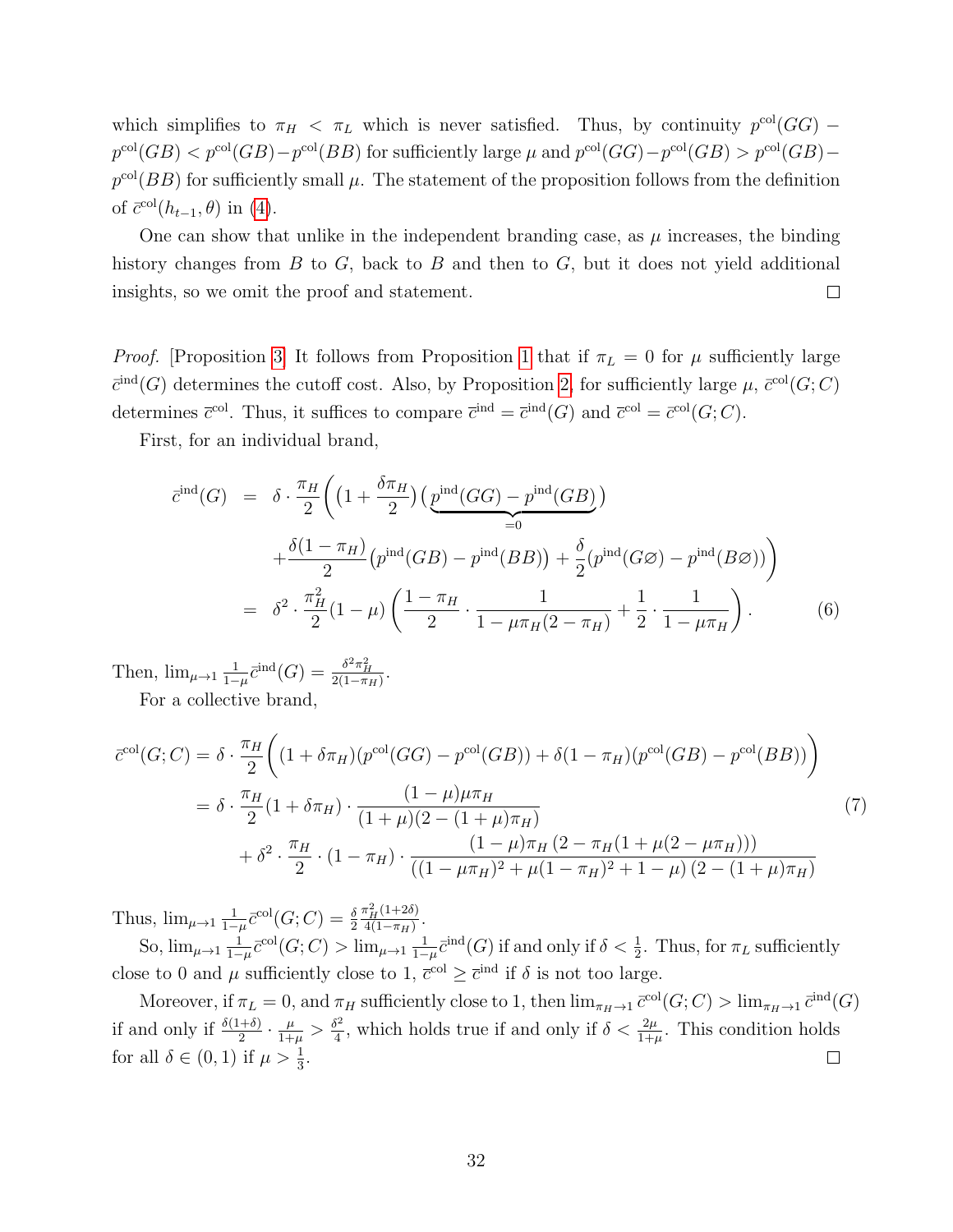*Proof.* [Proposition [4\]](#page-18-1) The statement for a  $\mu$  close to 1 is proven in Proposition [3.](#page-18-0) For the case of a  $\mu$  close to 0, plugging in  $\mu = 0$  results in the following:

$$
\lim_{\mu \to 0} \bar{c}^{\text{ind}}(G) = \delta^2 \cdot \frac{2 - \pi_H}{2} \cdot \frac{\pi_H^2}{2},
$$
  

$$
\lim_{\mu \to 0} \bar{c}^{\text{col}}(G) = \delta^2 \cdot \frac{\pi_H(1 - \pi_H)}{2} \cdot \frac{\pi_H(2 - \pi_H)}{2(2 - \pi_H)}.
$$

Therefore,  $\lim_{\mu\to 0} \bar{c}^{\text{ind}}(G) \ge \lim_{\mu\to 0} \bar{c}^{\text{col}}(G)$  for all parameter values  $\delta \in (0,1)$  and  $\pi_H \in (0,1)$ . So, if  $\pi_L = 0$ ,  $\bar{c}^{\text{ind}} \geq \bar{c}^{\text{col}}$  for  $\mu$  sufficiently close to 0.  $\Box$ 

Proof. [Proposition [5\]](#page-22-0) In the following we fully characterize the profit maximizing equilibria for the exclusive knowledge case  $\pi_L = 0$ ,  $\pi_H \in (0, 1)$ . We prove Proposition [5](#page-22-0) in two steps. First, we characterize the set of equilibria for each branding regime  $b \in \{\text{ind}, \text{col}\}\$ and any cost  $c > 0$ . Then, we calculate the mean expected per-period profit fo a competent firm.

I. Individual brand: As discussed in the main text, every equilibrium can be characterized by a subset  $S \subset \{G, B, \emptyset\}$  and mixing probabilities on  $\{G, B, \emptyset\} \setminus S$ . For each subset  $S \subset \{G, B, \emptyset\}$ , we focus first on the pure strategy equilibrium and then extend the argument to a situation when the firm mixes after states in the complement.

For all equilibria other than the reputational equilibrium and no investment equilibrium, the competent type invests in quality after some histories, whereas it does not invest after other histories. Thus, such an equilibrium can only be sustained if the cost of investment is not too large or too small. In other words, for a pure-strategy equilibrium specified by a subset  $\mathcal{S} \subset \{G, B, \varnothing\}$ , there exist  $\overline{C}_{\mathcal{S}}^{\text{ind}}$  $S<sub>S</sub>$  and  $C<sub>S</sub><sup>ind</sup>$  such that the equilibrium exists if and only if  $c \in [\underline{C}_{\mathcal{S}}^{\text{ind}}, \overline{C}_{\mathcal{S}}^{\text{ind}}]$  $\mathcal{S}^{\text{max}}$ . Formally, for any  $s \in \mathcal{S}$ , the following inequality must hold

<span id="page-33-0"></span>
$$
c \leq \delta \cdot (\pi_H - \pi_L)(V_S^{\text{ind}}(sG) - V_S^{\text{ind}}(sB)) \tag{8}
$$

where  $V_{\mathcal{S}}^{\text{ind}}(h)$  is the equilibrium continuation payoff after a history h in equilibrium S at the beginning of the period before the consumer is assigned to either firm. The reverse inequality must hold for all  $s \notin \mathcal{S}$ . Note that for mixed equilibria the inequality must hold with equality for histories after which the firm mixes between investment and no investment.

For all  $s \in \mathcal{S}$ , we can write

$$
V_S^{\text{ind}}(h_{-2} s) = \frac{1}{2} \cdot (p_S^{\text{ind}}(h_{-2} s) - c + \delta(\pi_H V_S^{\text{ind}}(sG) + (1 - \pi_H) V_S^{\text{ind}}(sB) + V_S^{\text{ind}}(s\emptyset)))
$$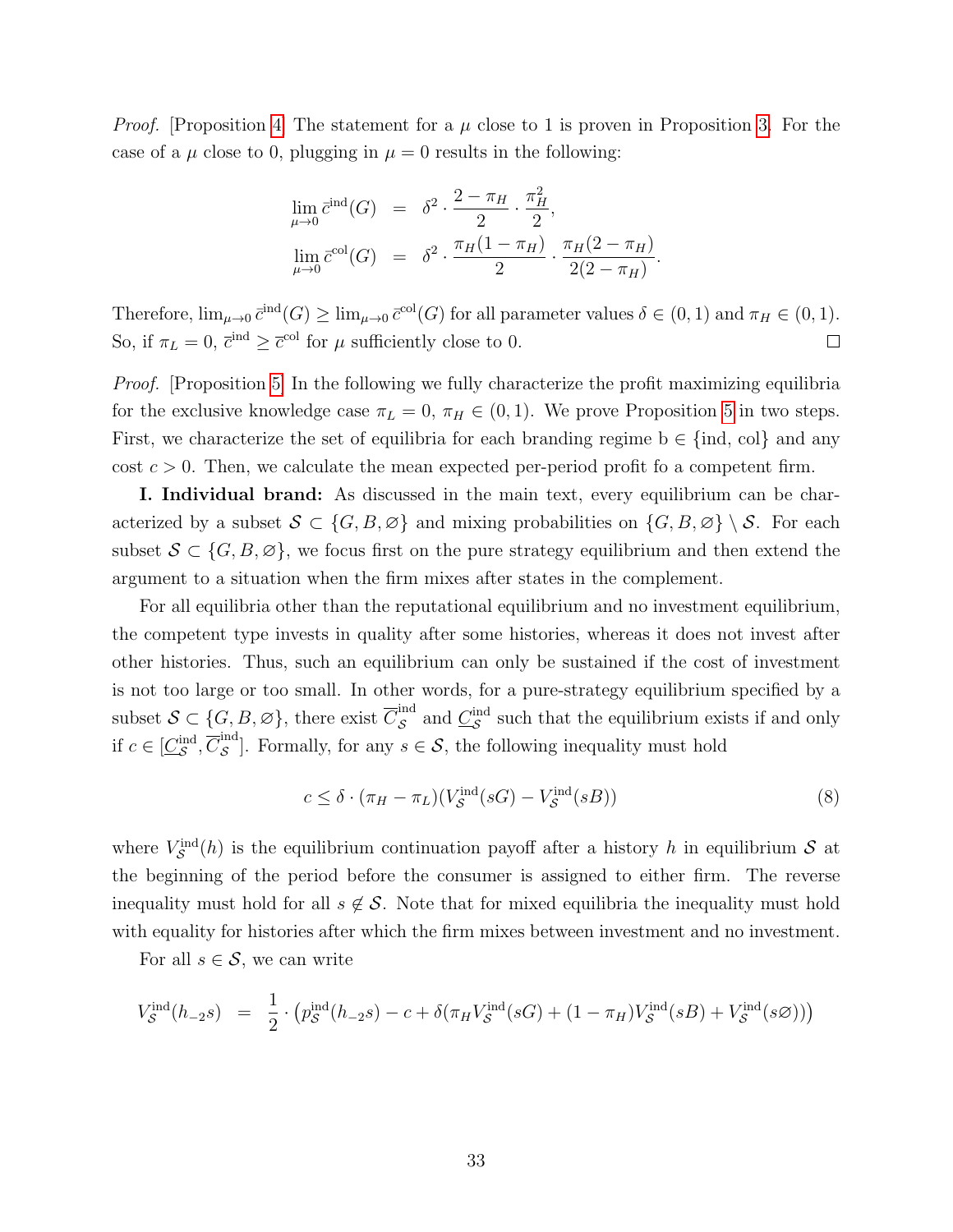and for all  $s \notin \mathcal{S}$ 

$$
V_S^{\text{ind}}(h_{-2} s) = \frac{1}{2} \cdot (p_S^{\text{ind}}(h_{-2} s) + \delta(\pi_L V_S^{\text{ind}}(sG) + (1 - \pi_L) V_S^{\text{ind}}(sB) + V_S^{\text{ind}}(s\varnothing)))
$$

I–1. Existence of  $\{G, \emptyset\}$ – and  $\{G\}$ –equilibria.

Let  $X := V_{\mathcal{S}}^{\text{ind}}(GG) - V_{\mathcal{S}}^{\text{ind}}(GB)$  and  $Y := V_{\mathcal{S}}^{\text{ind}}(BG) - V_{\mathcal{S}}^{\text{ind}}(BB)$ . Then, we can write

$$
X = \frac{p_S^{\text{ind}}(GG) - p_S^{\text{ind}}(GB) - c}{2} + \frac{\delta}{2} \cdot \left(\pi_H \underbrace{\left(V_S^{\text{ind}}(GG) - V_S^{\text{ind}}(GB)\right)}_{=X} - \pi_L \underbrace{\left(V_S^{\text{ind}}(BG) - V_S^{\text{ind}}(BB)\right)}_{=Y} \right)
$$
  
+ 
$$
\underbrace{V_S^{\text{ind}}(GB) - V_S^{\text{ind}}(BB)}_{=0} + \underbrace{V_S^{\text{ind}}(GG) - V_S^{\text{ind}}(B\varnothing)}_{=Z^{\text{ind}(GS)-p_S^{\text{ind}}(B\varnothing)}}\right)
$$
  

$$
Y = \frac{p_S^{\text{ind}}(BG) - p_S^{\text{ind}}(BB) - c}{2} + \frac{\delta}{2} \cdot \left(\pi_H \underbrace{\left(V_S^{\text{ind}}(GG) - V_S^{\text{ind}}(GB)\right)}_{=X} - \pi_L \underbrace{\left(V_S^{\text{ind}}(BG) - V_S^{\text{ind}}(BB)\right)}_{=Y} \right)
$$
  
+ 
$$
\underbrace{V_S^{\text{ind}}(GB) - V_S^{\text{ind}}(BB)}_{=0} + \underbrace{V^{\text{ind}}(GB) - V^{\text{ind}}(B\varnothing)}_{=Z^{\text{ind}(GS)-p_S^{\text{ind}}(B\varnothing)}}.
$$

The difference  $V_S^{\text{ind}}(GB) - V_S^{\text{ind}}(BB)$  vanishes because both the period payoff and continuation payoffs are the same for histories GB and BB as the firm does not invest following a bad outcome.  $V_S^{\text{ind}}(G\varnothing) - V_S^{\text{ind}}(B\varnothing) = \frac{p_S^{\text{ind}}(G\varnothing) - p_S^{\text{ind}}(B\varnothing)}{2}$  $\frac{-p_S^{\text{ind}}(B\varnothing)}{2}$  because, for histories  $G\varnothing$  and  $B\varnothing$ , the period profit is different, whereas the continuation payoff is the same. Also, note that  $p_{\mathcal{S}}^{\text{ind}}(h_{-2}B) = \pi_L$  as even a competent firm does not invest after an outcome B. So, the equations above can be re-written as follows:

$$
X = \frac{p_S^{\text{ind}}(GG) - \pi_L - c}{2} + \frac{\delta}{2} \cdot \left(\pi_H \cdot X - \pi_L \cdot Y + \frac{p_S^{\text{ind}}(G\varnothing) - p_S^{\text{ind}}(B\varnothing)}{2}\right)
$$
  
\n
$$
Y = \frac{p_S^{\text{ind}}(BG) - \pi_L - c}{2} + \frac{\delta}{2} \cdot \left(\pi_H \cdot X - \pi_L \cdot Y + \frac{p_S^{\text{ind}}(G\varnothing) - p_S^{\text{ind}}(B\varnothing)}{2}\right).
$$

Solving for  $X$  and  $Y$  gives:

$$
X = \frac{\frac{-c + p_S^{\text{ind}}(GG) - \pi_L}{2} + \frac{\delta(p_S^{\text{ind}}(G\varnothing) - p_S^{\text{ind}}(B\varnothing))}{4} + \frac{\delta}{2}\pi_L \frac{p_S^{\text{ind}}(GG) - p_S^{\text{ind}}(BG)}{2}}{1 - \frac{\delta}{2}(\pi_H - \pi_L)},
$$
  

$$
Y = \frac{\frac{-c + p_S^{\text{ind}}(BG) - \pi_L}{2} + \frac{\delta(p_S^{\text{ind}}(GG) - p_S^{\text{ind}}(B\varnothing))}{4} + \frac{\delta}{2}\pi_H \frac{p_S^{\text{ind}}(GG) - p_S^{\text{ind}}(BG)}{2}}{1 - \frac{\delta}{2}(\pi_H - \pi_L)}.
$$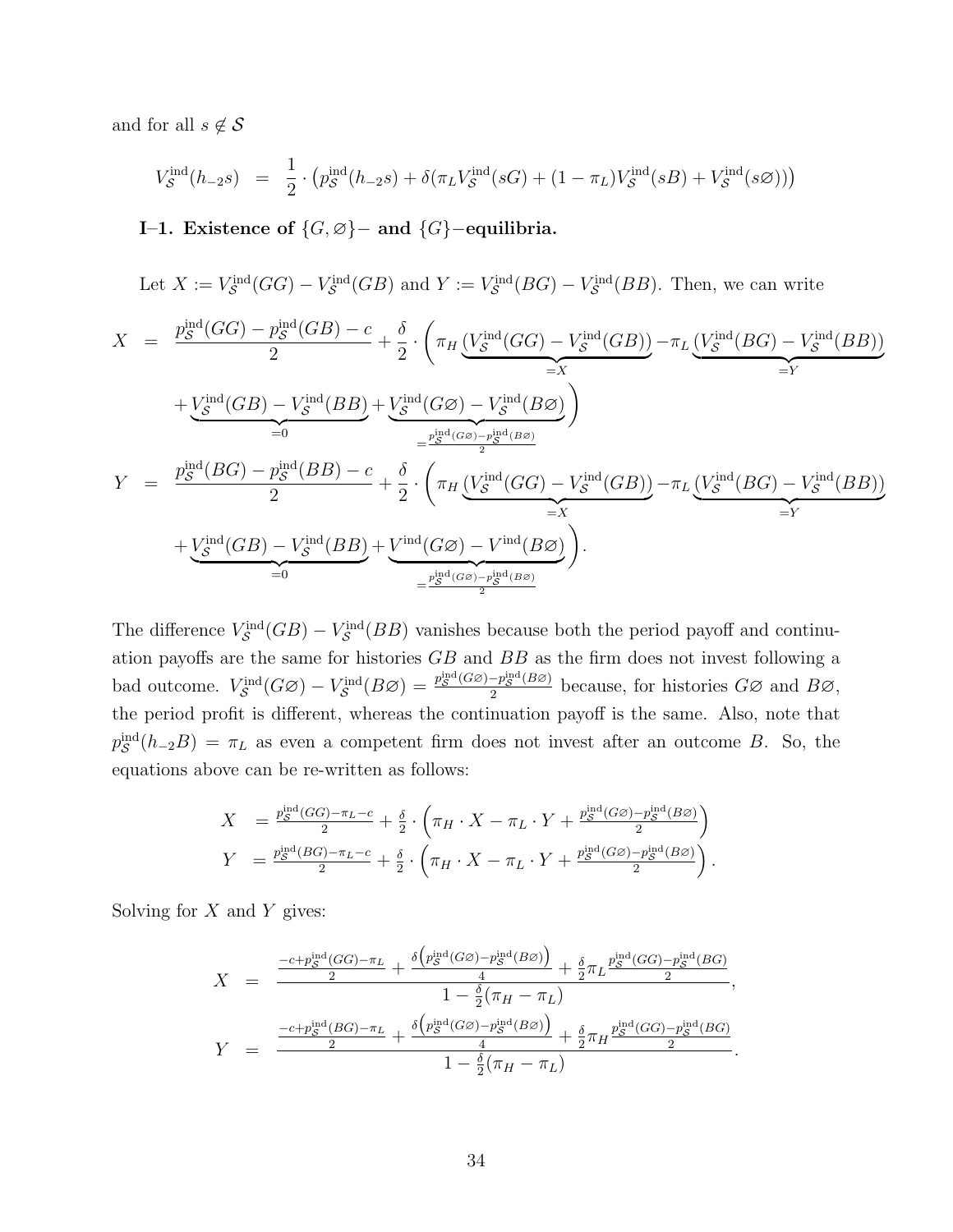Analogous calculations with  $Z := V_S^{\text{ind}}(\varnothing G) - V_S^{\text{ind}}(\varnothing B)$  yields  $Z = X - \frac{p_S^{\text{ind}}(GG) - p_S^{\text{ind}}(\varnothing G)}{2}$  $Y - \frac{p_{\mathcal{S}}^{\text{ind}}(BG) - p_{\mathcal{S}}^{\text{ind}}(\varnothing G)}{2}$  Consequently, by Equation [\(8\)](#page-33-0),

$$
\underline{C}_{\{G,\varnothing\}}^{\text{ind}} = \frac{\delta(\pi_H - \pi_L)}{2} \cdot \left( p_{\{G,\varnothing\}}^{\text{ind}}(BG) - \pi_L + \frac{\delta}{2} (p_{\{G,\varnothing\}}^{\text{ind}}(G\varnothing) - p_{\{G,\varnothing\}}^{\text{ind}}(B\varnothing)) + \frac{\delta}{2} \pi_H (p_{\{G,\varnothing\}}^{\text{ind}}(GG) - p_{\{G,\varnothing\}}^{\text{ind}}(BG)) \right)
$$
\n
$$
\underline{C}_{\{G\}}^{\text{ind}} = \frac{\delta(\pi_H - \pi_L)}{2} \cdot \left( p_{\{G\}}^{\text{ind}}(BG) - \pi_L + \frac{\delta}{2} (p_{\{G\}}^{\text{ind}}(G\varnothing) - p_{\{G\}}^{\text{ind}}(B\varnothing)) + \frac{\delta}{2} \pi_H (p_{\{G\}}^{\text{ind}}(GG) - p_{\{G\}}^{\text{ind}}(BG)) \right)
$$
\n
$$
- \max \left\{ \frac{\delta(\pi_H - \pi_L)}{2} \cdot \left( 1 - \frac{\delta}{2} (\pi_H - \pi_L) \right) \left( p_{\{G\}}^{\text{ind}}(BG) - p_{\{G\}}^{\text{ind}}(\varnothing G) \right), 0 \right\}
$$
\n
$$
\overline{C}_{\{G,\varnothing\}}^{\text{ind}} = \frac{\delta(\pi_H - \pi_L)}{2} \cdot \left( p_{\{G,\varnothing\}}^{\text{ind}}(GG) - \pi_L + \frac{\delta}{2} (p_{\{G,\varnothing\}}^{\text{ind}}(G\varnothing) - p_{\{G,\varnothing\}}^{\text{ind}}(B\varnothing)) + \frac{\delta}{2} \pi_L (p_{\{G,\varnothing\}}^{\text{ind}}(GG) - p_{\{G,\varnothing\}}^{\text{ind}}(BG) - p_{\{G,\varnothing\}}^{\text{ind}}(BG) - p_{\{G,\varnothing\}}^{\text{ind}}(GG) - p_{\{G,\varnothing\}}^{\text{ind}}(BG)) \right)
$$
\n
$$
- \max \left\{ \frac{\delta(\pi_H - \pi_L)}{2} \cdot \left( 1 - \frac{\delta}{2} (\pi_H - \pi_L) \right) \left( p_{\{G,\varnothing\}}^{\text{ind}}(GG) - p_{\{
$$

In order to compute  $\overline{C}_{\mathcal{S}}^{\text{ind}}$  $\mathcal{S}^{\text{ind}}$  and  $\mathcal{L}^{\text{ind}}_{\mathcal{S}}$ , we need to calculate the equilibrium prices. More precisely, for a given equilibrium strategy, we identify consumers' posterior beliefs and prices, and plug them into  $\overline{C}_{\mathcal{S}}^{\text{ind}}$  $\frac{\partial}{\partial s}$  and  $\frac{\partial}{\partial s}$ .

I–1.a) Existence of {G, ∅}− pure strategy equilibrium. If a firm plays a  $\{G, \emptyset\}$ -equilibrium with no investment after outcome B, then for a competent type the transition matrix of the Markov chain describing the evolution of outcomes is:

$$
\begin{pmatrix}\n\frac{\pi_H}{2} & \frac{1}{2} & \frac{1-\pi_H}{2} \\
\frac{\pi_H}{2} & \frac{1}{2} & \frac{1-\pi_H}{2} \\
\frac{\pi_L}{2} & \frac{1}{2} & \frac{1-\pi_L}{2}\n\end{pmatrix}
$$

Thus, the stationary distribution of outcomes for a competent firm is given by

$$
\pi_{C,\{G,\varnothing\}}(G) = \frac{\pi_H + \pi_L}{2(2 - (\pi_H - \pi_L))}, \ \pi_{C,\{G,\varnothing\}}(B) = \frac{1 - \pi_H}{2 - (\pi_H - \pi_L)}, \ \pi_{C,\{G,\varnothing\}}(\varnothing) = \frac{1}{2}
$$

For an incompetent type, the stationary distribution is  $\pi_{I,\{G,\varnothing\}}(G) = \frac{\pi_L}{2}, \pi_{I,\{G,\varnothing\}}(B) = \frac{1-\pi_L}{2},$ and  $\pi_{I,\{G,\varnothing\}}(\varnothing) = \frac{1}{2}$  because it never makes an investment.

Here, we focus on the prices if  $\pi_L = 0$ , i.e., when a G-outcome reveals that the firm is competent. Then, the posterior beliefs in this equilibrium, denoted by  $Pr^{ind}(h)$  are obtained by Bayes' rule. As only a competent firm invests after histories G and  $\varnothing$ , we have

$$
\Pr_{\{G,\varnothing\}}^{\text{ind}}(GG) = \Pr_{\{G,\varnothing\}}^{\text{ind}}(GG) = \Pr_{\{G,\varnothing\}}^{\text{ind}}(GB) = 1,
$$
\n
$$
\Pr_{\{G,\varnothing\}}^{\text{ind}}(\varnothing G) = \frac{\mu \pi_H}{\mu \pi_H + (1-\mu)\pi_L} \to_{\pi_L \to 0} 1
$$
\n
$$
\Pr_{\{G,\varnothing\}}^{\text{ind}}(BG) = \Pr_{\{G,\varnothing\}}^{\text{ind}}(BB) = \Pr_{\{G,\varnothing\}}^{\text{ind}}(BB) = \frac{2\mu(1-\pi_H)}{2\mu(1-\pi_H) + (1-\mu)(2-\pi_H)}.
$$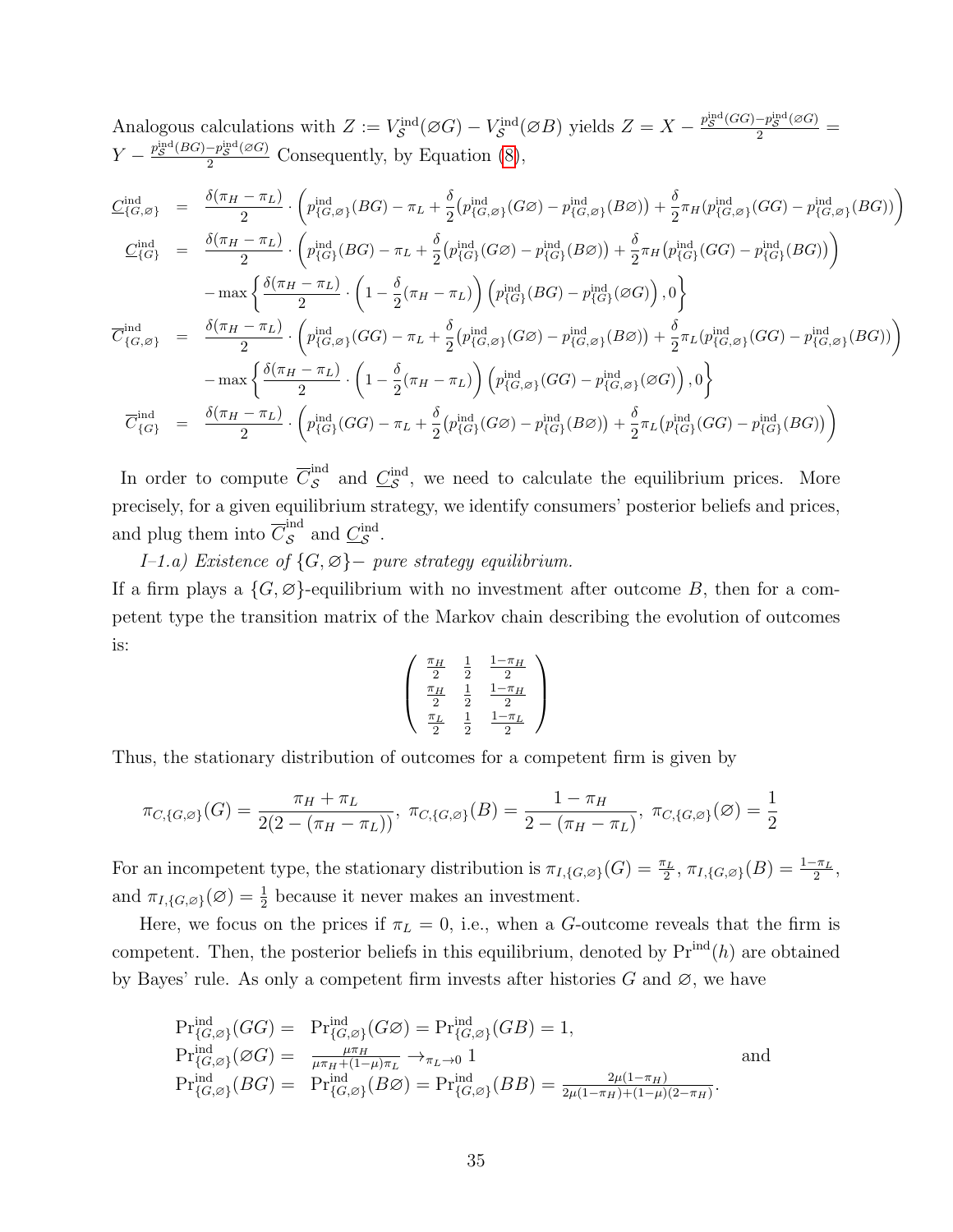Given the posterior beliefs,  $p_{G,\varnothing}^{\text{ind}}(\mathbf{h}) = \pi_H \cdot \Pr_{G,\varnothing}^{\text{ind}}(\mathbf{h})$  for  $\mathbf{h} = (h_{-2}, s)$  for  $s \in \{G, \varnothing\}$  and  $p_{\{G,\varnothing\}}^{\text{ind}}(\mathbf{h}) = \pi_L$  otherwise. Thus, for  $\pi_L = 0$ :

$$
\overline{C}_{\{G,\varnothing\}}^{\text{ind}} = \frac{\delta \cdot \pi_H^2}{2} \cdot \left( 1 + \frac{\delta}{2} \left( 1 - \frac{2\mu(1-\pi_H)}{2\mu(1-\pi_H) + (1-\mu)(2-\pi_H)} \right) \right)
$$
\n
$$
\underline{C}_{\{G,\varnothing\}}^{\text{ind}} = \frac{\delta \cdot \pi_H^2}{2} \cdot \left( \frac{2\mu(1-\pi_H)}{2\mu(1-\pi_H) + (1-\mu)(2-\pi_H)} + \frac{\delta}{2} (1+\pi_H) \left( 1 - \frac{2\mu(1-\pi_H)}{2\mu(1-\pi_H) + (1-\mu)(2-\pi_H)} \right) \right).
$$

Thus, we have

$$
\overline{C}_{\{G,\varnothing\}}^{\text{ind}} - \underline{C}_{\{G,\varnothing\}}^{\text{ind}} = \frac{\delta \cdot \pi_H^2}{2} \cdot \left(1 - \frac{2\mu(1-\pi_H)}{2\mu(1-\pi_H) + (1-\mu)(2-\pi_H)}\right) \left(1 - \frac{\delta}{2}\pi_H\right) > 0,
$$

but  $\lim_{\mu \to 1} \overline{C}_{\{G, \varnothing\}}^{\text{ind}} = \lim_{\mu \to 1} \underline{C}_{\{G, \varnothing\}}^{\text{ind}} = \frac{\delta \pi_H^2}{2} > 0 = \lim_{\mu \to 1} \overline{c}^{\text{col}}$ . Thus, for sufficiently large  $\mu$ , the  $\{G, \varnothing\}$ -equilibrium only exists if c is sufficiently close to  $\frac{\delta \pi_H^2}{2}$ .

I–1.b) Existence of  $\{G, \emptyset\}$  – equilibrium with mixing after B.

If the firm chooses to invest following an outcome B with probability  $\alpha_B > 0$ , then, the equilibrium beliefs change accordingly and the price after observing a last outcome  $B$  is no longer  $\pi_L$ . In particular,  $p_{\{G,\varnothing\}}^{\text{ind}}(GB) > p_{\{G,\varnothing\}}^{\text{ind}}(BB) > \pi_L$  and  $p_{\{G,\varnothing\}}^{\text{ind}}(GG) = p_{\{G,\varnothing\}}^{\text{ind}}(BG)$  $\pi_H$ . It follows immediately that  $\overline{C}_{\{G,\varnothing\}}^{\text{ind}} < \lim_{\mu \to 1} \underline{C}_{\{G,\varnothing\}}^{\text{ind}}$ , i.e., there is no cost region such that this mixed equilibrium can exist.

I–1.c) Non-existence of {G}− pure-strategy equilibrium. If a firm plays a  $\{G\}$ -equilibrium, then for a competent type the transition matrix of the Markov chain describing the evolution of outcomes  $\{G, \emptyset, B\}$  is given by

$$
\left(\begin{array}{cc} \frac{\pi_H}{2} & \frac{1}{2} & \frac{1-\pi_H}{2} \\ \frac{\pi_L}{2} & \frac{1}{2} & \frac{1-\pi_L}{2} \\ \frac{\pi_L}{2} & \frac{1}{2} & \frac{1-\pi_L}{2} \end{array}\right)
$$

Thus, the stationary distribution of outcomes for a competent firm is given by

$$
\pi_{C,\{G,\varnothing\}}(G) = \frac{\pi_L}{2 - (\pi_H - \pi_L)}, \ \pi_{C,\{G,\varnothing\}}(B) = \frac{2 - (\pi_H + \pi_L)}{2(2 - (\pi_H - \pi_L))}, \ \pi_{C,\{G,\varnothing\}}(\varnothing) = \frac{1}{2}
$$

Because only a competent firm invests after histories G and no firm invests otherwise, we have

$$
\Pr_{\{G\}}^{\text{ind}}(GG) = 1, \quad \Pr_{\{G\}}^{\text{ind}}(\varnothing G) = \mu \quad \text{and} \quad \Pr_{\{G\}}^{\text{ind}}(BG) = \frac{\mu(2 - \pi_H - \pi_L)}{\mu(2 - \pi_H - \pi_L) + (1 - \mu)(2 - \pi_H(1 - \pi_L) - \pi_L(1 + \pi_L))}.
$$

Given the posterior beliefs,  $p_{\{G\}}^{\text{ind}}(\mathbf{h}) = \pi_H \cdot \Pr_{\{G\}}^{\text{ind}}(\mathbf{h})$  for  $\mathbf{h} = (h_{-2}, s)$  for  $s \in \{G\}$  and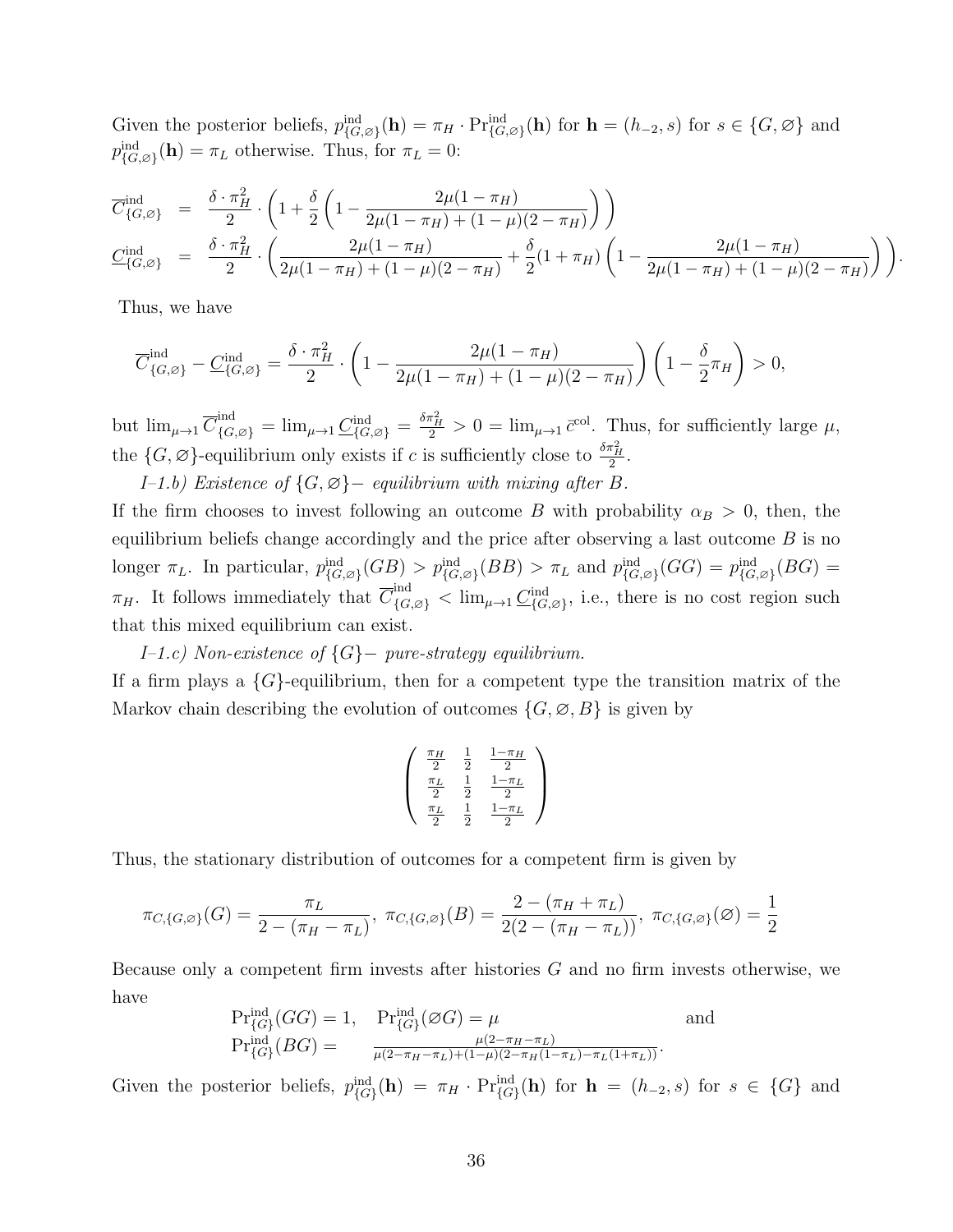$p_{\{G\}}^{\text{ind}}(\mathbf{h}) = \pi_L$  otherwise. Thus, for  $\pi_L = 0$ :

$$
\overline{C}_{\{G\}}^{\text{ind}} = \frac{\delta \cdot \pi_H^2}{2}
$$
\n
$$
\underline{C}_{\{G\}}^{\text{ind}} = \frac{\delta \cdot \pi_H^2}{2} \cdot \left( \frac{\mu(2 - \pi_H)}{\mu(2 - \pi_H) + (1 - \mu)(2 - \pi_H)} + \frac{\delta \pi_H}{2} \left( 1 - \frac{\mu(2 - \pi_H)}{\mu(2 - \pi_H) + (1 - \mu)(2 - \pi_H)} \right) - (1 - \frac{\delta \pi_H}{2}) \left( \frac{\mu(2 - \pi_H)}{\mu(2 - \pi_H) + (1 - \mu)(2 - \pi_H)} - \mu \right) \right)
$$
\n
$$
= \frac{\delta \cdot \pi_H^2}{2} \cdot \left( \frac{\delta \pi_H}{2} + \left( 1 - \frac{\delta \pi_H}{2} \right) \mu \right)
$$

Thus, we have  $\overline{C}_{\{G\}}^{\text{ind}} - \underline{C}_{\{G\}}^{\text{ind}} > 0$  but  $\lim_{\mu \to 1} \overline{C}_{\{G\}}^{\text{ind}} = \lim_{\mu \to 1} \underline{C}_{\{G\}}^{\text{ind}} = \frac{\delta \pi_H^2}{2} > 0 = \lim_{\mu \to 1} \overline{c}^{\text{col}}$ . Thus, for sufficiently large  $\mu$ , the  $\{G\}$ -equilibrium only exists if c is sufficiently close to  $\frac{\delta \pi_H^2}{2}$ . I–1.d) Non-existence of {G}− equilibrium with mixing after B and/or ∅.

As for the  $\{G, \emptyset\}$ - mixed equilibrium, if the firm invests after outcome B with positive probability, then  $p_{\{G,\emptyset\}}^{\text{ind}}(GB) > p_{\{G,\emptyset\}}^{\text{ind}}(BB) > \pi_L$  and  $p_{\{G,\emptyset\}}^{\text{ind}}(GG) = p_{\{G,\emptyset\}}^{\text{ind}}(BG) = \pi_H$ . It follows immediately that  $\overline{C}_{\{G,\varnothing\}}^{\text{ind}} < \underline{C}_{\{G,\varnothing\}}^{\text{ind}}$ , i.e., there is no cost region such that such a mixed equilibrium can exist.

If the firm does not invest after B but wiht a positive probability after  $\varnothing$  with a positive probability, then  $p_{\{G,\varnothing\}}^{\text{ind}}(GG) = p_{\{G,\varnothing\}}^{\text{ind}}( \varnothing G) = \pi_H > p_{\{G,\varnothing\}}^{\text{ind}}(BG)$  and  $p_{\{G,\varnothing\}}^{\text{ind}}(GB) =$  $p_{\{G,\varnothing\}}^{\text{ind}}(BB) = p_{\{G,\varnothing\}}^{\text{ind}}(\varnothing B) = \pi_L$ . Thus, an equilibrium in which a competent firm is indifferent between investing and not invest after  $\varnothing$  and wants to invest after G exists as  $\mu \to 1$  if and only if c is close to  $\frac{\delta \pi_H^2}{2}$ .

### I–2. Non-existence of  ${B, \emptyset}$  – and  ${B}$  – equilibrium.

In these equilibria, a competent firm invests following a bad outcome, but not after a good outcome. This means  $\delta(\pi_H - \pi_L)X < c < \delta(\pi_H - \pi_L)Y$ , where as defined earlier, X :=  $V_S^{\text{ind}}(GG) - V_S^{\text{ind}}(GB)$ , and  $Y := V_S^{\text{ind}}(BG) - V_S^{\text{ind}}(BB)$ .

Solving for X and Y and using  $p_{\mathcal{S}}^{\text{ind}}(h_{-2}G) = \pi_L$  in this equilibrium yields

$$
X = \frac{\frac{\pi_L - p_S^{\text{ind}}(GB) + c}{2} + \frac{\delta}{2}\pi_H \frac{p_S^{\text{ind}}(BB) - p_S^{\text{ind}}(GB)}{2} + \frac{\delta}{2} \frac{p_S^{\text{ind}}(GB) - p_S^{\text{ind}}(BB) + p_S^{\text{ind}}(GG) - p_S^{\text{ind}}(BB)}{2}}{1 + \frac{\delta}{2}(\pi_H - \pi_L)}
$$
  

$$
Y = \frac{\frac{\pi_L - p_S^{\text{ind}}(BB) + c}{2} + \frac{\delta}{2}\pi_L \frac{p_S^{\text{ind}}(BB) - p_S^{\text{ind}}(GB)}{2} + \frac{\delta}{2} \frac{p_S^{\text{ind}}(GB) - p_S^{\text{ind}}(BB) + p_S^{\text{ind}}(GG) - p_S^{\text{ind}}(BB)}{2}}{1 + \frac{\delta}{2}(\pi_H - \pi_L)}
$$

So, the condition  $c < \delta(\pi_H - \pi_L)Y$  holds if and only if

$$
c < \overline{C}_{\mathcal{S}} := \pi_L - p_{\mathcal{S}}^{\text{ind}}(BB) + \frac{\delta}{2}(1 - \pi_L)(p_{\mathcal{S}}^{\text{ind}}(GB) - p_{\mathcal{S}}^{\text{ind}}(BB)) + \frac{\delta}{2}(p_{\mathcal{S}}^{\text{ind}}(G\varnothing) - p_{\mathcal{S}}^{\text{ind}}(B\varnothing))
$$

for  $S = \{B\}$ , or  $\{B, \emptyset\}$ .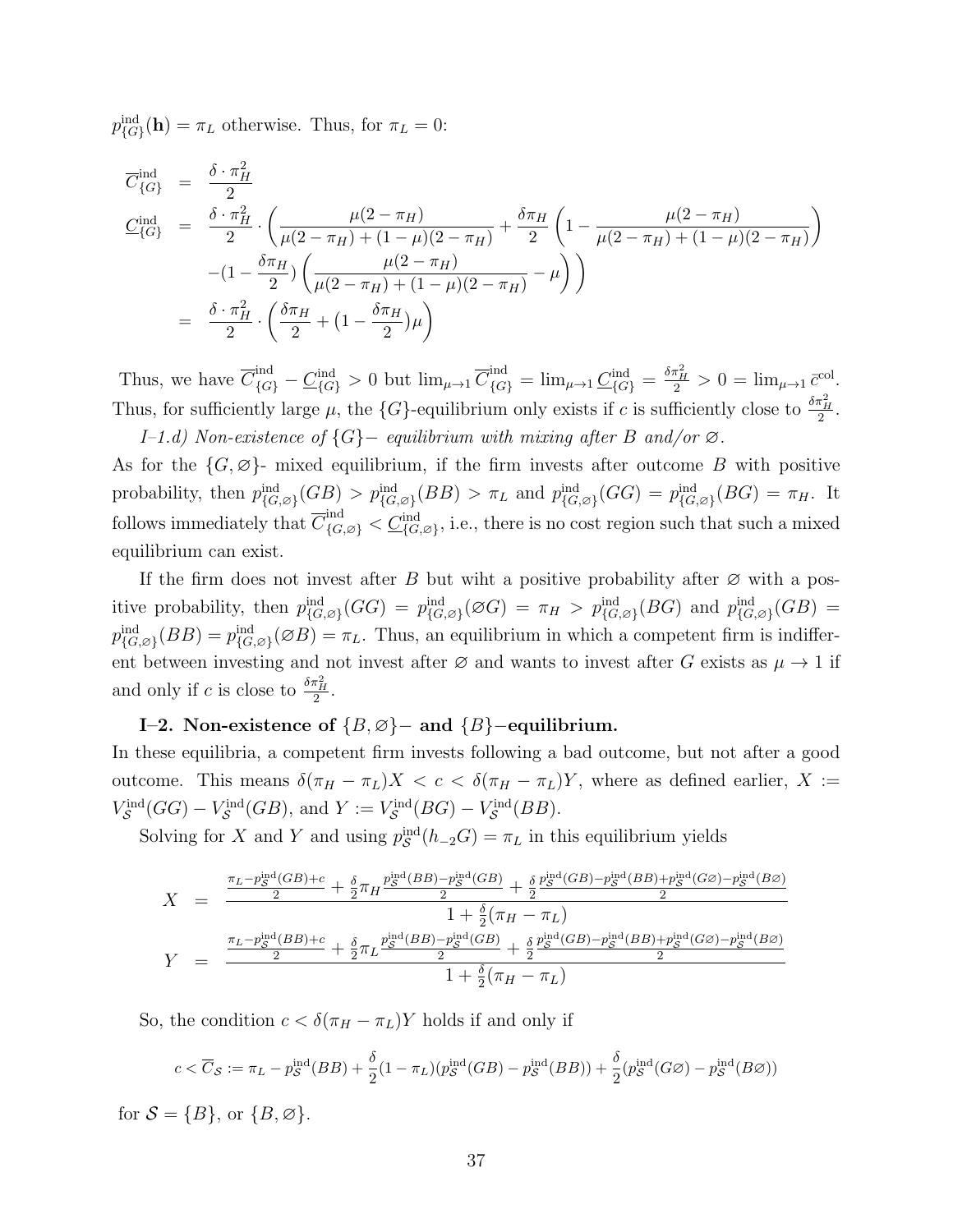I–2.a) Non-existence of {B, ∅}− pure-strategy equilibrium.

If the competent type plays a  $\{B, \emptyset\}$  –equilibrium, then the evolution of outcomes produced by the competent firm,  $\{G, \emptyset, B\}$ , is captured by the following transition matrix:

$$
\left(\begin{array}{cc} \frac{\pi_L}{2} & \frac{1}{2} & \frac{1-\pi_L}{2} \\ \frac{\pi_H}{2} & \frac{1}{2} & \frac{1-\pi_H}{2} \\ \frac{\pi_H}{2} & \frac{1}{2} & \frac{1-\pi_H}{2} \end{array}\right)
$$

Therefore, the stationary distribution of outcomes is as follows:

$$
\pi_{C,\{B,\varnothing\}}(G) = \frac{\pi_H}{2 + \pi_H - \pi_L}, \ \pi_{C,\{B,\varnothing\}}(B) = \frac{2 - (\pi_H + \pi_L)}{2(2 + \pi_H - \pi_L)}, \ \pi_{C,\{B,\varnothing\}}(\varnothing) = \frac{1}{2}
$$

For an incompetent type, the stationary distribution is  $\pi_{I,S}(G) = \frac{\pi_L}{2}, \pi_{I,S}(B) = \frac{1-\pi_L}{2},$ and  $\pi_{I,S}(\varnothing) = \frac{1}{2}$  because it never makes an investment. Given this stationary distribution of outcomes by the competent type, and that by the incompetent type, we compute the posterior beliefs using Bayes rule.

For  $\pi_L = 0$ , we see that a good outcome can only be produced by the competent type. At the same time, following a good outcome G, both types make the same decision and do not invest. This implies

$$
\Pr_{\{B,\varnothing\}}^{\text{ind}}(GB) = \Pr_{\{B,\varnothing\}}^{\text{ind}}(G\varnothing) = 1, \quad \Pr_{\{B,\varnothing\}}^{\text{ind}}(BB) = \frac{\mu(2-\pi_H)(1-\pi_H)}{2+\pi_H-4\mu\pi_H+\mu\pi_H^2}
$$
\n
$$
\Pr_{\{B,\varnothing\}}^{\text{ind}}(B\varnothing) = \frac{\mu(2-\pi_H)}{2+(1-2\mu)\pi_H}, \qquad \Pr_{\{B,\varnothing\}}^{\text{ind}}(\varnothing B) = \frac{\mu(1-\pi_H)}{1-\mu\pi_H}
$$

Given the posterior beliefs,  $p_{\{B,\varnothing\}}^{\text{ind}}(\mathbf{h}) = \pi_H \cdot \Pr_{\{B,\varnothing\}}^{\text{ind}}(\mathbf{h})$  for  $\mathbf{h} = (h_{-2}, s)$  for  $s \in \{B, \varnothing\}$  and  $p_{\{B,\varnothing\}}^{\text{ind}}(\mathbf{h}) = \pi_L$  otherwise. Then,  $\lim_{\mu \to 1} \overline{C}_{\{B,\varnothing\}} = -\pi_H < 0$ . Therefore, for any  $c > 0$ , the condition  $c < \overline{C}_{\{B,\emptyset\}}$  cannot be true.

I–2.b) Non-existence of {B, ∅}− mixed-strategy equilibrium.

If a competnet firm invests after an outcome G with positive probability  $\alpha_G$ , then  $p_{\{B,\emptyset\}}(GG) = p_{\{B,\emptyset\}}(BG) = \alpha_G \pi_H$  and  $p_{\{B,\emptyset\}}(GB) = \pi_H > p_{\{B,\emptyset\}}(BB)$ . Thus, it is straight forward to show that as  $\mu \to 1$  after a G outcome the firm has no incentive to invest. Hence, such a mixed strategy equilibrium can also not exist.

I–2.c) Non-existence of {B}− pure-strategy equilibrium.

For the  ${B}$  –equilibrium, the evolution of outcomes produced by an outcome is captured by the transition matrix:

$$
\begin{pmatrix}\n\frac{\pi_L}{2} & \frac{1}{2} & \frac{1-\pi_L}{2} \\
\frac{\pi_L}{2} & \frac{1}{2} & \frac{1-\pi_L}{2} \\
\frac{\pi_H}{2} & \frac{1}{2} & \frac{1-\pi_H}{2}\n\end{pmatrix}
$$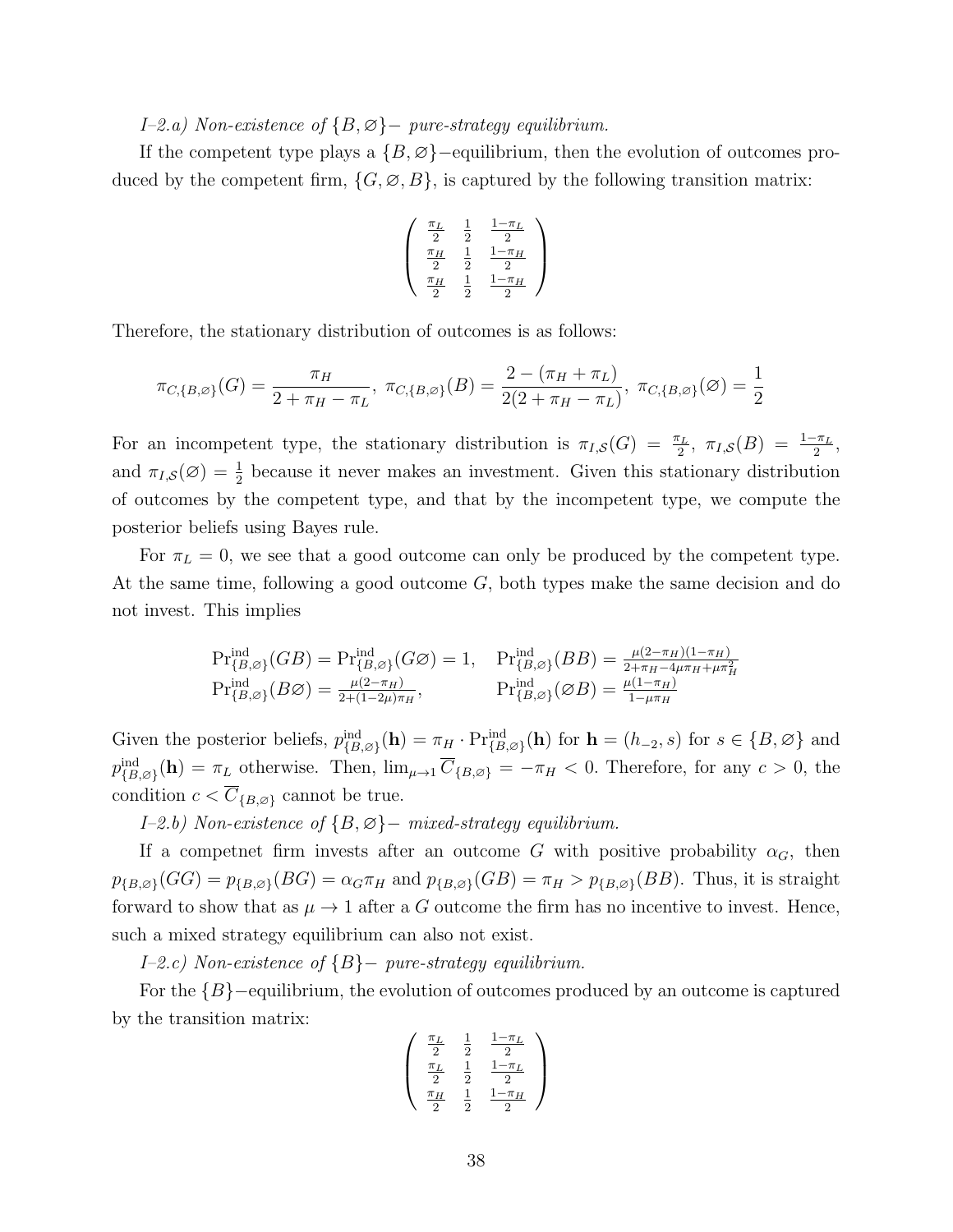Therefore, the stationary distribution of outcomes is as follows:

$$
\pi_{C,\{B\}}(G) = \frac{\pi_H + \pi_L}{2(2 + \pi_H - \pi_L)}, \ \pi_{C,\{B\}}(B) = \frac{1 - \pi_L}{2 + \pi_H - \pi_L}, \ \pi_{C,\{B\}}(\varnothing) = \frac{1}{2}
$$

Based on these stationary distribution of outcomes, we can compute posterior beliefs for  $\pi_L = 0$ :  $\Pr_{\{B\}}^{\text{ind}}(GB) = \frac{\pi_H}{2(2+\pi_H)}$  and  $\Pr_{\{B\}}^{\text{ind}}(BB) = \frac{2\mu(1-\pi_H)}{2+\pi_H(1-3\mu)}$ . Given the posterior beliefs,  $p_{\{B\}}^{\text{ind}}(\mathbf{h}) = \pi_H \cdot \Pr_{\{B\}}^{\text{ind}}(\mathbf{h})$  for  $\mathbf{h} = (h_{-2}, s)$  for  $s \in \{B\}$  and  $p_{\{B\}}^{\text{ind}}(\mathbf{h}) = \pi_L$  otherwise. Thus,  $\overline{C}_{\{B\}} = -p_{\mathcal{S}}^{\text{ind}}(BB) + \frac{\delta}{2}(1-\pi_L)(p_{\mathcal{S}}^{\text{ind}}(GB) - p_{\mathcal{S}}^{\text{ind}}(BB)),$  which converges to  $-\pi_H - \frac{\pi_H \delta(4+\pi_H)}{4(2+\pi_H)} < 0$ as  $\mu$  approaches 1. Therefore, the condition  $c < \overline{C}_{\{B\}}$  cannot hold.

I–2.d) Non-existence of {B}− mixed-strategy equilibrium.

A combination of the arguments above easily shows that the incentive to invest after G as  $\mu \to 1$  is negative. Thus, there cannot be a  $\{B\}$ − mixed-strategy equilibrium with a positive weight on G. Similarly, if the firm invested with positive probability after  $\varnothing$ , then an analogous argument to the non-existence of a pure-strategy  $\{B, \emptyset\}$ -equilibrium shows that this equilibrium cannot exist.

### I–3. Non-existence of  $\{G, B\}$ – and  $\{\emptyset\}$ –equilibrium.

It remains to examine two more equilibria:  $S = \{G, B\}$  and  $\{\emptyset\}$ . These equilibria demonstrate strategies non-monotonic in the firm's reputation in the sense that the firm takes the same action following a good and bad outcome, but a different one following an empty outcome. The argument is the same for mixed-equilibria, so we omit the argument here.

First, for  $S = \{G, B\}$ , the firm must find it optimal to invest following a good and bad outcome, but not after an  $\emptyset$ -outcome. Then, the equilibrium exists if and only if

$$
\delta(\pi_H - \pi_L) \cdot (V_{\{G,B\}}^{\text{ind}}(\varnothing G) - V_{\{G,B\}}^{\text{ind}}(\varnothing B)) \le c \le \min_{x \in \{G,B\}} \left( \delta(\pi_H - \pi_L) \cdot (V_{\{G,B\}}^{\text{ind}}(xG) - V_{\{G,B\}}^{\text{ind}}(xB)) \right).
$$

The future payoffs of  $V_{\{G,B\}}^{\text{ind}}(y)$  and  $V_{\{G,B\}}^{\text{ind}}(y)$  are exactly the same for any  $y \in \{G, B, \emptyset\}$ . So, the difference in these payoff functions is equal to the difference in immediate per-period profit. Hence, a  $\{G, B\}$  equilibrium can exist for c such that

$$
\frac{\delta(\pi_H-\pi_L)}{2}\cdot \left(p_{\{G,B\}}^{\mathrm{ind}}(\varnothing G)-p_{\{G,B\}}^{\mathrm{ind}}(\varnothing B)\right)\leq c\leq \min\limits_{x\in\{G,B\}}\frac{\delta(\pi_H-\pi_L)}{2}\cdot \left(p_{\{G,B\}}^{\mathrm{ind}}(xG)-p_{\{G,B\}}^{\mathrm{ind}}(xB)\right).
$$

If  $\pi_L = 0$ , the right-hand side is zero for  $x = G$ , as one good outcome reveals the firm to be competent. Thus, the equilibrium does not exist for any strictly positive c.

We can similarly show that the  $\{\emptyset\}$ –equilibrium does not exist. If it did, the competent type would invest following an ∅ outcome, but not after a good or bad one. So, the following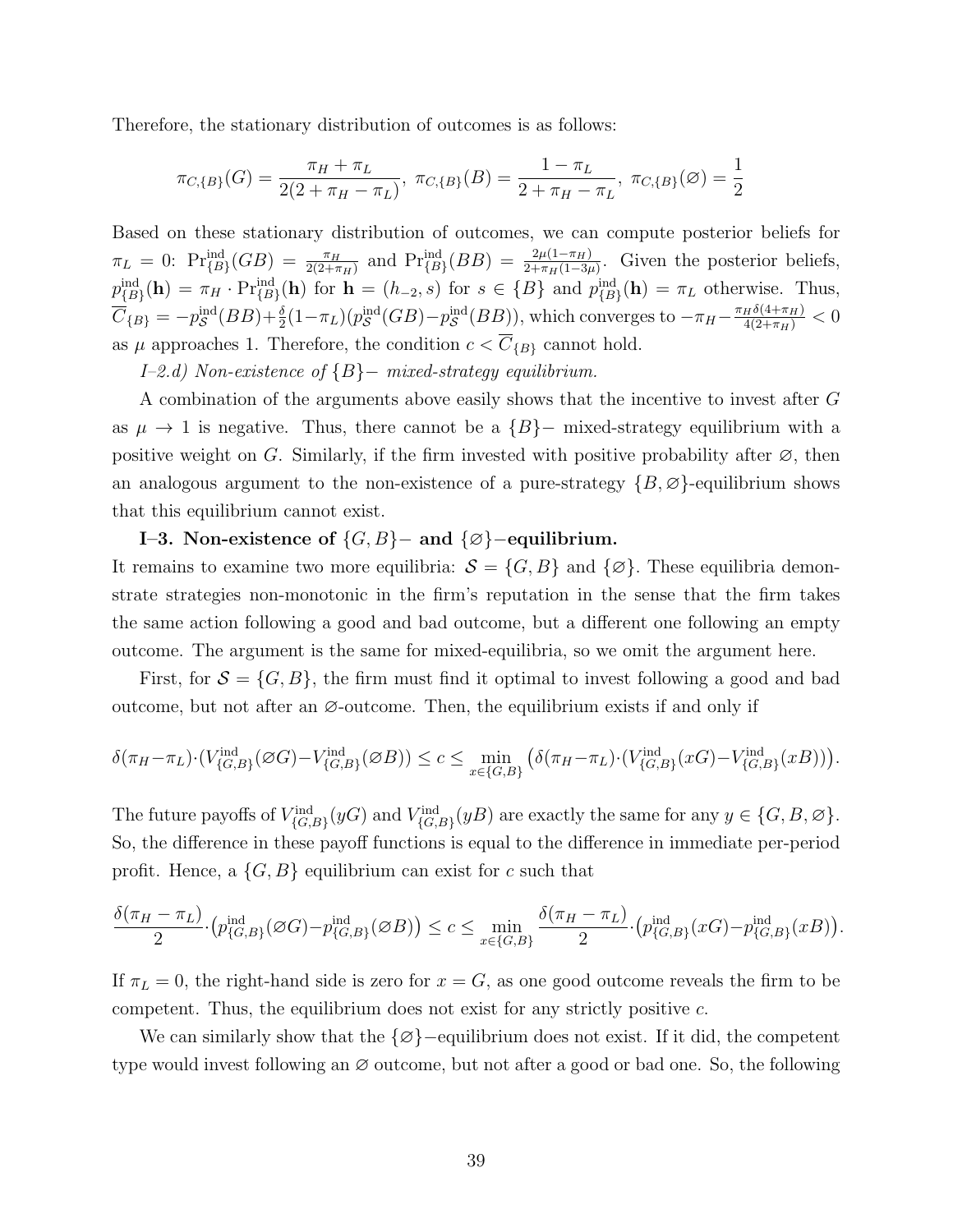condition must hold:

$$
\max_{x \in \{G,B\}} \frac{\delta(\pi_H - \pi_L)}{2} \cdot \left( \underbrace{p_{\{\emptyset\}}^{\text{ind}}(xG) - p_{\{\emptyset\}}^{\text{ind}}(xB)}_{=\pi_L - \pi_L = 0} \right) \le c \le \frac{\delta(\pi_H - \pi_L)}{2} \cdot \left( \underbrace{p_{\{\emptyset\}}^{\text{ind}}(\emptyset G) - p_{\{\emptyset\}}^{\text{ind}}(\emptyset B)}_{=\pi_L - \pi_L = 0} \right).
$$
\n(9)

Both the left-hand and the right-hand side vanish, and the equilibrium does not exist for any strictly positive c.

Summing up the previous analysis from **I–1** to **I–3** above, we conclude that if  $\pi_L = 0$  and  $\mu$  is sufficiently large, and if  $c > \bar{c}^{\text{ind}}$ , the no investment equilibrium is the unique equilibrium for an individual brand except for in a small neighborhood around  $c = \frac{\delta \pi_H^2}{2}$  where the  $\{G\}$ and  $\{G, \emptyset\}$  exist.

This implies that whenever the reputational equilibrium does not exist for an individual brand, the competent type never makes investment, and consumers pay the minimal price. This suggests that if  $c > \bar{c}^{\text{ind}}$ , collective branding would be an attractive option for the firm as long as it provides more commitment power, i.e., it admits a more profitable equilibrium, such as the reputational equilibrium.

Next, we move on to collective branding and prove the statement regarding a collective brand in Proposition [5.](#page-22-0)

#### II. Collective brand:

If  $c > \bar{c}^{\text{col}}$ , the reputational equilibrium does not exist for a collective brand. Besides the reputational and no investment equilibrium, there are two alternative equilibria:  $S = \{G\},\$ or  $\{B\}$ . The payoff of a firm in a collective brand depends on the type of the other firm,  $\theta \in \{C, I\}$ . Whenever we focus on one specific equilibrium, we omit the notation S. Similar to the analysis for individual brands, such an equilibrium can only be sustained if the cost of investment is neither too large nor too small. Formally, an S−equilibrium exists if and only if  $\underline{C}_{\mathcal{S}}^{\text{col}}(\theta) < c < \overline{C}_{\mathcal{S}}^{\text{col}}$  $S^{col}(\theta)$ , where  $\underline{C}_{\mathcal{S}}^{col}(\theta) := \delta \cdot (\pi_H - \pi_L)(V_{\mathcal{S}}^{col}(s'G;\theta) - V_{\mathcal{S}}^{col}(s'B;\theta))$  for  $s' \notin \mathcal{S}$  and  $\overline{C}_{\mathcal{S}}^{\text{col}}$  $S^{eq}(\theta) := \delta \cdot (\pi_H - \pi_L)(V_S^{col}(sG; \theta) - V_S^{col}(sB; \theta))$  for  $s \in S$ .

For all  $s \in \mathcal{S}$ , we can write

$$
V_S^{\text{col}}(h_{-2}s;C) = \frac{p_S^{\text{col}}(h_{-2}s) - c}{2} + \delta(\pi_H V_S^{\text{col}}(sG; \theta) + (1 - \pi_H) V_S^{\text{col}}(sB; \theta))
$$
  
\n
$$
V_S^{\text{col}}(h_{-2}s;I) = \frac{p_S^{\text{col}}(h_{-2}s) - c}{2} + \delta\left(\frac{\pi_H + \pi_L}{2} V_S^{\text{col}}(sG; \theta) + \frac{(1 - \pi_H) + (1 - \pi_L)}{2} V_S^{\text{col}}(sB; \theta)\right)
$$

and for all  $s \notin \mathcal{S}$  and  $\theta \in \{C, I\}$ 

$$
V_S^{\text{col}}(h_{-2}s; \theta) = \frac{p_S^{\text{col}}(h_{-2}s)}{2} + \delta(\pi_L V_S^{\text{col}}(sG; \theta) + (1 - \pi_L) V_S^{\text{col}}(sB; \theta))
$$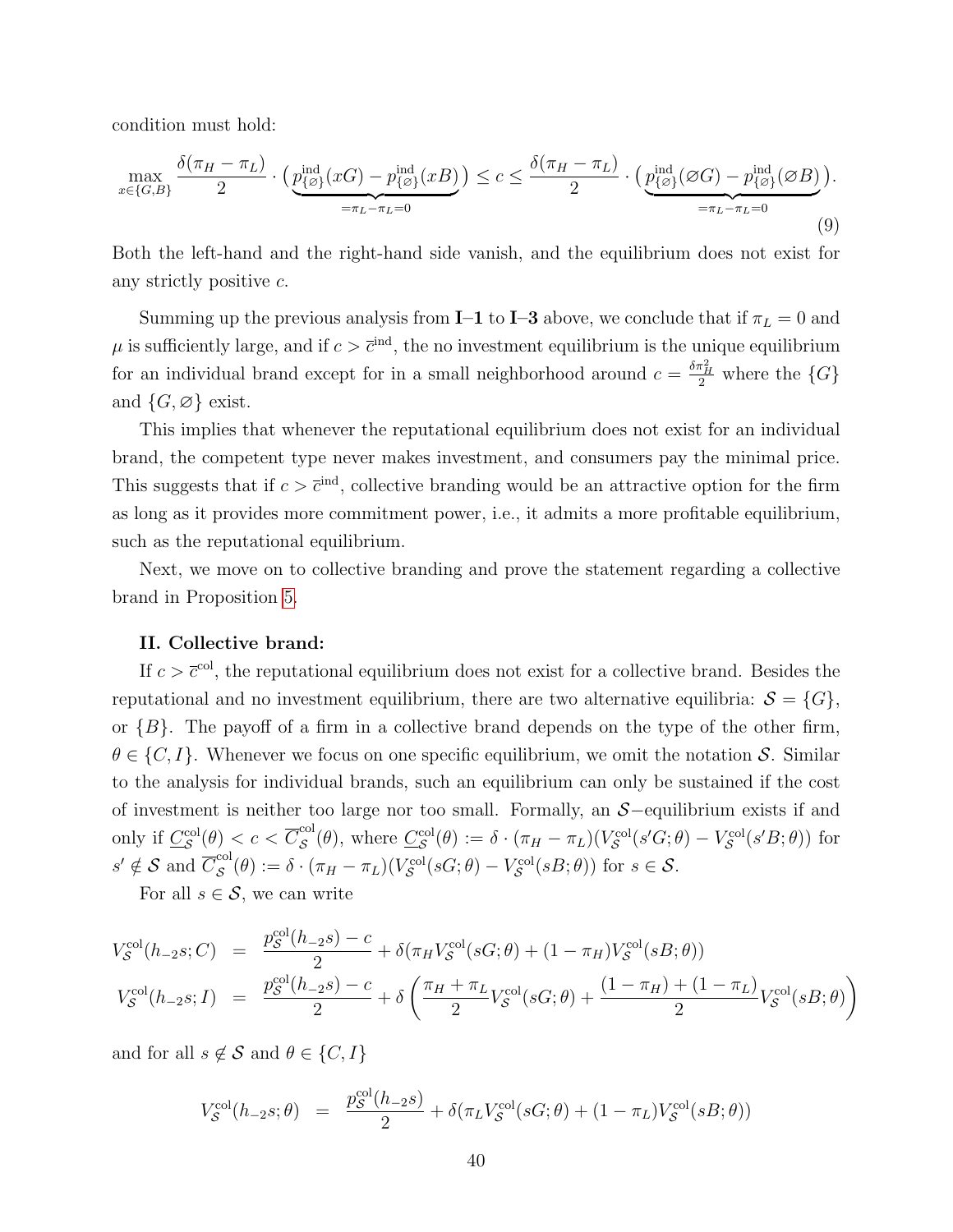We identify conditions under which a competent type finds it optimal to follow a given equilibrium strategy.

### II–1. {G}−equilibrium

In an equilibrium with  $S = \{G\}$ , following a good history, a firm finds it optimal to invest in quality, but not following a bad history. Thus,  $p_{\{G\}}^{\text{col}}(h_{-2}B) = \pi_L$  and  $V_{\{G\}}^{\text{col}}(GB;\theta) =$  $V_{\{G\}}^{\text{col}}(BB;\theta).$ 

Then, for  $\theta = C$ 

$$
V_{\{G\}}^{\text{col}}(h_{-2}G;C) - V_{\{G\}}^{\text{col}}(h_{-2}B;C) = \frac{p_{\{G\}}^{\text{col}}(h_{-2}G) - \pi_L - c}{2} + \delta \cdot (\pi_H(V_{\{G\}}^{\text{col}}(GG;C) - V_{\{G\}}^{\text{col}}(GB;C)) - \pi_L \cdot (V_{\{G\}}^{\text{col}}(BG;C) - V_{\{G\}}^{\text{col}}(BB;C))).
$$

Thus, we can calculate  $V_{\{G\}}^{\text{col}}(GG; C) - V_{\{G\}}^{\text{col}}(GB; C)$  and  $V_{\{G\}}^{\text{col}}(GB; C) - V_{\{G\}}^{\text{col}}(BG; C)$  to be

$$
V_{\{G\}}^{\text{col}}(GG; C) - V_{\{G\}}^{\text{col}}(GB; C) = \frac{p_{\{G\}}^{\text{col}}(GG) - \pi_L - c + \delta \pi_L(p_{\{G\}}^{\text{col}}(GG) - p_{\{G\}}^{\text{col}}(BG))}{2(1 - \delta(\pi_H - \pi_L))}
$$
  

$$
V_{\{G\}}^{\text{col}}(BG; C) - V_{\{G\}}^{\text{col}}(BB; C) = \frac{p_{\{G\}}^{\text{col}}(BG) - \pi_L - c + \delta \pi_H(p_{\{G\}}^{\text{col}}(GG) - p_{\{G\}}^{\text{col}}(BG))}{2(1 - \delta(\pi_H - \pi_L))}.
$$

Thus,

$$
\overline{C}_{\{G\}}^{\text{col}}(C) = \delta \cdot (\pi_H - \pi_L) \cdot \frac{p_{\{G\}}^{\text{col}}(GG) - \pi_L + \delta \pi_L(p_{\{G\}}^{\text{col}}(GG) - p_{\{G\}}^{\text{col}}(BG))}{2(1 - \frac{\delta}{2}(\pi_H - \pi_L))} \n\underline{C}_{\{G\}}^{\text{col}}(C) = \delta \cdot (\pi_H - \pi_L) \cdot \frac{p_{\{G\}}^{\text{col}}(BG) - \pi_L + \delta \pi_H(p_{\{G\}}^{\text{col}}(GG) - p_{\{G\}}^{\text{col}}(BG))}{2(1 - \frac{\delta}{2}(\pi_H - \pi_L))}.
$$

If the other firm is incompetent, then

$$
V_{\{G\}}^{\text{col}}(h_{-2}G;I) - V_{\{G\}}^{\text{col}}(h_{-2}B;I) = \frac{p_{\{G\}}^{\text{col}}(h_{-2}G) - \pi_L - c}{2} + \delta \cdot (\frac{\pi_H + \pi_L}{2} (V_{\{G\}}^{\text{col}}(GG;I) - V_{\{G\}}^{\text{col}}(GB;I) - \pi_L (V_{\{G\}}^{\text{col}}(BG;I) - V_{\{G\}}^{\text{col}}(GB;I))
$$

yielding

$$
V_{\{G\}}^{\text{col}}(GG; I) - V_{\{G\}}^{\text{col}}(GB; I) = \frac{p_{\{G\}}^{\text{col}}(GG) - \pi_L - c + \delta \pi_L(p_{\{G\}}^{\text{col}}(GG) - p_{\{G\}}^{\text{col}}(BG))}{2(1 - \delta \cdot \frac{\pi_H - \pi_L}{2})}
$$
  

$$
V_{\{G\}}^{\text{col}}(BG; I) - V_{\{G\}}^{\text{col}}(BB; I) = \frac{p_{\{G\}}^{\text{col}}(BG) - \pi_L - c + \delta \frac{\pi_H + \pi_L}{2}(p_{\{G\}}^{\text{col}}(GG) - p_{\{G\}}^{\text{col}}(BG))}{2(1 - \delta \cdot \frac{\pi_H - \pi_L}{2})}.
$$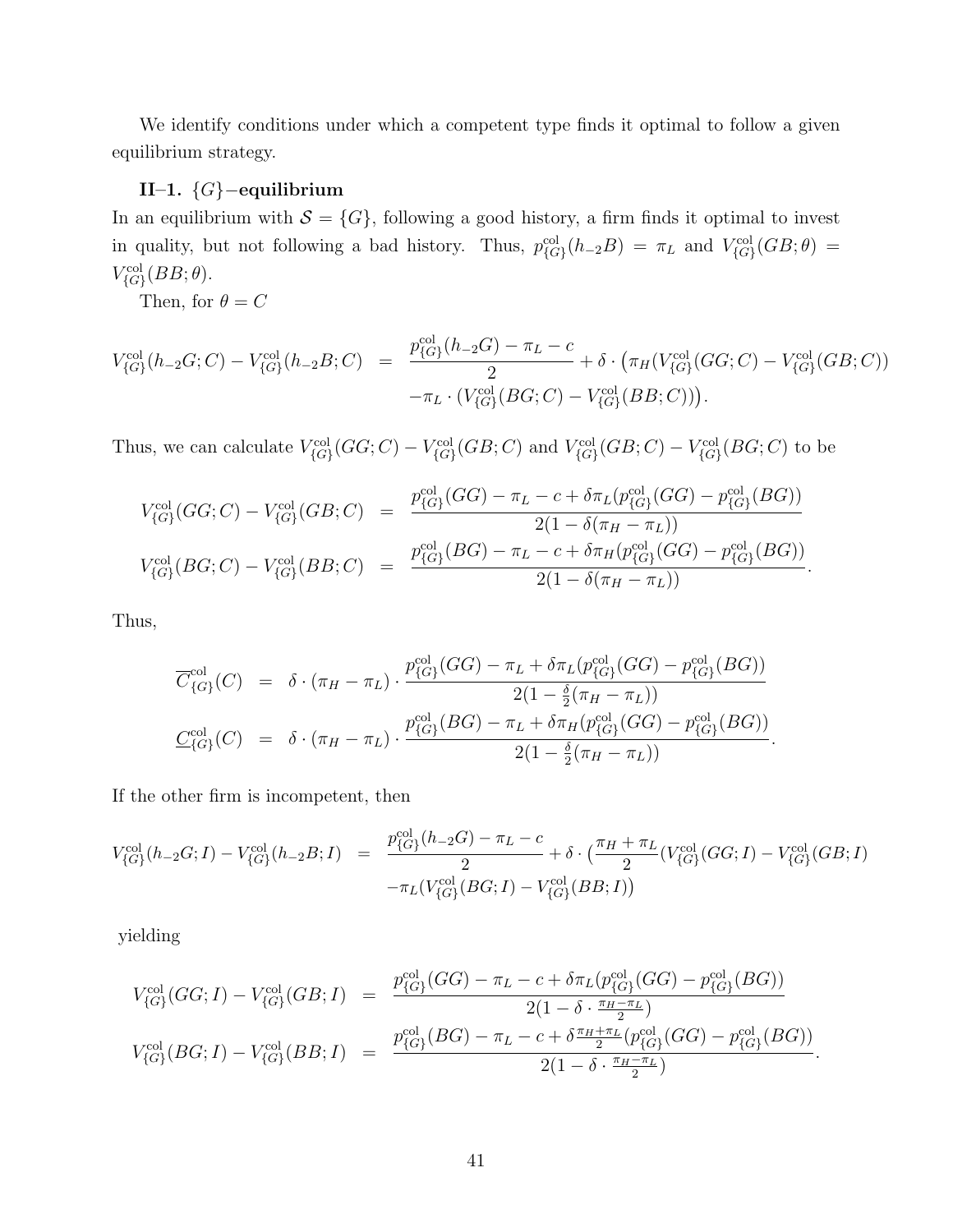Thus,

$$
\overline{C}_{\{G\}}^{\text{col}}(I) = \frac{\delta}{2} \cdot (\pi_H - \pi_L) \cdot (p_{\{G\}}^{\text{col}}(GG) - \pi_L + \delta \pi_L(p_{\{G\}}^{\text{col}}(GG) - p_{\{G\}}^{\text{col}}(BG)))
$$
\n
$$
\underline{C}_{\{G\}}^{\text{col}}(I) = \frac{\delta}{2} \cdot (\pi_H - \pi_L) \cdot (p_{\{G\}}^{\text{col}}(BG) - \pi_L + \delta \frac{\pi_H + \pi_L}{2} (p_{\{G\}}^{\text{col}}(GG) - p_{\{G\}}^{\text{col}}(BG))).
$$

Next, we calculate the equilibrium prices. If both firms are competent, the transition matrix for a competent firm between outcomes  $\{G, B\}$  is given by

$$
\left(\begin{array}{cc} \pi_H & 1-\pi_H \\ \pi_L & 1-\pi_L \end{array}\right).
$$

Thus, the stationary probability of being in state G is  $\pi_{CC}(G) = \frac{\pi_L}{\pi_L + 1 - \pi_H}$  and the probability of being in state B is  $\pi_{CC}(B) = \frac{1-\pi_H}{\pi_L+1-\pi_H}$ . If one is competent and the other is incompetent, then it is given by

$$
\begin{pmatrix}\n\frac{\pi_H + \pi_L}{2} & 1 - \frac{\pi_H + \pi_L}{2} \\
\pi_L & 1 - \pi_L\n\end{pmatrix}
$$

.

Thus, the stationary probability of being in state  $G$  is  $\pi_{CI}(G) = \frac{\pi_L}{\frac{\pi_L}{2} + 1 - \frac{\pi_H}{2}}$  and the probability of being in state B is  $\pi_{CI}(B) = \frac{1-\frac{\pi_H+\pi_L}{2}}{\frac{\pi_L}{2}+1-\frac{\pi_H}{2}}$ . If both are incompetent, then  $\pi_{II}(G) = \pi_L$  and the probability of being in state B is  $\pi_{II}(B) = 1 - \pi_L$ .

For  $\pi_L = 0$ , after observing a history GG, a consumer updates his belief about facing a competent firm by Bayes' rule to  $Pr(GG) = \frac{1+\mu-\pi_H}{2-(2-\mu)\pi_H}$ . And, after observing a history  $BG$ , a consumer updates his belief about facing a competent firm is  $Pr(BG) = \mu$ . Thus, given  $\pi_L = 0$ ,

$$
\overline{C}_{\{G\}}^{\text{col}}(C) = \delta \cdot \pi_H \cdot \frac{p_{\{G\}}^{\text{col}}(GG)}{2(1 - \frac{\delta}{2}\pi_H)} \to_{\mu \to 1} \frac{\delta \cdot \pi_H^2}{2(1 - \frac{\delta}{2}\pi_H)}
$$
\n
$$
\underline{C}_{\{G\}}^{\text{col}}(C) = \delta \cdot \pi_H \cdot \frac{p_{\{G\}}^{\text{col}}(BG) + \delta \pi_H(p_{\{G\}}^{\text{col}}(GG) - p_{\{G\}}^{\text{col}}(BG))}{2(1 - \frac{\delta}{2}\pi_H)} \to_{\mu \to 1} \frac{\delta \cdot \pi_H^2}{2(1 - \frac{\delta}{2}\pi_H)}
$$
\n
$$
\overline{C}_{\{G\}}^{\text{col}}(I) = \frac{\delta}{2} \cdot \pi_H \cdot p_{\{G\}}^{\text{col}}(GG) \to_{\mu \to 1} \delta \cdot \pi_H^2 > \frac{\delta \cdot \pi_H^2}{2(1 - \frac{\delta}{2}\pi_H)}
$$
\n
$$
\underline{C}_{\{G\}}^{\text{col}}(I) = \frac{\delta}{2} \cdot \pi_H \cdot (p_{\{G\}}^{\text{col}}(GG) + \delta \frac{\pi_H}{2}(p_{\{G\}}^{\text{col}}(GG) - p_{\{G\}}^{\text{col}}(BG)) \to_{\mu \to 1} \delta \cdot \pi_H^2.
$$

Thus, a  $\{G\}$ -equilibrium cannot exist for any costs c as  $\mu \to 1$  because a competent firm that is paired with either a competent or an incompetent firm always has an incentive to deviate from the equilibrium investment decision. Analogously, there cannot be a mixed equilibrium.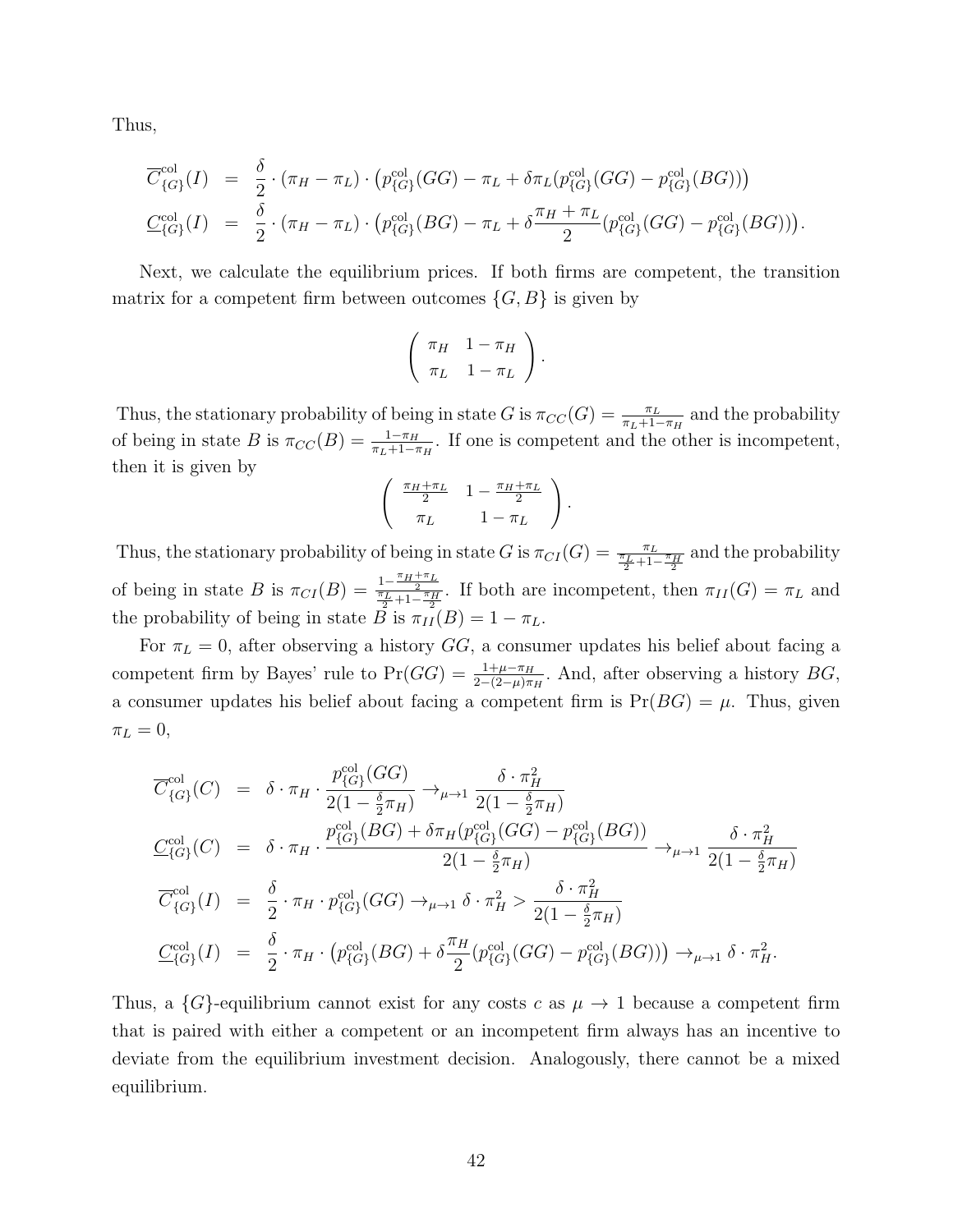#### II–2. {B}−equilibrium

Similarly, one can show that no  ${B}$  –equilibrium can exist for sufficiently large  $\mu$ .

Therefore, for  $\pi_L = 0$  and  $\mu$  close to 1, if  $c > \bar{c}^{col}$ , then no investment equilibrium is the unique equilibrium. This proves the proposition.

### Step 2: Mean expected per-period profit

We have established that for  $c \in (\overline{c}^{\text{ind}}, \overline{c}^{\text{col}})$ , the only equilibrium for an individual brand is the "no investment" equilibrium. In this equilibrium, a competent firm's mean expected per-period profits are given by  $\Pi^{\text{ind}} = \pi_L = 0$ . In a collective brand, regardless of the other firm's competency, the firm's average profit in a reputation equlibrium is given by  $\lim_{\mu\to 1} \Pi^{\rm col} = \frac{1}{2}$  $\frac{1}{2}(\pi_H - c)$ . Therefore, for sufficiently large  $\mu$  the firm always prefers branding with another firm to staying alone as long as  $c < \pi_H$  which is the case by assumption.

For  $c \in (0, \min\{\bar{c}^{\text{ind}}, \bar{c}^{\text{col}}\})$ , the reputational equilibrium exists for an individual and collective brand. Thus, after any history, consumers expect competent firms to invest, but the belief updating after a particular history is different. An individual firm makes an average profit of

$$
\Pi^{\text{ind}} = 0.25 \cdot (\pi_H^2 p^{\text{ind}}(GG) + 2 \cdot \pi_H (1 - \pi_H) p^{\text{ind}}(GB) + (1 - \pi_H)^2 p^{\text{ind}}(BB) + 2 \cdot \pi_H p^{\text{ind}}(GG) + 2 \cdot (1 - \pi_H) p^{\text{ind}}(B\varnothing) + p^{\text{ind}}(\varnothing \varnothing) - c
$$

A competent firm forms a brand with another competent firm makes an average profit of

$$
\Pi^{\text{col}} = \pi_H^2 p^{\text{col}}(GG) + \pi_H (1 - \pi_H) p^{\text{col}}(GB) + \pi_H (1 - \pi_H) p^{\text{col}}(BG) + (1 - \pi_H)^2 p^{\text{col}}(BB) - c.
$$

Then, as  $\mu \rightarrow 1$  the difference in average profits satisfies

$$
\lim_{\mu \to 1} \frac{\Pi^{\text{ind}} - \Pi^{\text{col}}}{(1 - \mu)^2} = \frac{\pi_H^3 (\pi_H (\pi_H ((0.125\pi_H - 0.5)\pi_H + 0.75) - 0.5) + 0.125)}{(1 - \pi_H)^6} > 0.
$$

Thus, for large  $\mu$ , a firm always prefers to stay alone to branding with another firm. Note that branding with an incompetent firm is always less attractive than branding with a competent firm.

When  $c > \bar{c}^{\text{col}} > \bar{c}^{\text{ind}}$ , the  $\{G\}$  or  $\{G, \varnothing\}$  exist for an individual brand for c close to  $\frac{\delta \pi_H^2}{2}$ and in that case the profits are given by  $\lim_{\mu \to 1} \prod_{\{G, \varnothing\}}^{\text{ind}} = \frac{\pi_H^2 - c}{2(2 - \pi_H)} > 0$ . So, a competent type is better off joining a collective brand, even if the other firm is of incompetent type. For any c outside this small neighborhood around  $\frac{\delta \pi_H^2}{2}$ , only the "no investment" equilibrium exists, i.e.,  $\Pi_{\{G,\emptyset\}}^{\text{ind}} = 0$ . Therefore, the firm is indifferent between individual and collective brand.

 $\Box$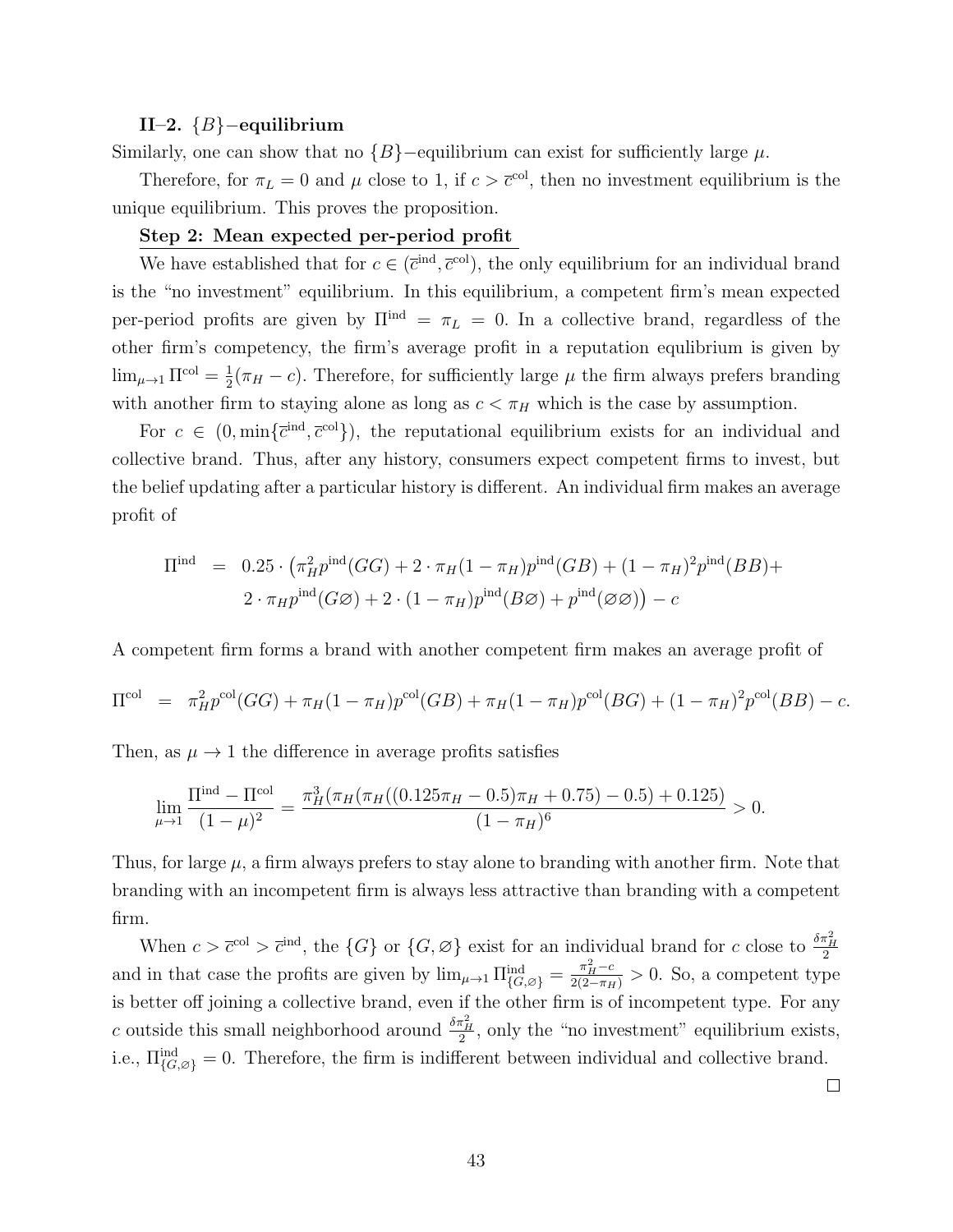Proof. [Proposition [6\]](#page-23-2) See Appendix [B.](#page-46-0)

*Proof.* [Proposition [7\]](#page-25-1) Note that the history that must minimizes the benefit from investment is  $h_{t-1} = GG$  and

$$
\bar{c}_n^{\text{ind}}(GG) \equiv \pi_H^2 \frac{\delta^2}{n^2} \left[ (1 - \pi_H) \frac{1 - \mu}{\mu (1 - \pi_H)^2 + 1 - \mu} + (n - 1) \cdot \frac{1 - \mu}{\mu (1 - \pi_H) + 1 - \mu} \right].
$$

Thus, we can write

$$
\lim_{\mu \to 1} \frac{\bar{c}_n^{\text{ind}}(GG)}{1 - \mu} = \frac{\pi_H^2 \cdot \delta^2}{n} \frac{1}{(1 - \pi_H)}
$$

In the case of collective branding, given  $\pi_L = 0$  the probability of facing a C-firm after a history h with u G-observations and  $2 - u$  B-observations simplifies to

$$
\Pr^{\text{col}}(\mathbf{h}) = \frac{\sum_{i=1}^{n} {n \choose i} \mu^{i} (1-\mu)^{n-i} \sum_{v=u}^{2} {2-u \choose v-u} \left(\frac{i}{n}\right)^{v+1} \pi_{H}^{u} (1-\pi_{H})^{v-u} \left(\frac{n-i}{n}\right)^{2-v}}{\sum_{i=0}^{n} {n \choose i} \mu^{i} (1-\mu)^{n-i} \sum_{v=u}^{2} {2-u \choose v-u} \left(\frac{i}{n}\right)^{v} \pi_{H}^{u} (1-\pi_{H})^{v-u} \left(\frac{n-i}{n}\right)^{2-v}}
$$

This equation is Bayes' rule. The denominator is the total probability that a history  $h$  is produced. Provided that  $i$  of  $n$  firms are competent, the second summation is the probability that u good and  $2 - u$  bad outcomes are produced. With  $\pi_L = 0$ , only competent type can produce a good outcome.  $\left(\frac{i}{n}\right)$  $\frac{i}{n}$ )<sup>v</sup> $\cdot \pi_H^u \cdot (1 - \pi_H)^{v-u}$  is the probability that a competent type is drawn  $v \geq u$  times and produce u good and  $v - u$  bad outcomes. The remaining  $2 - v$  bad outcomes are generated if an incompetent type is drawn, which happens with probability  $\left(\frac{n-i}{n}\right)$  $\frac{(-i)}{n}$ <sup>2-v</sup>. Summing this over i gives the total probability. On the numerator is simply a joint probability that the collective brand produces h and a randomly drawn firm is competent. Therefore, there has to exist at least one competent type, which is represented in the lower bound  $i = 1$  in the first sum. An additional factor of  $\frac{i}{n}$  in the second summation completes the expression.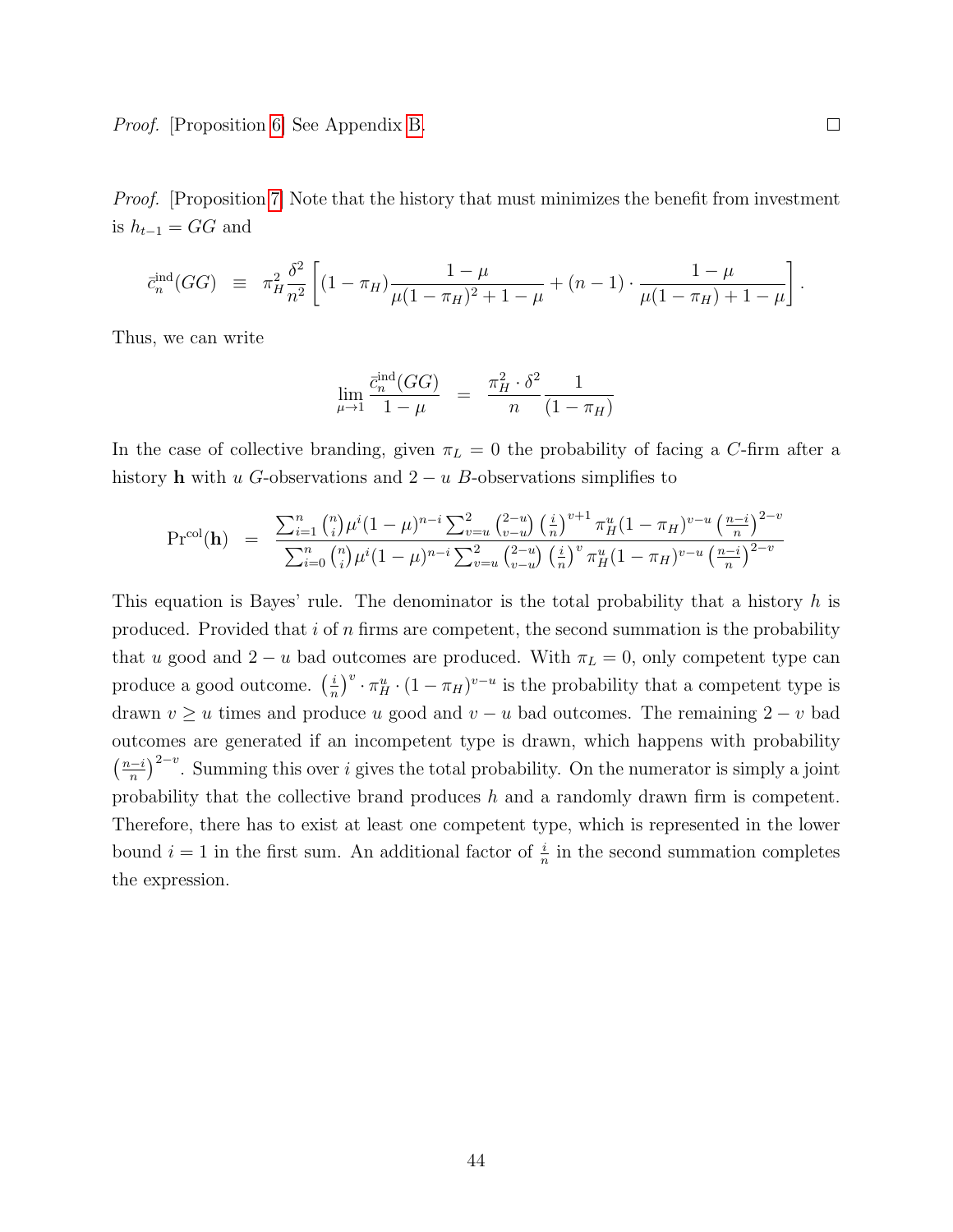Now we can calculate the price differences:

$$
\Pr^{\text{col}}(GG) - \Pr^{\text{col}}(GB) =
$$
\n
$$
\sum_{i=1}^{n} {n \choose i} \mu^{i} (1 - \mu)^{n-i} \sum_{j=1}^{n} {n \choose j} \mu^{j} (1 - \mu)^{n-j}
$$
\n
$$
\frac{\pi_{H}^{2} (\frac{i}{n})^{3} \pi_{H} (\frac{j}{n} (\frac{n-j}{n}) + (\frac{j}{n})^{2} (1 - \pi_{H})) - \pi_{H} ((\frac{i}{n})^{2} (\frac{n-i}{n}) + (\frac{i}{n})^{3} (1 - \pi_{H})) \pi_{H}^{2} (\frac{j}{n})^{2}}{\left(\sum_{j=1}^{n} {n \choose j} \mu^{j} (1 - \mu)^{-j} \pi_{H}^{2} (\frac{j}{n})^{2}\right) \left(\sum_{j=1}^{n} {n \choose j} \mu^{j} (1 - \mu)^{n-j} \pi_{H} (\frac{j}{n} (\frac{n-j}{n}) + (\frac{j}{n})^{2} (1 - \pi_{H}))\right)} =
$$
\n
$$
\sum_{i=1}^{n} {n \choose i} \mu^{i} (1 - \mu)^{n-i} \sum_{j=1}^{n} {n \choose j} \mu^{j} (1 - \mu)^{n-j} \pi_{H}^{3} (\frac{i}{n})^{2} \frac{j}{n}
$$
\n
$$
\frac{(\frac{i}{n} (\frac{n-j}{n}) + \frac{i}{n} \mu^{j} (1 - \pi_{H})) - (\frac{j}{n} (\frac{n-i}{n}) + \frac{i}{n} \mu^{j} (1 - \pi_{H}))}{\left(\sum_{j=1}^{n} {n \choose j} \mu^{j} (1 - \mu)^{n-j} \pi_{H}^{2} (\frac{j}{n})^{2}\right) \left(\sum_{j=1}^{n} {n \choose j} \mu^{j} (1 - \mu)^{n-j} \pi_{H} (\frac{j}{n} (\frac{n-j}{n}) + (\frac{j}{n})^{2} (1 - \pi_{H}))\right)}
$$
\n
$$
\sum_{i=1}^{n} \sum_{j=1}^{n} {n \choose j} {n \choose i} \mu^{i+j} (1 - \mu)^{2n-i-j} \pi_{H}^{3} (\frac{i}{n})^{2} \frac{j}{n} \frac{\frac{i}{n} - \frac{j}{n}}{\pi(GG)\pi(GB)}
$$

and consequently

$$
\lim_{\mu \to 1} \frac{1}{1 - \mu} (\Pr^{\text{col}}(GG) - \Pr^{\text{col}}(GB)) = \pi_H^3 \frac{n - 1}{n^2} \frac{1}{\pi_H^3 (1 - \pi_H)} = \frac{n - 1}{n^2 (1 - \pi_H)}
$$

Similarly,  $(\mathrm{Pr}^{\mathrm{col}}(GB) - \mathrm{Pr}^{\mathrm{col}}(BB)) =$ 

$$
\sum_{i=1}^{n} {n \choose i} \sum_{j=0}^{n} {n \choose j} \mu^{i+j} (1-\mu)^{2n-i-j} \pi_H \frac{i}{n}
$$
  

$$
\frac{\left( \left(\frac{i}{n}\right) \frac{n-i}{n} + \left(\frac{i}{n}\right)^2 (1-\pi_H) \right) \left( \left(\frac{n-j}{n}\right)^2 + 2\left(\frac{j}{n}\right) \frac{n-j}{n} (1-\pi_H) + \left(\frac{j}{n}\right)^2 (1-\pi_H)^2 \right)}{\pi (GB) \pi (BB)}
$$
  

$$
-\frac{\left( \left(\frac{j}{n}\right) \frac{n-j}{n} + \left(\frac{j}{n}\right)^2 (1-\pi_H) \right) \left( \left(\frac{n-i}{n}\right)^2 + 2\left(\frac{i}{n}\right) \frac{n-i}{n} (1-\pi_H) + \left(\frac{i}{n}\right)^2 (1-\pi_H)^2 \right)}{\pi (GB) \pi (BB)}
$$

and consequently

$$
\lim_{\mu \to 1} \frac{1}{1 - \mu} (\Pr^{\text{col}}(GB) - \Pr^{\text{col}}(C|BB)) = \frac{n + \pi_H - n\pi_H}{n^2 (1 - \pi_H)^2}
$$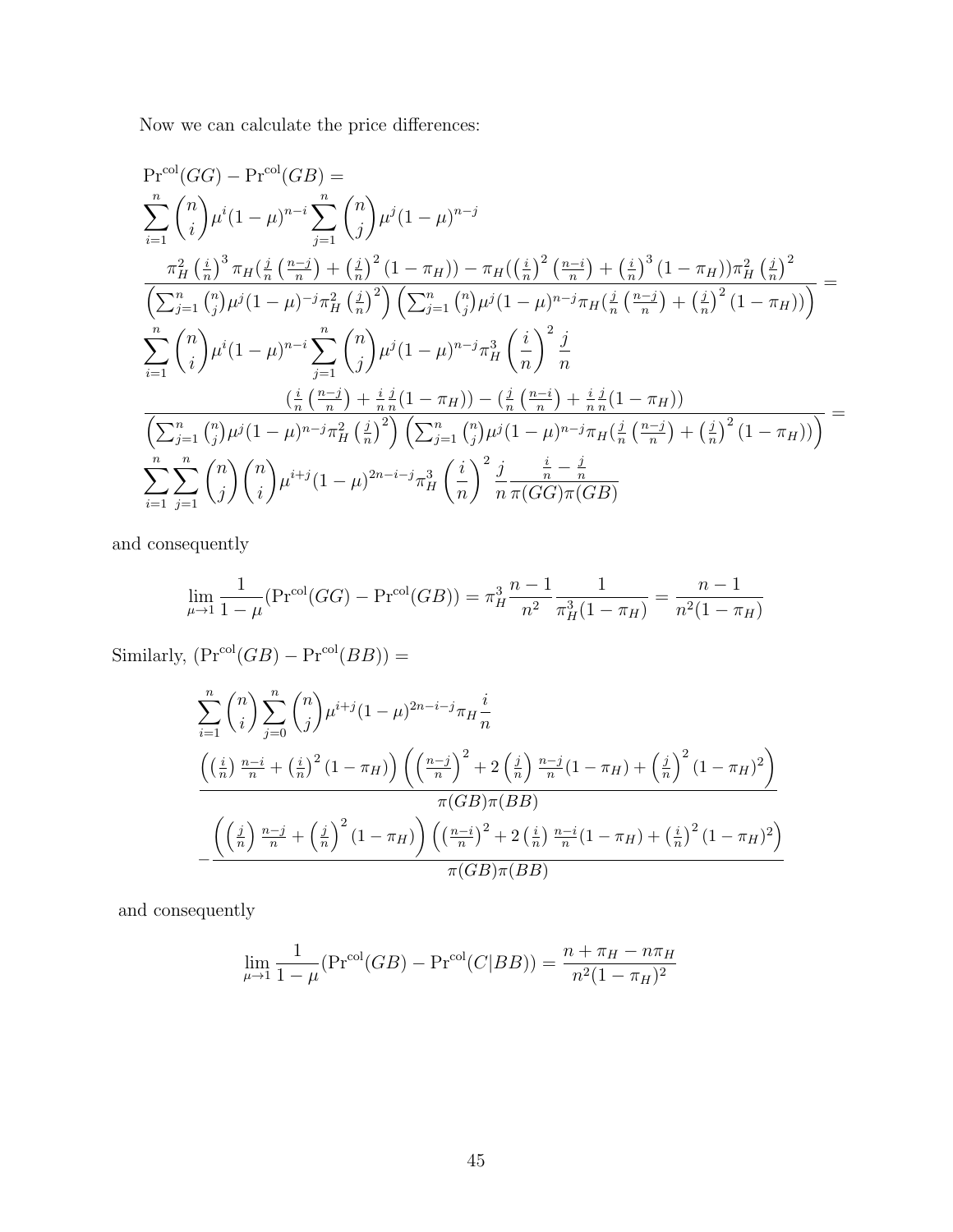Thus, the cutoff for  $\theta = C$  and  $h = GG$  can be written as

$$
\lim_{\mu \to 1} \frac{1}{1 - \mu} \bar{c}^{\text{col}}(GG, C) = \pi_H^2 \left[ \left( \frac{\delta}{n} + \frac{\delta^2}{n} \pi_H \right) \frac{n - 1}{n^2 (1 - \pi_H)} + \frac{\delta^2}{n} (1 - \pi_H) \frac{n - (n - 1)\pi_H}{n^2 \pi_H (1 - \pi_H)^2} \right]
$$
\n
$$
= \frac{\delta(n - 1 + \delta n) \pi_H^2}{n^3 (1 - \pi_H)}
$$

Thus, we can write

$$
\lim_{\mu \to 1} \frac{1}{1 - \mu} (\bar{c}^{col}(GG, C) - \bar{c}^{ind}(G)) = \pi_H^2 \frac{\delta}{n} \left[ \frac{n - 1 + \delta n}{n^2 (1 - \pi_H)} - \frac{\delta}{1 - \pi_H} \right]
$$

$$
= \frac{\delta \pi_H^2 (2(n - 1) - \delta n (n^2 - 2))}{2n^3 (1 - \pi_H)},
$$

which is positive for  $\delta < \overline{\delta} := \frac{2(n-1)}{n(n^2-2)}$ . This cutoff,  $\overline{\delta}$  is decreasing in  $n \geq 2$ .

Therefore, for  $\mu$  sufficiently close to 1, there exists a threshold  $\overline{\delta}_n$  such that  $\overline{c}^{\text{col}} > \overline{c}^{\text{ind}}$  if and only if  $\delta < \overline{\delta}_n$ , where  $\lim_{\mu \to 1} \overline{\delta}_n = \overline{\delta} = \frac{2(n-1)}{n(n^2-2)}$ .

 $\Box$ 

# <span id="page-46-0"></span>B T-Period Memory and Quality Control

## T−Period Memory Analysis and Proofs

In this section, we extend our analysis to a T-period memory for  $T > 2$ . With a T-period memory, a relevant history at period t is of the form  $\mathbf{h}_t \in \mathcal{H}^{\text{ind}} := \{G, \emptyset, B\}^T$  for an individual brand and  $\mathbf{h}_t \in \mathcal{H}^{\text{col}} := \{G, B\}^T$  for a collective brand. The history consists of outcomes produced in the previous T periods,  $\mathbf{h}_t = h_{t-T} h_{t-T+1} \cdots h_{t-1}$ . As periods pass, consumers' new history will consist of the most recent outcomes from  $\mathbf{h}_t$  and new outcomes. Let us denote the *n* most recent outcomes by  $\mathbf{h}_t^n = h_{t-n} \cdots h_{t-1}$  for any  $1 \le n \le T$ .

As in Section [4,](#page-12-0) we start by finding conditions under which the reputational equilibrium exists for an individual and a collective brand. Then, we compare the respective parameter regions to find where the equilibrium exists under a collective, but not under an individual brand. The analysis is similar to that in Section [4,](#page-12-0) so we omit details to avoid redundancy.

### Individual brand

In a reputational equilibrium, a competent firm must find it optimal to invest after any history. To rule out profitable deviations, we consider the firm's investment decision at period  $t$  (also often referred as "today") given that the firm will invest whenever a consumer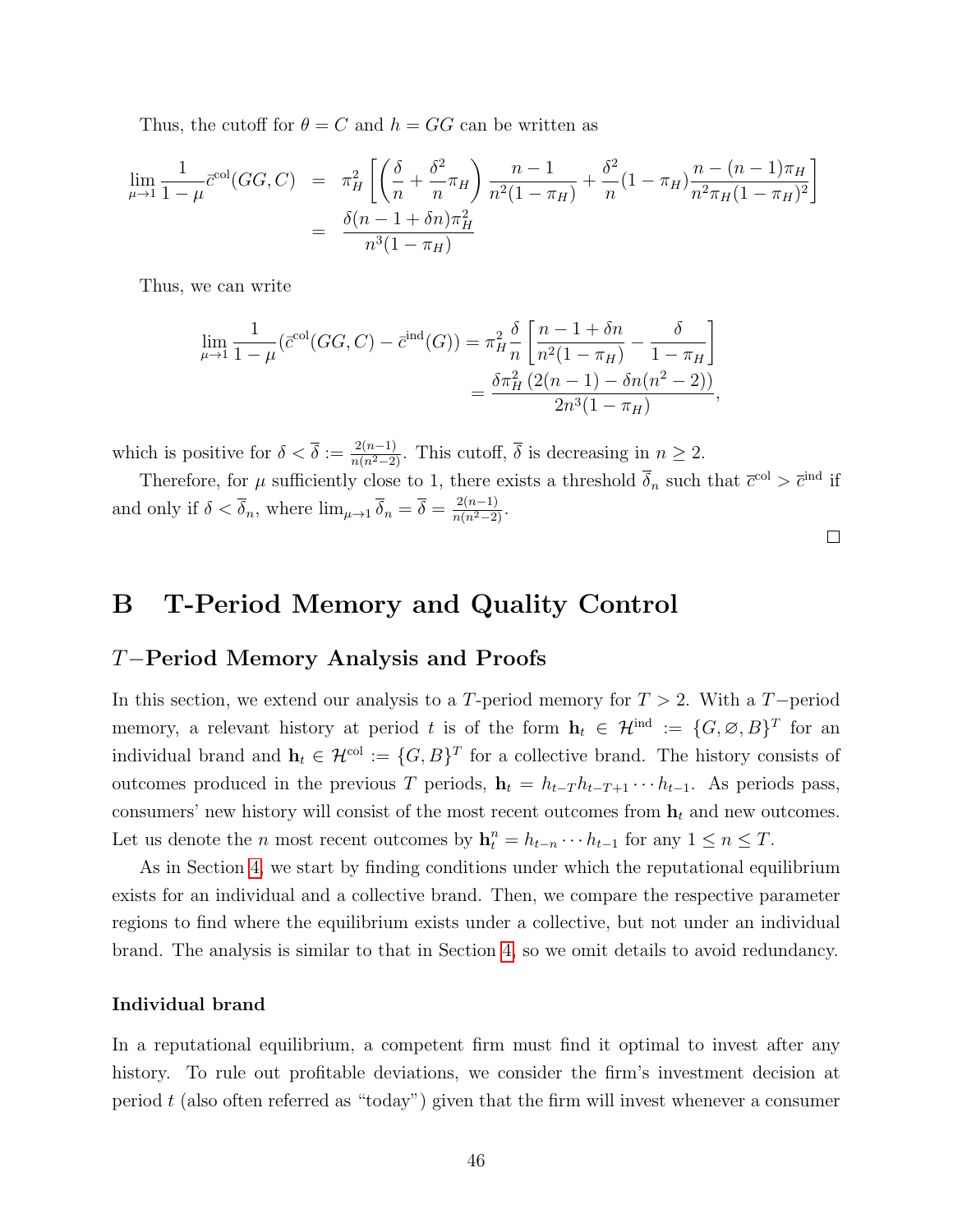visits the firm. By investing, it can add  $h_t = G$  to the history  $\mathbf{h}_t$  with a greater probability, which will be remembered in the next T periods.  $k + 1$  periods after period t, consumers would have forgotten the  $k+1$  oldest outcomes, and  $k+1$  new outcomes are added to the relevant history

$$
\mathbf{h}_{t+k+1} = \underbrace{h_{t-(T-k)} \cdots h_{t-1}}_{\text{old outcomes}=\mathbf{h}_t^{T-k}} \underbrace{h_t h_{t+1} \cdots h_{t+k}}_{\text{new outcomes}=\mathbf{h}_t \mathbf{h}_{t+k+1}^{k-1}}
$$

.

The new outcomes are denoted by  $h_t \mathbf{h}_{t+k+1}^{k-1}$ , where  $h_t$  is the result of today's investment decision. Then, conditional on realizing the future outcomes  $\mathbf{h}_{t+k+1}^{k-1}$ , the benefit of investing in period t comes from a probabilistic improvement in the history from  $\mathbf{h}_t^{T-k} B \mathbf{h}_{t+k+1}^{k-1}$  to  $\mathbf{h}_t^{T-k} G \mathbf{h}_{t+k+1}^{k-1}$ . This allows the firm to receive a higher price  $p^{\text{ind}}(\mathbf{h}_t^{T-k} G \mathbf{h}_{t+k+1}^{k-1}) - p^{\text{ind}}(\mathbf{h}_t^{T-k} B \mathbf{h}_{t+k+1}^{k-1})$ . The total expected benefit from a decision to invest today then is a sum of such price differences, weighted according to the probability of realizing  $\mathbf{r}_{t+k+1}^k$  and accounting for an appropriate discounting.

So, we can compute the benefit of an investment for each history. Then, the reputational equilibrium exists if and only if the cost of investment is less than the minimum of benefits over all histories. We summarize this in the next lemma, which is a general statement of Lemma [1.](#page-13-0)

<span id="page-47-1"></span>**Lemma 3.** For an individual brand, there exists a constant  $\overline{c}^{ind} > 0$  such that the reputatoinal equilibrium exists if and only if  $c \leq \overline{c}^{ind}$  where

<span id="page-47-0"></span>
$$
\overline{c}^{ind} = \min_{\mathbf{h}_t^{T-1}} \overline{c}^{ind}(\mathbf{h}_t^{T-1}) := \frac{\delta \Delta \pi}{2} \cdot \sum_{k=0}^{T-1} \delta^k \Big( \sum_{\mathbf{f} \in \{G, \varnothing, B\}^k} \pi(\mathbf{f}) \big( p(\mathbf{h}_t^{T-k-1} G \mathbf{f}) - p(\mathbf{h}_t^{T-k-1} B \mathbf{f}) \big) \Big), \tag{10}
$$

where  $\pi(f)$  denotes the probability distribution of future outcome f produced by a competenet firm in the reputational equilibrium.

Proof. As in Lemma [1,](#page-13-0) we obtain an expression for the cutoff in terms of price differences. Let  $V(\mathbf{h}_t)$  be the expected payoff to the firm in equilibrium:

$$
V^{\text{ind}}(\mathbf{h}_t) \equiv \frac{1}{2}(p(\mathbf{h}_t) - c) + \delta \left( \frac{\pi_H}{2} \cdot V^{\text{ind}}(\mathbf{h}_t^{T-1}G) + \frac{1 - \pi_H}{2} \cdot V^{\text{ind}}(\mathbf{h}_t^{T-1}B) + \frac{1}{2} \cdot V^{\text{ind}}(\mathbf{h}_t^{T-1}\varnothing) \right).
$$

As the consumer visits the firm with probability  $\frac{1}{2}$ , the firm's expected period-t profit is 1  $\frac{1}{2}(p(\mathbf{h}_t) - c)$ . The expected future payoff depends on the realized outcome in the current period. The firm produces outcomes  $G, B, \varnothing$  with probabilities  $\frac{\pi_H}{2}, \frac{1-\pi_H}{2}$  $\frac{\pi_H}{2}, \frac{1}{2}$  $\frac{1}{2}$ , respectively.

Once the firm is visited, it should be optimal for the firm to invest always. Given a history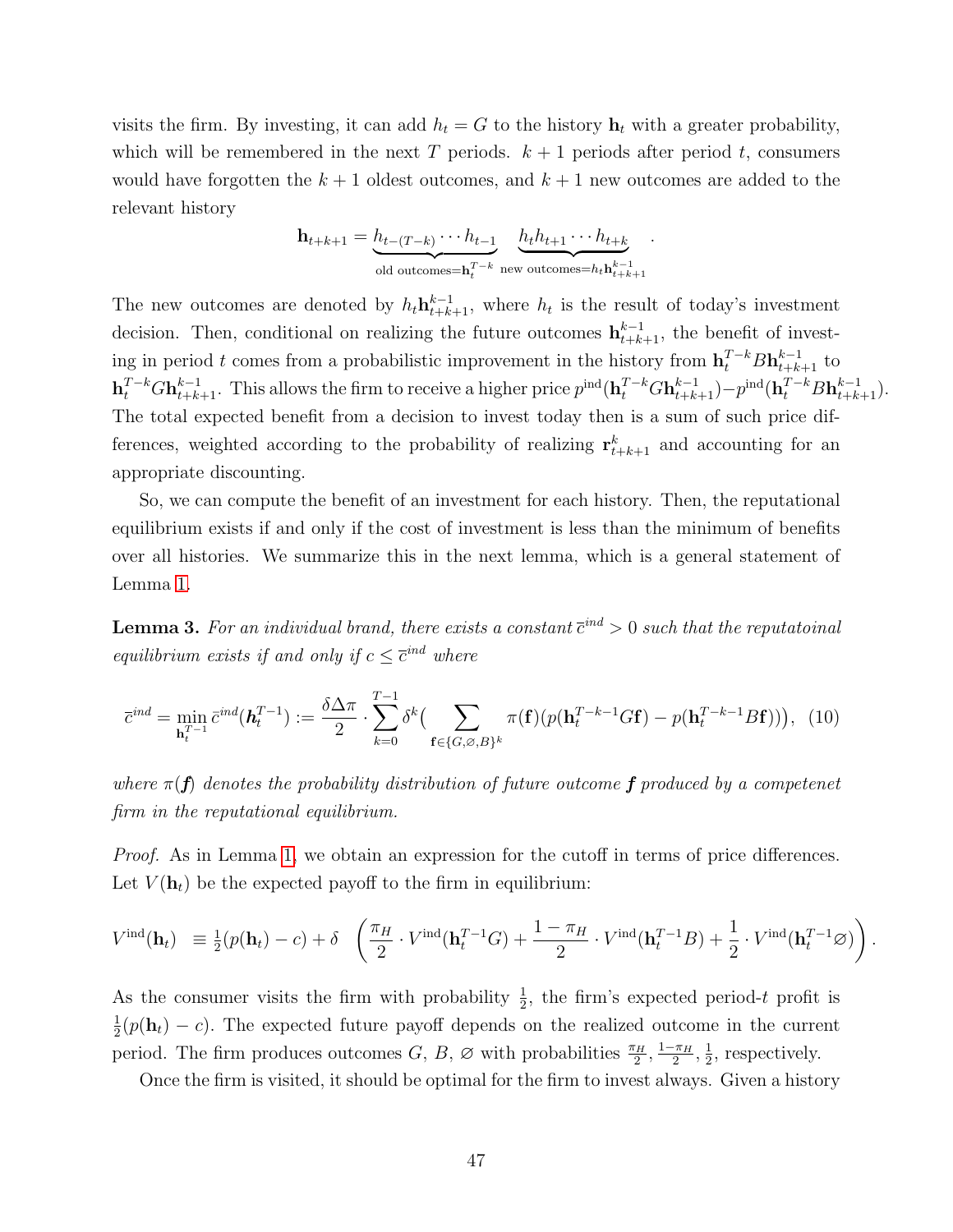$h_t$  and a consumer's visit, the expected payoff from following the equilibrium strategy is

$$
p(\mathbf{h}_t) - c + \delta(\pi_H \cdot V^{\text{ind}}(\mathbf{h}_t^{T-1}G) + (1 - \pi_H) \cdot V^{\text{ind}}(\mathbf{h}_t^{T-1}B)).
$$
\n(11)

By deviating and not investing today, the firm expects to obtain the following payoff

$$
p(\mathbf{h}_t) + \delta(\pi_L \cdot V^{\text{ind}}(\mathbf{h}_t^{T-1}G) + (1 - \pi_L) \cdot V^{\text{ind}}(\mathbf{h}_t^{T-1}B)).
$$

By investing in quality, the firm is able to produce a good outcome with a greater probability  $\pi_H$ , which improves the future payoffs. Then, the condition for the existence of the reputational equilibrium can be expressed as a cutoff-rule; the invest cost is always less than its benefit. So,

<span id="page-48-0"></span>
$$
c \leq \overline{c}^{\text{ind}} := \delta \cdot \Delta \pi \cdot \min_{\mathbf{h}_t^{T-1} \in \{G, \emptyset, B\}^{T-1}} \Delta V^{\text{ind}}(\mathbf{h}_t^{T-1}), \tag{12}
$$

where  $\Delta V^{\text{ind}}(\mathbf{h}_t^{T-1}) := V^{\text{ind}}(\mathbf{h}_t^{T-1}G) - V^{\text{ind}}(\mathbf{h}_t^{T-1}B)$ . The firm then expects to receive a higher price in the next  $T$  periods due to the good outcome produced today. For this reason,  $\Delta V(\mathbf{h}_t^{T-1})$  is a present-discounted weighted-sum of price premiums, as we saw in the analysis for two-period memory. The future payoff, conditional on producing a good outcome, is

$$
V^{\text{ind}}(\mathbf{h}_{t}^{T-1}G) = \frac{1}{2} \sum_{k=0}^{T-1} \delta^{k} \sum_{\mathbf{f} \in \{G, \varnothing, B\}^{k}} \pi(\mathbf{f})(\mathbf{f})(p(\mathbf{h}^{T-k-1}G\mathbf{f}) - c) + \frac{1}{2} \sum_{j=0}^{\infty} \delta^{T+j} \sum_{\mathbf{g} \in \{G, \varnothing, B\}^{T}} \Pr(\mathbf{g})(p(\mathbf{g}) - c).
$$
  
\nfirst *T* periods  
\n
$$
= \frac{1}{2} \sum_{k=0}^{T-1} \delta^{k} \left( \sum_{i+j+l=k} \left( \frac{\pi_{H}}{2} \right)^{i} \left( \frac{1 - \pi_{H}}{2} \right)^{j} \left( \frac{1}{2} \right)^{l} \left( \sum_{N_{G}(\mathbf{f})=i, N_{B}(\mathbf{f})=j} p(\mathbf{h}^{T-1-k}G\mathbf{f}) \right) - c \right)
$$
  
\n
$$
+ \frac{1}{2} \delta^{T} \sum_{k=0}^{\infty} \delta^{k} \left( \sum_{i+j+l=T} \left( \frac{\pi_{H}}{2} \right)^{i} \left( \frac{1 - \pi_{H}}{2} \right)^{j} \left( \frac{1}{2} \right)^{l} \left( \sum_{N_{G}(\mathbf{g})=i, N_{B}(\mathbf{g})=j} p(\mathbf{g}) \right) - c \right).
$$

Given a history  $\mathbf{h}_t^{T-1}G$ , the relevant history k periods later becomes  $\mathbf{h}^{T-k-1}G\mathbf{f}$ . That is, consumers replace oldest  $k$  memories with a new memory realized throughout  $k$  periods, i.e.,  $f \in \mathcal{H}^k$ . Conditional on the realization of f, the firm's per-period profit is  $p(\mathbf{h}^{T-k-1}G\mathbf{f}) - c$ . This realization occurs with a probability denoted by  $Pr(f)$ . Accouting for these probabilities and discounting, we obtain the first double sum in the equation. Once T periods have passed and consumers no longer remember the good outcome of the investment made in period  $t$ , the firm's relevant history can be any T-period history,  $g \in \mathcal{H}_T^{\text{ind}}$ . So, we obtain the second double sum by weighting and discounting each per-period profit appropriately. The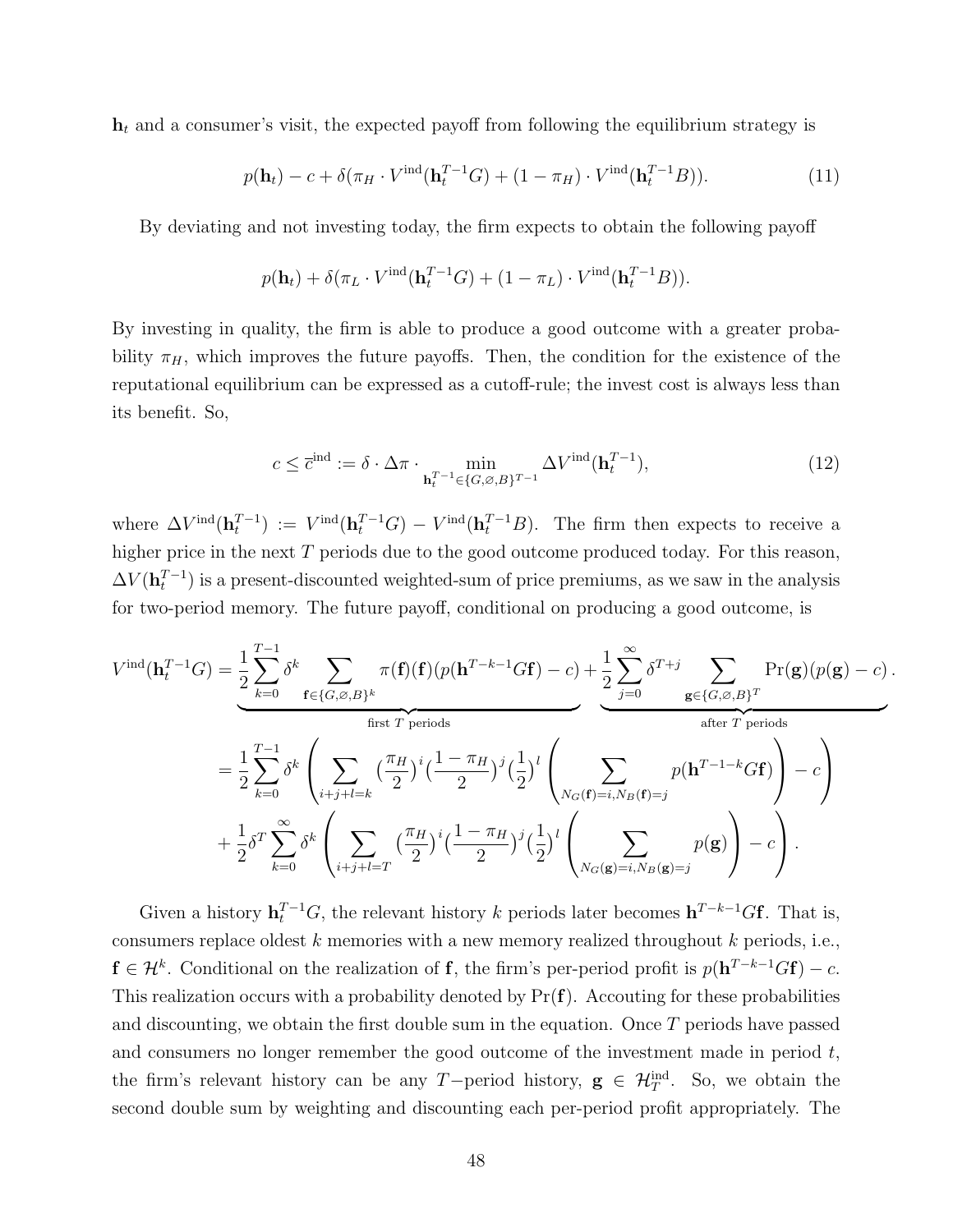firm realized profit if and only if the consumer visits, and therefore we divide the whole expression by 2.

To compute  $\pi(\mathbf{f})$ , it is sufficient to count the number of good, bad and empty histories, as the order of each outcome is irrelevant for consumers' beliefs. Let  $N_h(\mathbf{h}_t)$  for  $h \in \{G, B, \emptyset\}$ and  $\mathbf{h}_t \in \mathcal{H}_T^{\text{ind}}$  be the count of an outcome of type h in the T-period history  $\mathbf{h}_t$ . For example,  $N_G(G \oslash G) = 2$ ,  $N_B(G \oslash G) = 0$  and  $N_{\oslash}(G \oslash G) = 1$ . Suppose  $N_G(f) = i$ ,  $N_B(f) = j$ , and  $N_{\varnothing}(\mathbf{f}) = l$ , respectively, such that  $i + j + l = k$ . Then,  $\Pr(\mathbf{f}) = \left(\frac{\pi_H}{2}\right)^i \cdot \left(\frac{1 - \pi_H}{2}\right)^i$  $(\frac{\pi_H}{2})^j(\frac{1}{2})$  $(\frac{1}{2})^l$ . The next two lines in the equation are results of simply plugging in these probabilities.

Likewise, the future payoff to the firm if it produced a bad outcome would be

$$
V^{\text{ind}}(\mathbf{h}_{t}^{T-1}B) = \frac{1}{2} \sum_{k=0}^{T-1} \delta^{k} \left( \sum_{i+j+l=k} (\frac{\pi_{H}}{2})^{i} (\frac{1-\pi_{H}}{2})^{j} (\frac{1}{2})^{l} \left( \sum_{N_{G}(\mathbf{f})=i, N_{B}(\mathbf{f})=j} p(\mathbf{h}^{T-1-k} B \mathbf{f}) \right) - c \right) + \frac{1}{2} \delta^{T} \sum_{k=0}^{\infty} \delta^{k} \left( \sum_{i+j+l=T} (\frac{\pi_{H}}{2})^{i} (\frac{1-\pi_{H}}{2})^{j} (\frac{1}{2})^{l} \left( \sum_{N_{G}(\mathbf{g})=i, N_{B}(\mathbf{g})=j} p(\mathbf{g}) \right) - c \right).
$$

Therefore, subtracting the two gives

<span id="page-49-0"></span>
$$
\Delta V^{\text{ind}}(\mathbf{h}_{t}^{T-1}) = \frac{1}{2} \cdot \sum_{k=0}^{T-1} \delta^{k} \sum_{\mathbf{f} \in \{G, \varnothing, B\}^{k}} \pi(\mathbf{f}) (p(\mathbf{h}^{T-k-1} G \mathbf{f}) - p(\mathbf{h}^{T-k-1} B \mathbf{f}))
$$
  
\n
$$
= \frac{1}{2} \cdot \sum_{k=0}^{T-1} \delta^{k} \left( \sum_{i+j+l=k}^{\infty} \frac{\pi_{H}}{2} \right)^{i} \left( \frac{1-\pi_{H}}{2} \right)^{j} \left( \frac{1}{2} \right)^{l} \sum_{N_{G}(\mathbf{f})=i, N_{B}(\mathbf{f})=j} (p(\mathbf{h}^{T-1-k} G \mathbf{f}) - p(\mathbf{h}^{T-1-k} B \mathbf{f})) \right)
$$

 $\Box$ 

Plugging this into [\(12\)](#page-48-0) completes the proof.

To obtain an explicit expression for  $\bar{c}^{\text{ind}}$ , we need to uncover the minimum operator by identifying the binding history for different parameter regions. As in the two-period memory case, we focus on two special signal structures: exclusive knowledge ( $\pi_L = 0$ ) and quality control ( $\pi_H = 1$ ). The former provides an environment where building an extremely high level of reputation is easy for a competent firm, as one good outcome completely reveals its type. Therefore, we can attain the minimum by choosing a history that has a lasting damage to the firm's incentives. This implies that any history  $\mathbf{h}_t^{T-1}$  with  $h_{t-1} = G$  does the job. As the most recent outcome in the history is good, consumers know perfectly the firm's type to be good until  $t + T - 1$ . This eliminates all the benefits to be realized until period  $t + T - 1$ . The only expression that survives in equation [\(10\)](#page-47-0) is the very last period  $(t + T)$ when  $h_{t-1} = G$  will have been forgotten. As this benefit is discounted by  $\delta^T$ , a longer history clearly hurts investment incentives for an individual brand.

Under the structure of quality control ( $\pi_H = 1$ ), one bad outcome completely reveals a firm to be an incompetent type. Then, similarly, any history with  $h_{t-1} = B$  attains the minimum because it puts a bad stamp on the brand for until period  $t + T - 1$ . Then, all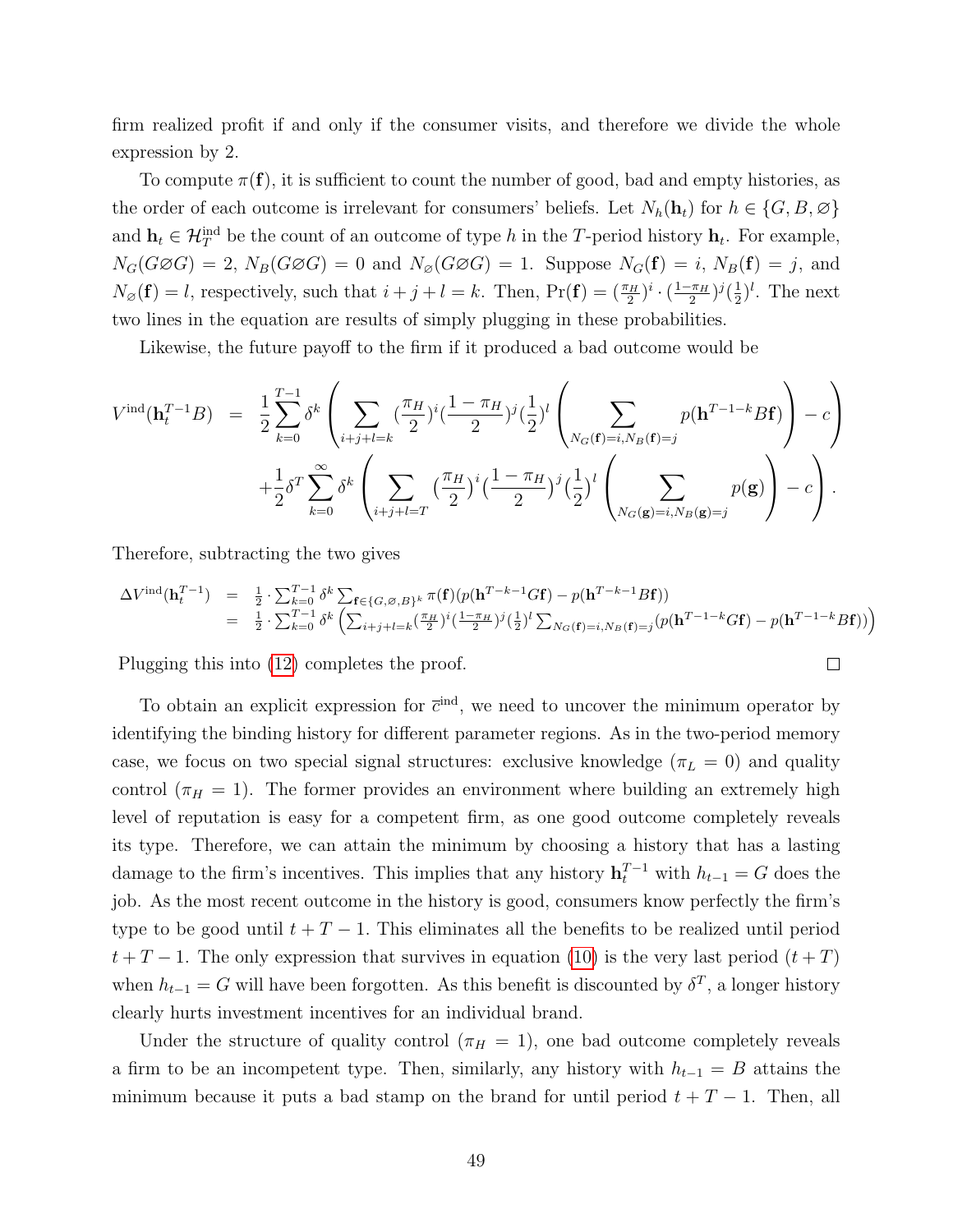benefits other than ones to be realized in the very last period  $(t + T)$ , again discounted by  $\delta^T$ .

Therefore,  $\lim_{\pi_L \to 0} \bar{c}^{\text{ind}} = \lim_{\pi_L \to 0} \bar{c}^{\text{ind}}(\mathbf{h}_t)$  where  $h_{t-1} = G$ , and  $\lim_{\pi_H \to 1} \bar{c}^{\text{ind}} = \lim_{\pi_H \to 1} \bar{c}^{\text{ind}}(\mathbf{g}_t)$ where  $g_{t-1} = B$ . We state next lemma with characterization of the cutoff once we take limits for  $\mu$ .

**Lemma 4.** (i) In an the environment with exclusive knowledge  $(\pi_L = 0)$ , a history in which the most recent outcome is G attains  $\bar{c}^{ind}$ . If  $\mu$  is close to 1,

$$
\lim_{\mu \to 1} \lim_{\pi_L \to 0} \frac{\bar{c}^{ind}}{1 - \mu} = \frac{\delta^T \pi_H^2}{2(1 - \pi_H)}
$$
\n(13)

(ii). In an environment with quality control  $(\pi_H = 1)$ , a history in which the most recent outcome is B attains  $\bar{c}^{ind}$ . If  $\mu$  is close to 0,

<span id="page-50-0"></span>
$$
\lim_{\mu \to 0} \lim_{\pi_H \to 1} \frac{\overline{c}^{ind}}{\mu} = \frac{\delta^T (1 - \pi_L)^2}{2^T \pi_L} \cdot \left(\frac{1 + \pi_L}{\pi_L}\right)^{T - 1}.
$$
\n(14)

Proof. First, the binding constraints are identified. Second, the cutoff-level is computed. As the exact cutoff level involves a minimum operator, we need to compare  $\Delta V(\mathbf{h}_t^{T-1})$  for all  $\mathbf{h}_t^{T-1} \in \{G, B, \varnothing\}.$ 

First, suppose  $\pi_L = 0$ ,  $\pi_H \in (0, 1)$ . This is the case of exclusive technology where a good outcome reveals the firm to be competent. So,  $Pr(h) = 1$  if and only if  $N_G(h) \ge 1$ . Here, the price  $p(\mathbf{h}) = \pi_H \cdot \Pr(\mathbf{h})$ . So,

$$
p(\mathbf{h}^{T-1-k}G\mathbf{f}) - p(\mathbf{h}^{T-1-k}B\mathbf{f}) = \pi_H \cdot (\Pr(\mathbf{h}^{T-1-k}G\mathbf{f}) - \Pr(\mathbf{h}^{T-1-k}B\mathbf{f}))
$$
  
=  $\pi_H \cdot (1 - \Pr(\mathbf{h}^{T-1-k}B\mathbf{f})).$ 

This vanishes if and only if  $N_G(h^{T-1-k}Bf) \geq 1$ , i.e. there is at least one good outcome in this history. To find a history that minimizes  $\Delta V(\cdot)$ , we want as many of the price difference as possible to vanish. For this purpose, it suffices to have  $h_{t-1} = G$ . Recall  $h_{t-1}$  is the outcome produced a period before the focal investment decision. So, the good outcome reveals the firm's competence until it is forgotten T periods later. So, with  $h_{t-1} = G$ ,  $p(\mathbf{h}^{T-1-k}G\mathbf{f}) - p(\mathbf{h}^{T-1-k}B\mathbf{f}) = 0$  for all  $\mathbf{f} \in \{G, B, \varnothing\}^k$  for  $0 \leq k \leq T-2$ . For  $k = T-1$ ,  $h_{t-1}$  is forgotten and the relevant price premium is  $p(Gf) - p(Bf)$ . So, for  $h_{t-1} = G$ ,

$$
\Delta V^{\text{ind}}(\mathbf{h}) \rightarrow_{\pi_L \to 0} \frac{1}{2} \cdot \delta^{T-1} \sum_{\mathbf{f} \in \mathcal{H}^{T-1}} \pi(\mathbf{f})(p(G\mathbf{f}) - p(B\mathbf{f}))
$$

That is, all benefits other than the one realized in the last period vanish. And, this part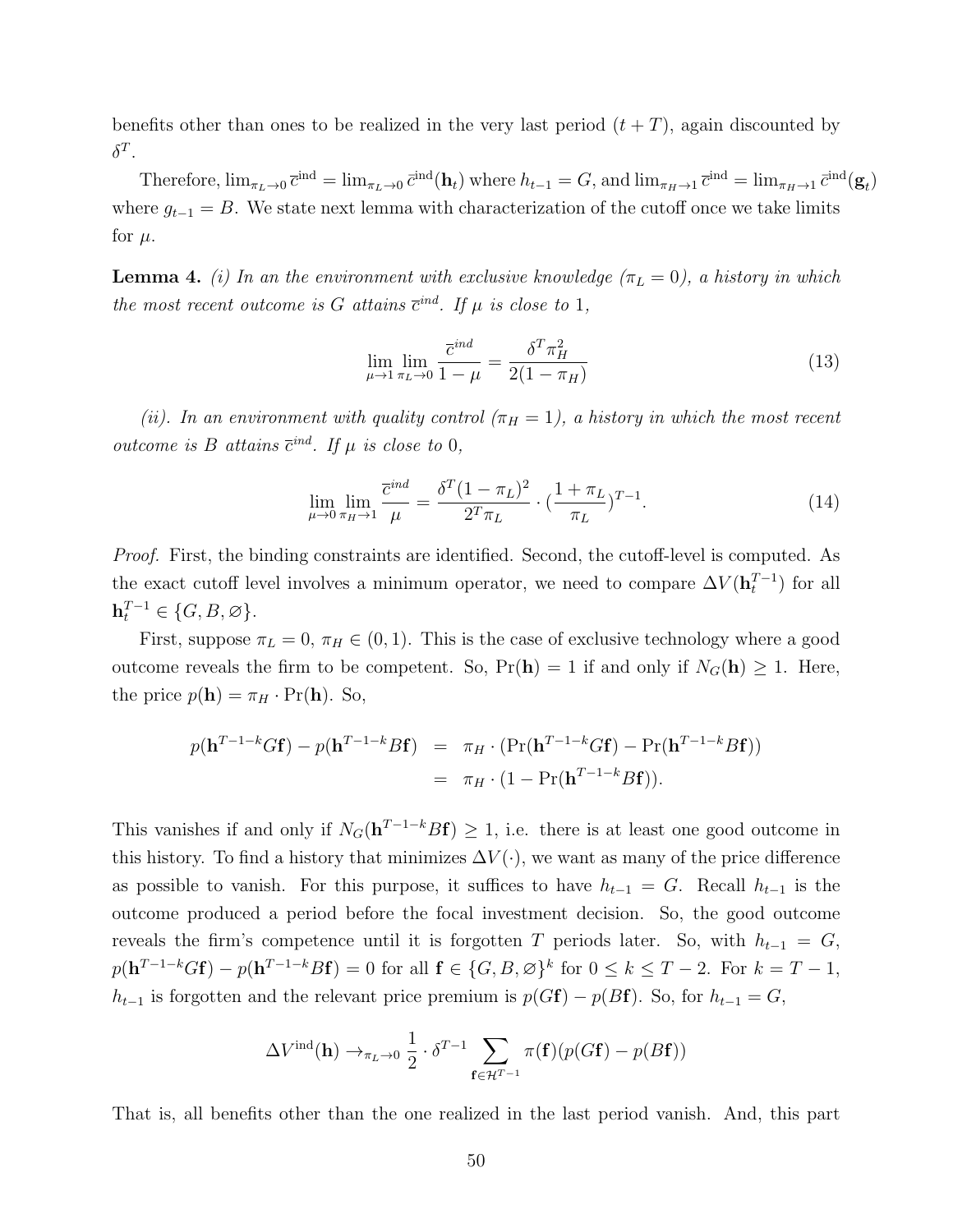is independent of  $\mathbf{h}_t$ , the history at the time of investment decision. Therefore,  $h_{-1} = G$ indeed attains the minimum for  $\Delta V(\cdot)$ .

Clearly,  $p(Gf) - p(Bf) = 0$  for any  $N_G(f) \geq 1$ . Therefore, terms that survive in the equation above are f of length  $T-1$  that only consists of B and/or  $\emptyset$ . Therefore,

$$
\lim_{\pi_L \to 0} \Delta V^{\text{ind}}(\mathbf{h}) = \frac{\delta^{T-1}}{2} \cdot \left( \sum_{j=0}^{T-1} {T-1 \choose j} (\frac{1-\pi_H}{2})^j (\frac{1}{2})^{T-1-j} \cdot \pi_H \left( \pi (GB^j \varnothing^{T-1-j}) - \pi (B^{j+1} \varnothing^{T-1-j}) \right) \right)
$$
\n
$$
= \frac{\delta^{T-1}}{2} \cdot \left( \sum_{j=0}^{T-1} {T-1 \choose j} (\frac{1-\pi_H}{2})^j (\frac{1}{2})^{T-1-j} \cdot \pi_H \left( 1 - \frac{\mu (1-\pi_H)^{j+1}}{\mu (1-\pi_H)^{j+1}+1-\mu} \right) \right)
$$
\n
$$
= \frac{\pi_H (1-\mu)}{2^T} \cdot \delta^{T-1} \left( \sum_{j=0}^{T-1} {T-1 \choose j} \frac{(1-\pi_H)^j}{\mu (1-\pi_H)^{j+1}+(1-\mu)} \right).
$$

The first equality holds because  $\pi(GB^j\varnothing^{T-1-j})=1$  because a good history causes a full revelation, and  $\pi(B^{j+1}\varnothing^{T-1-j}) = \frac{\mu(1-\pi_H)^{j+1}}{\mu(1-\pi_H)^{j+1}+1}$  $\frac{\mu(1-\pi_H)^{j+1}}{\mu(1-\pi_H)^{j+1}+1-\mu}$ . Simply plugging into [\(12\)](#page-48-0) proves the lemma for  $\pi_L = 0$  and  $\pi_H \in (0, 1)$ . In particular,  $\lim_{\mu \to 1} \lim_{\pi_L \to 0} \frac{\Delta V^{\text{ind}}(\mathbf{h})}{1-\mu} = \frac{\pi_H}{2(1-\pi)}$  $\frac{\pi_H}{2(1-\pi_H)} \cdot \delta^{T-1}.$ 

Now, consider the case where  $\pi_H = 1$  and  $\pi_L \in (0, 1)$ . Here, a bad outcome is revealing of a firm's incompetence. Therefore,  $\mu(\mathbf{h}) = 0$  if and only if  $N_B(\mathbf{h}) \geq 1$ , and  $p(\mathbf{h}) = \pi_L$ . We omit details for this case, as it is very similar to the previous case.

From Equation [\(13\)](#page-49-0),  $h_{t-1} = B$  attains the minimum for  $\Delta V^{\text{ind}}(\cdot)$ . Then, all price premiums other than the ones to be realized in the last period,  $t + T - 1$ , vanish. Therefore,

$$
\Delta V^{\text{ind}}(\mathbf{h}) \rightarrow_{\pi_H \to 1} \frac{1}{2} \cdot \delta^{T-1} \sum_{\mathbf{f} \in \mathcal{H}^{T-1}} \pi(\mathbf{f})(p(G\mathbf{f}) - p(B\mathbf{f}))
$$
\n
$$
= \frac{\delta^{T-1}(1 - \pi_L)}{2} \left( \sum_{j=0}^{T-1} {T-1 \choose j} (\frac{1}{2})^j (\frac{1}{2})^{T-1-j} \left( \pi(G^{j+1} \varnothing^{T-1-j}) - \pi(BG^j \varnothing^{T-1-j}) \right) \right)
$$
\n
$$
= \frac{\delta^{T-1}(1 - \pi_L)\mu}{2^T} \left( \sum_{j=0}^{T-1} {T-1 \choose j} \frac{1}{\mu + (1-\mu)\pi_L^{j+1}} \right).
$$

Plugging this into [\(12\)](#page-48-0) completes the proof. In particular,

<span id="page-51-0"></span>
$$
\lim_{\mu \to 0} \lim_{\pi_H \to 1} \frac{\Delta V^{\text{ind}}(\mathbf{h})}{\mu} = \frac{\delta^{T-1} (1 - \pi_L)}{2^T \pi_L} \cdot \left(\frac{1 + \pi_L}{\pi_L}\right)^{T-1}.
$$
\n(15)

 $\Box$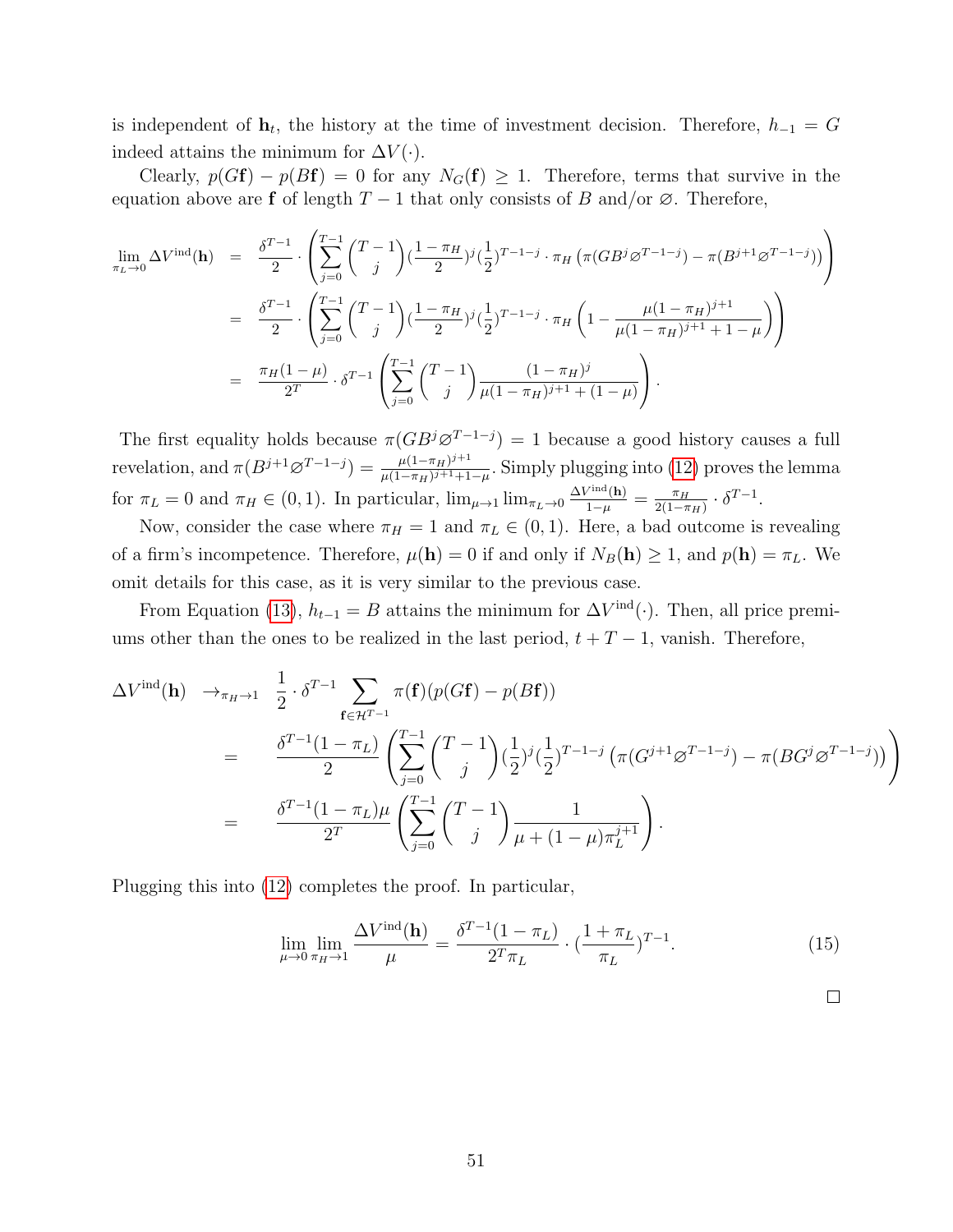#### Collective brand

A longer memory also allows a collective brand to reach a higher level of reputation by producing good outcomes, which reduces incentives for firms in the group to further exert costly investments. However, as we saw in the analysis of the main model with a two-period memory, consumers' limited observability for a collective brand alleviates this problem; as consumers cannot observe history at firm-level, they can never learn perfectly about the types of two firms in the group. Therefore, a competent firm can always improve the brand reputation by investing in quality.

The relevant history for a collective brand with T−period memory is  $h_t \in \mathcal{H}_T^{\text{col}} =$  $\{G, B\}^T$ . The next lemma establishes the necessary and sufficient condition for the existence of reputational equilibrium. Let  $\theta \in \{C, I\}$  denote the other firm's type.  $\pi(f; \theta)$  for  $f \in \{G, B\}^k$  and  $\theta \in \{C, I\}$  with  $0 \leq k \leq T$  is the the probability that the brand produces a sequence of outcomes  $f$  in  $k$  periods if a competent firm always invests.

<span id="page-52-0"></span>**Lemma 5.** For a competent firm within a collective brand, there exists a constant  $\bar{c}^{col} > 0$ such that the reputational equilibrium exists if and only if  $c \leq \overline{c}^{col}$  where

$$
\overline{c}^{col} = \min_{\mathbf{h}_t^{T-1}, \theta} \overline{c}^{col}(\mathbf{h}_t^{T-1}, \theta) := \frac{\delta \Delta \pi}{2} \cdot \sum_{k=0}^{T-1} \delta^k \Big( \sum_{\mathbf{f} \in \{G, B\}^k} \pi(\mathbf{f}; \theta) (p(\mathbf{h}_t^{T-k-1} G \mathbf{f}) - p(\mathbf{h}_t^{T-k-1} B \mathbf{f})) \Big),
$$
\n(16)

where  $\mathbf{h}_t^{T-1} \in \{G, B\}^{T-1}$  and  $\theta \in \{C, I\}.$ 

Proof. As this lemma is a straightforward generalization of Lemma [2,](#page-15-1) we omit many details. Also, we adopt notation from the proof for Lemma [3.](#page-47-1) Let  $V_{\theta}^{\text{col}}(\mathbf{h}_t)$  denote the payoff to a competent firm of a collective brand before the customer's visit.

$$
V_{\theta}^{\text{col}}(\mathbf{h}_t) \equiv \underbrace{\frac{1}{2}(p(\mathbf{h}_t) - c)}_{\text{current period profit}} + \delta \left( \underbrace{\frac{\pi_H + \pi(\theta)}{2} \cdot V_{\theta}^{\text{col}}(\mathbf{h}_t^{T-1}G) + (1 - \frac{\pi_H + \pi(\theta)}{2}) \cdot V_{\theta}^{\text{col}}(\mathbf{h}_t^{T-1}B)}_{\text{continuation payoff}} \right).
$$

In the current period the firm makes  $p(\mathbf{h}_t) - c$  if visited and 0 otherwise. In the next period, the brand will face a history  $\mathbf{h}_t^{T-1}G$  or  $\mathbf{h}_t^{T-1}B$  depending on today's investment outcome, which also depends on the type of the other firm. So, on average, the firm produces a G with a probability  $\frac{\pi_H + \pi(\theta)}{2}$  and a B otherwise.

Once the firm is visited, it should be optimal for the firm to invest always. After a history  $\mathbf{h}_t$ , by following the equilibrium strategy, the firm expects to receive

$$
p(\mathbf{h}_t) - c + \delta(\pi_H \cdot V_\theta^{\text{col}}(\mathbf{h}_t^{T-1}G) + (1 - \pi_H) \cdot V_\theta^{\text{col}}(\mathbf{h}_t^{T-1}B))
$$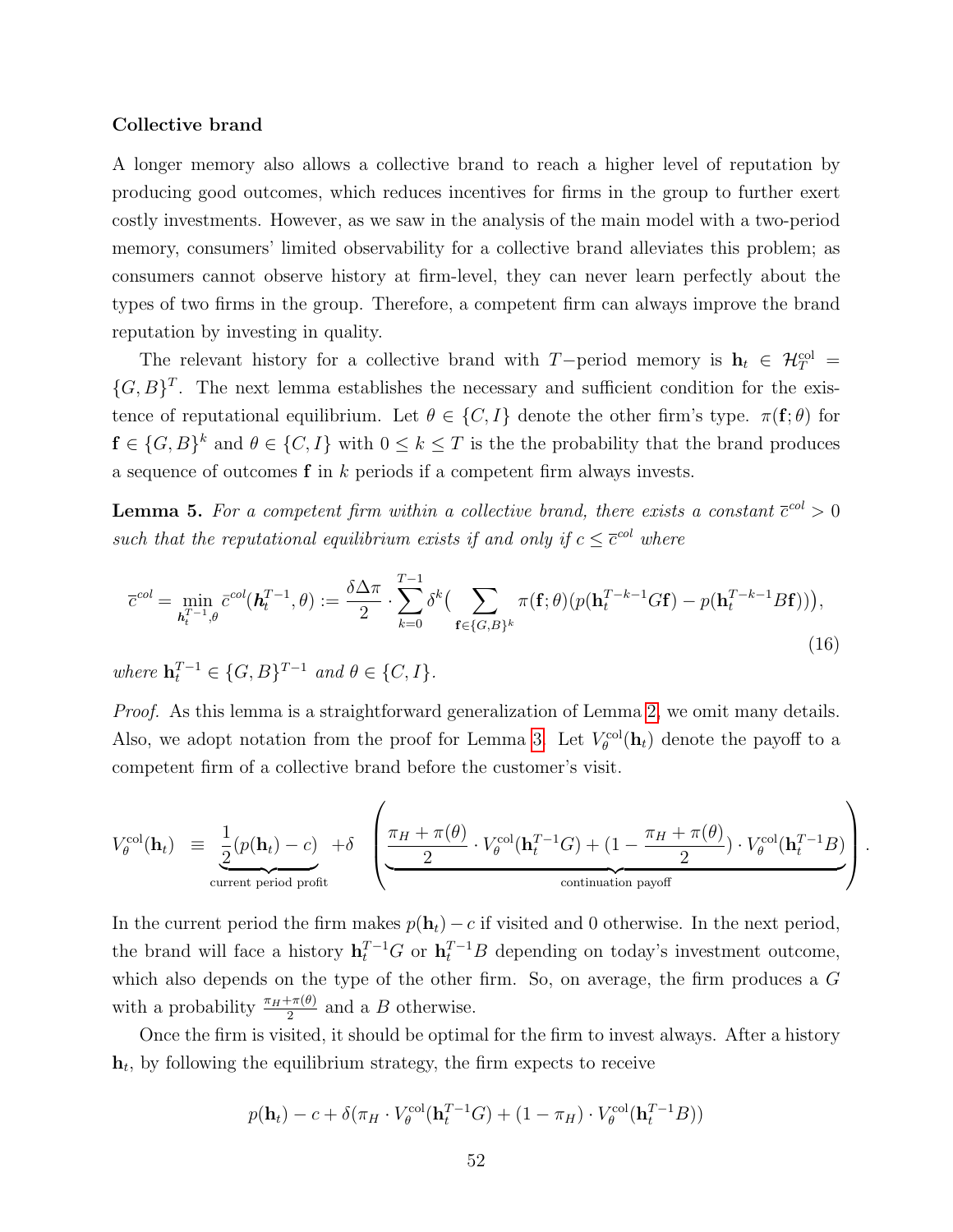The firm's expected payoff from a deviation is

$$
p(\mathbf{h}_t) + \delta(\pi_L \cdot V_{\theta}^{\text{col}}(\mathbf{h}_t^{T-1}G) + (1 - \pi_L) \cdot V_{\theta}^{\text{col}}(\mathbf{h}_t^{T-1}B)).
$$

This is equivalent to

<span id="page-53-0"></span>
$$
c \le \overline{c}^{\text{col}} := \delta \cdot \Delta \pi \cdot \min_{\mathbf{h}_t^{T-1} \in \{G, B\}^{T-1}} \Delta V_{\theta}^{\text{col}}(\mathbf{h}_t^{T-1}),\tag{17}
$$

where  $\Delta V_{\theta}^{\text{col}}(\mathbf{h}_t^{T-1}) := V_{\theta}^{\text{col}}(\mathbf{h}_t^{T-1}G) - V_{\theta}^{\text{col}}(\mathbf{h}_t^{T-1}B).$ 

The future payoff, conditional on producing an outcome of either  $G$  or  $B$ , is

$$
V_{\theta}^{\text{col}}(\mathbf{h}_{t}^{T-1}G) = \frac{1}{2} \sum_{k=0}^{T-1} \delta^{k} \sum_{\mathbf{f} \in \mathcal{H}^{k}} \pi(\mathbf{f}; \theta)(p(\mathbf{h}^{T-k-1}G\mathbf{f}) - c) + \frac{1}{2} \sum_{j=0}^{\infty} \delta^{T+j} \sum_{\mathbf{g} \in \mathcal{H}^{T}} \pi(\mathbf{g}; \theta)(p(\mathbf{g}) - c),
$$
  
\nFirst *T* Periods  
\n
$$
V_{\theta}^{\text{col}}(\mathbf{h}_{t}^{T-1}B) = \frac{1}{2} \sum_{k=0}^{T-1} \delta^{k} \sum_{\mathbf{f} \in \mathcal{H}^{k}} \pi(\mathbf{f}; \theta)(p(\mathbf{h}^{T-k-1}B\mathbf{f}) - c) + \frac{1}{2} \sum_{j=0}^{\infty} \delta^{T+j} \sum_{\mathbf{g} \in \mathcal{H}^{T}} \pi(\mathbf{g}; \theta)(p(\mathbf{g}) - c)
$$
  
\nFirst *T* Periods  
\nAfter *T* Periods

In each period, the brand produces a G with a probability  $\frac{\pi_H + \pi(\theta)}{2}$  and a B with the complementary probility. Therefore, for any  $\mathbf{h}_t \in \mathcal{H}^{\text{col}}$ , if  $N_G(\mathbf{h}_t) = i$  and  $N_B(\mathbf{h}_t) = j = t - i$ ,  $\pi({\bf f};\theta)=(\frac{\pi_H+\pi(\theta)}{2})^i(1-\frac{\pi_H+\pi(\theta)}{2})$  $rac{(\theta)}{2}$ )<sup>j</sup>.

Therefore, subtracting the two gives

$$
\Delta V_{\theta}^{\text{col}}(\mathbf{h}_{t}^{T-1}) = \frac{1}{2} \cdot \sum_{k=0}^{T-1} \delta^{k} \sum_{\mathbf{f} \in \mathcal{H}^{k}} \pi(\mathbf{f}; \theta) (p(\mathbf{h}^{T-k-1} G \mathbf{f}) - p(\mathbf{h}^{T-k-1} B \mathbf{f})) \tag{18}
$$
\n
$$
= \frac{1}{2} \cdot \sum_{k=0}^{T-1} \delta^{k} \left( \sum_{i+j=k} (\frac{\pi_{H} + \pi(\theta)}{2})^{i} (1 - \frac{\pi_{H} + \pi(\theta)}{2})^{j} \left( \sum_{N_{G}(\mathbf{f})=i} (p(\mathbf{h}^{T-1-k} G \mathbf{f}) - p(\mathbf{h}^{T-1-k} B \mathbf{f})) \right) \right)
$$

 $\Box$ 

Plugging this into [\(17\)](#page-53-0) completes the proof.

This lemma generalizes lemma [2.](#page-15-1) The cutoff now depends on the type of the other firm, as it affects realization of future outcomes f through  $\pi(f; \theta)$ . Also, prices here are different from those in the individual brand because conditional on a history, posterior beliefs are different.

First, in the exclusive knowledge case,  $\pi_L = 0$  and  $\mu$  close to 1. Then, a good outcome is informative. However, the informativeness of each additional good outcome must be decreasing. For example, having one good outcome compared to none is quite desirable, as it reveals the existence of at least one competent firm. But, having a fifth good outcome in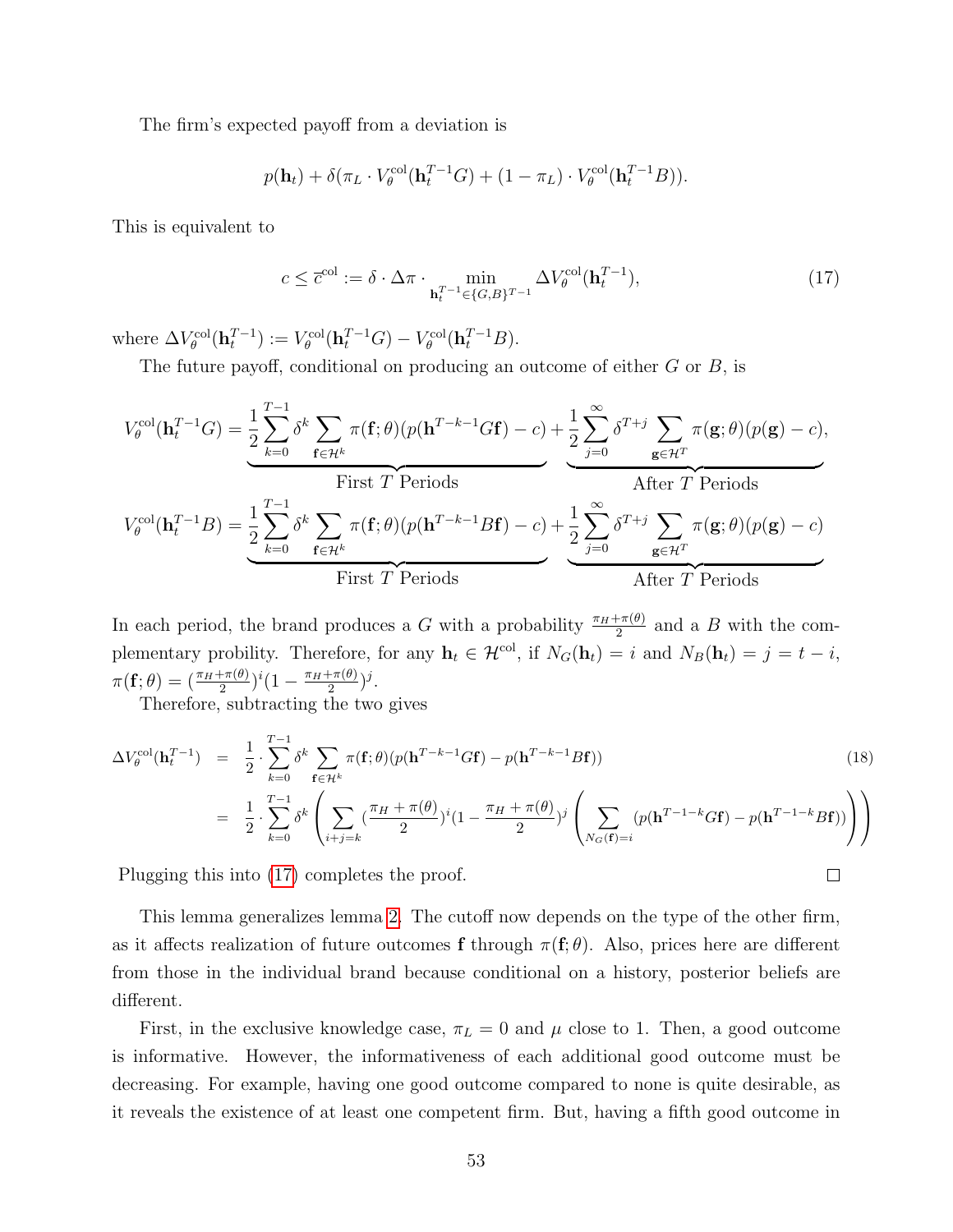the history in addition to existing four is not as valuable, as consumers already believe with a high probability that both firms are competent. So, in this parameter region, the binding constraint would be provided by an environment that produces as many good outcomes as possible. Naturally,  $\mathbf{h}_t^{T-1} = G^{T-1}$  and  $\theta = C$  would do the job.

Second, in quality control,  $\pi_H = 1$  and  $\mu$  close to 0. Then, although a bad outcome is informative, it's informativeness decreases as there are more bad outcomes in the history. So, the binding condition would be provided by  $\mathbf{h}_t^{T-1} = B^{T-1}$  and  $\theta = I$ , as together they produce as many bad outcomes as possible in the brand's history.

Then, we can compute the cutoff levels explicitly:

**Lemma 6.** (i) Under the environment of exclusive technology ( $\pi_L = 0$ ), if  $\mu$  is close to 1,  $\overline{c}^{col} = \overline{c}^{col}(G^{T-1}, C)$  and

<span id="page-54-1"></span>
$$
\lim_{\mu \to 1} \lim_{\pi_L \to 0} \frac{\overline{c}^{col}}{1 - \mu} = \frac{\delta \pi_H^2}{2^{T+1} (1 - \pi_H)} \cdot \frac{1 - (2\delta)^T}{1 - 2\delta} \tag{19}
$$

(ii) Under the quality control  $(\pi_H = 1)$ , if  $\mu$  is close to 0,  $\bar{c}^{col} = \bar{c}^{col}(B^{T-1}, I)$  and

<span id="page-54-2"></span>
$$
\lim_{\mu \to 0} \lim_{\pi_H \to 1} \frac{\overline{c}^{col}}{\mu} = \frac{\delta (1 - \pi_L)^2}{2^{T+1} \pi_L} \cdot \frac{1 - (\frac{\delta}{2} \frac{1 + 3\pi_L}{\pi_L})^T}{1 - \frac{\delta}{2} \frac{1 + 3\pi_L}{\pi_L}}
$$
(20)

Proof. The exact cutoff levels in lemma [5](#page-52-0) is a discounted sum of price premiums over T periods. It is not feasible to obtain an explicit expression for general parameter regions. We find it useful to understand posterior beliefs denoted by  $\eta(\cdot)$ . Facing a collective brand, consumers update beliefs over types of the brand,  $s \in \{CC, CI, IC, II\}$ , and use this to compute the probability of visiting a competent firm:  $Pr^{col}(\mathbf{h}_t) = \eta_{CC}(\mathbf{h}_t) + \frac{1}{2}(\eta_{CI}(\mathbf{h}_t) +$  $\eta_{IC}(\mathbf{h}_t)$ ). So, Pr<sup>col</sup>( $\mathbf{h}_t$ ), if  $N_G(\mathbf{h}_t) = i$ , is

<span id="page-54-0"></span>
$$
\Pr^{\text{col}}(\mathbf{h}_{t}) = \frac{\mu^{2} \cdot \pi_{H}^{i} (1 - \pi_{H})^{T-i} + \mu (1 - \mu) \cdot (\frac{\pi_{H} + \pi_{L}}{2})^{i} (1 - \frac{\pi_{H} + \pi_{L}}{2})^{T-i}}{\mu^{2} \cdot \pi_{H}^{i} (1 - \pi_{H})^{T-i} + 2\mu (1 - \mu) \cdot (\frac{\pi_{H} + \pi_{L}}{2})^{i} (1 - \frac{\pi_{H} + \pi_{L}}{2})^{T-i} + (1 - \mu)^{2} \cdot \pi_{L}^{i} (1 - \pi_{L})^{T-i}}
$$
\n(21)

It is infeasible to obtain an explicit expression for  $\Delta V_{\theta}(\cdot)$ , not to mention the overall cutoff,  $\bar{c}^{\text{col}}$ . As we did in previous analyses, we i) focus on two signal structures  $(\pi_L = 0 \text{ vs. } \pi_H = 1),$ ii) identify the binding history and the brand type, and iii) obtain the cutoff level.

First, consider the case  $\pi_L = 0$ . Then, after a history  $\mathbf{h}_t$ , the consumer pays  $p(\mathbf{h}_t) =$  $Pr^{col}(\mathbf{h}_t) \cdot \pi_H$ . The reputational benefit realized in each period is the price difference made available by one more good outcome in the history, and thus is of a form  $p(\mathbf{h}^{T-1-k}G\mathbf{f})$  –  $p(\mathbf{h}^{T-1-k}B\mathbf{f})$ , where  $N_G(\mathbf{h}^{T-1-k}G\mathbf{f})=N_G(\mathbf{h}^{T-1-k}B\mathbf{f})+1$ . And, here we claim that this difference is decreasing in i for a large enough  $\mu$ . That is, when  $\pi_L = 0$  and  $\mu$  is large, the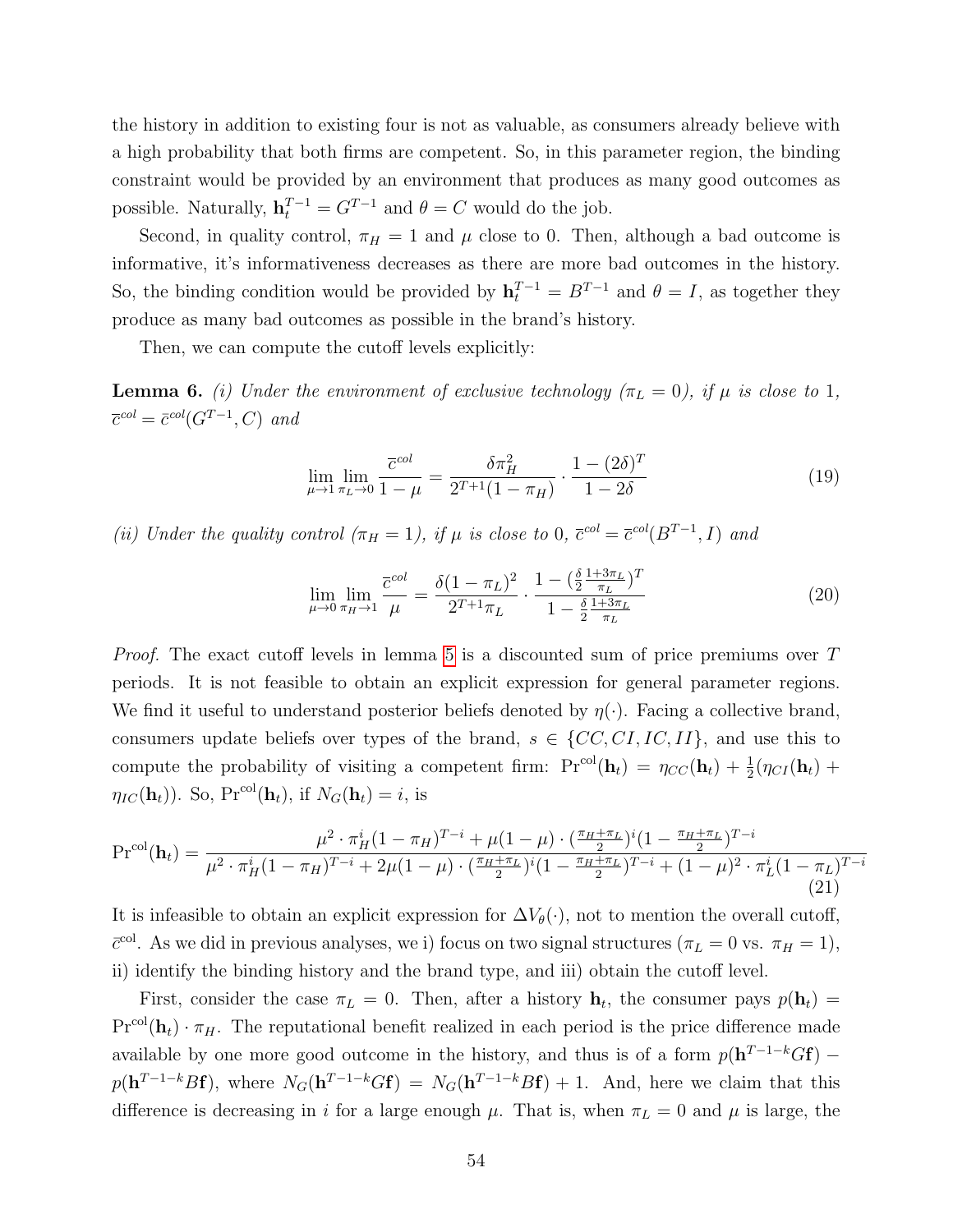price premium reduces as the number of good outcomes becomes large. If this were true,  $\mathbf{h}_t^{T-1} = G^{T-1}$  and  $\theta = C$  would provide the minimum for  $\Delta V_{\theta}(\mathbf{h}_t^{T-1})$  $\binom{T-1}{t}$ , as these two conditions both places the brand under histories with more good outcomes. We formally state this and prove:

Claim 1. Suppose  $\pi_L = 0$  and  $\mu$  is close to 1. Let  $r_1, r_2 \in \mathcal{H}_T^{col}$  such that  $N_G(r_1) = i + 1$ and  $N_G(\mathbf{r}_2) = i$ . Then,  $p(\mathbf{r}_1) - p(\mathbf{r}_2)$  is decreasing in i. So,  $\mathbf{h}_t^{T-1} = G^{T-1}$  and  $\theta = C$  attains the minimum for  $\Delta V_{\theta}(\boldsymbol{h}^{T-1}_{t})$  $_{t}^{T-1}$ ), and hence are the binding condition for the cutoff level,  $\bar{c}^{\text{col}}$ .

The intuition is the following. As long as there is a good outcome in the history, consumers believe the brand has either one or two competent firms. But, as they see more good outcomes, they become more convinced that both firms are competent. As more good outcomes resolve consumers' uncertainty, the price difference becomes small. Mathematically, from equation [\(21\)](#page-54-0),

$$
\lim_{\pi_L \to 0} (\Pr^{\text{col}}(\mathbf{r}_1) - \Pr^{\text{col}}(\mathbf{r}_2)) = \frac{\mu^2 \cdot \pi_H^{i+1} (1 - \pi_H)^{T-i-1} + \mu (1 - \mu) \cdot (\frac{\pi_H}{2})^{i+1} (1 - \frac{\pi_H}{2})^{T-i-1}}{\mu^2 \cdot \pi_H^{i+1} (1 - \pi_H)^{T-i} + \mu (1 - \mu) \cdot (\frac{\pi_H}{2})^{i+1} (1 - \frac{\pi_H}{2})^{T-i-1}}
$$
\n
$$
- \frac{\mu^2 \cdot \pi_H^{i} (1 - \pi_H)^{T-i} + \mu (1 - \mu) \cdot (\frac{\pi_H}{2})^{i} (1 - \frac{\pi_H}{2})^{T-i}}{\mu^2 \cdot \pi_H^{i} (1 - \pi_H)^{T-i} + 2\mu (1 - \mu) \cdot (\frac{\pi_H}{2})^{i} (1 - \frac{\pi_H}{2})^{T-i}}
$$
\n
$$
= \frac{\mu (1 - \mu) \cdot (\frac{\pi_H}{2})^{i} (1 - \frac{\pi_H}{2})^{T-i}}{\mu^2 \cdot \pi_H^{i} (1 - \pi_H)^{T-i} + 2\mu (1 - \mu) \cdot (\frac{\pi_H}{2})^{i} (1 - \frac{\pi_H}{2})^{T-i}}
$$
\n
$$
- \frac{\mu (1 - \mu) \cdot (\frac{\pi_H}{2})^{i+1} (1 - \frac{\pi_H}{2})^{T-i-1}}{\mu^2 \cdot \pi_H^{i+1} (1 - \pi_H)^{T-i-1} + 2\mu (1 - \mu) \cdot (\frac{\pi_H}{2})^{i+1} (1 - \frac{\pi_H}{2})^{T-i-1}}
$$

Then, taking  $\frac{\Pr^{col}(\mathbf{r}_1) - \Pr^{col}(\mathbf{r}_2)}{1-\mu}$  to a limit as  $\mu \to 1$ ,

$$
\lim_{\mu \to 1} \lim_{\pi_L \to 0} \frac{\Pr^{\text{col}}(\mathbf{r}_1) - \Pr^{\text{col}}(\mathbf{r}_2)}{1 - \mu} = \frac{\left(\frac{\pi_H}{2}\right)^i (1 - \frac{\pi_H}{2})^{T-i}}{\pi_H^i (1 - \pi_H)^{T-i}} - \frac{\left(\frac{\pi_H}{2}\right)^{i+1} (1 - \frac{\pi_H}{2})^{T-i-1}}{\pi_H^{i+1} (1 - \pi_H)^{T-i-1}}
$$
\n
$$
= \frac{1}{(1 - \pi_H)^{2i+1}} \left(\frac{1 - \frac{\pi_H}{2}}{1 - \pi_H}\right)^{T-i-1},
$$

which is clearly decreasing in i. Therefore, for any positive integer T, there is a  $\bar{\mu}$  close enough to 1 so that, for any  $\mu > \overline{\mu}$ , the difference in beliefs (and thus prices) is decreasing in  $i$ , the number of good outcomes in the history. This completes the proof for the claim.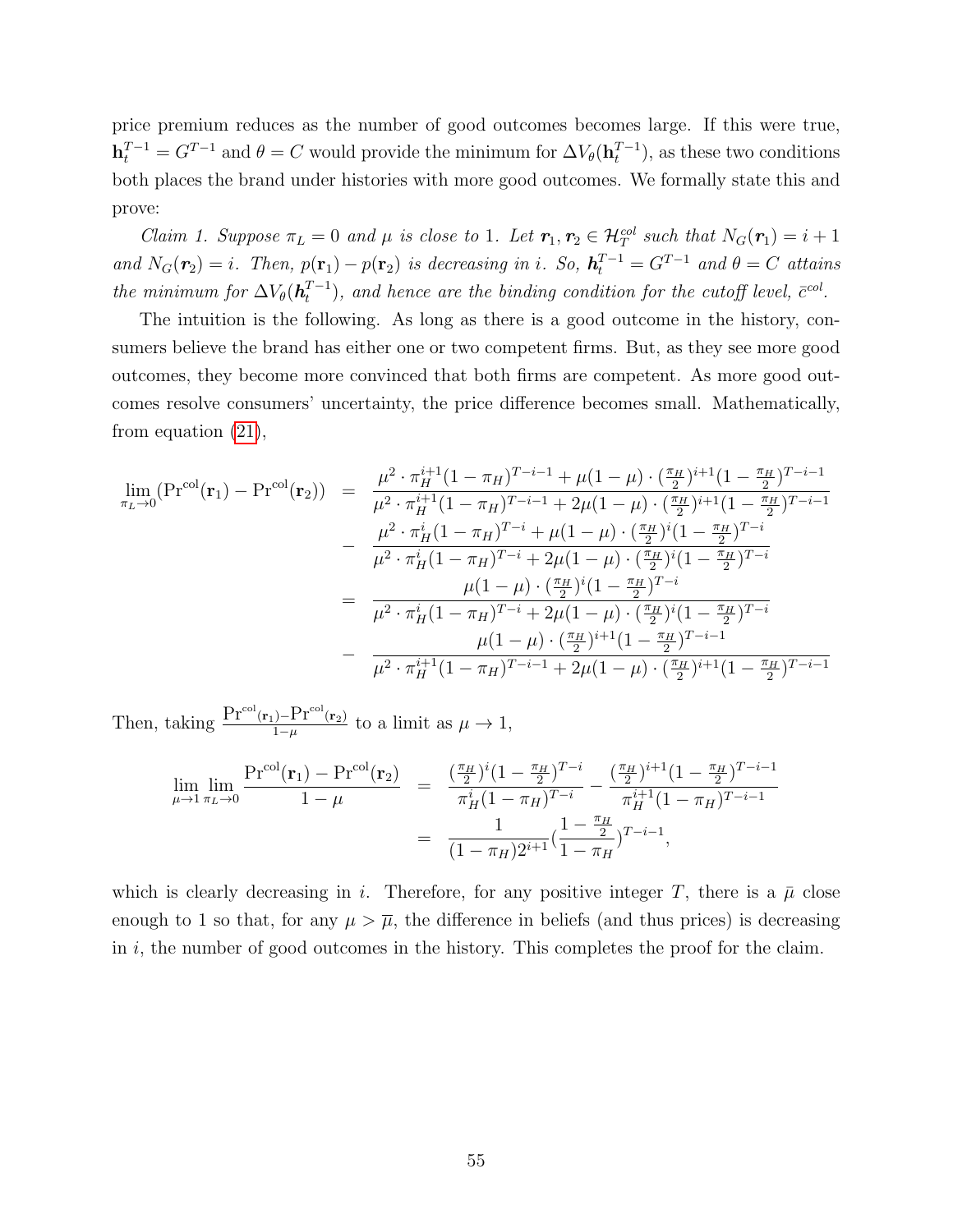Then, we plug in  $h^{T-1} = G^{T-1}$  and  $\theta = C$  to compute:

$$
\lim_{\mu \to 1} \lim_{\pi_L \to 0} \frac{\Delta V_C^{\text{col}}(G^{T-1})}{1 - \mu} = \frac{\pi_H}{2} \cdot \sum_{k=0}^{T-1} \delta^k \left( \sum_{i+j=k} \pi_H^i (1 - \pi_H)^j \left( \sum_{N_G(\mathbf{f})=i} (\text{Pr}^{\text{col}}(\mathbf{h}^{T-1-k} G \mathbf{f}) - \text{Pr}^{\text{col}}(\mathbf{h}^{T-1-k} B \mathbf{f})) \right) \right)
$$
\n
$$
= \frac{\pi_H}{2(1 - \pi_H)} \cdot \sum_{k=0}^{T-1} \delta^k \left( \sum_{i+j=k} \pi_H^i (1 - \pi_H)^j {k \choose i} \frac{1}{2^{T-k+i}} \left( \frac{1 - \frac{\pi_H}{2}}{1 - \pi_H} \right)^j \right)
$$
\n
$$
= \frac{\pi_H}{2^{T+1} (1 - \pi_H)} \cdot \sum_{k=0}^{T-1} (2 \delta)^k
$$
\n
$$
= \frac{\pi_H}{2^{T+1} (1 - \pi_H)} \cdot \frac{1 - (2\delta)^T}{1 - 2\delta}
$$

Next, we consider the case  $\pi_H = 1$ . Then, the price consumer pays after a history  $\mathbf{h}_t$  is  $p(\mathbf{h}_t) = \text{Pr}^{\text{col}}(\mathbf{h}_t) + (1 - \text{Pr}^{\text{col}}(\mathbf{h}_t))\pi_L$ . In this setting, a bad outcome is very informative, as it reveals existence of an incompetent firm in the brand. And, intuitively as there are more bad outcomes in the history, informativeness of each bad outcome decrease. Therefore, the price premium to be realized k period after the focal investment decision conditional on the new outcomes **f** is  $p(\mathbf{h}^{T-1-k}G\mathbf{f}) - p(\mathbf{h}^{T-1-k}B\mathbf{f})$ , and this decreases in i, where  $i = N_G(\mathbf{h}^{T-1-k}B\mathbf{f})$ . We state it formally in the next claim.

Claim 2. Suppose  $\pi_H = 1$  and  $\mu$  is close to 0. And let  $N_G(h^{T-1-k}Bf) = i$ . Then,  $p(\mathbf{h}^{T-1-k}G\mathbf{f}) - p(\mathbf{h}^{T-1-k}B\mathbf{f})$  is increasing in i. Therefore,  $\mathbf{h}^{T-1}_t = B^{T-1}$  and  $\theta = I$  attains the minimum for  $\Delta V_{\theta}(\mathbf{h}_t^{T-1})$  $\binom{T-1}{t}$ , and hence provide the binding condition for the cutoff level,  $\bar{c}^{col}$ .

From equation [\(21\)](#page-54-0),

$$
\lim_{\pi_H \to 1} \Pr^{\text{col}}(G^T) = \frac{\mu^2 + \mu(1 - \mu) \cdot (\frac{1 + \pi_L}{2})^T}{\mu^2 + 2\mu(1 - \mu) \cdot (\frac{1 + \pi_L}{2})^T + (1 - \mu)^2 \cdot \pi_L^T}
$$
\n
$$
\lim_{\pi_H \to 1} \Pr^{\text{col}}(\mathbf{h}) = \frac{\mu(1 - \mu) \cdot (\frac{1 + \pi_L}{2})^i (\frac{1 - \pi_L}{2})^{T - i}}{2\mu(1 - \mu) \cdot (\frac{1 + \pi_L}{2})^i (\frac{1 - \pi_L}{2})^{T - i} + (1 - \mu)^2 \cdot \pi_L^i (1 - \pi_L)^{T - i}}
$$

Then,  $\lim_{\pi_H\to 1}(\Pr^{\text{col}}(\mathbf{r}_1) - \Pr^{\text{col}}(\mathbf{r}_2)) =$ 

$$
\frac{\mu(1-\mu) \cdot (\frac{1+\pi_L}{2})^{i+1} (\frac{1-\pi_L}{2})^{T-i-1}}{\mu(1-\mu) \cdot (\frac{1+\pi_L}{2})^{i+1} (\frac{1-\pi_L}{2})^{T-i-1} + (1-\mu)^2 \cdot \pi_L^{i+1} (1-\pi_L)^{T-i-1}}
$$

$$
-\frac{\mu(1-\mu) \cdot (\frac{1+\pi_L}{2})^i (\frac{1-\pi_L}{2})^{T-i}}{\mu(1-\mu) \cdot (\frac{1+\pi_L}{2})^i (\frac{1-\pi_L}{2})^{T-i} + (1-\mu)^2 \cdot \pi_L^i (1-\pi_L)^{T-i}}
$$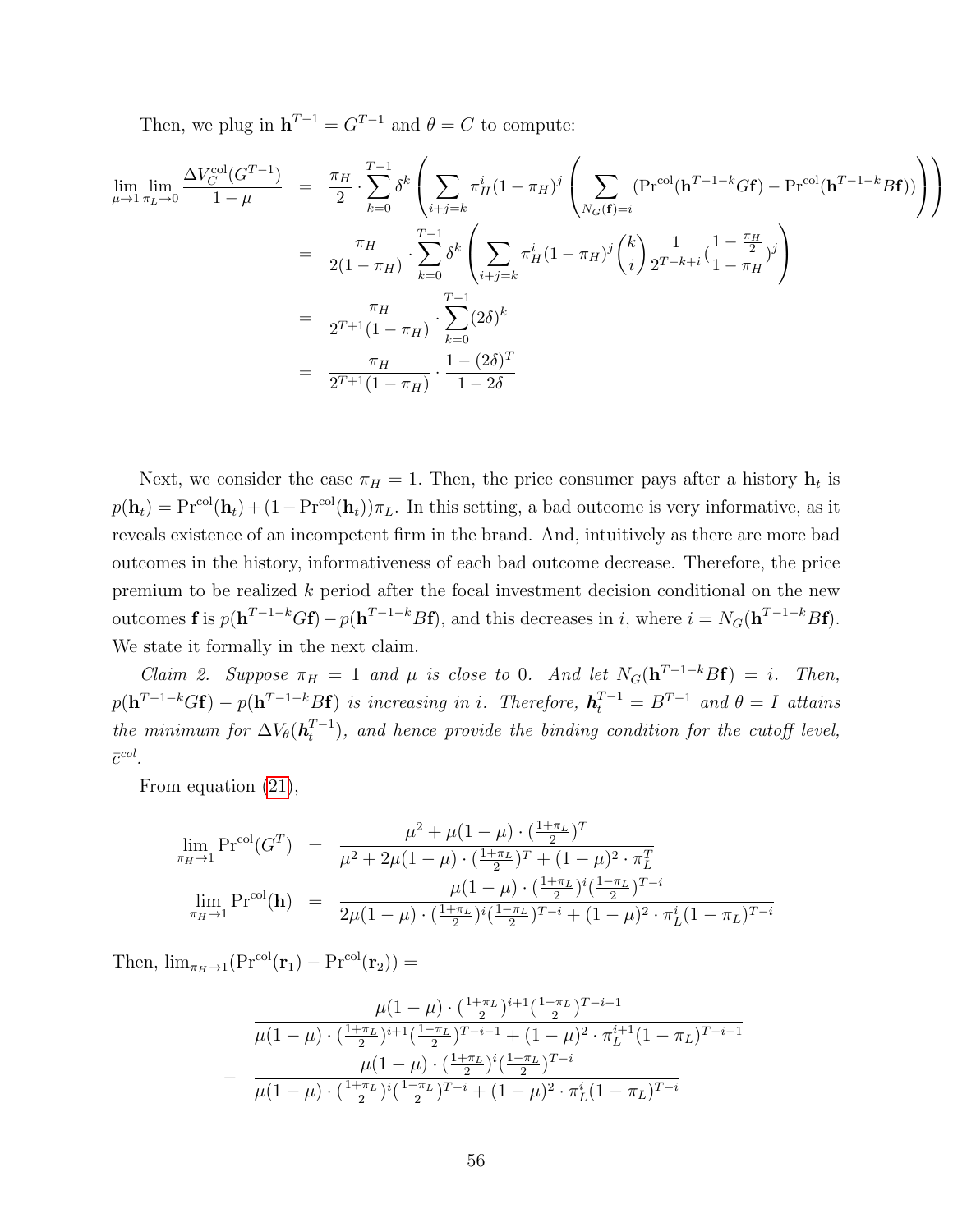Then, taking  $\frac{\Pr^{col}(\mathbf{r}_1) - \Pr^{col}(\mathbf{r}_2)}{\mu}$  to a limit as  $\mu \to 0$ ,

$$
\lim_{\mu \to 0} \lim_{\pi_H \to 1} \frac{\Pr^{\text{col}}(\mathbf{r}_1) - \Pr^{\text{col}}(\mathbf{r}_2)}{\mu} = \left( \frac{1 + \pi_L}{2\pi_L} \right)^{i+1} \frac{1}{2^{T-i-1}} - \left( \frac{1 + \pi_L}{2\pi_L} \right)^i \frac{1}{2^{T-i}}
$$
\n
$$
= \frac{1}{2^T} \frac{(1 + \pi_L)^i}{\pi_L^{i+1}}.
$$

This is clearly increasing in i. Therefore, there is a  $\bar{\mu}_{\pi_H=1}$  close enough to 0 so that the difference in beliefs (and thus prices) is increasing in  $i$ , the number of good outcomes in the history. This completes the proof for the claim.

Then, we plug in  $\mathbf{h}^{T-1} = B^{T-1}$  and  $\theta = I$  to compute:

<span id="page-57-0"></span>
$$
\lim_{\mu \to 0} \lim_{\pi_H \to 1} \frac{\Delta V_I^{\text{col}}(B^{T-1})}{\mu} = \frac{1 - \pi_L}{2} \cdot \sum_{k=0}^{T-1} \delta^k \left( \sum_{i+j=k} \left( \frac{1 + \pi_L}{2} \right)^i \left( \frac{1 - \pi_L}{2} \right)^j \left( \sum_{N_G(\mathbf{f})=i} \left( \frac{1}{2^T} \frac{(1 + \pi_L)^i}{\pi_L^{i+1}} \right) \right) \right)
$$
\n
$$
= \frac{1 - \pi_L}{2^{T+1}} \cdot \sum_{k=0}^{T-1} \delta^k \left( \sum_{i+j=k} \left( \frac{1 + \pi_L}{2} \right)^i \left( \frac{1 - \pi_L}{2} \right)^j \left( \frac{k}{i} \right) \frac{(1 + \pi_L)^i}{\pi_L^{i+1}} \right)
$$
\n
$$
= \frac{1 - \pi_L}{2^{T+1} \pi_L} \cdot \sum_{k=0}^{T-1} \frac{\delta^k}{2^k} \left( \frac{1 + 3\pi_L}{\pi_L} \right)^k
$$
\n
$$
= \frac{1 - \pi_L}{2^{T+1} \pi_L} \cdot \frac{1 - \frac{\delta^T}{2^T} \left( \frac{1 + 3\pi_L}{\pi_L} \right)^T}{1 - \frac{\delta}{2} \left( \frac{1 + 3\pi_L}{\pi_L} \right)}
$$
\n(22)

 $\Box$ 

Even in the limits, benefits of investment for a collective brand do not vanish, and the cutoff turns out to be a sum of what turns out to be a finite geometric sequence. Unlike the cutoff for an individual brand, the cutoff is not discounted by  $\delta^T$ , so it decreases in T as a much slower rate. This highlights the advantage of collective brands over individual ones.

#### Comparing Individual and Collective Brands

It remains to prove the statement in Proposition [6,](#page-23-2) in particular the conditions under which  $\overline{c}^{\text{col}}$  is greater than  $\overline{c}^{\text{ind}}$ . We compare the cutoff levels obtained in eugations [\(13\)](#page-49-0) and [\(19\)](#page-54-1), and [\(14\)](#page-50-0) and [\(20\)](#page-54-2).

*Proof.* [Proposition [6\]](#page-23-2) For the good news case with  $\pi_L = 0$ , we compare the cutoff levels we obtained by taking limit of  $\mu$  to 1.  $\bar{c}^{\text{col}} \geq \bar{c}^{\text{ind}}$  in this region if  $\lim_{\mu \to 1} \lim_{\pi_L \to 0} \frac{\Delta V_C^{\text{col}}(G^{T-1})}{1-\mu}$  $\frac{(\mathsf{G})}{1-\mu}$  >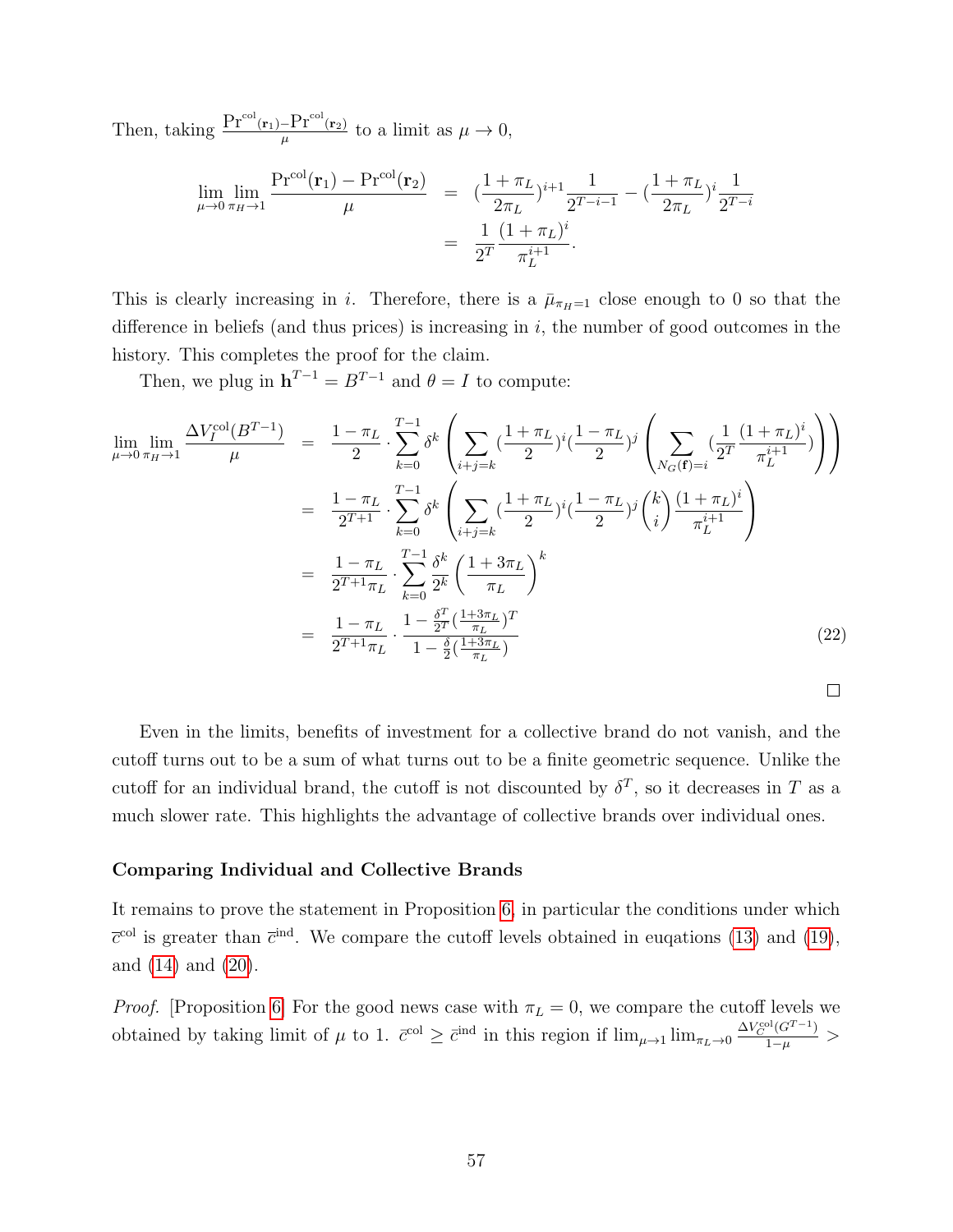$\lim_{\mu \to 1} \lim_{\pi_L \to 0} \frac{\Delta V^{\text{ind}}(G^{T-1})}{1-\mu}$  $\frac{\Gamma(G^{1-1})}{1-\mu}$ .

$$
\frac{\pi_H}{2^{T+1}(1-\pi_H)} \cdot \frac{1-(2\delta)^T}{1-2\delta} > \frac{\pi_H}{2(1-\pi_H)} \cdot \delta^{T-1}
$$
  
\n
$$
\Leftrightarrow \quad \delta \cdot \frac{1-(2\delta)^T}{1-2\delta} > (2\delta)^T.
$$
\n(23)

If  $\delta < \frac{1}{2}$ , this condition is equivalent to  $\frac{\delta}{1-2\delta} > \frac{(2\delta)^T}{1-(2\delta)}$  $\frac{(2\delta)^2}{1-(2\delta)^T}$ . This holds true for every  $T \geq 2$ . This is because when  $T = 2$ ,  $\frac{\delta}{1-2\delta} > \frac{(2\delta)^2}{1-(2\delta)}$  $\frac{(20)^2}{1-(2\delta)^2}$  if and only if  $\delta < 1/2$ . Also, the right-hand side is decreasing in T for  $\delta < 1/2$ .

If  $\delta > \frac{1}{2}$ , the condition is equivalent to  $\frac{(2\delta)^T - 1}{(2\delta)^T}$  $\frac{2\delta)^2-1}{(2\delta)^T}>2\cdot\frac{2\delta-1}{2\delta}$  $\frac{\partial^{-1}}{\partial \delta}$ . Putting  $x = 2\delta$ , this condition can be re-written as  $\frac{x^T-1}{x^T} > 2 \cdot \frac{x-1}{x}$  $\frac{-1}{x}$ , which is equal to  $(2-x)x^{T-1} > 1$ . Because  $x = 2\delta \in (1, 2)$ , the left-hand side is increasing in T. In particular, as T approaches  $\infty$ , the left-hand side diverges to  $\infty$ , and therefore the condition holds for all  $\delta(1/2, 1)$ . To understand the condition in terms of  $\delta$ , we plug back in  $x = 2\delta$ , which yields  $(2\delta)^{T-1} > \frac{1}{2(1-\delta)}$  $\frac{1}{2(1-\delta)}$ . By taking log on both sides, this condition holds if and only if  $(T-1)\log(2\delta) > \log \frac{1}{2(1-\delta)}$ . If  $\delta \searrow \frac{1}{2}$ , the condition holds for any  $T \geq 3$ . On the other hand, as  $\delta \nearrow 1$ , the right-hand side diverges, whereas the left-hand side converges. Therefore, for any fixed  $T \geq 3$ , the condition holds for all  $\delta < \overline{\delta}(T)$ . And, as shown above, as  $T \to \infty$ ,  $\overline{\delta}(T) \to 1$  so that collective brand sustains the reputational equilibrium better than individual brands can for all  $\delta \in [0,1]$ .

For the case with  $\pi_H = 1$ , we compare  $\lim_{\mu \to 0} \lim_{\pi_H \to 1} \frac{\Delta V^{\text{ind}}(B^{T-1})}{\mu}$  $\frac{(B^{T-1})}{\mu}$  from equation [\(15\)](#page-51-0) and  $\lim_{\mu \to 0} \lim_{\pi_H \to 1} \frac{\Delta V_I^{\text{col}}(B^{T-1})}{\mu}$  $\frac{(\overline{B}^{2})^{2}}{\mu}$  [\(22\)](#page-57-0), and a collective brand sustains the reputational equilibrium better if and only if

<span id="page-58-0"></span>
$$
\frac{1 - \pi_L}{2^{T+1} \cdot \pi_L} \cdot \frac{1 - \frac{\delta^T}{2^T} (\frac{1+3\pi_L}{\pi_L})^T}{1 - \frac{\delta}{2} (\frac{1+3\pi_L}{\pi_L})} > \frac{\delta^{T-1} (1 - \pi_L)}{2^T \cdot \pi_L} \cdot (\frac{1 + \pi_L}{\pi_L})^{T-1}
$$
\n
$$
\Leftrightarrow \frac{1}{2} \cdot \frac{1 - \frac{\delta^T}{2^T} (\frac{1+3\pi_L}{\pi_L})^T}{1 - \frac{\delta}{2} (\frac{1+3\pi_L}{\pi_L})} > (\delta \cdot \frac{1 + \pi_L}{\pi_L})^{T-1}
$$
\n(24)

If  $T = 2$ , this condition holds if and only if  $\delta < \frac{2\pi_L}{3+\pi_L}$ , which coincides with the condition identified in the proof of Proposition [8.](#page-59-0)

Because the left-hand side is always increasing in T, [\(24\)](#page-58-0) is more likely to hold if  $\frac{\delta(1+\pi_L)}{\pi_L} \leq$ 1. Otherwise, if  $\frac{\delta(1+\pi_L)}{\pi_L} > 1$ , the right-hand side diverges as T goes to infinity. So, in order for the condition to hold, the left-hand side must diverge at a faster rate. The left-hand side converges if and only if  $\delta < \frac{2\pi_L}{1+3\pi_L}$ . So, if  $\frac{\pi_L}{1+\pi_L} < \delta < \frac{2\pi_L}{1+3\pi_L}$ , the condition holds only for a small enough T.

If  $\delta > \frac{2\pi}{1+3\pi L}$ , we can show that the condition cannot hold for T too large. The condition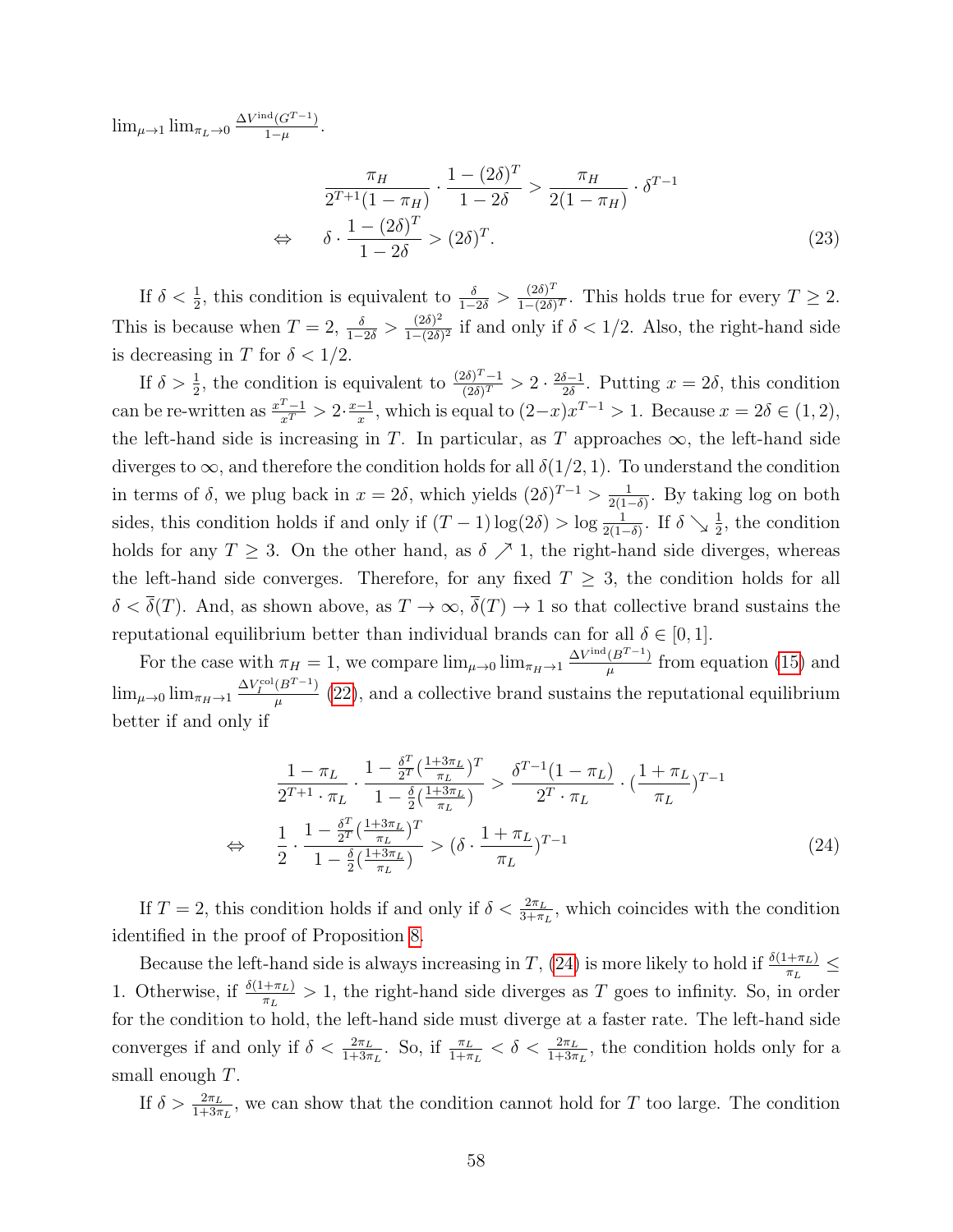above is equivalent to  $\left(\frac{\delta(1+3\pi_L)}{2\pi_L}\right)^T - 1 > 2 \cdot \left(\frac{\delta}{2}\right)$  $\frac{\delta}{2}(\frac{1+3\pi_L}{\pi_L}$  $\left(\frac{\delta(1+\pi_L)}{\pi_L}\right)^{T-1}$ . Then, for a very large T, this condition does not hold because  $\frac{\delta(1+3\pi_L)}{2\pi_L} < \frac{\delta(1+\pi_L)}{\pi_L}$  $\frac{+\pi_L)}{\pi_L}$ .

#### $\Box$

## Proofs for the Quality Control Case  $(\pi_H = 1)$

This section formally analyses the statements made in the article for the quality control case, i.e. when  $\pi_H = 1$ . In this environment, a competent firm always produces a good outcome if it exerts investment efforts. An incompetent firm (and a competent firm that does not invest) produces a good outcome with probability  $\pi_L \in (0,1)$ . Thus, upon producing a bad outcome, the market concludes that the firm is incompetent with certainty.

<span id="page-59-0"></span>**Proposition 8.** Suppose  $\pi_H = 1$  so that a bad outcome reveals a firm's incompetence. For  $\mu$ sufficiently close to 0, there exists  $\overline{\delta}$  such that  $\overline{c}^{col} > \overline{c}^{ind}$  if and only if  $\delta < \overline{\delta}$ . As  $\mu$  approaches  $0, \overline{\delta}$  converges to  $\frac{2\pi}{3+\pi}$ . If  $\mu$  is sufficiently close to 1,  $\overline{c}^{col} \leq \overline{c}^{ind}$  for all  $\delta \in [0,1]$ .

*Proof.* For  $\pi_H = 1$  $\pi_H = 1$ , it follows from Lemma 1 that  $\bar{c}^{\text{ind}} = \bar{c}^{\text{ind}}(B)$ . Also, from Lemma [2,](#page-17-0)  $\overline{c}^{\text{col}} = \overline{c}^{\text{col}}(B; I)$  given  $\pi_H = 1$  for all  $\mu \in [0, 1]$ . With an individual brand,  $\lim_{\pi_H \to 1} \overline{c}^{\text{ind}}(B) =$ 

$$
\frac{\delta(1-\pi_L)}{2} \cdot \lim_{\pi_H \to 1} (p^{\text{ind}}(GB) - p^{\text{ind}}(BB)) + \frac{\delta}{2}(p^{\text{ind}}(GG) - p^{\text{ind}}(GB) + p^{\text{ind}}(GG) - p^{\text{ind}}(B\varnothing))
$$
\n
$$
= \frac{\delta(1-\pi_L)^2 \cdot \mu}{4} \left( \frac{\delta}{\mu + (1-\mu)\pi_L^2} + \frac{\delta}{\mu + (1-\mu)\pi_L} \right)
$$
\n
$$
:= \frac{\delta(1-\pi_L)^2 \cdot \mu}{4} \cdot Y^{\text{ind}}(\mu, \pi_L),
$$

where  $Y^{\text{ind}}(\mu, \pi_L) := \frac{\delta}{\mu + (1 - \mu)\pi_L^2} + \frac{\delta}{\mu + (1 - \mu)}$  $\frac{\delta}{\mu+(1-\mu)\pi_L}$ . For a collective brand,  $\lim_{\pi_H\to 1} \bar{c}^{\text{col}}(B;I) =$ 

$$
\frac{\delta(1-\pi_L)}{2} \cdot \lim_{\pi_H \to 1} p^{\text{col}}(BG) - p^{\text{col}}(BB) +
$$
\n
$$
= \frac{\delta}{2} \cdot ((1+\pi_L) \cdot (p^{\text{col}}(GG) - p^{\text{col}}(GB)) + (1-\pi_L)(p^{\text{col}}(GB) - p^{\text{col}}(BB)))
$$
\n
$$
= \frac{\delta(1-\pi_L)^2 \cdot \mu}{4} \cdot Y^{\text{col}}(\mu, \pi_L)
$$

 $\text{where } Y^{\text{col}}(\mu, \pi_L) = \frac{-2(1+\delta)\mu^3(1-\pi_L)^2 + 2\pi_L(\delta + 2\pi_L + 3\delta\pi_L) + \mu(2+\delta+4(1+\delta)\pi_L - (10+9\delta)\pi_L^2) - 2\mu^2(1-\pi_L)(4\pi_L + \delta(-1+3\pi_L))}{(2-\mu)(\mu(1-\pi_L) + 2\pi_L)(\mu(1+\mu) + 2(1-\mu)\mu\pi_L + (2-\mu)(1-\mu)\pi^2)}$  $\frac{\pi_L(0+2\pi_L+30\pi_L)+\mu(2+\theta+4(1+\theta)\pi_L-(10+9\theta)\pi_L^-)-2\mu^2(1-\pi_L)(4\pi_L+\theta(-1+3\pi_L))}{(2-\mu)(\mu(1-\pi_L)+2\pi_L)(\mu(1+\mu)+2(1-\mu)\mu\pi_L+(2-\mu)(1-\mu)\pi_L^2)}.$ To make a comparison for  $\mu$  close to 0, it is sufficient to compare  $Y^{\text{ind}}$  and  $Y^{\text{col}}$  in that region:

$$
\lim_{\mu \to 0} Y^{\text{ind}}(\mu, \pi_L) = \frac{\delta(1 + \pi_L)}{\pi_L^2}
$$
\n
$$
\lim_{\mu \to 0} Y^{\text{col}}(\mu, \pi_L) = \frac{2\pi_L + \delta(1 + 3\pi_L)}{4\pi_L^2}
$$
\n(25)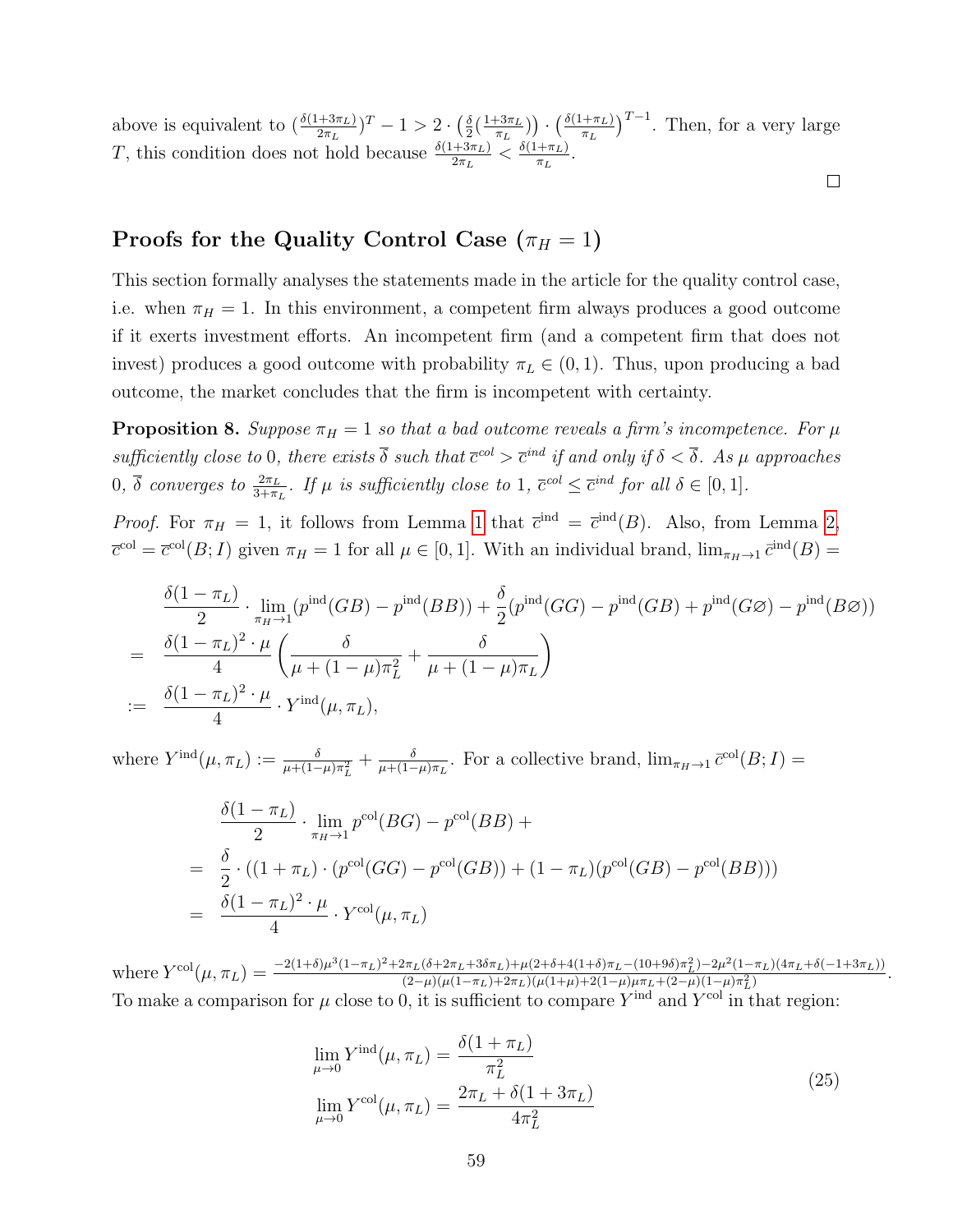So,  $\lim_{\mu\to 0} Y^{\text{col}} > \lim_{\mu\to 0} Y^{\text{ind}}$  if and only if  $\delta < \frac{2\pi_L}{3+\pi_L}$ . Thus, by continuity, if  $\pi_H = 1$  and  $\mu$ is close to 0,  $\bar{c}^{\text{col}} \geq \bar{c}^{\text{ind}}$  for  $\delta$  not too large.

For  $\mu$  close to 1,  $\bar{c}^{\text{ind}} \geq \bar{c}^{\text{col}}$  holds for all  $\delta \in [0,1]$  because

$$
\lim_{\mu \to 1} Y^{\text{ind}}(\mu, \pi_L) = 2\delta > \lim_{\mu \to 1} Y^{\text{col}}(\mu, \pi_L) = \frac{1}{2}\delta(1 + \pi_L)
$$

for all values of  $\pi_L$ . Therefore, for  $\pi_H = 1$  and  $\mu$  close to 1, an individual brand sustains the reputational equilibrium better.  $\Box$ 

# Figures and Tables



<span id="page-60-0"></span>Figure 1: The Threshold Cost for an Individual Brand ( $\pi_H = 0.975$ ,  $\pi_L = 0.025$ ,  $\delta = 0.9$ )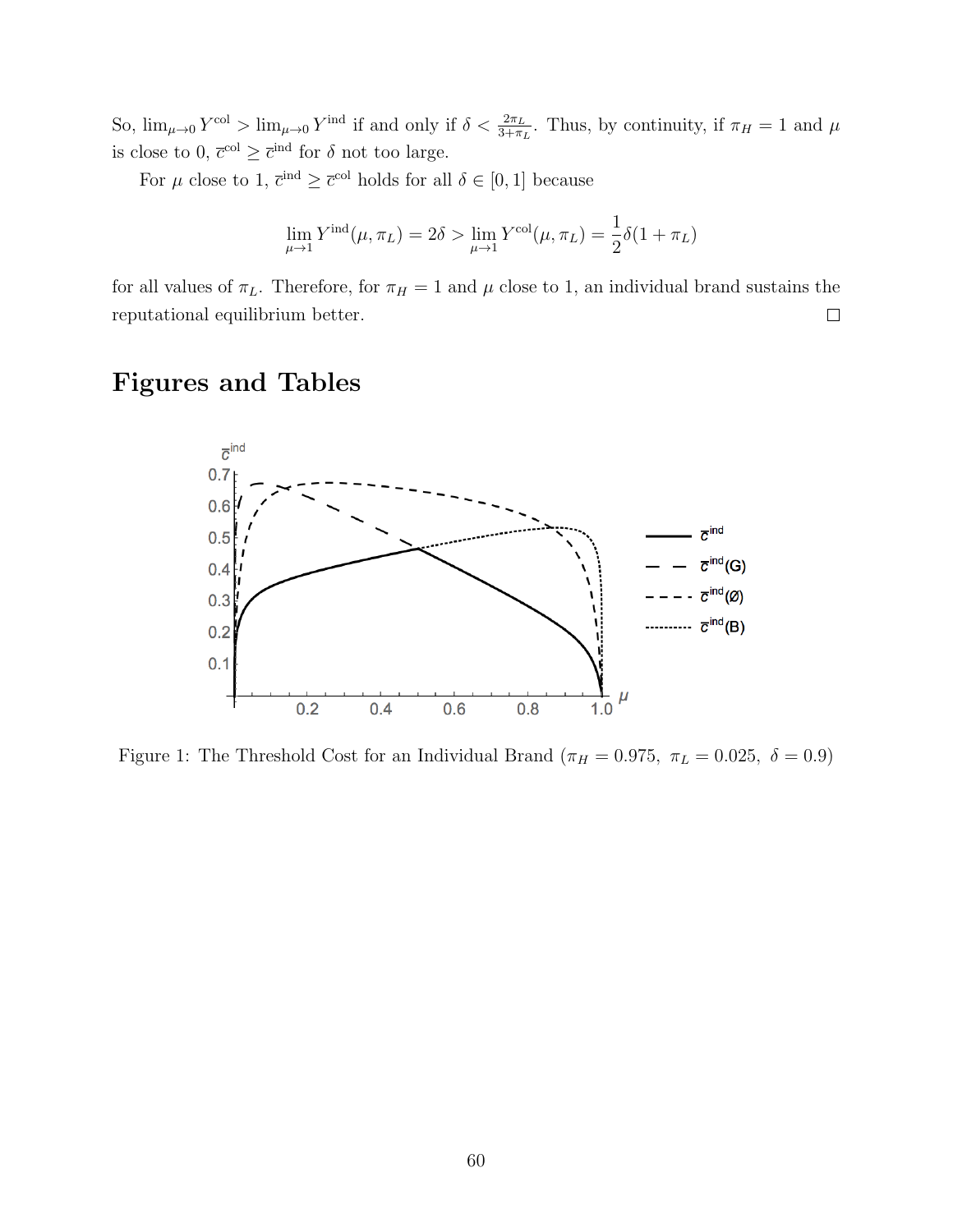

<span id="page-61-0"></span>Figure 2: The Threshold Cost for a Collective Brand ( $\pi_H = 0.975$ ,  $\pi_L = 0.025$ ,  $\delta = 0.9$ )



<span id="page-61-1"></span>Figure 3: Threshold Costs of Individual ( $\bar{c}^{\text{ind}}$ ) and Collective Brands ( $\bar{c}^{\text{col}}$ ) ( $\pi_L = 0, \pi_H =$  $0.93, \delta = 0.9)$